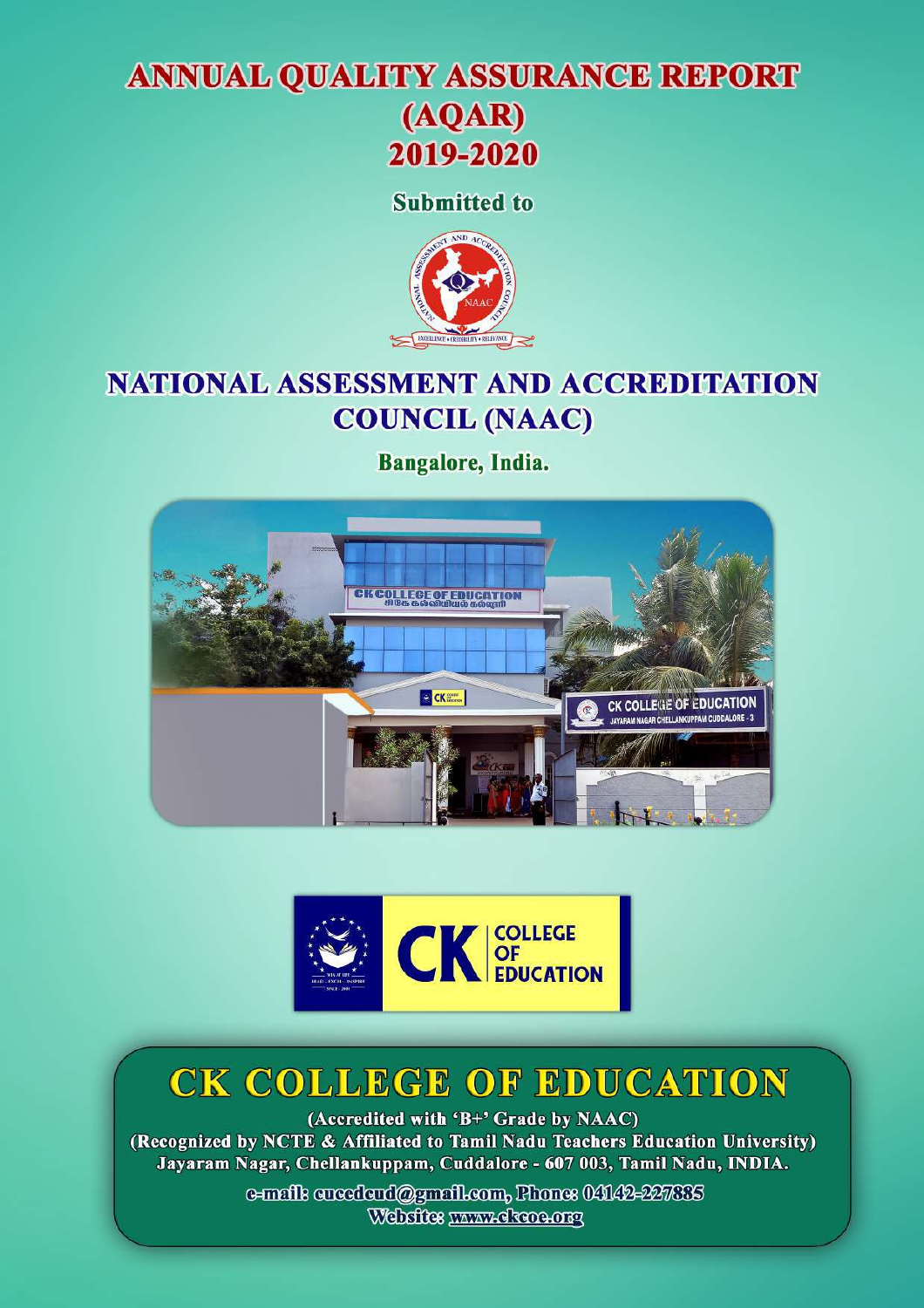#### **Contents**

|                                                | Page Nos.         |
|------------------------------------------------|-------------------|
| 1. Introduction                                | 2                 |
| 2. Objective                                   | 3                 |
| 3. Strategies                                  | 3                 |
| 4. Functions                                   | 3                 |
| 5. Benefits                                    | . 4               |
| 6. Composition of the IQAC                     | 4                 |
| 7. The role of coordinator                     | 5                 |
| 8. Operational Features of the IQAC            | $\ldots \ldots 5$ |
| 9. Revised Accreditation Framework             | 6                 |
| 10. Mandatory Submission of AQAR by IQAC       | . 7               |
| 11. The Annual Quality Assurance Report (AQAR) | 8                 |

#### **Part – A**

| 9 |
|---|
| 8 |
|   |

| 13. Criterion – I: Curricular Aspects                        | 18 |
|--------------------------------------------------------------|----|
| 14. Criterion – II: Teaching, Learning and Evaluation        | 21 |
| 15. Criterion – III: Research, Innovations and Extension     | 25 |
| 16. Criterion – IV: Infrastructure and Learning Resources    | 30 |
| 17. Criterion – V: Student Support and Progression           | 33 |
| 18. Criterion – VI: Governance, Leadership and Management    | 37 |
| 19. Criterion – VII: Institutional Values and Best Practices | 44 |
| 20. Abbreviations                                            | 50 |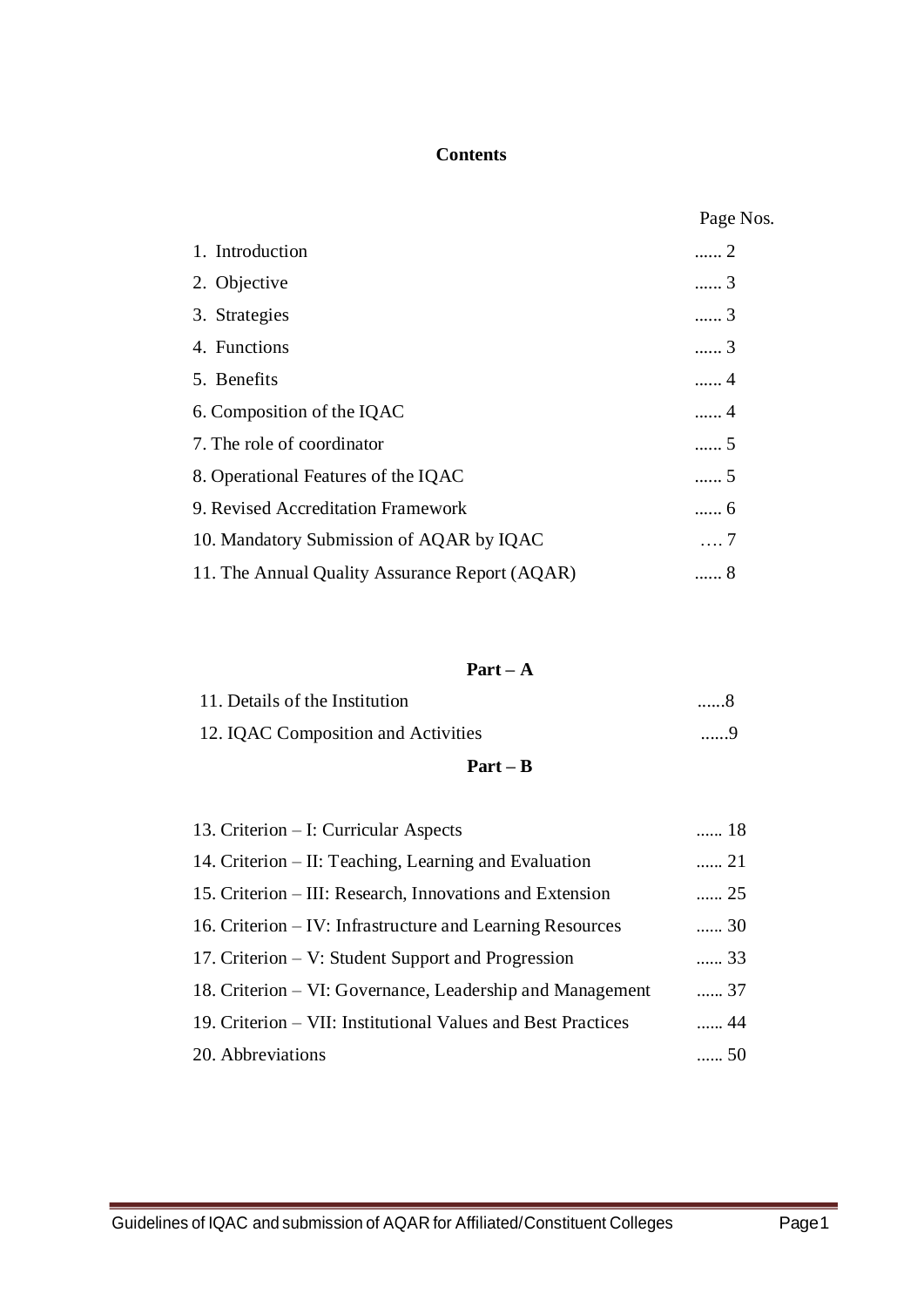## *Guidelines for the Creation of the* **Internal Quality Assurance Cell (IQAC) andSubmissionofAnnualQualityAssuranceReport(AQAR) in Accredited Institutions**

#### **Introduction**

In pursuance of its Action Plan for performance evaluation, assessment and accreditation and quality up-gradation of institutions of higher education, the National Assessment and Accreditation Council (NAAC), Bangalore proposes that every accredited institution should establish an Internal Quality Assurance Cell (IQAC) as a quality sustenance measure. Since quality enhancement is a continuous process, the IQAC will become a part of the institution's system and work towards realisation of the goals of quality enhancement and sustenance. The prime task of the IQAC is to develop a system for conscious, consistent and catalytic improvement in the overall performance of institutions. For this, during the postaccreditation period, institutions need to channelize its efforts and measures towards promoting the holistic academic excellence including the peer committee recommendations.

The guidelines provided in the following pages will guide and facilitate the institution in the creation and operation of the Internal Quality Assurance Cell (IQAC). The work of the IQAC is the first step towards internalization and institutionalization of quality enhancement initiatives.

 Its success depends upon the sense of belongingness and participation in all the constituents of the institution. It will not be yet another hierarchical structure or a recordkeeping exercise in the institution. It will be a facilitative and participative voluntary system/unit/organ of the institution. It has the potential to become a vehicle for ushering in quality enhancement by working out planned interventionist strategies by IQAC to remove deficiencies and enhance quality like the "Quality Circles" in industries.

#### **IQAC –** *Vision*

To ensure quality culture as the prime concern for the Higher Education Institutions through institutionalizing and internalizing all the initiatives taken with internal and external support.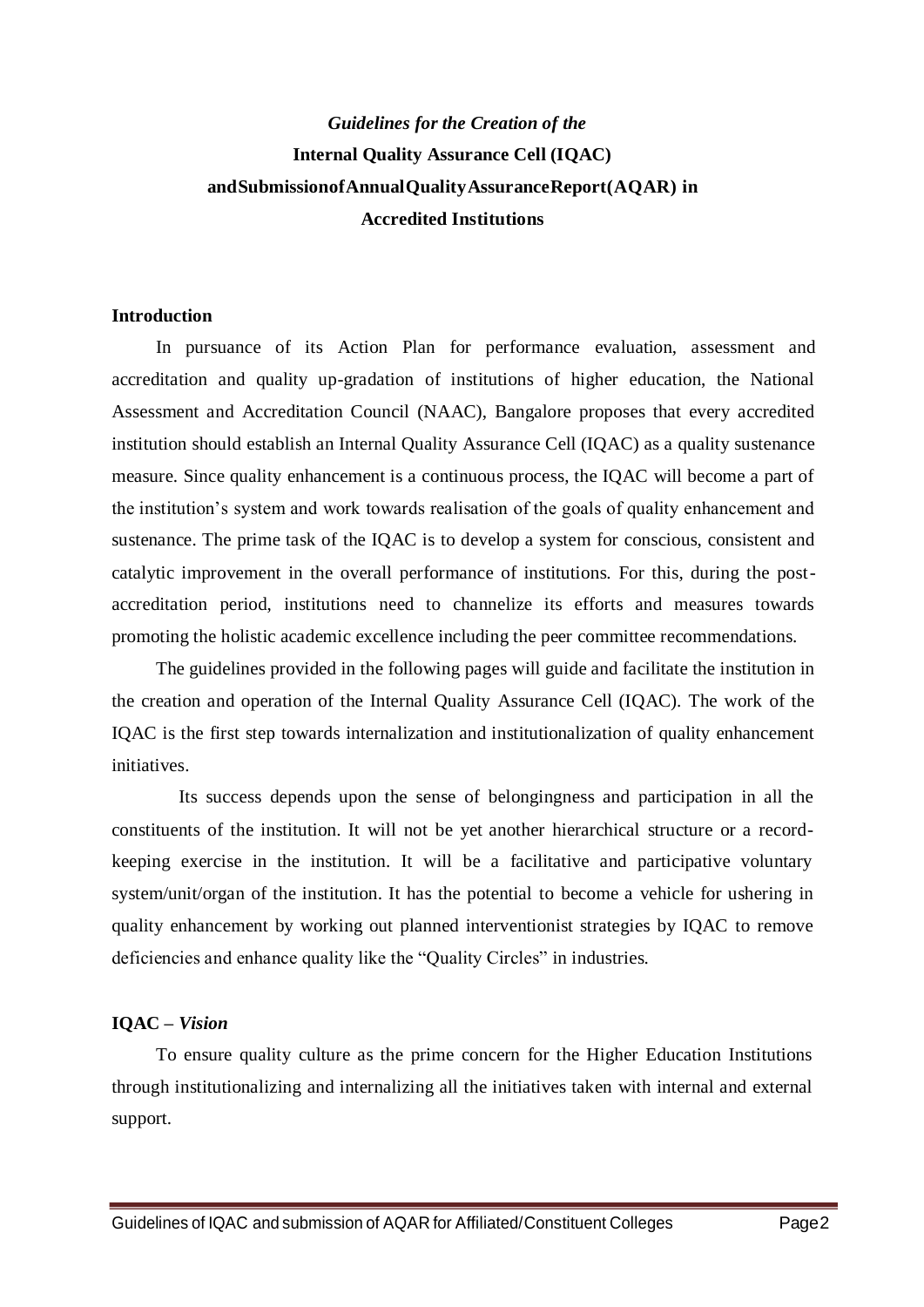### **Objective**

#### *The primary aim of IQAC is*

- $\bullet$  To develop a system for conscious, consistent and catalytic action to improve the academic and administrative performance of the institution.
- To promote measures for institutional functioning towards quality enhancement through internalization of quality culture and institutionalization of best practices.

#### **Strategies**

### *IQAC shall evolve mechanisms and procedures for*

- a. Ensuring timely, efficient and progressive performance of academic, administrative and financial tasks;
- b. Relevant and quality academic/ research programmes
- c. Equitable access to and affordability of academic programmes for various sections of society
- d. Optimization and integration of modern methods of teaching and learning
- e. The credibility of assessment and evaluation process
- f. Ensuring the adequacy, maintenance and proper allocation of support structure and services
- g. Sharing of research findings and networking with other institutions in India and abroad.

### **Functions**

#### *Some of the functions expected of the IQAC are:*

- a) Development and application of quality benchmarks
- b) Parameters for various academic and administrative activities of the institution;
- c) Facilitating the creation of a learner-centric environment conducive to quality education and faculty maturation to adopt the required knowledge and technology for participatory teaching and learning process;
- d) Collection and analysis of feedback from all stakeholders on quality-related institutional processes;
- e) Dissemination of information on various quality parameters to all stakeholders;
- f) Organization of inter and intra institutional workshops, seminars on quality related themes and promotion of quality circles;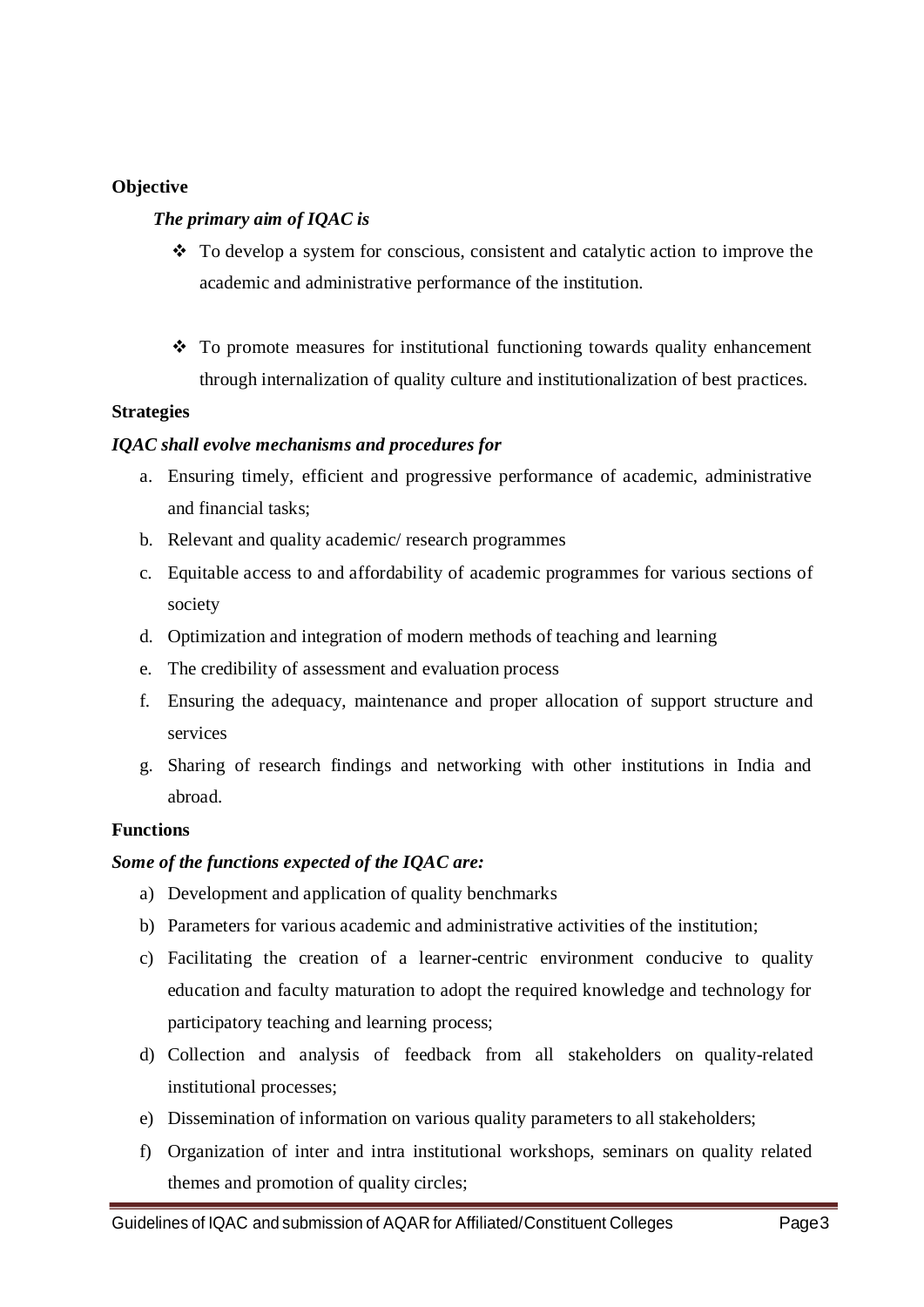- g) Documentation of the various programmes/activities leading to quality improvement;
- h) Acting as a nodal agency of the Institution for coordinating quality-related activities, including adoption and dissemination of best practices;
- i) Development and maintenance of institutional database through MIS for the purpose of maintaining /enhancing the institutional quality;
- j) Periodical conduct of Academic and Administrative Audit and its follow-up
- k) Preparation and submission of the Annual Quality Assurance Report (AQAR) as per guidelines and parameters of NAAC.

### **Benefits**

### *IQAC will facilitate / contribute to*

- a. Ensure clarity and focus in institutional functioning towards quality enhancement
- b. Ensure internalization of the quality culture
- c. Ensure enhancement and coordination among various activities of the institution and institutionalize all good practices
- d. Provide a sound basis for decision-making to improve institutional functioning;
- e. Act as a dynamic system for quality changes in HEIs;
- f. Build an organised methodology of documentation and internal communication.

### **Composition of the IQAC**

IQAC may be constituted in every institution under the Chairmanship of the Head of the institution with heads of important academic and administrative units and a few teachers and a few distinguished educationists and representatives of local management and stakeholders.

The composition of the IQAC may be as follows:

- a. Chairperson: Head of the Institution
- b. Teachers to represent all level (Three to eight)
- c. One member from the Management
- d. Few Senior administrative officers
- e. One nominee each from local society, Students and Alumni
- f. One nominee each from Employers /Industrialists/Stakeholders
- g. One of the senior teachers as the coordinator/Director of the IQAC

 The composition of the IQAC will depend on the size and complexity of the institution, accordingly the representation of teachers may vary. It helps the institutions in planning and monitoring. IQAC also gives stakeholders or beneficiaries a cross-sectional participation in the institution's quality enhancement activities. The guidelines given here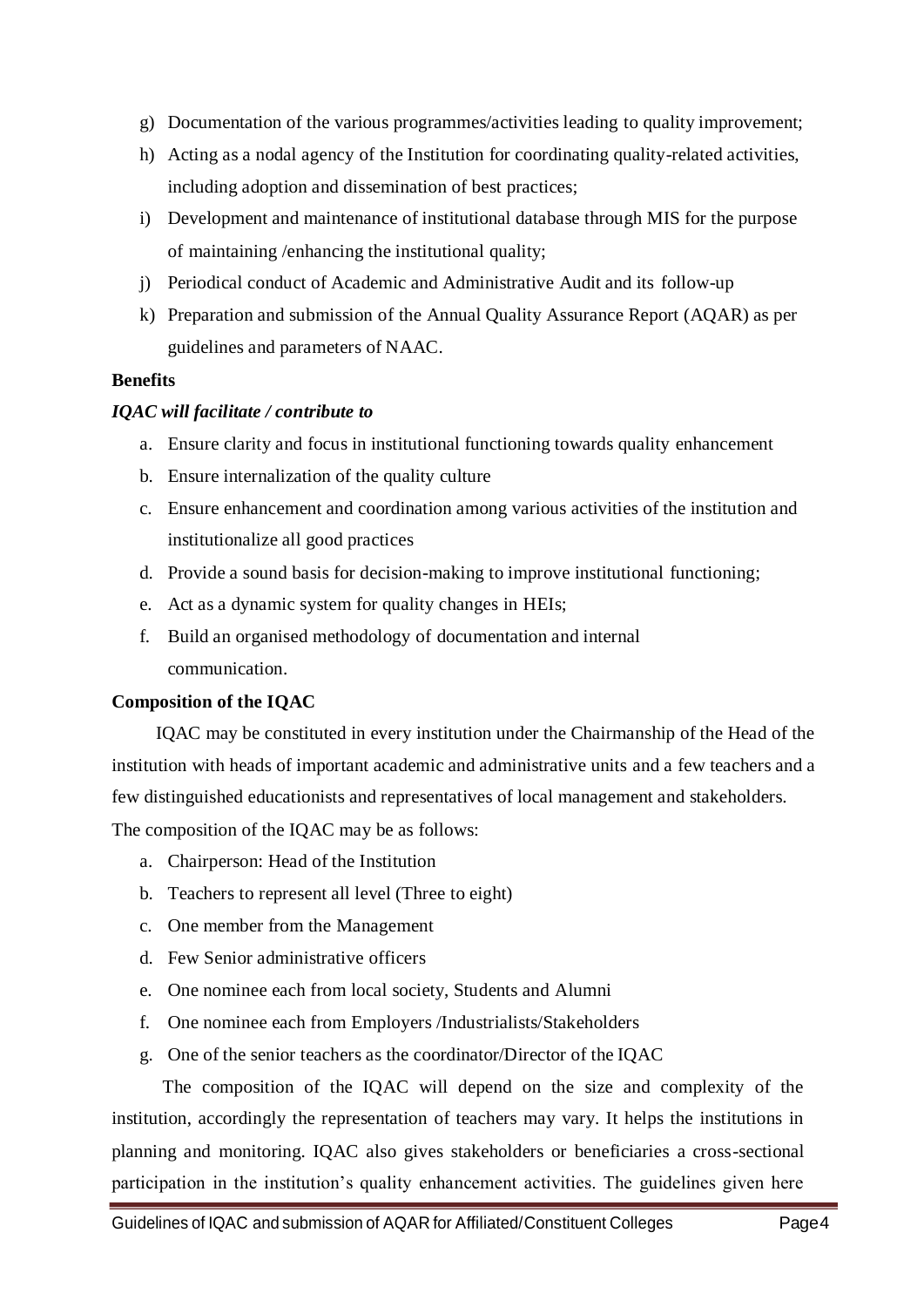are only indicative and will help the institutions for quality sustenance activities.

 The membership of such nominated members shall be for a period of two years. The IQAC should meet at least once in every quarter. The quorum for the meeting shall be twothird of the total number of members. The agenda, minutes and Action Taken Reports are to be documented with official signatures and maintained electronically in a retrievable format.

 It is necessary for the members of the IQAC to shoulder the responsibilities of generating and promoting awareness in the institution and to devote time for working out the procedural details. While selecting these members several precautions need to be taken. A few of them are listed below:

- It is advisable to choose persons from various backgrounds who have earned respect for integrity and excellence in their teaching and research. Moreover, they should be aware of the ground realities of the institutional environment. They should be known for their commitment to improving the quality of teaching and learning.
- $\triangle$  It is advisable to change the co-ordinator after two to three years to bring new thoughts and activities in the institution.
- $\div$  It would be appropriate to choose as senior administrators, persons in charge of institutional services such as library, computer center, estate, student welfare, administration, academic tasks, examination and planning and development.
- The management representative should be a person who is aware of the institution's objectives, limitations and strengths and is committed to its improvement. The local society representatives should be of high social standing and should have made significant contributions to society and in particular to education.

#### **The role of the Coordinator**

 The role of the coordinator of the IQAC is crucial in ensuring the effective functioning of all the members. The coordinator of the IQAC may be a senior/competent person with experience and exposure in quality aspects. She/he may be a full-time functionary or, to start with, she/he may be a senior academic /administrator entrusted with the IQAC as an additional responsibility. Secretarial assistance may be facilitated by the administration. It is essential that the coordinator may have sound knowledge about the computer, data management and its various functions such as usage for effective communication.

#### **Operational Features of the IQAC**

 Quality assurance is a by-product of ongoing efforts to define the objectives of an institution, to have a work plan to achieve them and to specify the checks and balances to evaluate the degree to which each of the tasks is fulfilled. Hence devotion and commitment to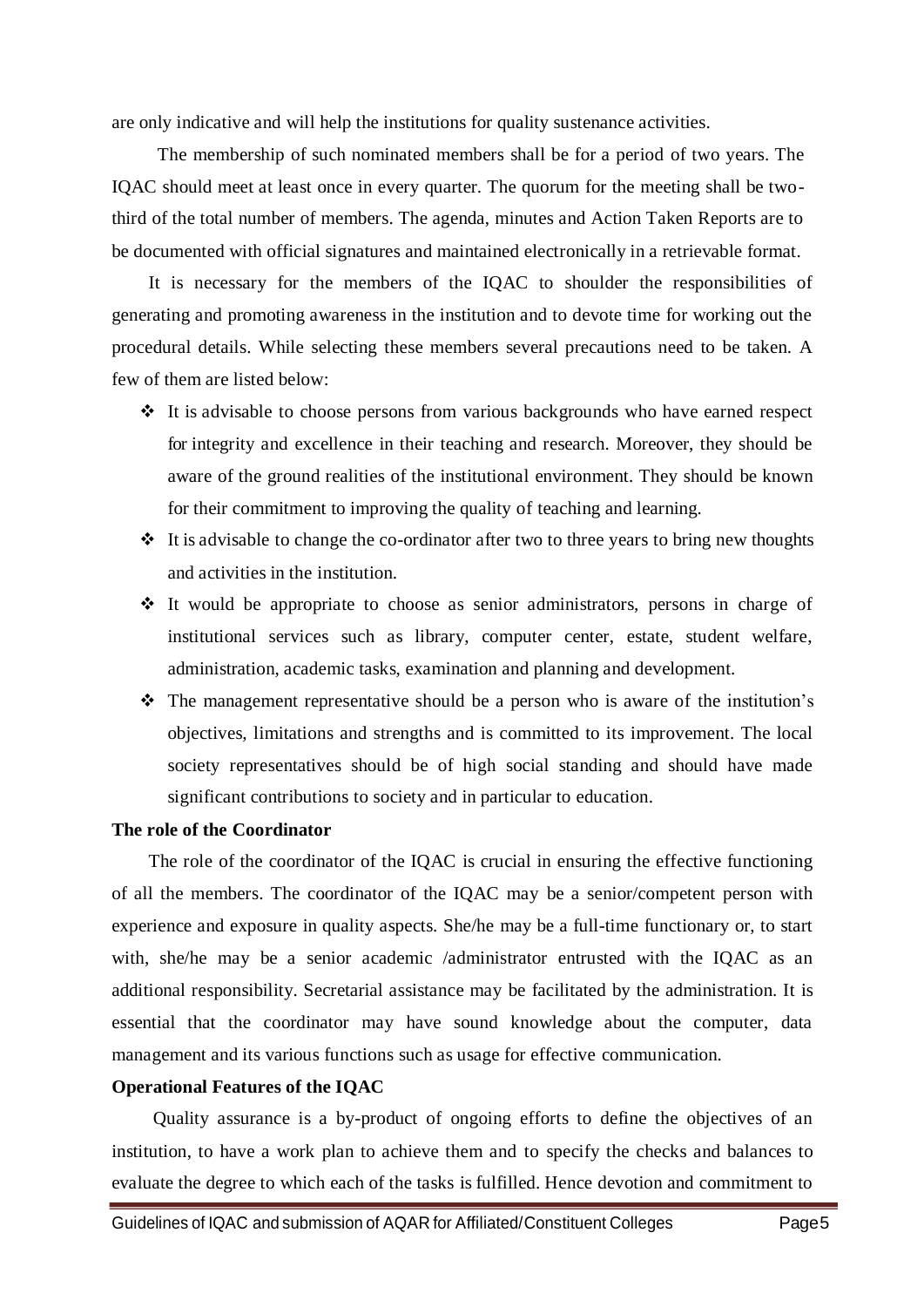improvement rather than mere institutional control is the basis for devising procedures and instruments for assuring quality. The right balance between the health and growth of an institution needs to be struck. The IQAC has to ensure that whatever is done in the institution for "education" is done efficiently and effectively with high standards. In order to do this, the IQAC will have to first establish procedures and modalities to collect data and information on various aspects of institutional functioning.

 The coordinator of the IQAC will have a major role in implementing these functions. The IQAC may derive major support from the already existing units and mechanisms that contribute to the functions listed above. The operational features and functions discussed so far are broad-based to facilitate institutions towards academic excellence and institutions may adapt them to their specific needs.

 The Institutions are requested to submit the AQAR after one year from date of Accreditation every year. A functional Internal Quality Assurance Cell (IQAC) and timely submission of Annual Quality Assurance Reports (AQARs) are the Minimum Institutional Requirements (MIR) to volunteer for second, third or subsequent cycle's accreditation. During the institutional visit the NAAC peer teams will interact with the IQACs to know the progress, functioning as well as quality sustenance initiatives undertaken by them.

 The Annual Quality Assurance Report (AQAR) may be the part of the Annual Report. The AQAR shall be approved by the statutory bodies of the HEIs (such as Governing Council/Executive Council/Board of Management) for the follow up action for necessary quality enhancement measures.

*The IQACs may create its exclusive window tab on its institutional website for keeping the records/files of NAAC, Peer Team Reports, AQAR, and Certificate of Accreditation Outcomes and regularly upload/ report on its activities, as well as for hosting the AQAR.*

#### **Revised Accreditation Framework**

 NAAC haslaunched Revised Accreditation Framework since July, 2017 and hence AQAR format also modified, in cognizance with the new methodology. The tools and parameters are designed in the new AQAR format are in such a way that the preparation of AQAR would facilitate the HEI's for upcoming cycles of Accreditation. Data collected/ prepared infuses quality enhancement measures undertaken during the years. Further, it also adds quality enhancement and quality sustenance measures undertaken in teaching, learning, research, extension and support activities of the Institution. It is hoped that new AQAR would facilitate Educational Institutions for creating a good database at Institutional level for enhancing the quality culture.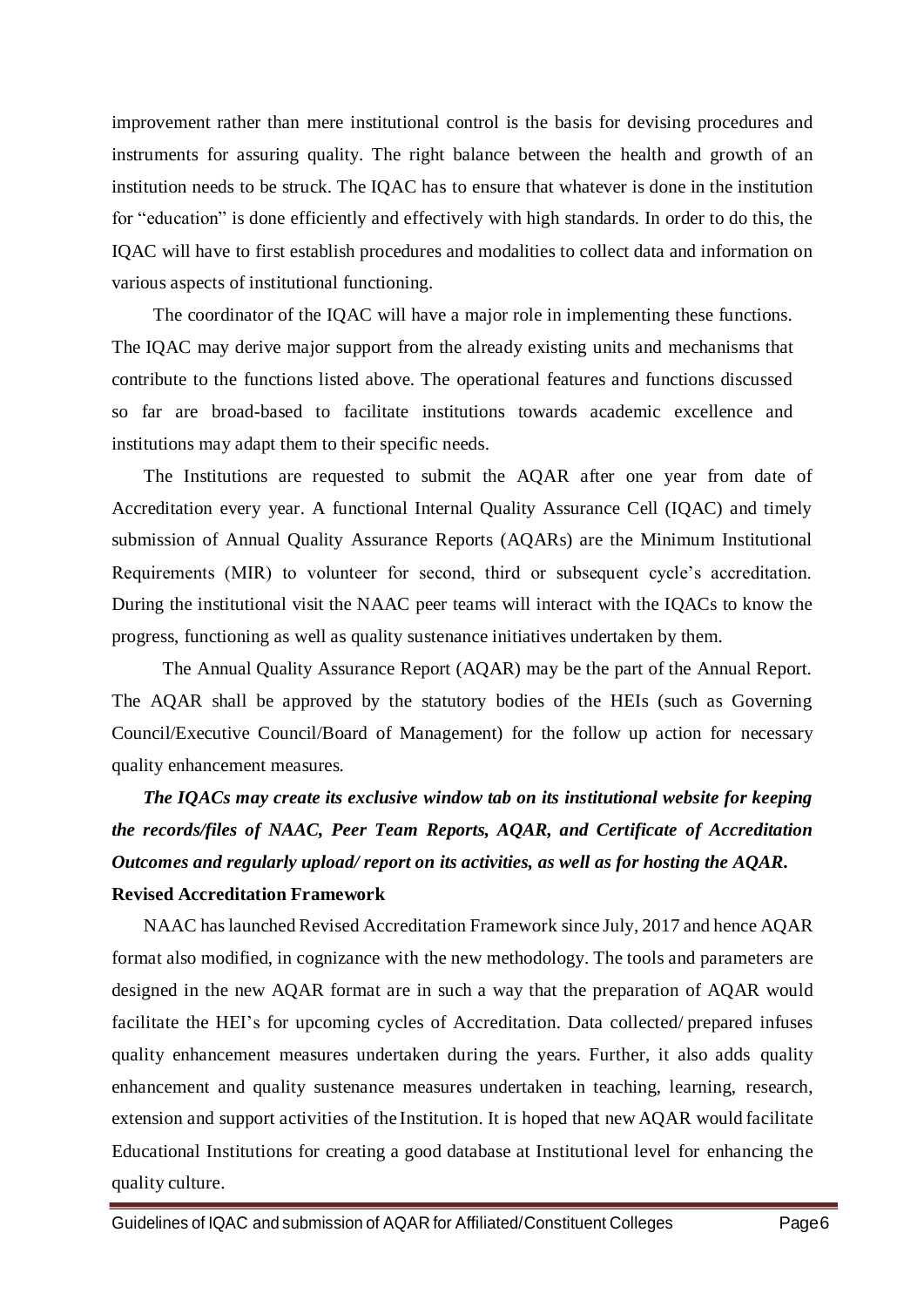As per the Revised Accreditation Framework (RAF), the NAAC Accredited institutions need to submit the AQAR online. NAAC is in the process of ICT integration in Assessment and Accreditation. The login id for the online submission for AQAR submission will be the email id used for the IIQA. The AQAR submission is part of the post accreditation module, in due course of time. NAAC portal will have the facility to submit the AQAR online and Institutions will receive automated response.

## *The Higher Education Institutions need not submit the printed/hard copy of AQAR to NAAC*.*Mandatory Submission of AQAR by IQ AC*

The Executive Committee of NAAC has decided that **regular submission of AQARs is mandatory for 2nd and subsequent cycles of accreditation with effect from 16th September 2016**:

The following are the pre-requisites for submission of IIQA for all Higher Education Institutions (HEIs) opting for  $2<sup>nd</sup>$  and subsequent cycles of A& A:

- Having a functional IQAC.
- The minutes of IQAC meeting and compliance to the decisions should be uploaded on the institutional website.
- Mandatory submission of AQARs on a regular basis for institutions undergoing the second and subsequent cycles of Assessment and Accreditation by NAAC.
- $\bullet$  Upload the AQAR's on institutional website for access to all stakeholders.

*Note: The terms and abbreviation used in AQAR are in accordance with respective manuals for assessment of NAAC. Please refer institutional manual for glossary and abbreviations terms used in AQAR.*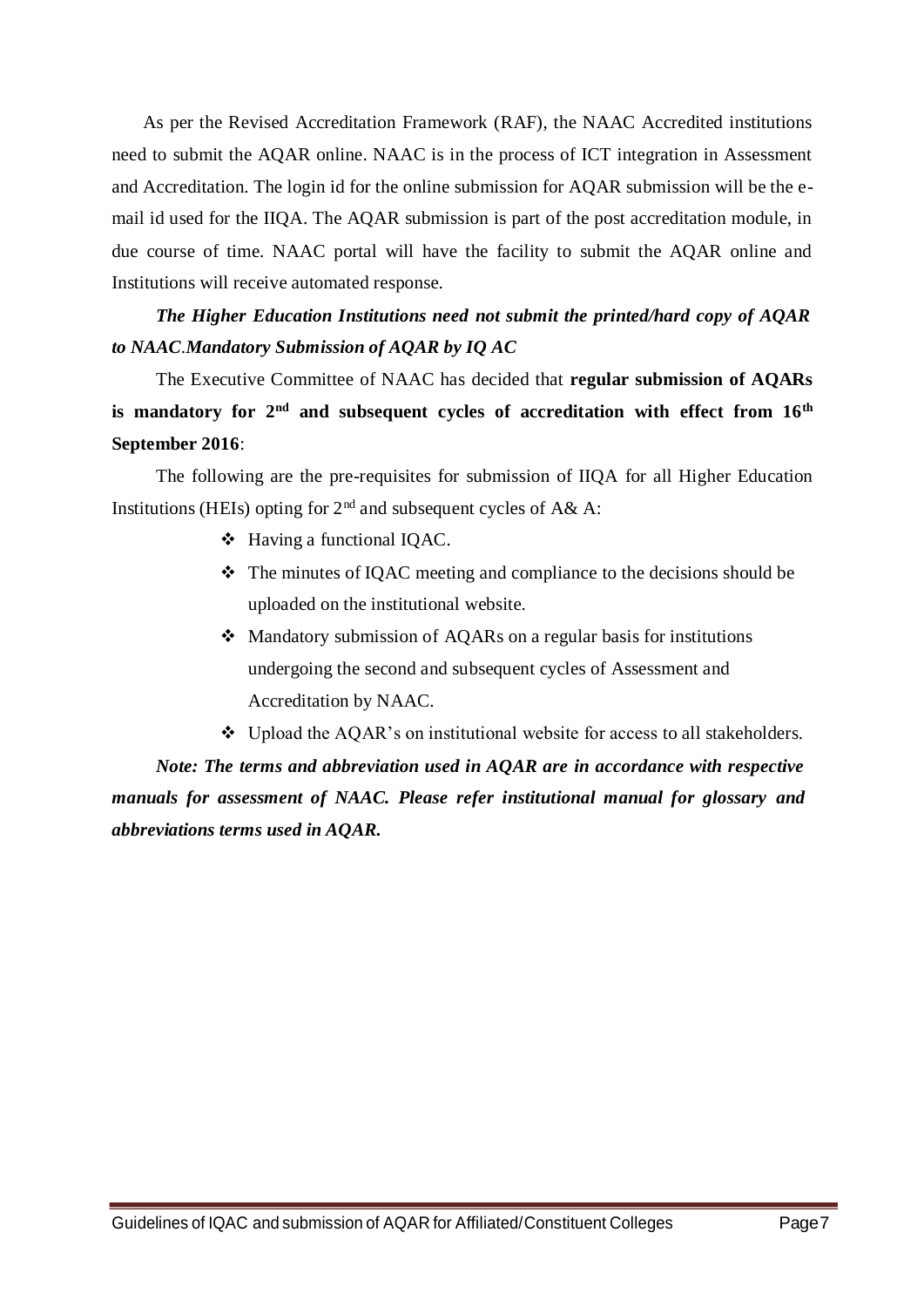### **The Annual Quality Assurance Report (AQAR) of the IQAC**

*(For Affiliated/Constituent Colleges)*

Institutions Accredited by NAAC need to submit an Annual self-reviewed progress report i.e. Annual Quality Assurance Report (AQAR) to NAAC, through its IQAC. The report is to detail the tangible results achieved in key areas, specifically identified by the IQAC at the beginning of the Academic year. *The AQAR period would be the Academic Year. (For example, June 1, 2017 to May 31, 2018)*

### **Part – A**

#### **Data of the Institution**

*(data may be captured from IIQA)*

1. Name of the Institution : CK COLLEGE OF EDUCATION

- Name of the Head of the institution : Dr. D. Sivakumar
- Designation : Principal
- Does the institution function from own campus: Yes
- $\div$  Phone no./Alternate phone no.: 04142-227885
- Mobile no. : 9524308011
- \* Registered e-mail : ckcedcud@gmail.com
- ◆ Alternate e-mail : amsasiva2020@gmail.com
- Address : Jayaram Nagar, Chellankuppam.
- City/Town : Cuddalore
- ◆ State/UT : Tamilnadu
- $\div$  Pin Code : 607003

#### 2. Institutional status:

- a. Affiliated / Constituent: Affiliated
- b. Type of Institution: Co-education/Men/Women: Co-education
- c. Location : Rural/Semi-urban/Urban: Urban
- d. Financial Status: Grants-in aid/ UGC 2f and 12 (B)/ Self financing:

Self-Financing

(please specify)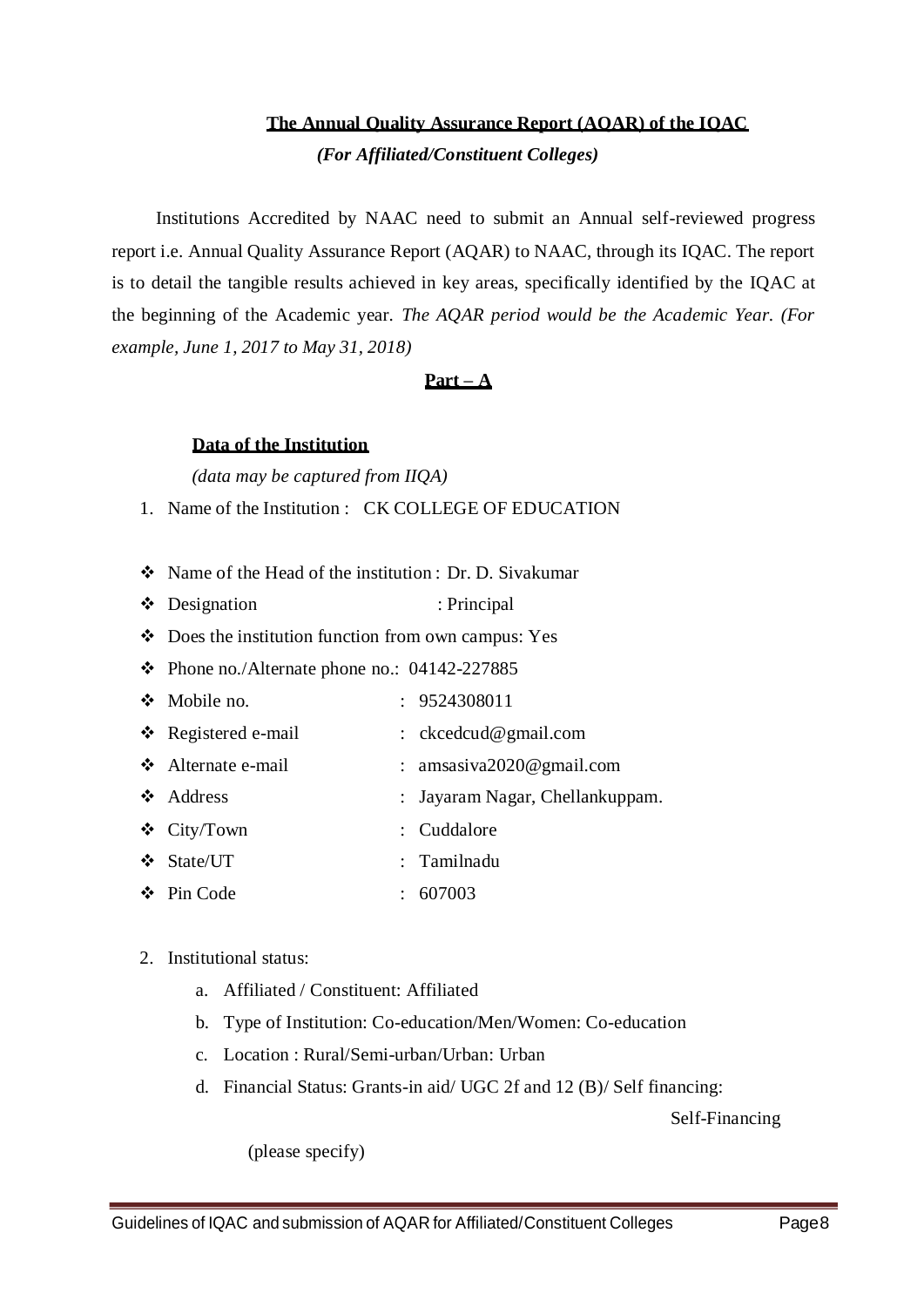- e. Name of the Affiliating University: Tamilnadu Teachers Education University
- f. Name of the IQAC Co-ordinator : Mrs. S.Perundevi

| g. Phone no.                  | $: 04142 - 227885$         |
|-------------------------------|----------------------------|
| h. Alternate phone no.        |                            |
| <i>i</i> . Mobile             | : 9626684928               |
| <i>i.</i> IQAC e-mail address | : $ckcedcu d@gmail.com$    |
| k. Alternate Email address    | : dsivakumar2011@yahoo.com |

3. Website address: ckcoe.unaux.com

Web-link of the AQAR: (Previous Academic Year ):

<http://ckcoe.unaux.com/AQAR2018-19.doc>

4. Whether Academic Calendar prepared during the year?

Yes/No...., if yes, whether it is uploaded in the Institutional

website: Yes

Weblink:

5. Accreditation Details:

| Cycle           | Grade | <b>CGPA</b> | Year of       |           | <b>Validity Period</b> |
|-----------------|-------|-------------|---------------|-----------|------------------------|
|                 |       |             | Accreditation |           |                        |
| 1 <sup>st</sup> | $B^+$ | 2.59        | 2017          | from:2017 | to: $2022$             |
| 2 <sub>nd</sub> |       |             |               | from:     | to:                    |
| 3 <sup>rd</sup> |       |             |               | from:     | to:                    |
| 4 <sup>th</sup> |       |             |               | from:     | to:                    |
| 5 <sup>th</sup> |       |             |               | from:     | to:                    |

4. Date of Establishment of IQAC: DD/MM/YYYY: 12/10/2015

5. Internal Quality Assurance System

| 7.1 Quality initiatives by IQAC during the year for promoting quality culture |                 |                            |  |  |  |
|-------------------------------------------------------------------------------|-----------------|----------------------------|--|--|--|
| Item /Title of the quality initiative by                                      |                 | Number of                  |  |  |  |
| <b>IOAC</b>                                                                   | Date & Duration | participants/beneficiaries |  |  |  |
| It is proposed to prepare strategic plan                                      | 10.07.2019      | 16/148                     |  |  |  |
| for the whole academic year                                                   |                 |                            |  |  |  |
| Orientation to First Year Students of<br>$2019 - 20$ batch                    | August 21 to 23 | 8/79                       |  |  |  |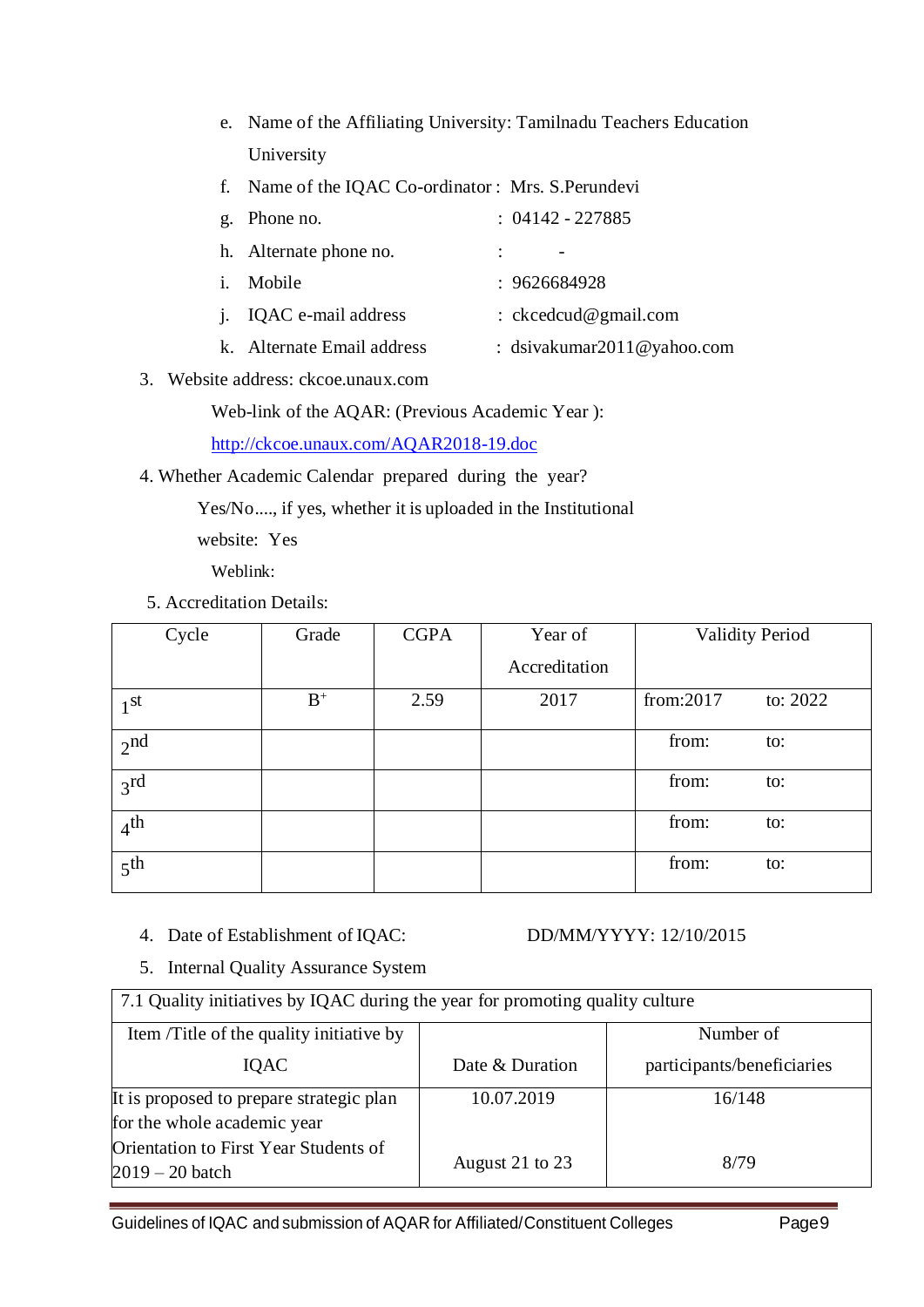| To encourage faculty for paper<br>publications in various National and<br>International seminars. |           | 16                              |
|---------------------------------------------------------------------------------------------------|-----------|---------------------------------|
| <b>Placement Training</b>                                                                         | February  | 68/15                           |
| National seminars                                                                                 | March     | 160 Academician and Prospective |
| Timely submission of AQAR to NAAC                                                                 | September | <b>Teachers</b>                 |

### *Note: Some Quality Assurance initiatives of the institution are:*

### *(Indicative list)*

 *Regular meeting of Internal Quality Assurance Cell (IQAC); timely submission of Annual Quality Assurance Report (AQAR) to NAAC; Feedback from all stakeholders collected, analysed and used for improvements Academic Administrative Audit (AAA) conducted and its follow up action*

*Participation in NIRF*

*ISO Certification*

*NBA etc.*

*Any other Quality Audit*

### 6. Provide the list of funds by Central/ State Government-

### UGC/CSIR/DST/DBT/ICMR/TEQIP/World Bank/CPE of UGC etc.

| Institution/       |        | Funding                      | Year of award with |        |
|--------------------|--------|------------------------------|--------------------|--------|
| Department/Faculty | Scheme | agency                       | duration           | Amount |
|                    |        | $\qquad \qquad \blacksquare$ |                    | -      |

7. Whether composition of IQAC as per latest NAAC guidelines: Yes/No: Yes

\*upload latest notification of formation of IQAC

8. No. of IQAC meetings held during the year: 4

The minutes of IQAC meeting and compliance to the decisions have been uploaded on the institutional website……. Yes/No: Yes

(Please upload, minutes of meetings and action taken report)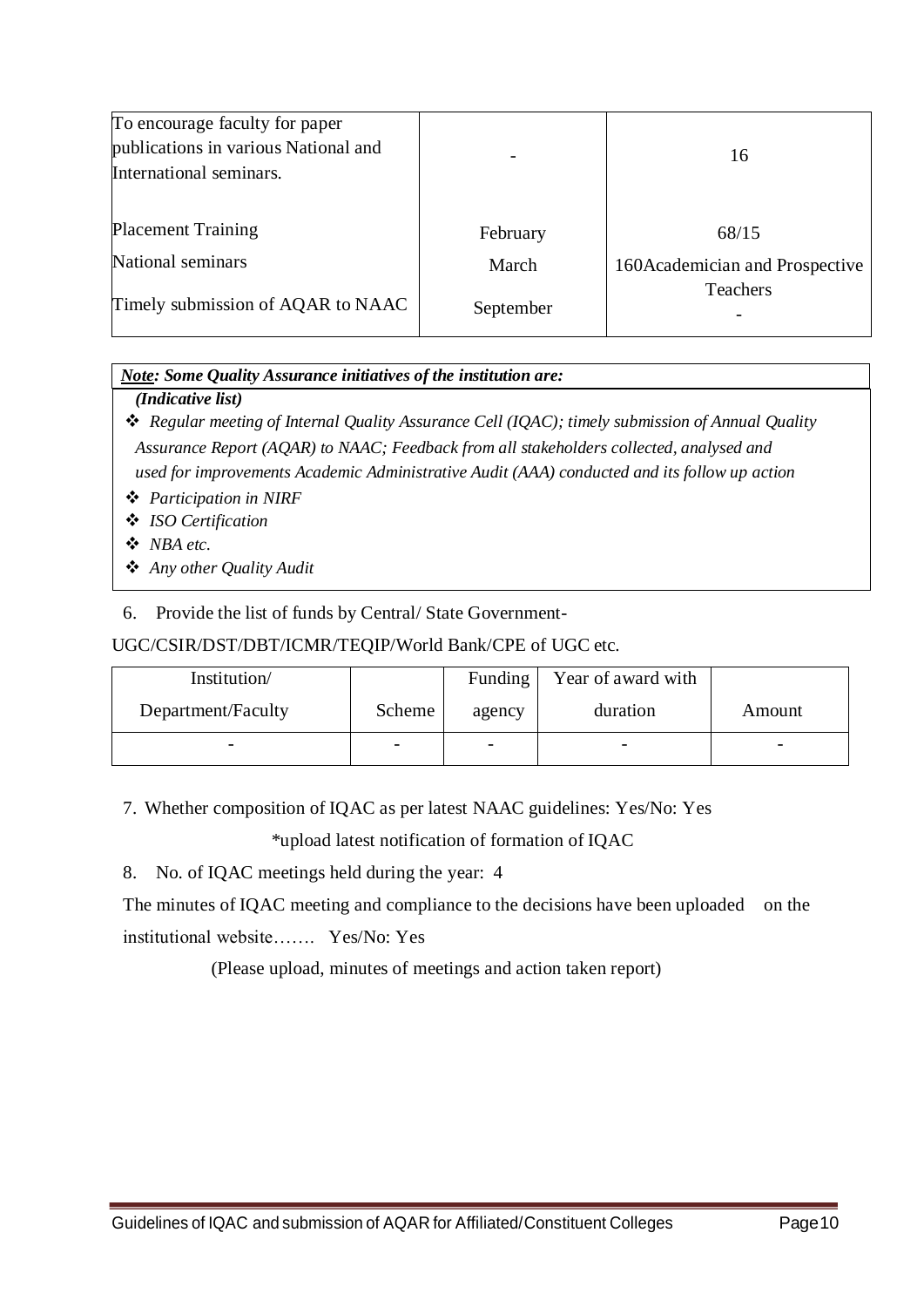#### **FIRST IQAC MEETING HELD ON 17 th JUNE 2019**

Table of persons attended

| S.No. | <b>Name</b>                    | <b>Designation</b>        | <b>Position</b> |
|-------|--------------------------------|---------------------------|-----------------|
| 1.    | Dr. D. Sivakumar               | Principal                 | Chairperson     |
| 2.    | Mrs. K. Thangaeswari           | AO                        | Administrative  |
|       |                                |                           | Officer         |
| 3.    | Mr. A. Purushothaman           | Asst. Prof. In            | Member          |
|       |                                | Mathematics               |                 |
| 4.    | Mrs. P. Sheela                 | Asst. Prof. In Computer   | Member          |
|       |                                | Science                   |                 |
| 5.    | Mrs. V. Sundari                | Asst. Prof. In Physical   | Member          |
|       |                                | Science                   |                 |
| 6.    | Mrs. S. Lada                   | Asst. Prof. In Tamil      | Member          |
| 7.    | Mrs. S. Senthamarai            | Asst. Prof. In Biological | Member          |
|       |                                | Science                   |                 |
| 8.    | Mr. R. Narayanan               | Asst. Prof. In History    | Member          |
| 9.    | Mr. CK. Ashokkumar             | Trustee Sri Jayaram       | Member from the |
|       |                                | <b>Educational Trust</b>  | Management      |
| 10.   | Ms. R. Amudhavalli Ranganathan | Vice-Chairman             | Member from the |
|       |                                |                           | Management      |
| 12.   | Mrs. S. Perundevi              | Asst. Prof. In            | Co-ordinator    |
|       |                                | Psychology                |                 |

At the outset Asst. Prof.S. Perundevi, Coordinator (IQAC) welcomed Dr. D. Sivakumar, Principal of CK College of Education and chairperson (IQAC) and honorable members of the Internal Quality Assurance Cell (IQAC) to the first meeting of the IQAC for the year 2019. Mrs. K. Thangaeswari administrative member has welcomed the members of IQAC and encourages members to support and strengthen the IQAC. Thereafter, the agenda items were taken up for discussions with the permission of the chairperson.

#### **Agenda : 1**

To conduct periodic meetings with Chairman and heads of the units to ensure timely review of the meetings.

### **Agenda : 2**

To make progress in the teaching learning activities.

### **Agenda : 3**

Mentorship and bridge course for the new academic session.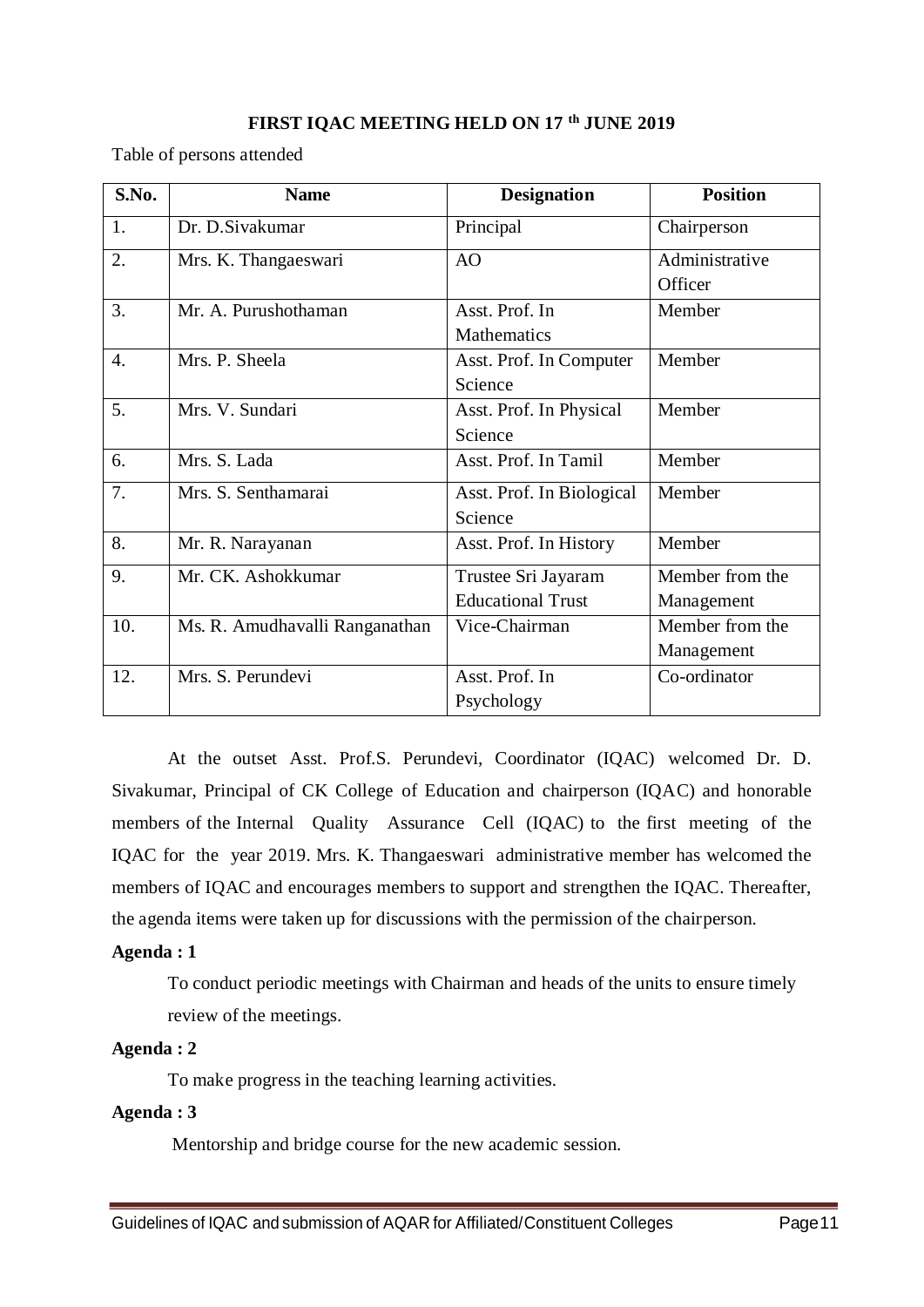### **SECOND IQAC MEETING HELD ON 5 th OCTOBER 2019**

Table of persons attended

| S.No. | <b>Name</b>                    | <b>Designation</b>        | <b>Position</b> |
|-------|--------------------------------|---------------------------|-----------------|
| 1.    | Dr. D. Sivakumar               | Principal                 | Chairperson     |
| 2.    | Mrs. K. Thangaeswari           | AO                        | Administrative  |
|       |                                |                           | Officer         |
| 3.    | Mr. A. Purushothaman           | Asst. Prof. In            | Member          |
|       |                                | <b>Mathematics</b>        |                 |
| 4.    | Mrs. P. Sheela                 | Asst. Prof. In            | Member          |
|       |                                | <b>Computer Science</b>   |                 |
| 5.    | Mrs. V. Sundari                | Asst. Prof. In            | Member          |
|       |                                | Physical Science          |                 |
| 6.    | Mrs. S. Lada                   | Asst. Prof. In Tamil      | Member          |
| 7.    | Mrs. S. Senthamarai            | Asst. Prof. In            | Member          |
|       |                                | <b>Biological Science</b> |                 |
| 8.    | Mr. R. Narayanan               | Asst. Prof. In History    | Member          |
| 9.    | Mr. CK. Ashokkumar             | Trustee Sri Jayaram       | Member from the |
|       |                                | <b>Educational Trust</b>  | Management      |
| 10.   | Ms. R. Amudhavalli Ranganathan | Vice-Chairman             | Member from the |
|       |                                |                           | Management      |
| 12.   | Mrs. S. Perundevi              | Asst. Prof. In            | Co-ordinator    |
|       |                                | Psychology                |                 |

The chairperson welcomed all the members of the IQAC.

#### **Agenda : 1**

All the IQAC members were assigned with the responsibility of preparing the AQAR

### **Agenda:2**

Encouraging faculty to present papers and research publications.

### **THIRD IQAC MEETING HELD ON 4 th JANUARY 2020**

Table of persons attended

| S.No.            | Name                 | Designation                     | Position       |
|------------------|----------------------|---------------------------------|----------------|
| 1.               | Dr. D. Sivakumar     | Principal                       | Chairperson    |
| 2.               | Mrs. K. Thangaeswari | A <sub>O</sub>                  | Administrative |
|                  |                      |                                 | Officer        |
| 3.               | Mr. A. Purushothaman | Asst. Prof. In Mathematics      | Member         |
| $\overline{4}$ . | Mrs. P. Sheela       | Asst. Prof. In Computer         | Member         |
|                  |                      | Science                         |                |
| 5.               | Mrs. V. Sundari      | Asst. Prof. In Physical Science | Member         |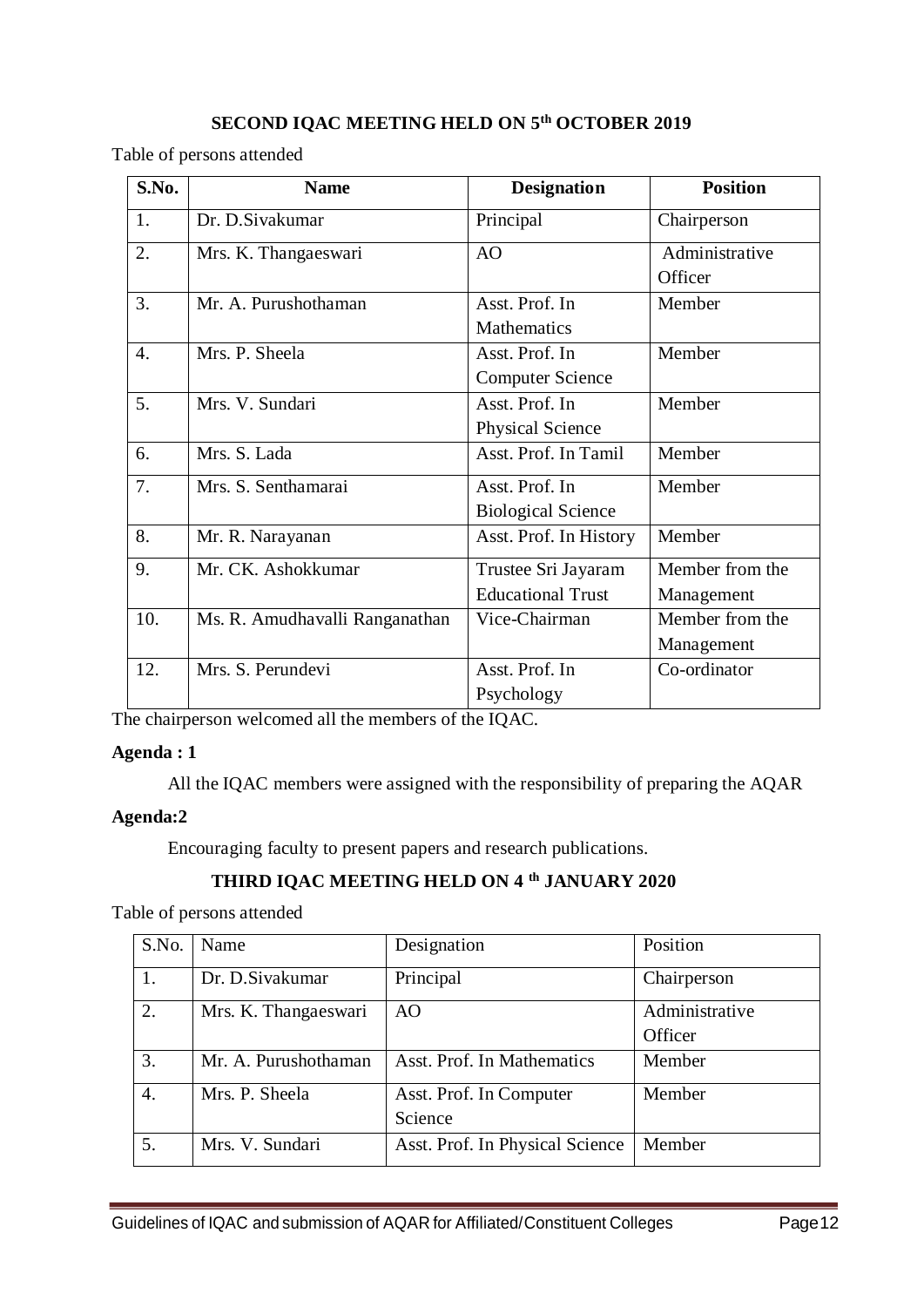| 6.  | Mrs. S. Lada        | Asst. Prof. In Tamil      | Member          |
|-----|---------------------|---------------------------|-----------------|
| 7.  | Mrs. S. Senthamarai | Asst. Prof. In Biological | Member          |
|     |                     | Science                   |                 |
| 8.  | Mr. R. Narayanan    | Asst. Prof. In History    | Member          |
| 9.  | Mr. CK. Ashokkumar  | Trustee Sri Jayaram       | Member from the |
|     |                     | <b>Educational Trust</b>  | Management      |
| 10. | Ms. R. Amudhavalli  | Vice-Chairman             | Member from the |
|     | Ranganathan         |                           | Management      |
| 12. | Mrs. S. Perundevi   | Asst. Prof. In Psychology | Co-ordinator    |
|     |                     |                           |                 |

The chairperson welcomed all the members of the IQAC.

### **Agenda : 1**

Conducting academic Audit

### **Agenda : 2**

Remedial classes for weaker section of the students

### **FOURTH IQAC MEETING HELD ON 5th MARCH 2020**

Table of persons attended

| S.No.            | Name                           | Designation               | Position        |
|------------------|--------------------------------|---------------------------|-----------------|
| 1.               | Dr. D. Sivakumar               | Principal                 | Chairperson     |
| 2.               | Mrs. K. Thangaeswari           | AO                        | Administrative  |
|                  |                                |                           | Officer         |
| 3.               | Mr. A. Purushothaman           | Asst. Prof. In            | Member          |
|                  |                                | Mathematics               |                 |
| $\overline{4}$ . | Mrs. P. Sheela                 | Asst. Prof. In            | Member          |
|                  |                                | <b>Computer Science</b>   |                 |
| 5.               | Mrs. V. Sundari                | Asst. Prof. In            | Member          |
|                  |                                | <b>Physical Science</b>   |                 |
| 6.               | Mrs. S. Lada                   | Asst. Prof. In Tamil      | Member          |
| 7.               | Mrs. S. Senthamarai            | Asst. Prof. In            | Member          |
|                  |                                | <b>Biological Science</b> |                 |
| 8.               | Mr. R. Narayanan               | Asst. Prof. In            | Member          |
|                  |                                | <b>History</b>            |                 |
| 9.               | Mr. CK. Ashokkumar             | Trustee Sri Jayaram       | Member from the |
|                  |                                | <b>Educational Trust</b>  | Management      |
| 10.              | Ms. R. Amudhavalli Ranganathan | Vice-Chairman             | Member from the |
|                  |                                |                           | Management      |
| 12.              | Mrs. S. Perundevi              | Asst. Prof. In            | Co-ordinator    |
|                  |                                | Psychology                |                 |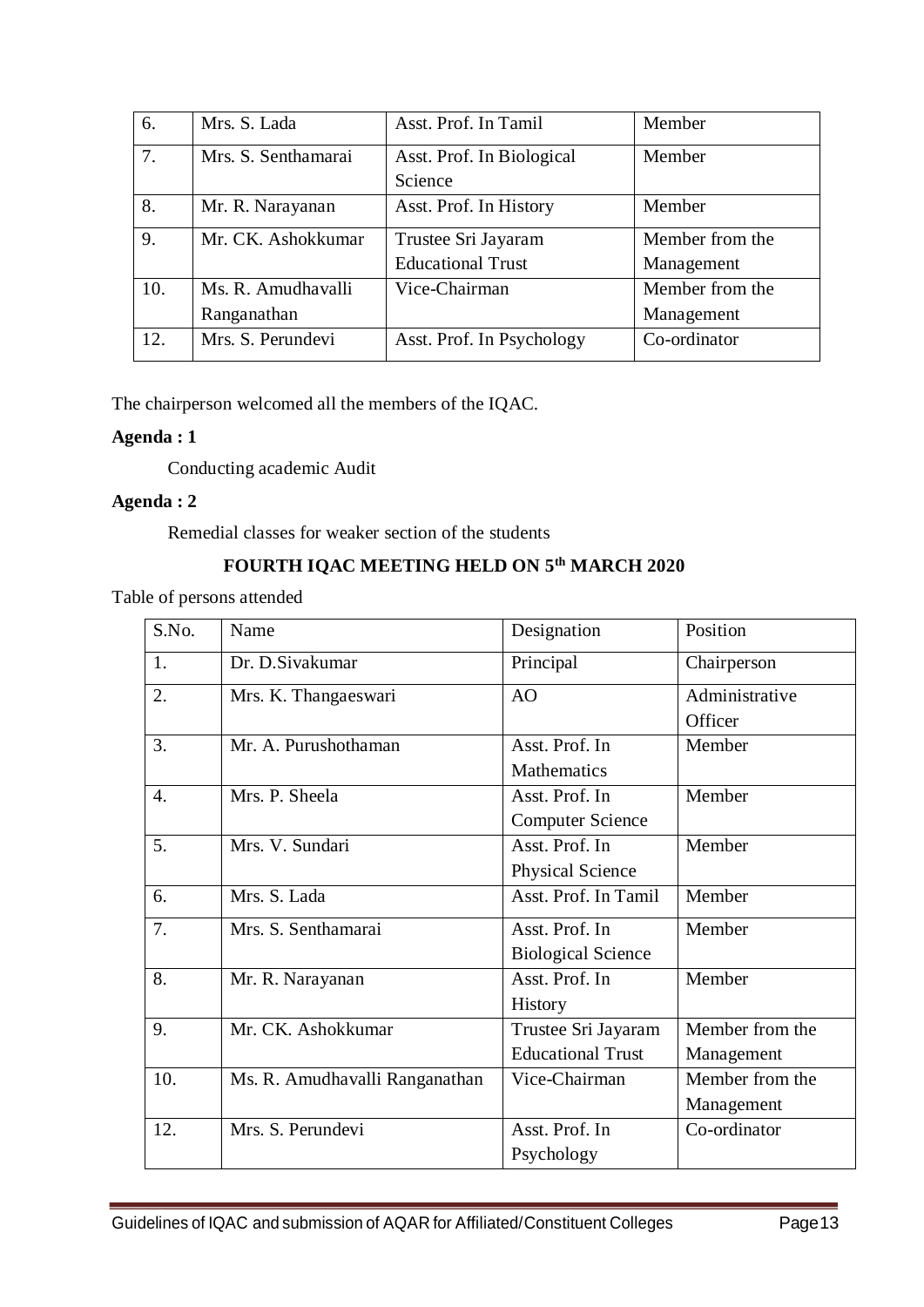#### **Agenda 1:**

Encourage all departments to organize symposiums, seminars, workshops etc.

#### **Agenda 2:**

Recommend to increase numbers of journals, newspapers magazines in college library

#### **Agenda 3:**

Recommendation to encourage topper students by giving them award by the college Administration.

#### **Agenda 4:**

Students feedback

In compliance to decisions taken by IQAC in the meetings held during the academic Year 2019-20, the following actions have been taken.

#### **1. Result Analysis**

A result analysis was conducted for the May –June 2019 examination and the pass percentage were recorded for all subjects. We have achieved District First Rank for the past 6 consecutive years and this academic year 2018-19 we have recorded State Second at the same time District First Rank.

#### 2. **Conduction of spoken English course for the fresher's.**

The spoken English course paced way as a start up session for the fresher's to begin the academic year. Students were enrolled and participated in the session regardless.

### **3. Alumni and Employed satisfaction survey**

Alumni feedback was collected from students who graduated in the year 2019. Similarly employer satisfaction survey was conducted.

### **4. Status of Additional Classes**

Professors have made efforts to motivate weak students to attend additional classes to improve the performance. List of backlog students and outstanding students were prepared and given special training to face the examination with determination.

- 9. Whether IQAC received funding from any of the funding agency tosupport its activities during the year? No
- 10. Significant contributions made by IQAC during the current year (maximum five bullets)
	- Maintaining quality standards in teaching, learning and evaluation.
	- Feedback from Heads & Mentor teachers of teaching internship schools.
	- Workshop on Power Point Skills was conducted.
	- ❖ Performance Based Appraisal of Teaching Staff.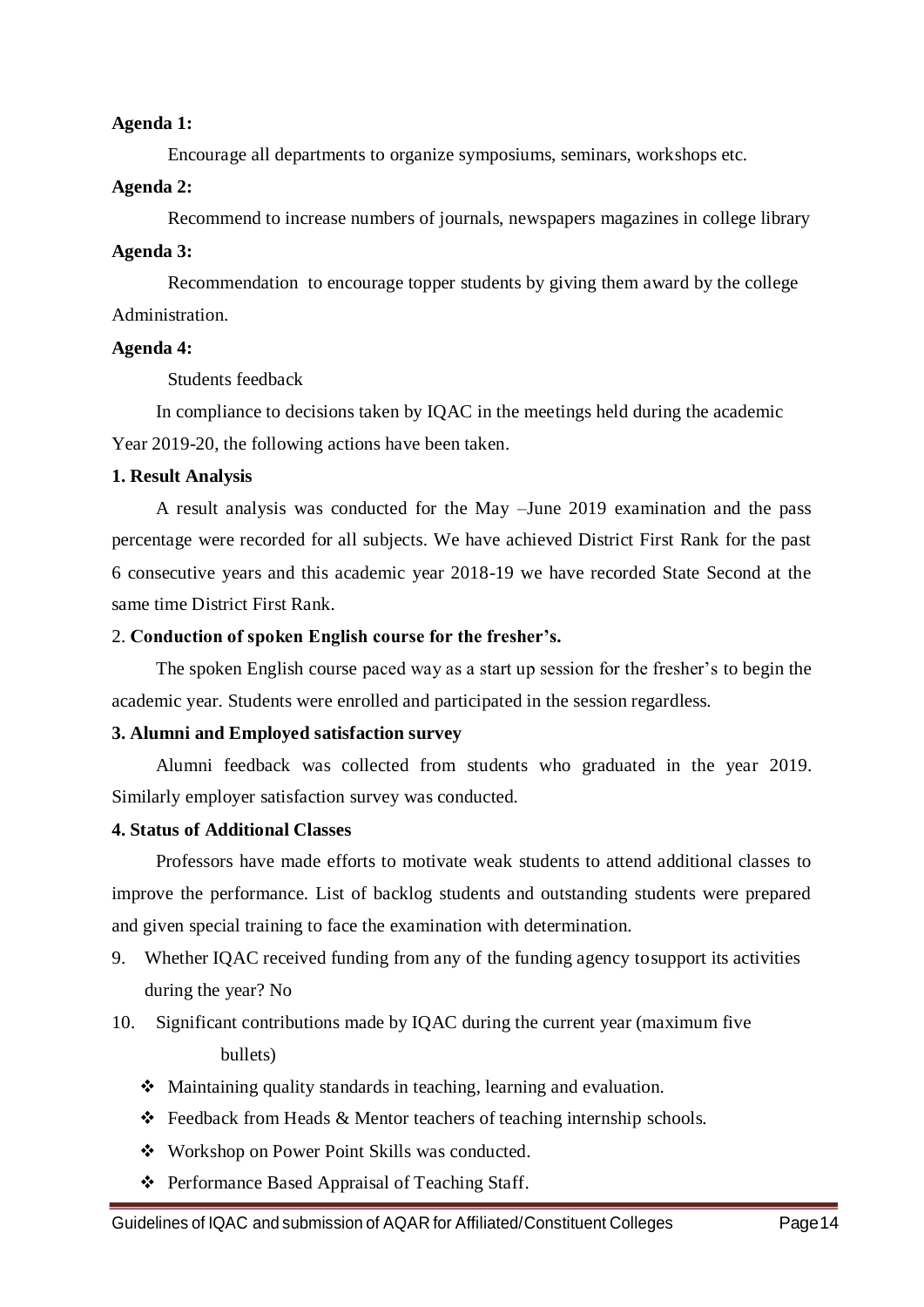- National Seminar was conducted based on skills and personality development.
- $\triangleleft$  Special coaching for TET.
- Model interviews and campus interview was organized to create job placements for the students.
- Organizing social activities.
- 11. Plan of action chalked out by the IQAC in the beginning of the Academic year towards Quality Enhancement and the outcome achieved by the end of the Academic year

| Plan of Action                     | Achievements/Outcomes                                                            |
|------------------------------------|----------------------------------------------------------------------------------|
|                                    | To Prepare an academic calendar at The academic calendar was prepared by IQAC    |
|                                    | the beginning of academic year and at the beginning of the year as per the TNTEU |
| execute it seriously.              | schedule. Academic calendar is strictly followed                                 |
|                                    | in the least possible manner.                                                    |
| To conduct frequent meeting by the | The IQAC conducted several meetings with                                         |
| IQAC to generate ideas.            | various committees and meetings with all the                                     |
|                                    | teaching and non-teaching staff.                                                 |
| To encourage teachers to undertake | 8 Teachers from various departments attended                                     |
| minor and major research projects, | and presented their research work at 13 different                                |
| to register for Ph.D and to        | conferences seminars, workshops.                                                 |
| participate in seminars, workshops | 2 faculty pursuing Ph.D                                                          |
| and conferences.                   |                                                                                  |
|                                    | To improve academic excellence in Continuous evaluation of students is made by   |
| university examination             | conducting unit test, model exams to improve                                     |
|                                    | academic excellence in university examination                                    |
| Extension activities to be         | Creating rapport with the society and students.                                  |
| undertaken.                        | Learn community based experience                                                 |
| Proposal on workshop and seminar   | Enhancing research aptitude of students $\&$                                     |
| related to research findings       | Identify the innovation in educational area                                      |
| The College website was proposed   | It was upgraded to a new platform with more                                      |
| to change its features to a user   | user friendly for easy access of the staff and                                   |
| friendly.                          | students.                                                                        |

12. Whether the AQAR was placed before statutory body? Yes /No: Yes

Name of the statutory body: Management Date of meeting(s):28.03.2017

13. Whether NAAC/or any other accredited body(s) visited IQAC

or interacted with it to assess the functioning?

**Yes/No: Yes** Date: 21<sup>st</sup> and 22<sup>nd</sup> February 2017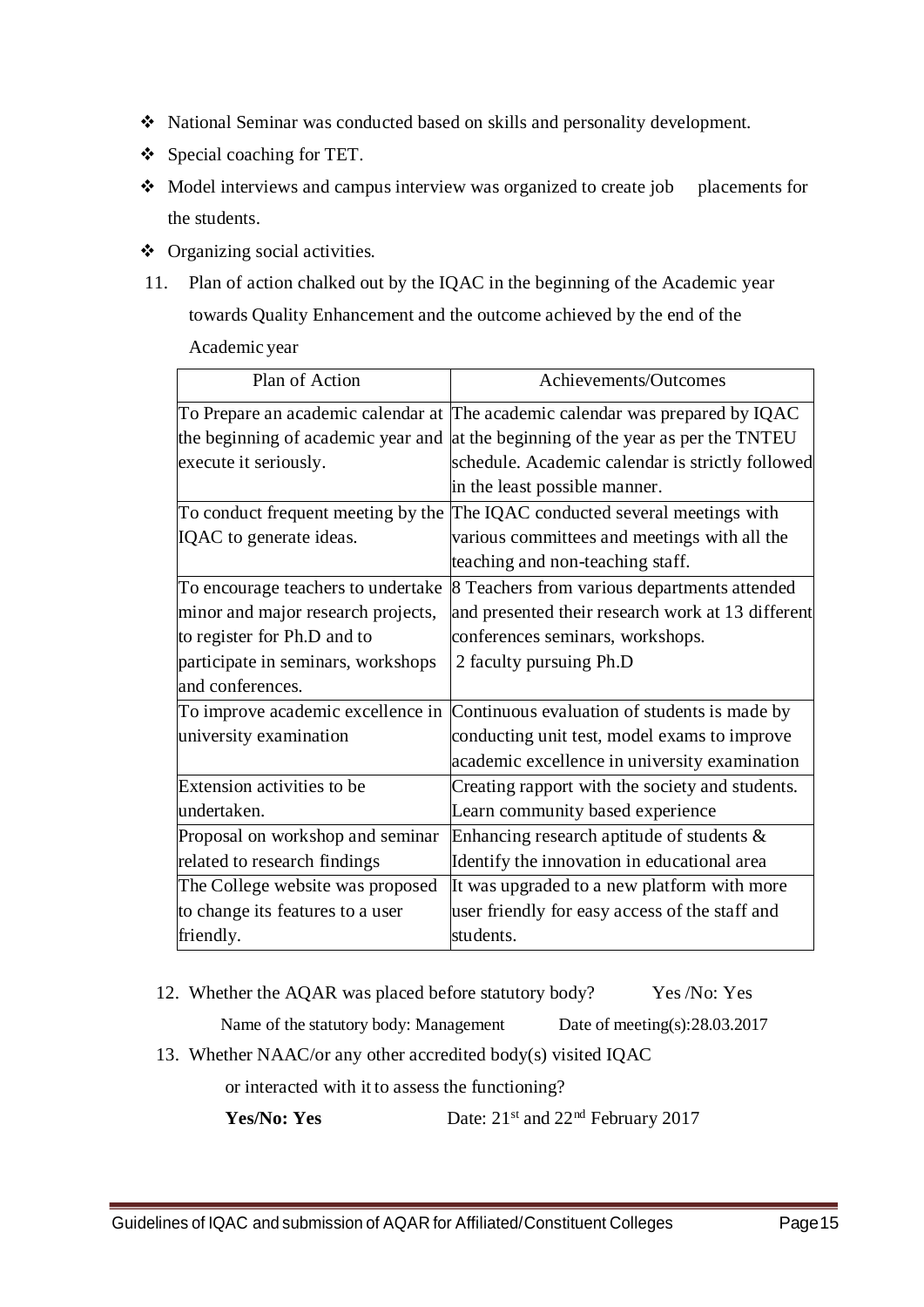14. Whether institutional data submitted to AISHE: Yes/No: Yes

Year: 2017 Date of Submission: January 2<sup>nd</sup>

**17.** Does the Institution have Management Information System? Yes

If yes, give a brief description and a list of modules currently operational. (Maximum 500 words)

` MIS (Management Information Systems) supports computer supported collaborative environments in the sense that any meaningful collaborative systems must have involve/engage management of Information in a computer environment. Any collaborative environ that uses computer systems must have information that has to be stored, processed, shared, exchanged and disseminated.

 Smart campus is a real time Window-based fully integrated software works using LAN technology in our College. One can access the information anytime and most importantly, this information can be easily shared with authorized users and records can be easily searched. Some of the activities covered in Smart Campus are Student Management, Academic Activities, and Management Activities etc., Modules for the same are as follows:

### **Modules**

### **1.Admission**

Learning is a gathering of knowledge. Here in the civilized world, we acquire knowledge through the degrees. The maiden step for achieving a degree is admission, which follows many phases, test and process. During that period the institute meets with many difficulties and hassles. Thus, the old and traditional methods have been replaced by new conceptual and digital process for smooth, accurate, qualitative and easy admission process.

#### **2. Academics**

Some education courses have a modular structure. This means that you can build a personalised course by choosing modules or units of study from different subject areas. Here students are given choices to choose their own elective, depending on the meets of the society. The course papers interlinks with each core subjects.

#### **3. Fees / Dues**

 Financial Management is a term which has been in wide use in business and commercial circles for many years but has been applied to education more recently. Financial management has changed significantly in recent years and has become progressively more important and more complex. With regard to the use of the term financial management in education it deals with the proper allocation of funds (fee) and its proper utilisation on students learning. Whether you are highly experienced or if you have very good knowledge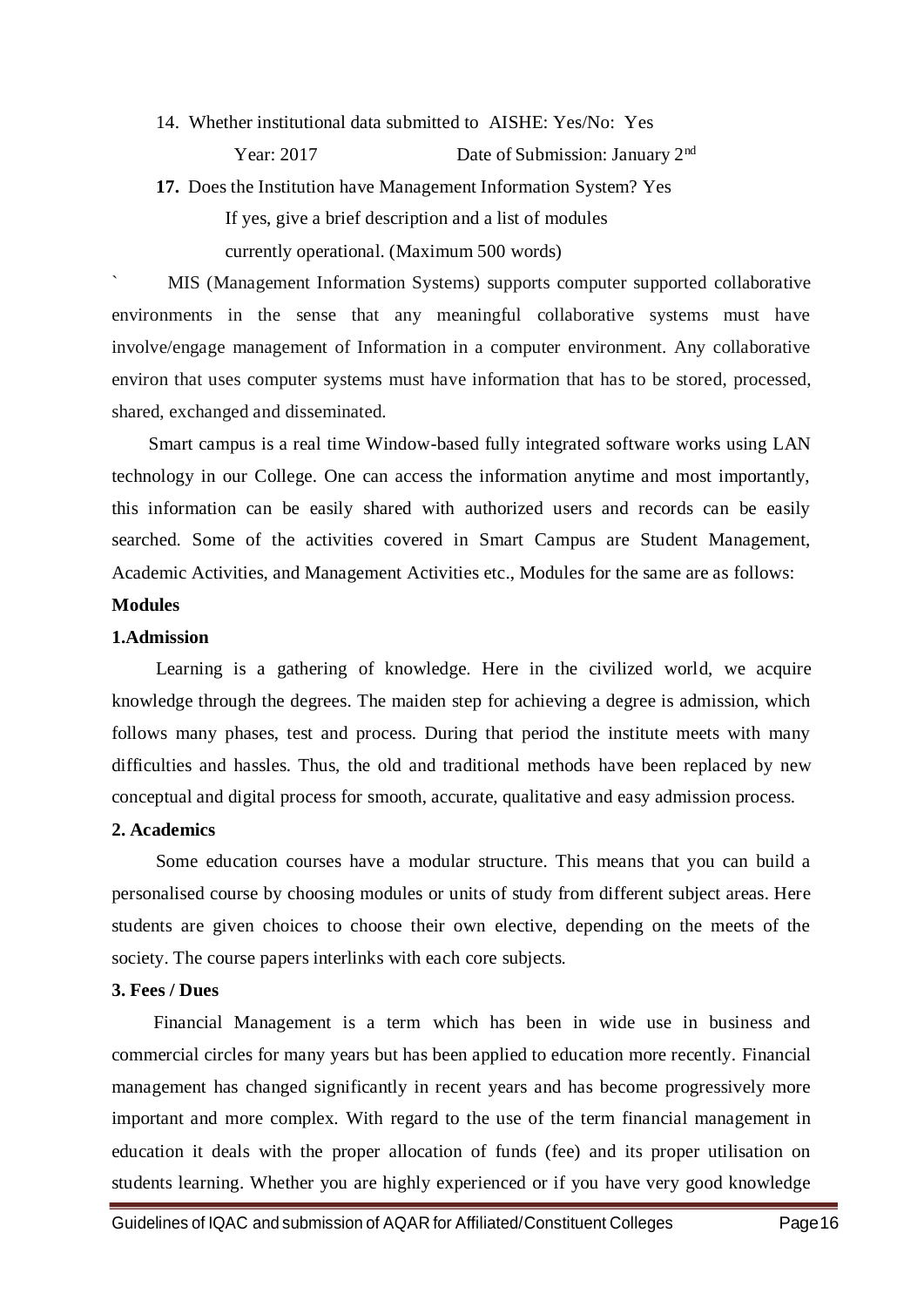of accounts or if you can easily make changes to fees structure, create fee heads, receive payments and generate fee dues, etc., you still end up in errors. To manage the loop holes and overcome the limitations, there was the need for a fee management software that help you to manage the fee process and financial department avoiding hassles.

#### **4. Examination**

 The system able to handle large volumes of data with proper backup. It permits multiple users. The university prepares the Examination schedule for the various courses. The examination management makes arrangements like time table, hall tickets, allotments and attendance sheets in an organised and effective manner. Announcement of results, reappearing, revaluation, re-totaling all the process is done under the examination module.

#### **5. Library**

 Introduces students to the general structure of books, focuses on general reference services and basic reference sources such as encyclopedia. Introduces students to develop a search strategy, how to search for and access books by doing different types of searches in the online catalog and how to read and interpret call numbers and retrieve books from the shelves. Provides an update on the library system, information services and new resources.

#### **6. Notifications (Email / SMS)**

Notification such as from the university regarding syllabus, calendar, examination time table, courses available, conduction of seminars, workshops, conferences are notified through website and mail.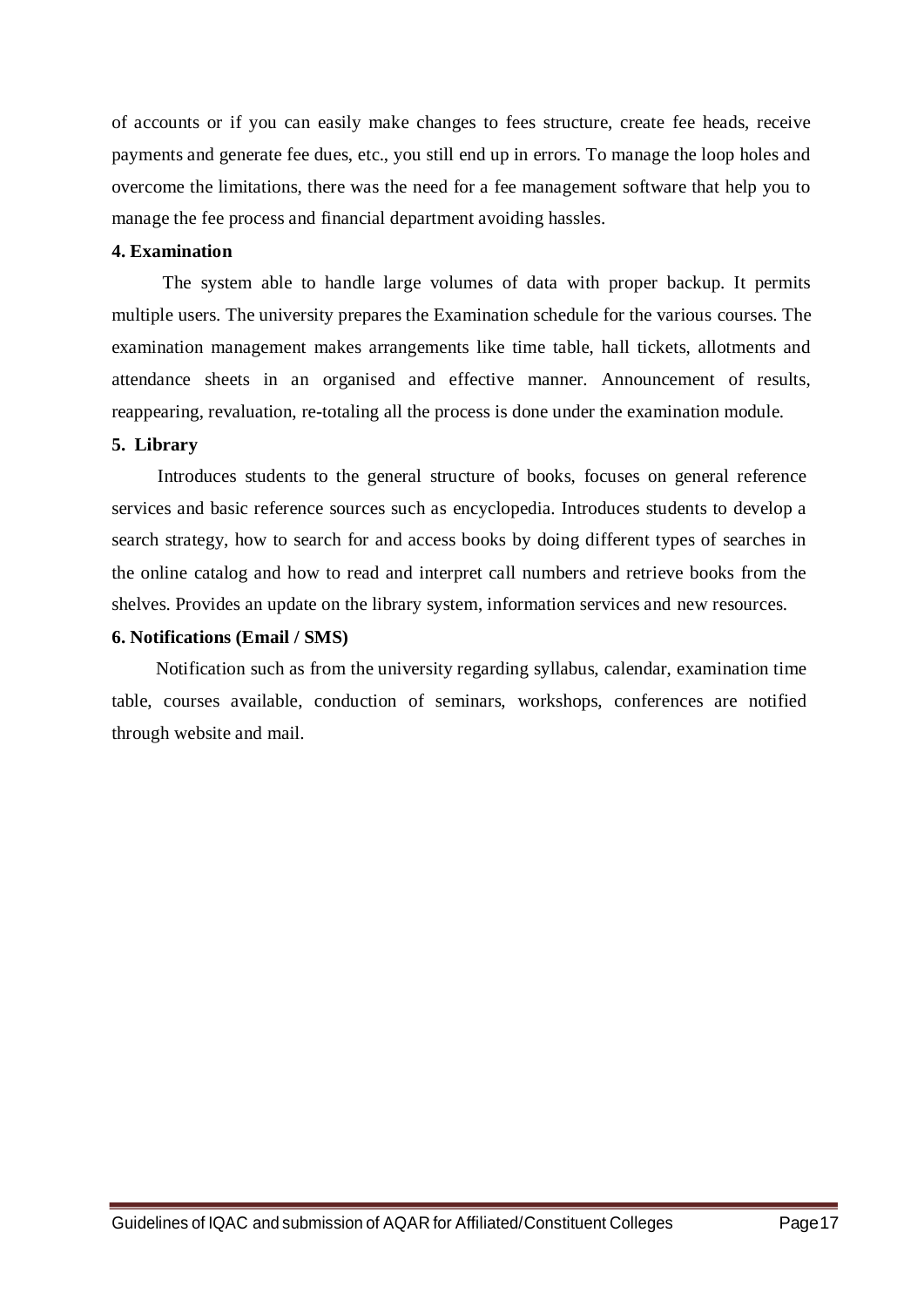### **Part-B**

#### **CRITERION I – CURRICULAR ASPECTS**

#### **1.1 Curriculum Planning and Implementation**

1.1.1 Institution has the mechanism for well planned curriculum delivery and documentation. Explain in 500 words

 We adopt the curriculum overview provided by Tamil Nadu Teachers Education University. While revision and up gradation of the syllabi is done at the University level, the college has a mechanism for effective, documented curriculum delivery. At the commencement of each academic year, every faculty member provides the students with individual time plans and reading lists for each course which are displayed in the classrooms. These time plans are adhered to, so that the student is able to gauge with a degree of clarity, what portion of the curriculum will be delivered within the stipulated time frame. These time plans are also preserved each year as documentation. Besides traditional lectures and seminars, infrastructure for the use of ICT in classrooms, like power point presentations, smart boards and audio-visual support are all available to make the delivery of the curriculum enabling and interesting for the students. In some departments, bridge courses or supplementary courses are held in order to make the curriculum delivery more holistic and effective. Tutorials are held with mentoring and participative learning encouraged. Internal assessment is done transparently with examined scripts shown to students. Inter-personal skills are enhanced through Value Education.

### **Principal Meeting :**

 Principal Meeting is held once in a month. Heads of the department discuss their action plans to arrive an optional and effective way.

### **Academic calendar :**

 Academic Calendar is prepared as per the TNTEU schedule and the requirements at the department level as per the action plans formed.

#### **Lesson Plan :**

 A Lesson plan includes course outcomes. Course objectives, content topics, reference books and the expected outcomes from the students received by learning though the topics prepared by respective faculty members at the beginning of the year and produce course work at end of every month. It gives an insight how the lecture class will be handled throughout the year.

#### **Vision:**

 Educating all and ensuring that student-teachers have the necessary knowledge and skills to carry out their work and take responsibility for seeing, that they reach high levels of learning and act accordingly.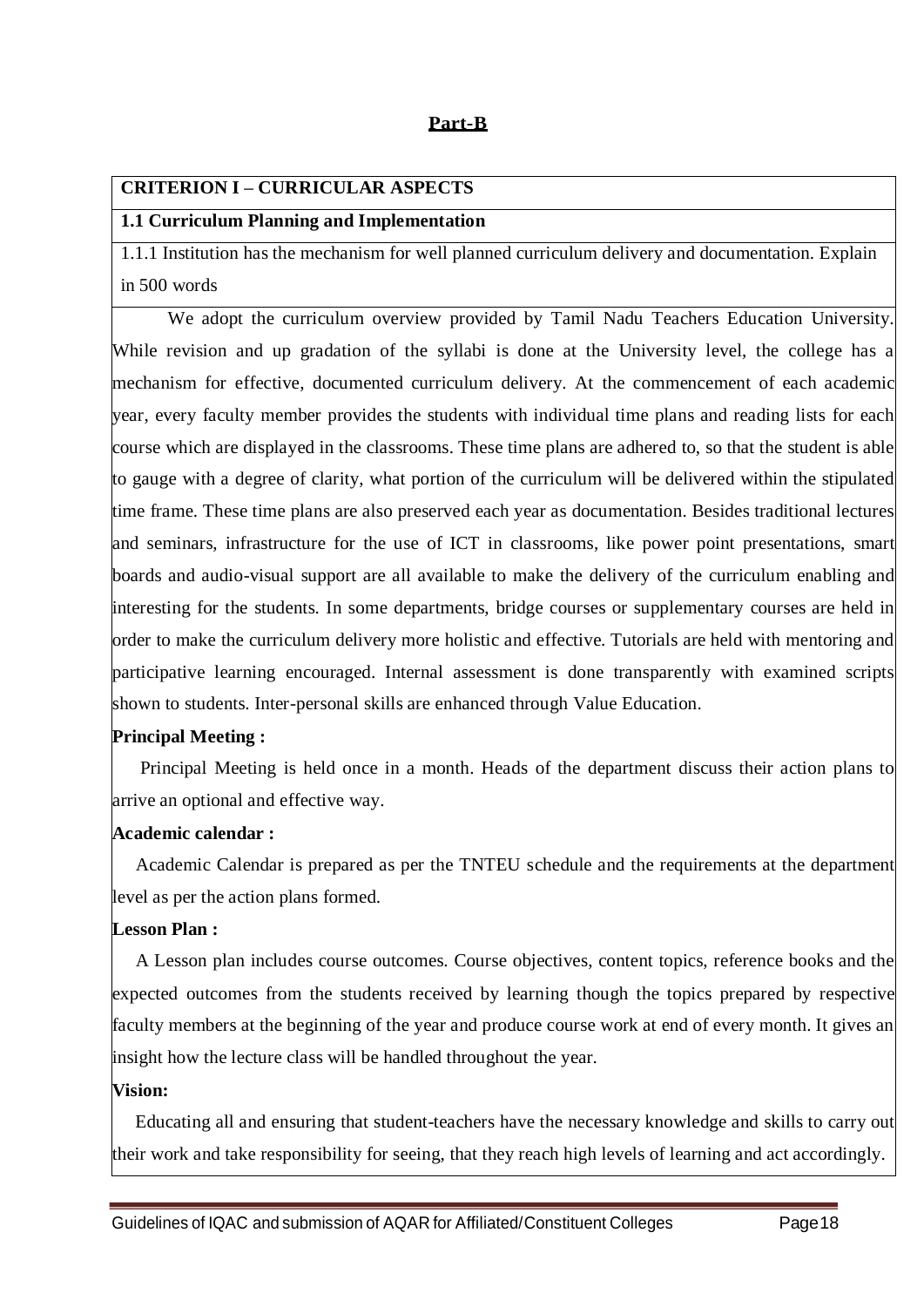### **Mission:**

 Understanding the way of learning, the possible ways of creating conducive conditions for learning, differences among students in respect of the kind, pace and styles of learning, provides knowledge, to take responsibility towards society and work to build a better world.

1.1.2 Certificate/ Diploma Courses introduced during the Academic year

| Name of the   | Name of the        | Date of introduction | focus on employability/ | Skill development |
|---------------|--------------------|----------------------|-------------------------|-------------------|
| Certificate   | Diploma            | and duration         | entrepreneurship        |                   |
| Course        | Courses            |                      |                         |                   |
| Art $&$ craft |                    | 01.08.2019 to        | Self-employment         | Drawing           |
|               |                    | 22.03.2020           |                         |                   |
| Beautician    | Certificate course | January 2020 to      | Self-employment         | Beauty specialist |
| course        |                    | March 2020           |                         |                   |
|               |                    | (3 Months)           |                         |                   |
|               |                    |                      |                         |                   |

### **1.2 Academic Flexibility**

1.2.1 New programmes/courses introduced during the Academic year

| Programme with      | <b>Date of Introduction</b> | <b>Course with Code</b> | Date of             |
|---------------------|-----------------------------|-------------------------|---------------------|
| Code                |                             |                         | <b>Introduction</b> |
| POSHAN Abhiyaan     | 04.09.2019 & 05.09.2019     |                         |                     |
| (National Nutrition |                             |                         |                     |
| Mission)            |                             |                         |                     |

1.2.2 Programmes in which Choice Based Credit System (CBCS)/Elective course system implemented

at the affiliated Colleges (if applicable) during the Academic year.

|                                                |  |                           |                   | <b>UG</b>       | <b>PG</b>                                                                         |
|------------------------------------------------|--|---------------------------|-------------------|-----------------|-----------------------------------------------------------------------------------|
|                                                |  |                           | implementation of |                 |                                                                                   |
|                                                |  |                           | CBCS / Elective   |                 |                                                                                   |
|                                                |  |                           | Course System     |                 |                                                                                   |
|                                                |  |                           | 2016              |                 |                                                                                   |
|                                                |  |                           | Elective          |                 |                                                                                   |
|                                                |  |                           | (Environmental    |                 |                                                                                   |
|                                                |  |                           | Education)        |                 |                                                                                   |
| Already adopted (mention the year) : From 2016 |  |                           |                   |                 |                                                                                   |
|                                                |  |                           |                   |                 |                                                                                   |
| Certificate                                    |  |                           |                   |                 |                                                                                   |
|                                                |  |                           |                   |                 |                                                                                   |
|                                                |  |                           |                   |                 |                                                                                   |
|                                                |  |                           |                   |                 |                                                                                   |
|                                                |  | Art & Craft<br>Beautician |                   | Diploma Courses | 1.2.3 Students enrolled in Certificate/Diploma Courses introduced during the year |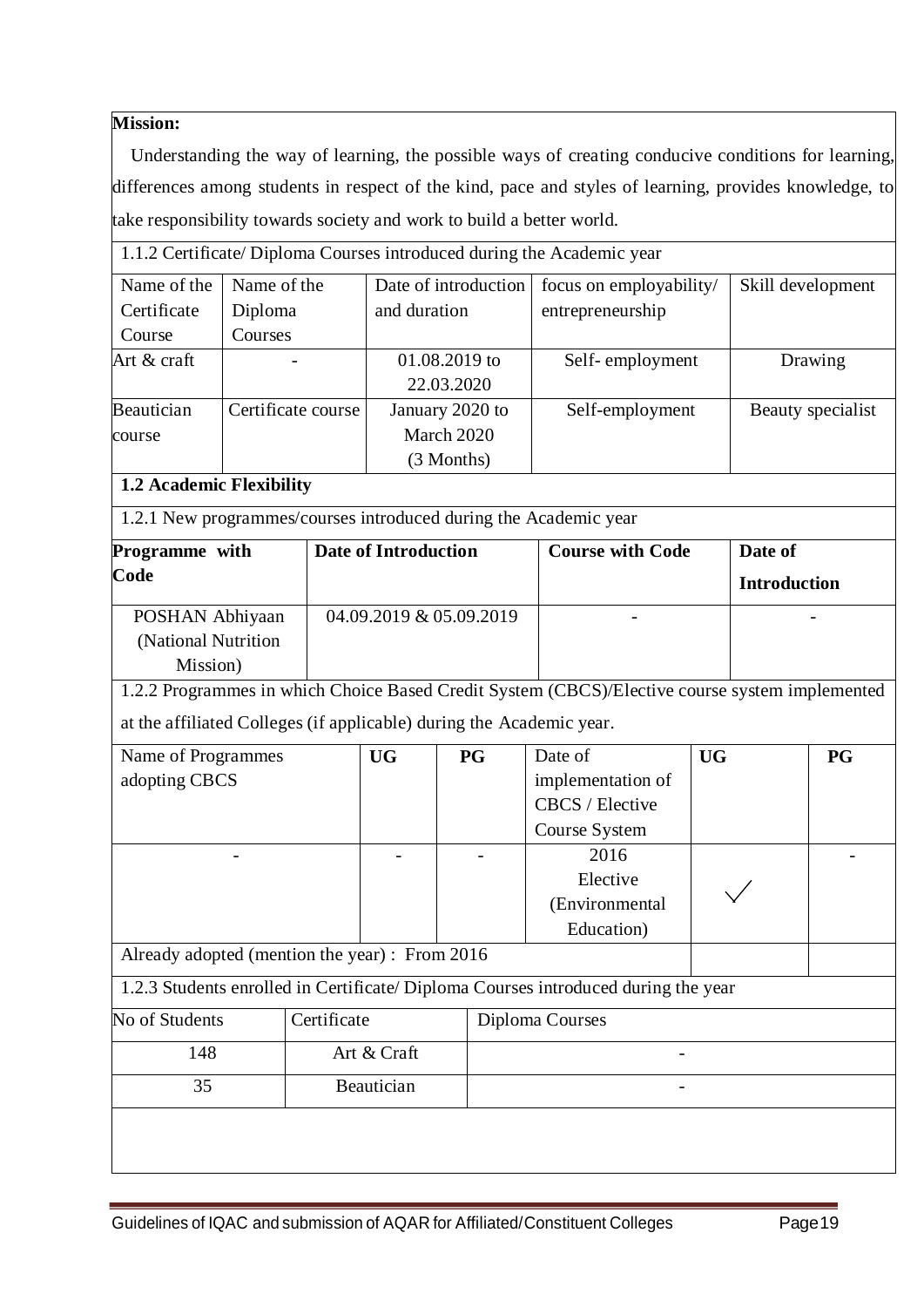| <b>1.3 Curriculum Enrichment</b>                                                         |                      |             |                                               |
|------------------------------------------------------------------------------------------|----------------------|-------------|-----------------------------------------------|
| 1.3.1 Value-added courses imparting transferable and life skills offered during the year |                      |             |                                               |
| Value added courses                                                                      | Date of introduction |             | Number of students enrolled                   |
| Art & Craft                                                                              |                      | 08.07.2019  | 148                                           |
| English for competitive exam                                                             |                      | 04.09.2019  | 148                                           |
| <b>Basic Computer skill</b>                                                              |                      | 21.10.2019  | 79                                            |
| Leadership Skill                                                                         |                      | 10.12.2019  | 148                                           |
| Public Service Programme                                                                 |                      | 20.12.2019  | 148                                           |
| <b>Personality Development</b>                                                           | 06.01.2020           |             | 148                                           |
| 1.3.2 Field Projects / Internships under taken during the year                           |                      |             |                                               |
| Project/Programme Title                                                                  |                      |             | No. of students enrolled for Field Projects / |
|                                                                                          |                      | Internships |                                               |
| Rally on creating awareness on environmental                                             |                      |             | 148                                           |
| issues.                                                                                  |                      |             |                                               |
| Various Clubs conduct Debates.                                                           |                      |             | 25                                            |

Participate in sports activities in University level. 20

### **1.4 Feedback System**

1.4.1 Whether structured feedback received from all the stakeholders.

Students participate in Cultural activities and students participate in Cultural activities and students of  $32$ 

| <sup>1</sup> ) Students | 2) Teachers | 3) Employers | 4) Alumni | 5) Parents |
|-------------------------|-------------|--------------|-----------|------------|
| Yes                     | Yes         | Yes          | Yes       | Yes        |

1.4.2 How the feedback obtained is being analyzed and utilized for overall development of the institution? (maximum 500 words)

 The management and the IQAC coordinate and collect feedback periodically from students through the process of responding to a questionnaire. They are also informed and given the liberty to submit their suggestions, grievances and problems anytime during the period through the complaint box placed by the Grievance Redressal Committee. The students also give their feedback on the curriculum through their mentors and the students' feedbacks are given due consideration. The feedback from the faculty is obtained through discussions in the departmental level, through self appraisal and in faculty meeting. In every area where improvements are required, discussions are held in respective committees/departments. Feedback from the alumni is solicited through consultation during alumni association meetings. Feedback from the parents is conveyed in the Parent Teacher meeting. Suggestions and comments given by the guardians are also taken into account for future development. The feedback from various stakeholders is collected and thoroughly discussed and analysed in the appropriate forum.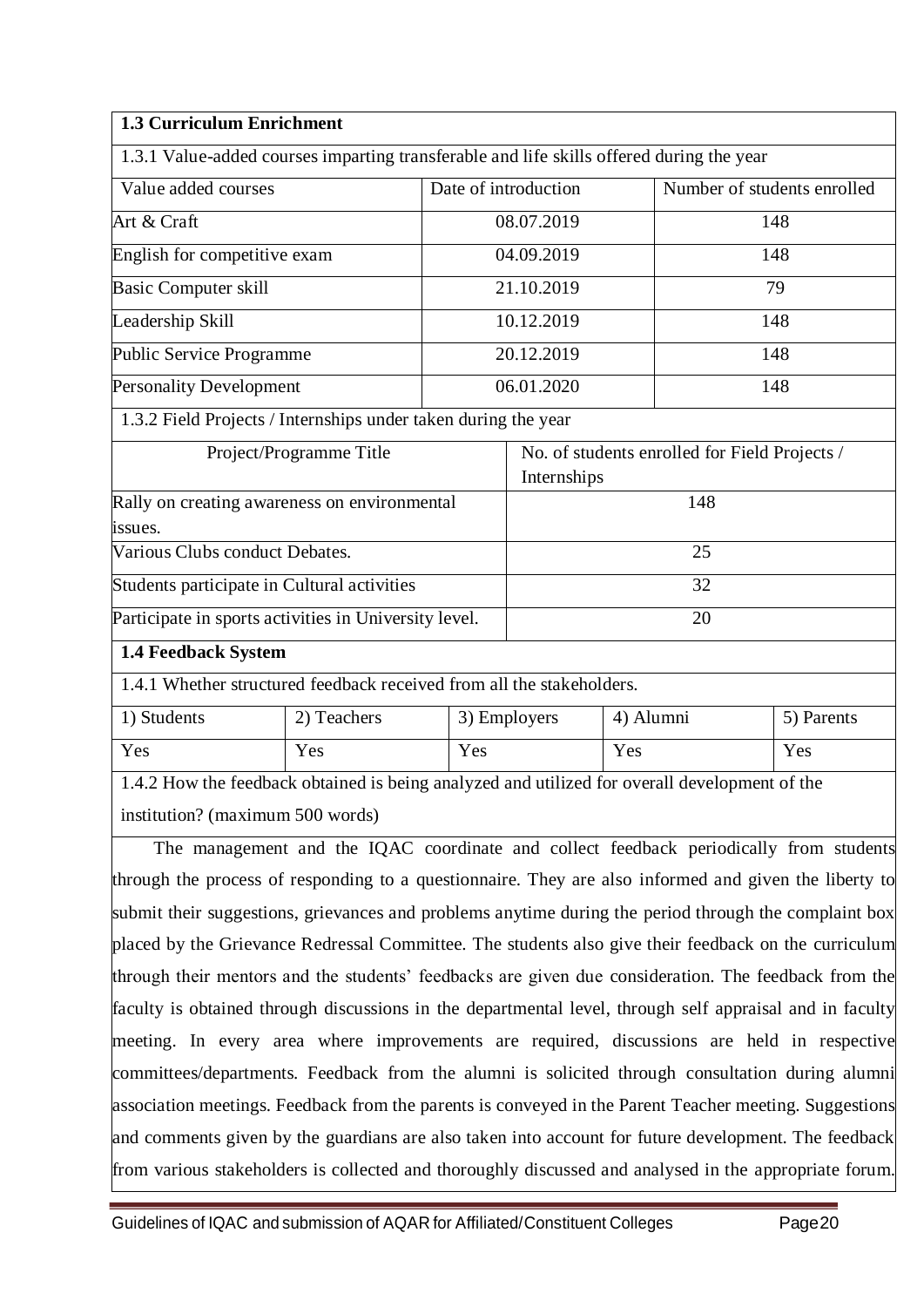Accordingly, matters that can be handled independently and personally are forwarded to the concerned individuals or departments to address the problem by adopting corrective measures. Matters which involve the College as a whole are dealt by the Principal in coordination with the concerned faculty or concerned committee. The proposals given by the different committees and departments are discussed with the Governing Body of the College for necessary action. Strengths of the College are also taken into consideration for further up gradation.

### **Faculty :**

- $\triangleright$  Feedback is obtained from the faculty members in our college.
- $\triangleright$  The feedbacks are properly analyzed and revised to update the syllabus.

### **Parents :**

- $\triangleright$  Parents are important stake holders of this system.
- $\triangleright$  Parents meeting is periodically conducted in this college and their suggestions are regularly obtained and analysed

### **Employers :**

 $\triangleright$  The feedbacks are offered from the employers about the programs are given in due significance.

### **Students :**

- $\triangleright$  Student's feedback on staff is received every year.
- $\triangleright$  Student's feedback on the various resources is utilized and fulfilled.

### **Alumni :**

- $\triangleright$  This college enjoys a strong and healthy association with the Alumni club.
- $\triangleright$  As the alumni is found to be the brand ambassadors of our institute, the feedback of the alumni is given due considerations.

### **Actions taken :**

- 1.Student's progression ensured
- 2.ICT and WIFI enabled campus created
- 3.Placement strengthened
- 4. Books, journals, e -resource enhanced.
- 5. Structured feedback incorporated.

### **CRITERION II -TEACHING -LEARNING AND EVALUATION**

### **2.1 Student Enrolment and Profile**

### **2.1. 1 Demand Ratio during the year**

| Name of the    | Number of seats available | Number of applications | <b>Students</b> |
|----------------|---------------------------|------------------------|-----------------|
| Programme      |                           | received               | Enrolled        |
| <b>B.Ed.</b> , | 100                       |                        | 79              |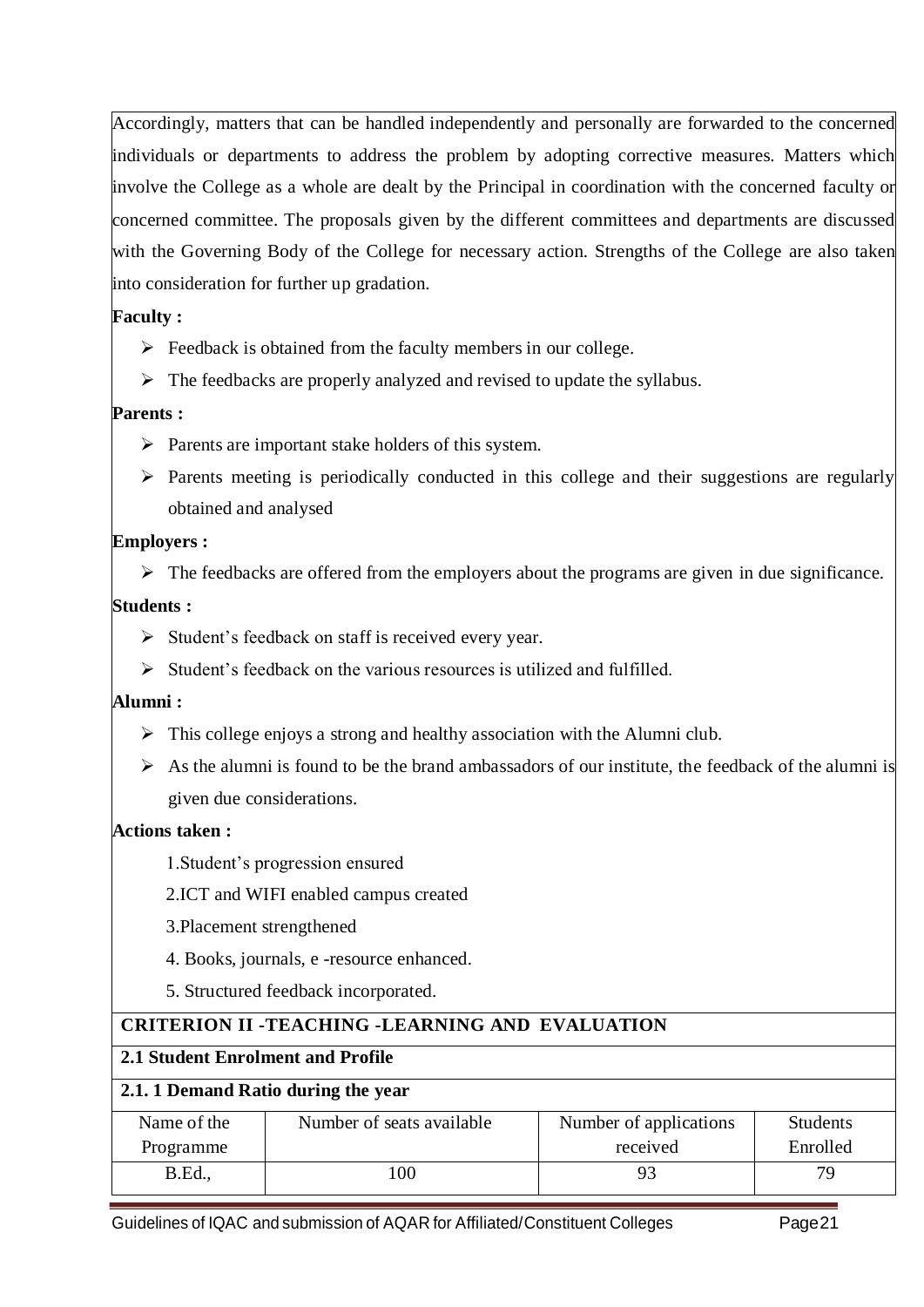| 2.2 Catering t o Student Diversity |                                                                                                   |                                                                 |                                                                                                |                                                                                                      |                                                                |  |
|------------------------------------|---------------------------------------------------------------------------------------------------|-----------------------------------------------------------------|------------------------------------------------------------------------------------------------|------------------------------------------------------------------------------------------------------|----------------------------------------------------------------|--|
|                                    | 2.2.1. Student - Full time teacher ratio (current year data)                                      |                                                                 |                                                                                                |                                                                                                      |                                                                |  |
| Year                               | Number of students<br>enrolled in the<br>institution (UG)                                         | Number of<br>students<br>enrolled in<br>the institution<br>(PG) | Number of full time<br>teachers available<br>in the institution<br>teaching only UG<br>courses | Number of full<br>time<br>teachers<br>available in the<br>institution<br>teaching only PG<br>courses | Number of<br>teachers<br>teaching<br>both UG and<br>PG courses |  |
| 2019-20                            | 79                                                                                                |                                                                 | 16                                                                                             |                                                                                                      |                                                                |  |
|                                    | <b>2.3 Teaching - Learning Process</b>                                                            |                                                                 |                                                                                                |                                                                                                      |                                                                |  |
|                                    | 2.3.1 Percentage of teachers using ICT for effective teaching with Learning Management Systems    |                                                                 |                                                                                                |                                                                                                      |                                                                |  |
|                                    | (LMS), E-learning resources etc. (current year data)                                              |                                                                 |                                                                                                |                                                                                                      |                                                                |  |
| Number of                          | Number of                                                                                         | ICT tools and                                                   | Number of ICT                                                                                  | Number of smart                                                                                      | E-resources                                                    |  |
| teachers on                        | teachers using                                                                                    | resources                                                       | enabled                                                                                        | classrooms                                                                                           | and techniques                                                 |  |
| roll                               | ICT $(LMS, e$ -                                                                                   | available                                                       | classrooms                                                                                     |                                                                                                      | used                                                           |  |
|                                    | Resources)                                                                                        |                                                                 |                                                                                                |                                                                                                      |                                                                |  |
| 16                                 | 10                                                                                                | 5                                                               | $\overline{2}$                                                                                 | 1                                                                                                    | E-content                                                      |  |
|                                    |                                                                                                   |                                                                 |                                                                                                |                                                                                                      | E-Books                                                        |  |
|                                    |                                                                                                   |                                                                 |                                                                                                |                                                                                                      | E-Journal                                                      |  |
|                                    |                                                                                                   |                                                                 |                                                                                                |                                                                                                      | <b>Online Course</b>                                           |  |
|                                    | 2.3.2.3. Students mentering system evailable in the institution? Give details (maximum 500 words) |                                                                 |                                                                                                |                                                                                                      |                                                                |  |

2.3.2 Students mentoring system available in the institution? Give details. (maximum 500 words)

 At the beginning of the academic year the B.Ed first year and second year students are divided into groups and one mentor teacher was assigned the responsibility of mentoring one group at the ratio of 1:15. There will be one mentoring class in each week as per the regular time table. The mentor teachers spend quality time with the mentees by having informal interactions with regard to their personal and academic problems both individually and collectively. The mentees were given proper guidance and counselling by the mentors. If a mentor teacher feels professionals' guidance and counselling, then they were referred to such professionals. Further if the mentors have the freedom to invite the parents of the mentees and have discussions for the wellbeing of the mentees. The mentoring mechanism and the measures taken for promoting the welfare of the mentees had been recorded in the mentoring books maintained by the mentors.

### **Design and Implementation :**

 The IQAC has taken the initiative of implementing the mentoring of students. Students are categorised based on the streams of studies and also according to their core subjects. Each group is assigned a teacher mentor who could perform mentoring duties.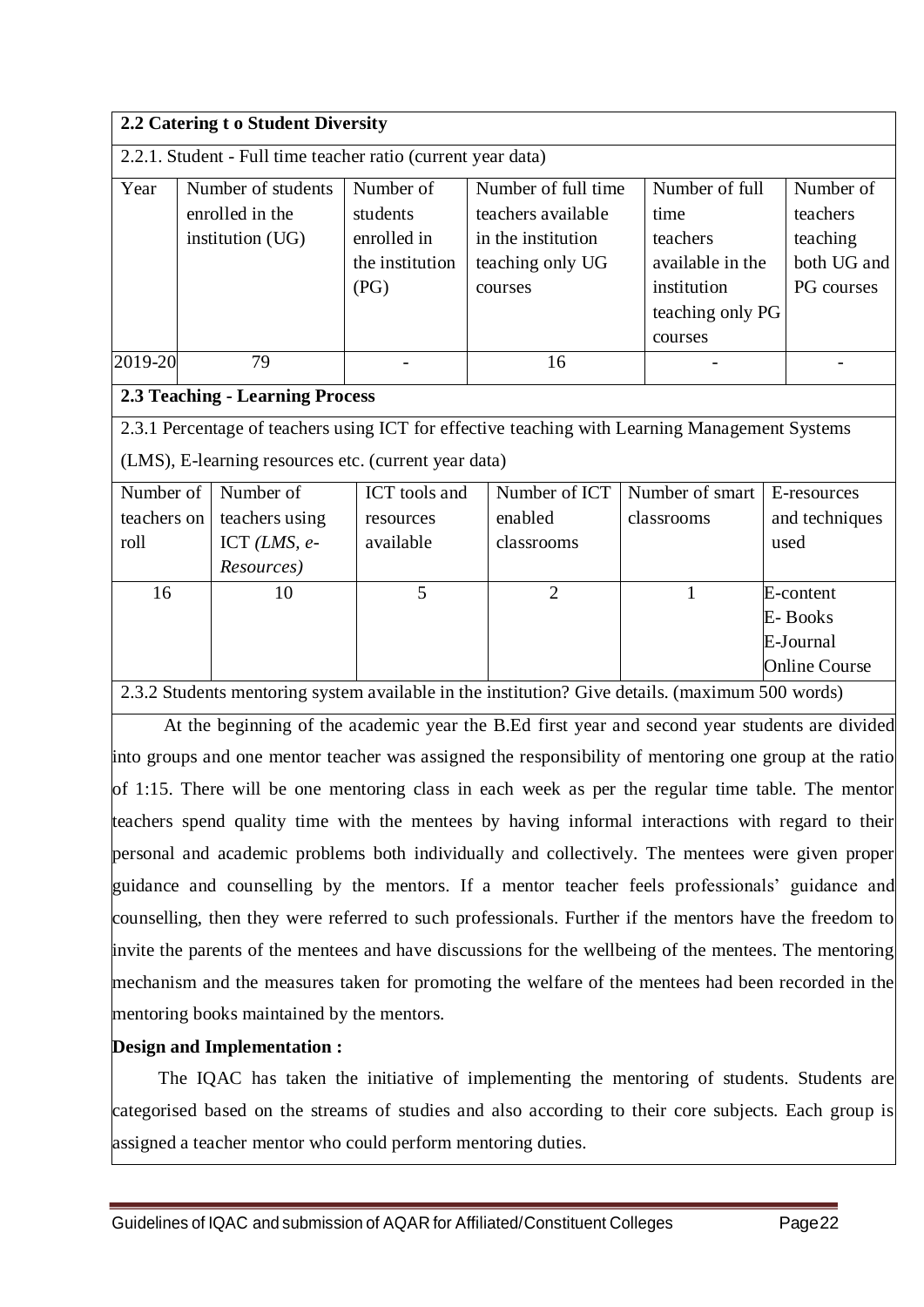#### **Guidelines for Mentoring :**

a) Mentors maintain and update mentoring format, containing particulars & performance of students.(class test, monthly attendance, etc).

b) After collecting all information mentors are expected to offer guidance and counselling when required.

c) If a student is identified as having weakness in a particular subject, it is the duty of the mentors to appraise the concerned subject teacher.

### **Targets achieved :**

The remedial classes have been institutionalised after the implementation of the mentoring system.

a) Enhanced contact hours between mentors with their respective students.

b) Improvement in student's attendance records.

c) Identification of slow learners for conducting remedial classes.

d) Advanced learners identified and encouraged.

| Number of students enrolled in the institution | Number of fulltime teachers | Mentor: Mentee |
|------------------------------------------------|-----------------------------|----------------|
|                                                |                             | Ratio          |
| 48                                             | <sup>t</sup>                | 1:15           |
| - - -<br>$-22$<br>$\sim$ $\sim$<br>$\sim$      |                             |                |

### **2.4 Teacher Profile and Quality**

### **2.4.1 Number of full time teachers appointed during the year**

| No. of sanctioned | No. of filled positions | Vacant    | Positions filled during | $\vert$ No. of faculty |
|-------------------|-------------------------|-----------|-------------------------|------------------------|
| positions         |                         | positions | the current year        | with Ph.D              |
|                   |                         |           |                         |                        |

### **2.4.2 Honours and recognitions received by teachers**

*(received awards, recognition, fellowships at State, National, International level from Government,* 

*recognised bodies during the year )*

| Year of award | Name of full time teachers<br>receiving awards from state level,<br>national level, international level | Designation | Name of the award,<br>fellowship, received<br>from Government or<br>recognized bodies |
|---------------|---------------------------------------------------------------------------------------------------------|-------------|---------------------------------------------------------------------------------------|
| 2019          | Dr. D. Sivakumar                                                                                        | Principal   | Kalvimamani<br>Tamizkavingar Illakiya<br>sangam                                       |

### **2.5 Evaluation Process and Reforms**

2.5.1 Number of days from the date of semester-end/ year- end examination till the declaration of results during the year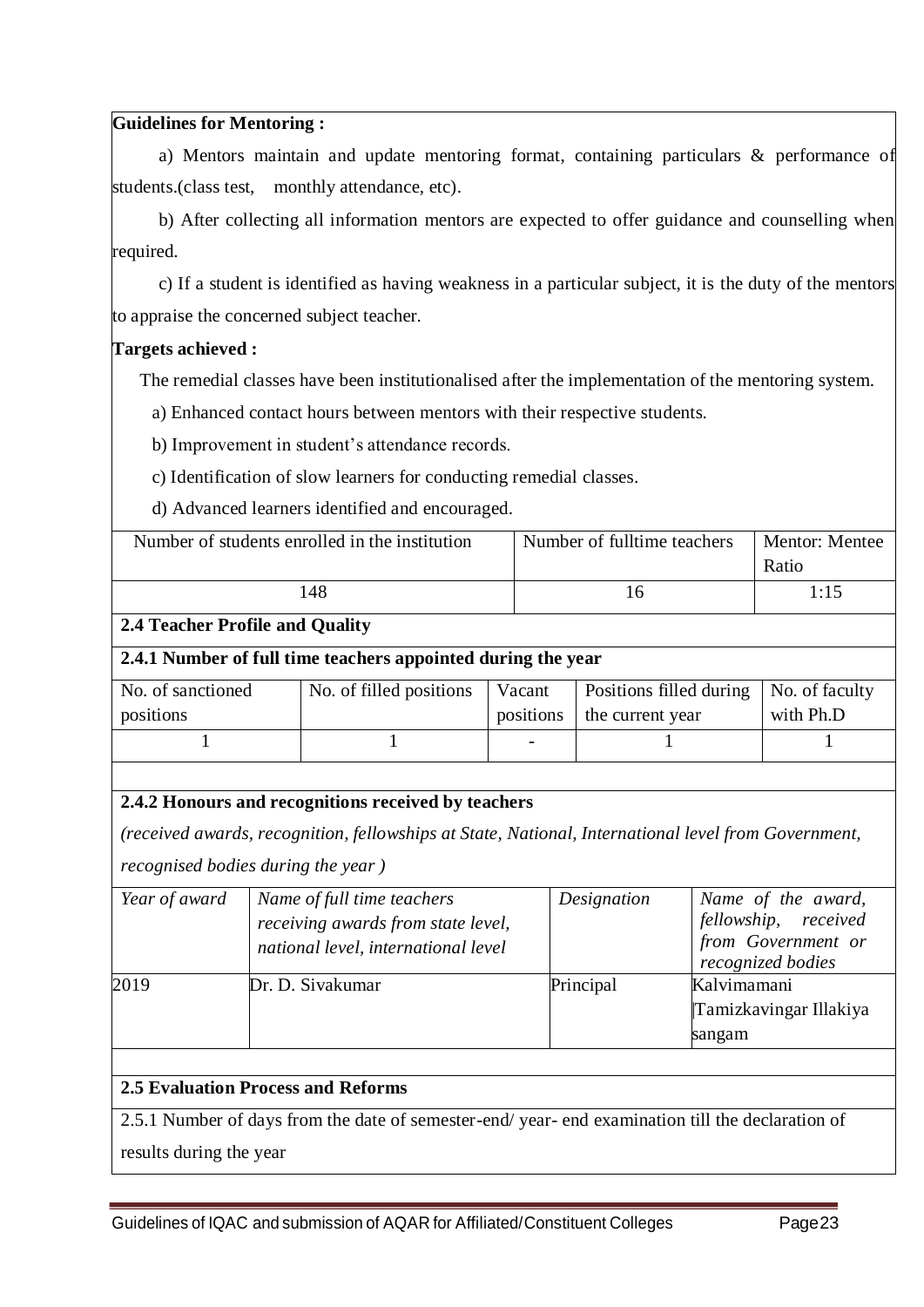| Progra | Programme | Semester/year | Last date of the last | Date of declaration of   |
|--------|-----------|---------------|-----------------------|--------------------------|
| mme    | Code      |               | semester-end/year-end | results of semester-end/ |
| Name   |           |               | examination           | year- end examination    |
| B.Ed., |           | Year          | 10.06.2019            | 26.09.2019               |

2.5.2 Reforms initiated on Continuous Internal Evaluation(CIE) system at the institutional level (250 words)

### **Centralized Continuous Internal Evaluation System**

 Continuous evaluation is carried out throughout the year through regular tests, assignments, student paper presentations, seminars etc. Routine tests are given and open book tests are conducted and much appreciated by students as critical thinking and creativity come to the fore. Some departments take regular, weekly tutorials. Remedial instruction is given to slow learners and challenged students.

### **Evaluation Process**

- Teaching plan contains evaluation procedures, Academic calendar with CIA exam dates.
- $\triangleright$  Mid-term tests and Selection examinations help to prepare the students for University Examinations.
- $\triangleright$  Corrected answer scripts are shown to the students for scrutiny.
- $\triangleright$  The teachers explain about as to how scoring by the students can be better in forthcoming examinations by expressing themselves more appropriately in response to questions.
- $\triangleright$  Peer evaluation is also employed by teachers to empower and enable students to help each other particularly in areas where creative and original thinking will benefit them.
- $\triangleright$  Group assessment is conducted by teachers when students are assigned group presentations on curricular and co-curricular, academic topics.

### **Remedial Classes**

 Classes are conducted for slow learners and absentees. This practice helps struggling learners to update their subjects knowledge and helps them to catch up with their peers.

### **Retotalling/Revaluation/Answer scripts Xerox copy**

- $\triangleright$  The students are informed of the Retotalling/Revaluation/Answer scripts Xerox copy scheme available to them.
- $\triangleright$  Re totaling is permitted for students who have secured at least 50% of the minimum pass mark within the stipulated time on payment of prescribed fee.
- $\triangleright$  The University enables students to apply for re-evaluation of University answer scripts.

**2.5.3 A**cademic calendar prepared and adhered for conduct of Examination and other related matters (250 words)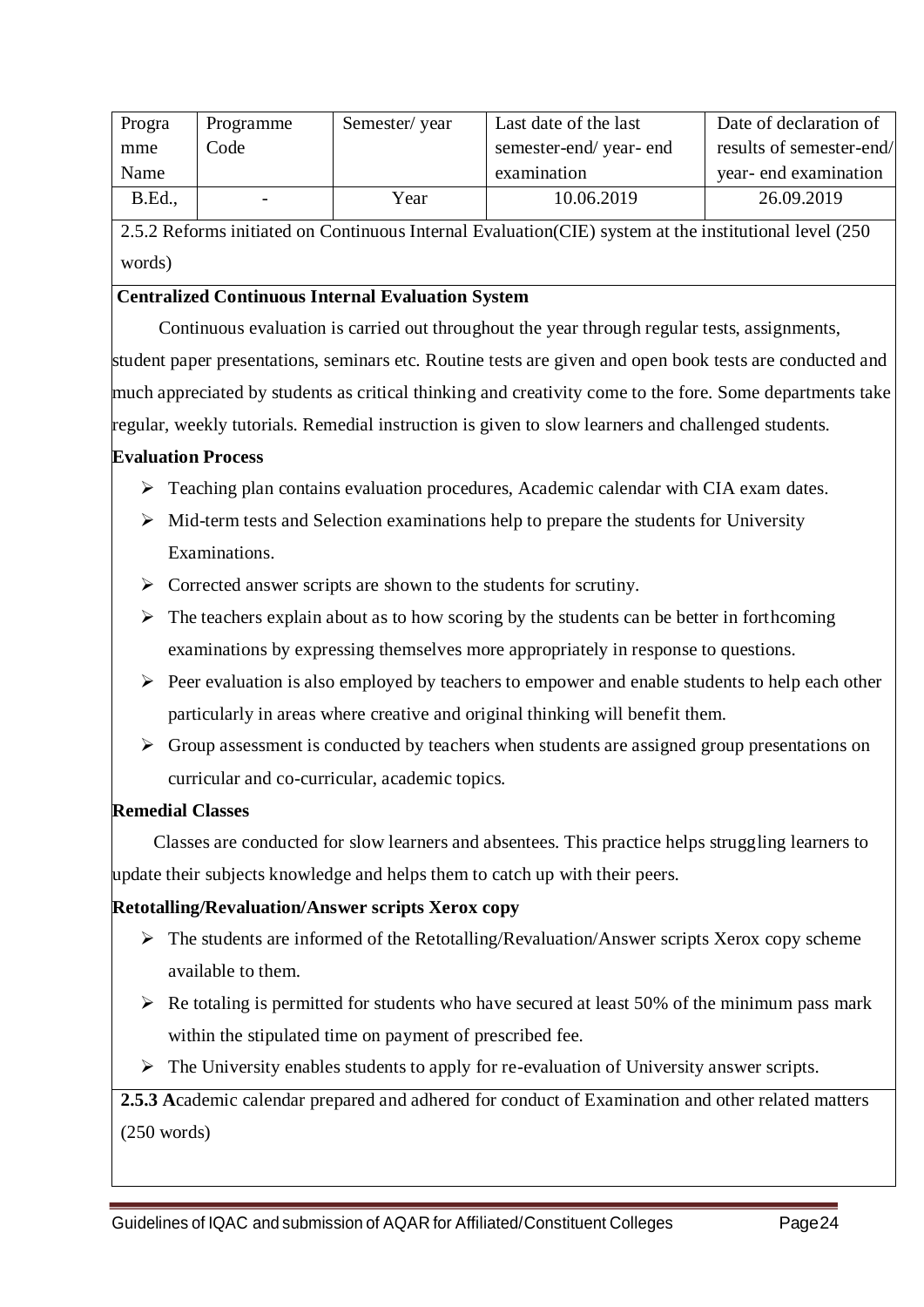The academic calendar is prepared by institute for the undergraduate course before commencement of every academic year and consists of commencement of various activities as per the TNTEU schedule. It is displayed on the notice board. Academic calendar is the back bone of various teaching learning plans prepared before start of every year. The institute refers the academic calendar to adhere the planned curriculum and other activities. The schedule of all examinations is given in academic calendar and evaluation process follows in a transparent manner. Academic activities are always given priority and all other activities are performed without disturbing the classes.

 An IQAC Calendar is also prepared; this enumerates academic programmes and activities for quality enhancement to be held in the college. When new programmes to enable quality enhancement are offered during the course of the year, these are availed for the benefit of the staff and students. The IQAC evaluates such activities during their meetings.

### **2.6 Student Performance and Learning Outcomes**

2.6.1 Program outcomes, program specific outcomes and course outcomes for all programs offered by the institution are stated and displayed in website of the institution (to provide the web link)

### [http://ckcoe.unaux.com](http://ckcoe.unaux.com/)

Our college students Shalini Priya A department of mathematics secured state second and district first rank and got Gold Medal in TNTEU. All the students of our college passed cent percent with distinction. Our faculties of Tamil, English, Mathematics, Physical Science, History and Computer Science department performed cent percent results.

2.6.2 Pass percentage of students

| Programme | Programme                   | Number of students     | Number of students passed in | <b>Pass</b> |
|-----------|-----------------------------|------------------------|------------------------------|-------------|
| Code      | name                        | appeared in the        | final semester/year          | Percentage  |
|           |                             | final year examination | examination                  |             |
|           | B.Ed., 1 <sup>st</sup> Year | 68                     | 68                           | 100         |
|           | B.Ed., 2 <sup>nd</sup> Year | 79                     | 78                           | 98.73       |

### **2.7 Student Satisfaction Survey**

2.7.1 Student Satisfaction Survey (SSS) on overall institutional performance (Institution may design the questionnaire) (results and details be provided as web link)

### [http://ckcoe.unaux.com](http://ckcoe.unaux.com/)

### **CRITERION III – RESEARCH, I NNOVATIONS AND EXTENSION**

### **3.1 Resource Mobilization for Research**

3.1.1 Research funds sanctioned and received from various agencies, industry and other organizations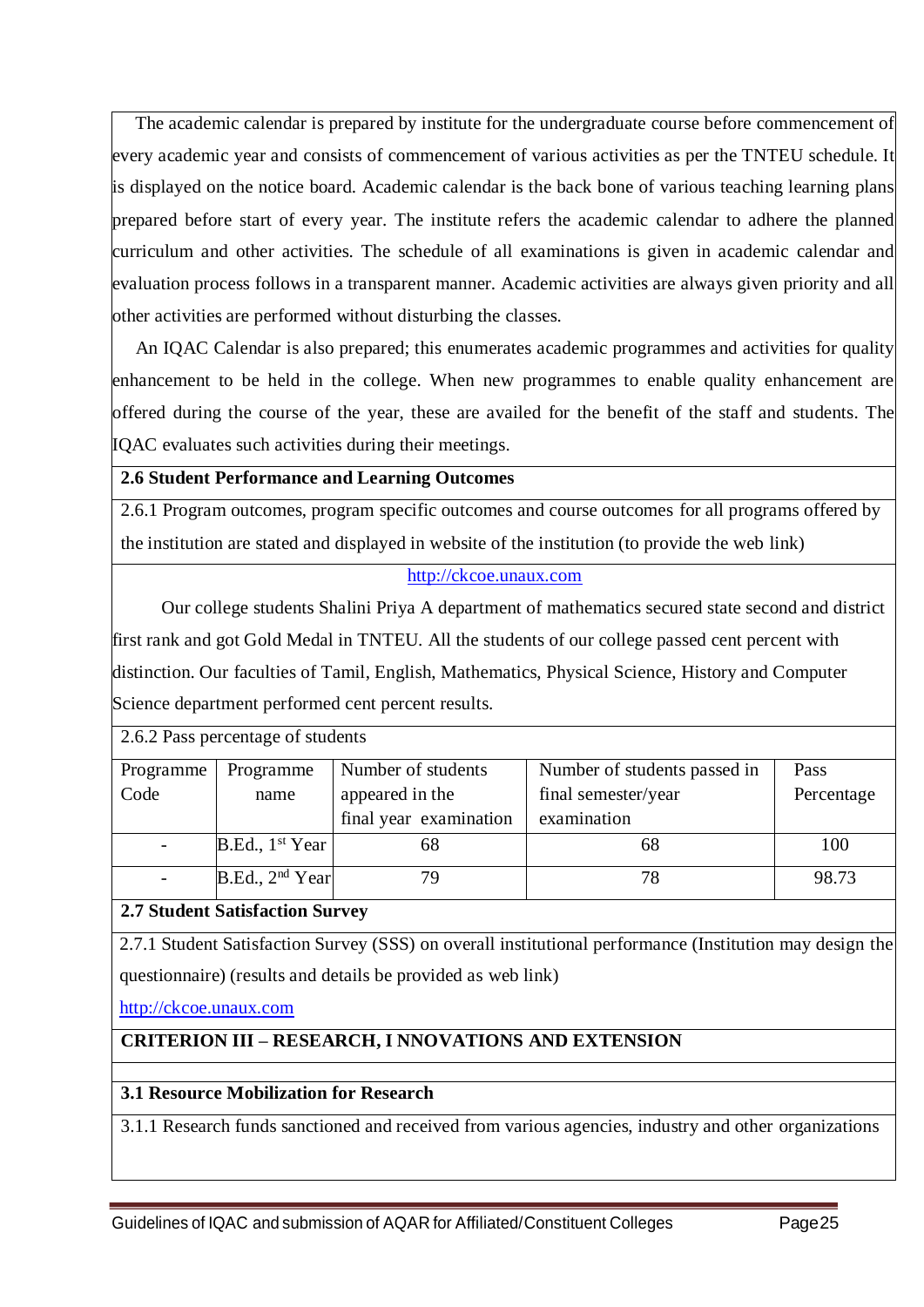| Nature of the Project                |                    | Duration | Name of the<br>funding                                                                | Total grant<br>sanctioned | Amount received<br>during the Academic                                                             |  |  |  |
|--------------------------------------|--------------------|----------|---------------------------------------------------------------------------------------|---------------------------|----------------------------------------------------------------------------------------------------|--|--|--|
|                                      |                    |          | Agency                                                                                |                           | year                                                                                               |  |  |  |
| Major projects                       |                    |          |                                                                                       |                           |                                                                                                    |  |  |  |
| <b>Minor Projects</b>                |                    |          |                                                                                       |                           |                                                                                                    |  |  |  |
| Interdisciplinary                    |                    |          |                                                                                       |                           |                                                                                                    |  |  |  |
| Projects                             |                    |          |                                                                                       |                           |                                                                                                    |  |  |  |
| Industry sponsored                   |                    |          |                                                                                       |                           |                                                                                                    |  |  |  |
| Projects                             |                    |          |                                                                                       |                           |                                                                                                    |  |  |  |
| Projects sponsored by                |                    |          |                                                                                       |                           |                                                                                                    |  |  |  |
| the University/ College              |                    |          |                                                                                       |                           |                                                                                                    |  |  |  |
| <b>Students Research</b>             |                    |          |                                                                                       |                           |                                                                                                    |  |  |  |
| Projects                             |                    |          |                                                                                       |                           |                                                                                                    |  |  |  |
| (other than compulsory by            |                    |          |                                                                                       |                           |                                                                                                    |  |  |  |
| the College)                         |                    |          |                                                                                       |                           |                                                                                                    |  |  |  |
| <b>International Projects</b>        |                    |          |                                                                                       |                           |                                                                                                    |  |  |  |
|                                      | Any other(Specify) |          |                                                                                       |                           |                                                                                                    |  |  |  |
| Total                                |                    |          |                                                                                       |                           |                                                                                                    |  |  |  |
|                                      |                    |          |                                                                                       |                           |                                                                                                    |  |  |  |
| <b>3.2 Innovation Ecosystem</b>      |                    |          |                                                                                       |                           |                                                                                                    |  |  |  |
|                                      |                    |          |                                                                                       |                           | 3.2.1 Workshops/Seminars Conducted on Intellectual Property Rights (IPR) and Industry-Academia     |  |  |  |
| Innovative practices during the year |                    |          |                                                                                       |                           |                                                                                                    |  |  |  |
| Title of Workshop/Seminar            |                    |          | Name of the Dept.                                                                     | Date(s)                   |                                                                                                    |  |  |  |
| <b>Women's Protection</b>            |                    |          | Education                                                                             | 12.02.2020                |                                                                                                    |  |  |  |
| Skill and Personality Development    |                    |          | Education                                                                             | 09.03.2020                |                                                                                                    |  |  |  |
|                                      |                    |          |                                                                                       |                           |                                                                                                    |  |  |  |
|                                      |                    |          |                                                                                       |                           | 3.2.2 Awards for Innovation won by Institution/Teachers/Research scholars/Students during the year |  |  |  |
| Title of the                         | Name of the        |          | Awarding                                                                              | Date of Award             | Category                                                                                           |  |  |  |
| innovation                           | Awardee            |          | Agency                                                                                |                           |                                                                                                    |  |  |  |
| Social Service on Appreciation       |                    |          | Namma Cuddalore                                                                       | 29.07.2019                |                                                                                                    |  |  |  |
| Hygine                               |                    |          |                                                                                       |                           |                                                                                                    |  |  |  |
| Clean India and<br>Green India       | Appreciation       |          | Namma Cuddalore                                                                       | 15.08.2019                |                                                                                                    |  |  |  |
| Declamation<br>Contest               | Appreciation       |          | Nehru Yuva Kendra 23.11.2019                                                          |                           |                                                                                                    |  |  |  |
|                                      |                    |          |                                                                                       |                           |                                                                                                    |  |  |  |
|                                      |                    |          | 3.2.3 No. of Incubation centre created, start-ups incubated on campus during the year |                           |                                                                                                    |  |  |  |
|                                      |                    |          |                                                                                       |                           |                                                                                                    |  |  |  |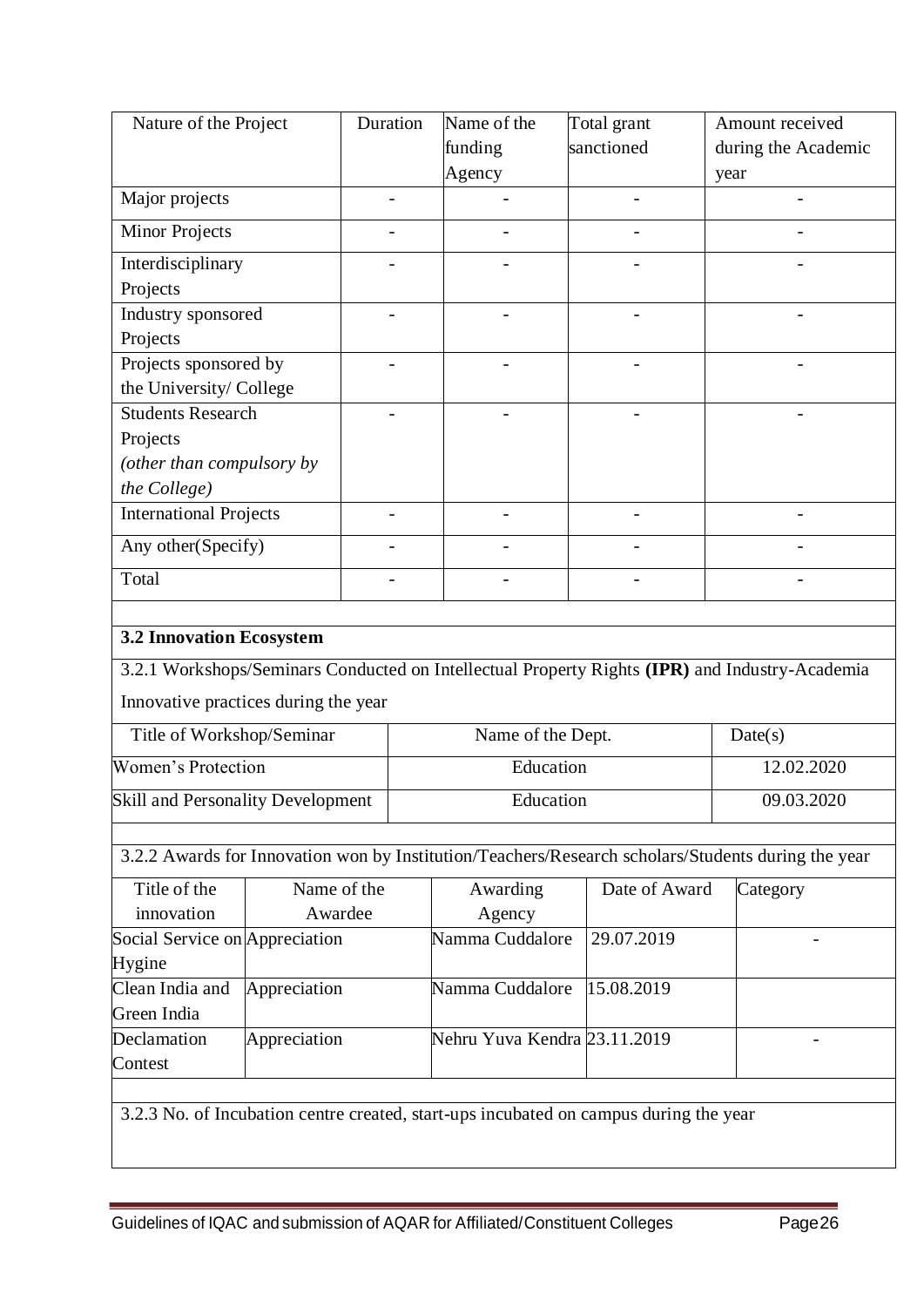| <b>Incubation Centre</b><br>Name                   |                                            |           |  |                                                                                     | Sponsored by       |  |                                                                                                     |  |
|----------------------------------------------------|--------------------------------------------|-----------|--|-------------------------------------------------------------------------------------|--------------------|--|-----------------------------------------------------------------------------------------------------|--|
| <b>CK Vetiver Center of</b>                        |                                            |           |  | S.Velmurugan(Co-ordinator)                                                          |                    |  | CK Group of Educational Institutions,                                                               |  |
| Excellence                                         |                                            |           |  | A.Purushothaman(Co-ordinator)                                                       |                    |  | <b>Jayaram Educational Trust</b>                                                                    |  |
|                                                    |                                            |           |  |                                                                                     |                    |  |                                                                                                     |  |
|                                                    | Name of the Start-up<br>Nature of Start-up |           |  |                                                                                     |                    |  | Date of commencement                                                                                |  |
| Vetiver Center of Excellence                       |                                            |           |  | Farming-Handcraft Cultivation                                                       |                    |  | 29.01.2019                                                                                          |  |
|                                                    |                                            |           |  |                                                                                     |                    |  |                                                                                                     |  |
| <b>3.3 Research Publications and Awards</b>        |                                            |           |  |                                                                                     |                    |  |                                                                                                     |  |
|                                                    |                                            |           |  | 3.3.1 Incentive to the teachers who receive recognition/awards                      |                    |  |                                                                                                     |  |
|                                                    | <b>State</b>                               |           |  | National                                                                            |                    |  | International                                                                                       |  |
|                                                    | $\overline{2}$                             |           |  | 3                                                                                   |                    |  |                                                                                                     |  |
|                                                    |                                            |           |  | 3.3.2 Ph. Ds awarded during the year (applicable for PG College, Research Center)   |                    |  |                                                                                                     |  |
|                                                    | Name of the Department                     |           |  | No. of Ph.Ds Awarded                                                                |                    |  |                                                                                                     |  |
|                                                    |                                            |           |  |                                                                                     |                    |  |                                                                                                     |  |
|                                                    |                                            |           |  |                                                                                     |                    |  |                                                                                                     |  |
|                                                    |                                            |           |  | 3.3.3 Research Publications in the Journals notified on UGC website during the year |                    |  |                                                                                                     |  |
|                                                    | Department                                 |           |  | No. of Publication                                                                  |                    |  | Average Impact Factor, if any                                                                       |  |
| National                                           |                                            | Education |  | 5                                                                                   |                    |  |                                                                                                     |  |
| Inter national                                     |                                            | Education |  | $\overline{2}$                                                                      |                    |  |                                                                                                     |  |
|                                                    |                                            |           |  |                                                                                     |                    |  |                                                                                                     |  |
|                                                    |                                            |           |  |                                                                                     |                    |  | 3.3.4 Books and Chapters in edited Volumes / Books published, and papers in National /International |  |
| Conference Proceedings per Teacher during the year |                                            |           |  |                                                                                     |                    |  |                                                                                                     |  |
| Department                                         |                                            |           |  |                                                                                     | No. of publication |  |                                                                                                     |  |
| Education                                          |                                            |           |  |                                                                                     | 12                 |  |                                                                                                     |  |
| Tamil                                              |                                            |           |  |                                                                                     | $\overline{2}$     |  |                                                                                                     |  |
| English                                            |                                            |           |  |                                                                                     |                    |  | $\overline{2}$                                                                                      |  |
| Maths                                              |                                            |           |  |                                                                                     |                    |  | 3                                                                                                   |  |
| Physical Science                                   |                                            |           |  |                                                                                     | $\overline{2}$     |  |                                                                                                     |  |
| <b>Biological Science</b>                          |                                            |           |  | 1                                                                                   |                    |  |                                                                                                     |  |
| History                                            |                                            |           |  |                                                                                     | $\overline{2}$     |  |                                                                                                     |  |
| Computer Science                                   |                                            |           |  |                                                                                     |                    |  | $\overline{2}$                                                                                      |  |
|                                                    |                                            |           |  |                                                                                     |                    |  |                                                                                                     |  |
|                                                    |                                            |           |  |                                                                                     |                    |  |                                                                                                     |  |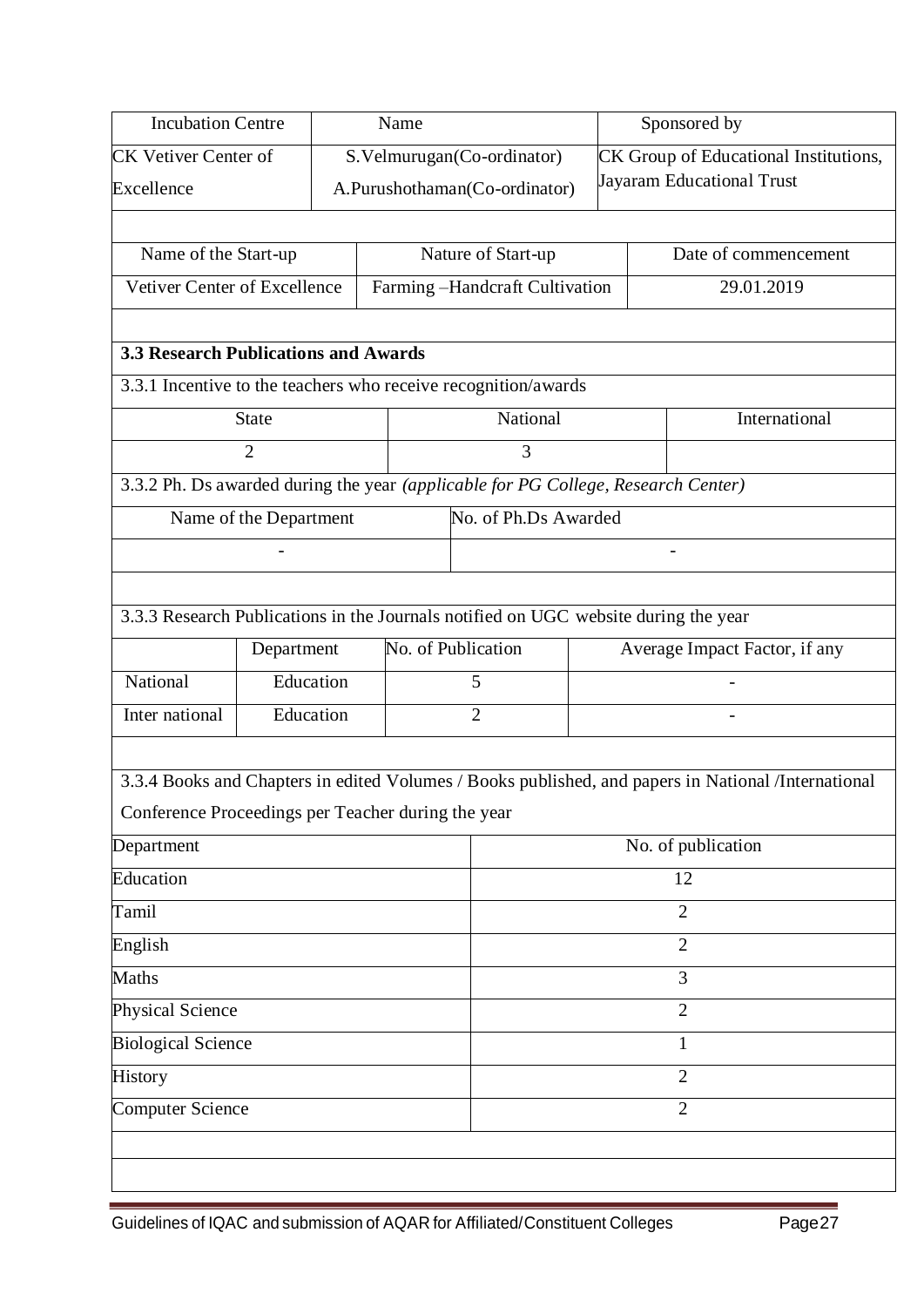3.3.5 Bibliometrics of the publications during the last Academic year based on average citation index in Scopus/ Web of Science or Pub Med/ Indian Citation Index

|                      | $S$ copus/ $W$ co of $S$ cience of $I$ up $M$ cu/ filman Chation filmex            |         |                     |                     |                                |                                        |                |                    |                     |             |                                                                                                    |
|----------------------|------------------------------------------------------------------------------------|---------|---------------------|---------------------|--------------------------------|----------------------------------------|----------------|--------------------|---------------------|-------------|----------------------------------------------------------------------------------------------------|
| Title                | Name of                                                                            |         | Title of<br>Year of |                     |                                | <b>Citation Index</b><br>Institutional |                |                    | Number of           |             |                                                                                                    |
| of the               | the                                                                                |         | the                 |                     | publication                    |                                        |                |                    | affiliation as      |             | citations                                                                                          |
| paper                | author                                                                             |         | journal             |                     |                                |                                        |                |                    | mentioned           |             | excluding self                                                                                     |
|                      |                                                                                    |         |                     |                     |                                |                                        |                |                    | in the              |             | citations                                                                                          |
|                      |                                                                                    |         |                     |                     |                                |                                        |                |                    | publication         |             |                                                                                                    |
|                      |                                                                                    |         |                     |                     |                                |                                        |                | $\overline{a}$     |                     |             |                                                                                                    |
|                      |                                                                                    |         |                     |                     |                                |                                        |                |                    |                     |             |                                                                                                    |
|                      |                                                                                    |         |                     |                     |                                |                                        |                |                    |                     |             | 3.3.6 h-index of the Institutional Publications during the year. (based on Scopus/ Web of science) |
| Title                | Name of                                                                            |         | Title of the        |                     | Year of                        | h-index                                |                | Number of          |                     |             | Institutional affiliation as                                                                       |
| of                   | the author                                                                         | journal |                     |                     | publication                    |                                        |                |                    | citations excluding |             | mentioned in the                                                                                   |
| the                  |                                                                                    |         |                     |                     |                                |                                        |                | self citations     |                     |             | publication                                                                                        |
| paper                |                                                                                    |         |                     |                     |                                |                                        |                |                    |                     |             |                                                                                                    |
|                      |                                                                                    |         |                     |                     |                                |                                        |                |                    |                     |             |                                                                                                    |
|                      | 3.3.7 Faculty participation in Seminars/Conferences and Symposia during the year : |         |                     |                     |                                |                                        |                |                    |                     |             |                                                                                                    |
|                      | No. of Faculty                                                                     |         |                     | International level |                                |                                        | National level |                    |                     | State level | Local level                                                                                        |
| Attended             |                                                                                    |         |                     |                     |                                |                                        |                |                    |                     |             |                                                                                                    |
|                      | Seminars/                                                                          |         |                     | $\overline{4}$      |                                |                                        |                |                    | $\overline{4}$      |             |                                                                                                    |
| Workshops            |                                                                                    |         |                     |                     |                                |                                        |                |                    |                     |             |                                                                                                    |
|                      | Presented papers                                                                   |         |                     |                     |                                |                                        |                | 8                  |                     |             |                                                                                                    |
|                      | <b>Resource Persons</b>                                                            |         |                     | $\overline{2}$      |                                |                                        |                | $\overline{4}$     |                     |             |                                                                                                    |
|                      |                                                                                    |         |                     |                     |                                |                                        |                |                    |                     |             |                                                                                                    |
|                      | <b>3.4 Extension Activities</b>                                                    |         |                     |                     |                                |                                        |                |                    |                     |             |                                                                                                    |
|                      |                                                                                    |         |                     |                     |                                |                                        |                |                    |                     |             | 3.4.1 Number of extension and outreach programmes conducted in collaboration with industry,        |
|                      |                                                                                    |         |                     |                     |                                |                                        |                |                    |                     |             | community and Non-Government Organisations through NSS/NCC/Red cross/Youth Red Cross               |
|                      | (YRC) etc., during the year                                                        |         |                     |                     |                                |                                        |                |                    |                     |             |                                                                                                    |
|                      | Title of the Activities                                                            |         |                     |                     | Organising unit/agency/        |                                        |                | Number of teachers |                     |             | Number of students                                                                                 |
|                      |                                                                                    |         |                     |                     | collaborating agency           |                                        |                | co- ordinated such |                     |             | participated in such activities                                                                    |
|                      |                                                                                    |         |                     |                     |                                |                                        |                | activities         |                     |             |                                                                                                    |
|                      | <b>Temple Cleaning</b>                                                             |         |                     |                     | CK College of Education        |                                        |                | $\overline{2}$     |                     |             | 148                                                                                                |
| <b>Plant Sapling</b> |                                                                                    |         |                     |                     | <b>CK College of Education</b> |                                        |                | 2                  |                     |             | 148                                                                                                |
| Eye Camp             |                                                                                    |         |                     |                     | CK College of Education        |                                        |                | 3                  |                     |             | 148                                                                                                |
|                      | <b>Blood Donation</b>                                                              |         |                     |                     | <b>CK College of Education</b> |                                        |                | $\overline{2}$     |                     |             | 20                                                                                                 |
|                      | International Yoga day                                                             |         |                     |                     | CK College of Education        |                                        |                | 4                  |                     |             | 148                                                                                                |
|                      |                                                                                    |         |                     |                     |                                |                                        |                |                    |                     |             |                                                                                                    |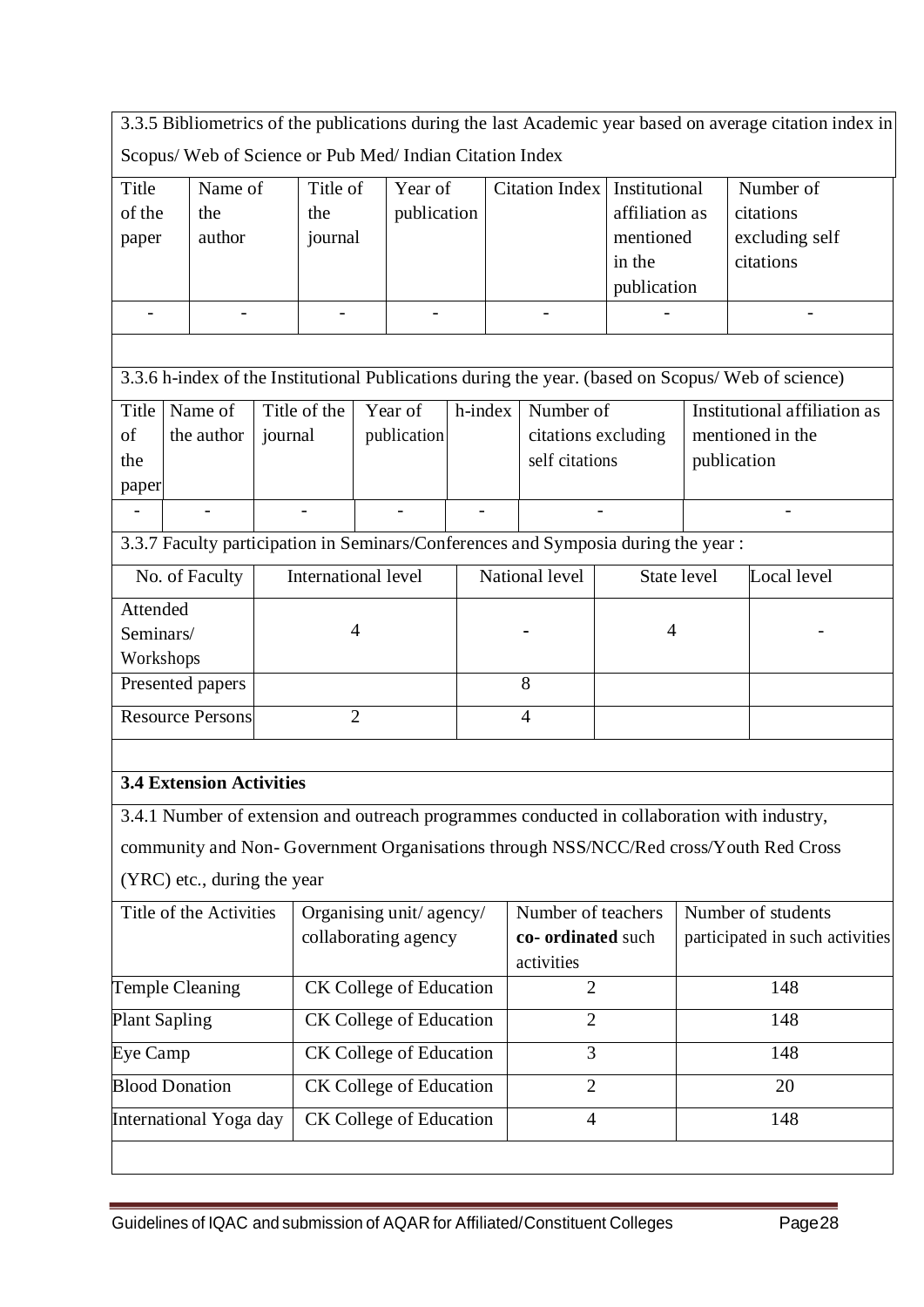|                               |             |                            |                             |                                          |                         |               |                           |                             |             | 3.4.2 Awards and recognition received for extension activities from Government and other recognized       |
|-------------------------------|-------------|----------------------------|-----------------------------|------------------------------------------|-------------------------|---------------|---------------------------|-----------------------------|-------------|-----------------------------------------------------------------------------------------------------------|
|                               |             | bodies during the year     |                             |                                          |                         |               |                           |                             |             |                                                                                                           |
|                               |             |                            |                             |                                          |                         |               |                           |                             |             |                                                                                                           |
| Name of the Activity          |             |                            |                             | Award/recognition                        |                         |               |                           | Awarding bodies             |             | No. of Students                                                                                           |
|                               | Clean India |                            |                             |                                          |                         |               | <b>District Collector</b> |                             | Benefited   |                                                                                                           |
|                               |             |                            |                             |                                          | Govt. of India          |               |                           |                             | 148         |                                                                                                           |
|                               |             |                            |                             |                                          |                         |               |                           |                             |             |                                                                                                           |
|                               |             |                            |                             |                                          |                         |               |                           |                             |             | 3.4.3 Students participating in extension activities with Government Organisations, Non-Government        |
|                               |             |                            |                             |                                          |                         |               |                           |                             |             | Organisations and programmes such as Swachh Bharat, Aids Awareness, Gender Issue, etc. during the         |
| year                          |             |                            |                             |                                          |                         |               |                           |                             |             |                                                                                                           |
| Name of the                   |             | Organising unit/           |                             |                                          |                         | Name of the   |                           | Number of                   |             | Number of students                                                                                        |
| scheme                        |             |                            |                             | agency/collaborating                     | activity                |               |                           | teachers                    |             | participated in such                                                                                      |
|                               |             | agency                     |                             |                                          |                         |               |                           | coordinated such            |             | activities                                                                                                |
|                               |             |                            |                             |                                          |                         |               |                           | activities                  |             |                                                                                                           |
| Govt. of India                |             | <b>District Collector</b>  |                             |                                          | India                   | Clean & Green |                           | $\overline{2}$              |             | 148                                                                                                       |
| Govt. of India District Youth |             |                            |                             |                                          | Women                   |               |                           | $\overline{2}$              |             | 148                                                                                                       |
|                               |             | Coordinator                |                             |                                          | Empowerment             |               |                           |                             |             |                                                                                                           |
|                               |             |                            |                             |                                          |                         |               |                           |                             |             |                                                                                                           |
| <b>State Govt.</b>            |             |                            | <b>District Coordinator</b> |                                          | <b>AIDS</b> Awareness   |               | $\overline{2}$            |                             | 148         |                                                                                                           |
| <b>State Govt.</b>            |             | CK College of              |                             |                                          | <b>Helmet Awareness</b> |               | $\overline{2}$            |                             | 148         |                                                                                                           |
|                               |             | Education                  |                             |                                          | Rally                   |               |                           |                             |             |                                                                                                           |
|                               |             |                            |                             |                                          |                         |               | $\overline{2}$            |                             |             |                                                                                                           |
| State Govt.                   |             | CK College of<br>Education |                             |                                          | Women's                 |               |                           |                             | 148         |                                                                                                           |
| <b>3.5 Collaborations</b>     |             |                            |                             |                                          | Protection              |               |                           |                             |             |                                                                                                           |
|                               |             |                            |                             |                                          |                         |               |                           |                             |             |                                                                                                           |
|                               |             |                            |                             |                                          |                         |               |                           |                             |             | 3.5.1 Number of Collaborative activities for research, faculty exchange, student exchange during the      |
| year                          |             |                            |                             |                                          |                         |               |                           |                             |             |                                                                                                           |
|                               |             | Nature of Activity         |                             | Participant                              |                         |               |                           | Source of financial support |             | Duration                                                                                                  |
| Seminar                       |             |                            |                             | 148                                      |                         |               |                           | Management                  |             | $\mathbf{1}$                                                                                              |
| Workshop                      |             |                            |                             | 148                                      |                         |               |                           | Management                  |             | 1                                                                                                         |
| Sports and cultural events    |             |                            |                             | 20                                       |                         |               |                           | Management                  |             | $\overline{2}$                                                                                            |
|                               |             |                            |                             |                                          |                         |               |                           |                             |             |                                                                                                           |
|                               |             |                            |                             |                                          |                         |               |                           |                             |             | 3.5.2 Linkages with institutions/industries for internship, on-the-job training, project work, sharing of |
|                               |             |                            |                             |                                          |                         |               |                           |                             |             |                                                                                                           |
|                               |             |                            |                             | research facilities etc. during the year |                         |               |                           |                             |             |                                                                                                           |
| Nature                        | Title of    |                            |                             | Name of the partnering                   |                         | Duration      |                           |                             | participant |                                                                                                           |
| of                            | the         |                            |                             | institution/industry                     |                         |               |                           | (From-To)                   |             |                                                                                                           |
| linkage                       | linkage     |                            |                             | /research lab with contact               |                         |               |                           |                             |             |                                                                                                           |
|                               | Details     |                            |                             |                                          |                         |               |                           |                             |             |                                                                                                           |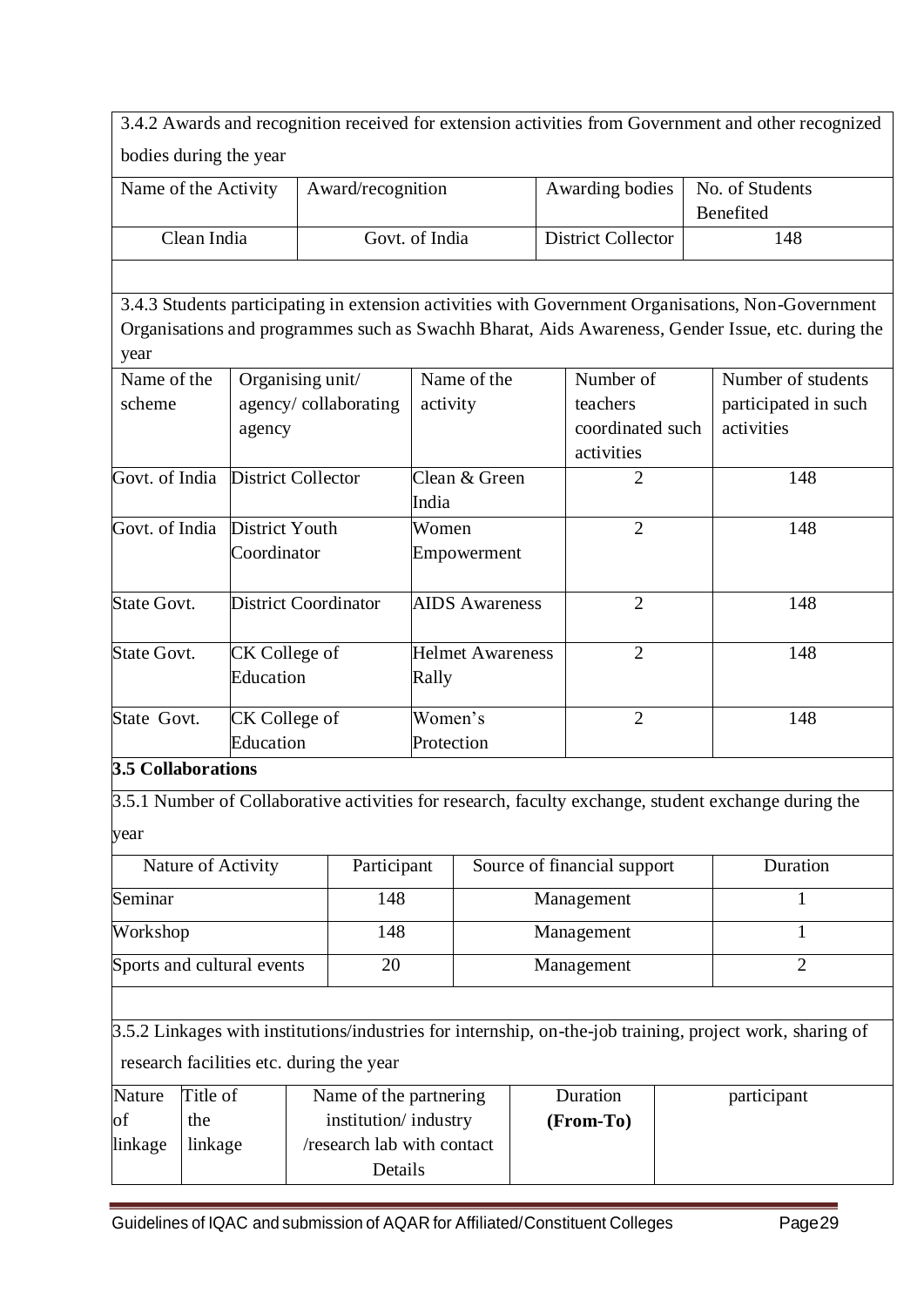| Research                                                                                                      | Research<br>Guidance              | Dr. D. Sivakumar,<br>Principal,<br><b>CK College of Education</b>                         | 2015 to<br>Till date<br>6<br>3.5.3 MoUs signed with institutions of national, international importance, other universities, industries, |              |                |                                                        |  |  |
|---------------------------------------------------------------------------------------------------------------|-----------------------------------|-------------------------------------------------------------------------------------------|-----------------------------------------------------------------------------------------------------------------------------------------|--------------|----------------|--------------------------------------------------------|--|--|
|                                                                                                               |                                   | corporate houses etc. during the year                                                     |                                                                                                                                         |              |                |                                                        |  |  |
|                                                                                                               | Organisation                      | Date of MoU<br>signed                                                                     | Purpose and<br><b>Activities</b>                                                                                                        |              |                | Number of students/teachers participated<br>under MoUs |  |  |
| <b>CRITERION IV - INFRASTRUCTURE AND LEARNING RESOURCES</b>                                                   |                                   |                                                                                           |                                                                                                                                         |              |                |                                                        |  |  |
|                                                                                                               | <b>4.1 Physical Facilities</b>    |                                                                                           |                                                                                                                                         |              |                |                                                        |  |  |
|                                                                                                               |                                   | 4.1.1 Budget allocation, excluding salary for infrastructure augmentation during the year |                                                                                                                                         |              |                |                                                        |  |  |
|                                                                                                               |                                   | Budget allocated for infrastructure                                                       |                                                                                                                                         |              |                | Budget utilized for infrastructure                     |  |  |
|                                                                                                               |                                   | augmentation                                                                              |                                                                                                                                         |              |                | development                                            |  |  |
|                                                                                                               |                                   | 70 lakhs                                                                                  |                                                                                                                                         |              |                | 62 lakhs                                               |  |  |
|                                                                                                               |                                   |                                                                                           |                                                                                                                                         |              |                |                                                        |  |  |
| 4.1.2 Details of augmentation in infrastructure facilities during the year                                    |                                   |                                                                                           |                                                                                                                                         |              |                |                                                        |  |  |
| Facilities                                                                                                    |                                   |                                                                                           |                                                                                                                                         |              | Existing       | Newly added                                            |  |  |
| Campus area                                                                                                   |                                   |                                                                                           |                                                                                                                                         | $1.19$ acres |                |                                                        |  |  |
| Class rooms                                                                                                   |                                   |                                                                                           |                                                                                                                                         |              | 4              |                                                        |  |  |
| Laboratories                                                                                                  |                                   |                                                                                           |                                                                                                                                         |              | 8              |                                                        |  |  |
| <b>Seminar Halls</b>                                                                                          |                                   |                                                                                           |                                                                                                                                         |              | $\mathbf{1}$   |                                                        |  |  |
|                                                                                                               | Classrooms with LCD facilities    |                                                                                           |                                                                                                                                         |              | $\mathbf{1}$   |                                                        |  |  |
|                                                                                                               | Classrooms with Wi-Fi/LAN         |                                                                                           |                                                                                                                                         |              | $\overline{2}$ |                                                        |  |  |
|                                                                                                               | Seminar halls with ICT facilities |                                                                                           |                                                                                                                                         |              | 1              |                                                        |  |  |
| Video Centre                                                                                                  |                                   |                                                                                           |                                                                                                                                         |              |                |                                                        |  |  |
|                                                                                                               | during the current year.          | No. of important equipments purchased $( \geq 1-0$ lakh)                                  |                                                                                                                                         |              | $>1$ lakh      |                                                        |  |  |
| in Lakhs)                                                                                                     |                                   | Value of the equipment purchased during the year (Rs.                                     |                                                                                                                                         |              | 265970         |                                                        |  |  |
| Others                                                                                                        |                                   |                                                                                           |                                                                                                                                         |              |                |                                                        |  |  |
|                                                                                                               |                                   |                                                                                           |                                                                                                                                         |              |                |                                                        |  |  |
| 4.2 Library as a Learning Resource                                                                            |                                   |                                                                                           |                                                                                                                                         |              |                |                                                        |  |  |
|                                                                                                               |                                   | 4.2.1 Library is automated {Integrated Library Management System -ILMS}                   |                                                                                                                                         |              |                |                                                        |  |  |
| Name of the ILMS<br>Nature of automation (fully<br>Version<br>Year of automation<br>software<br>or partially) |                                   |                                                                                           |                                                                                                                                         |              |                |                                                        |  |  |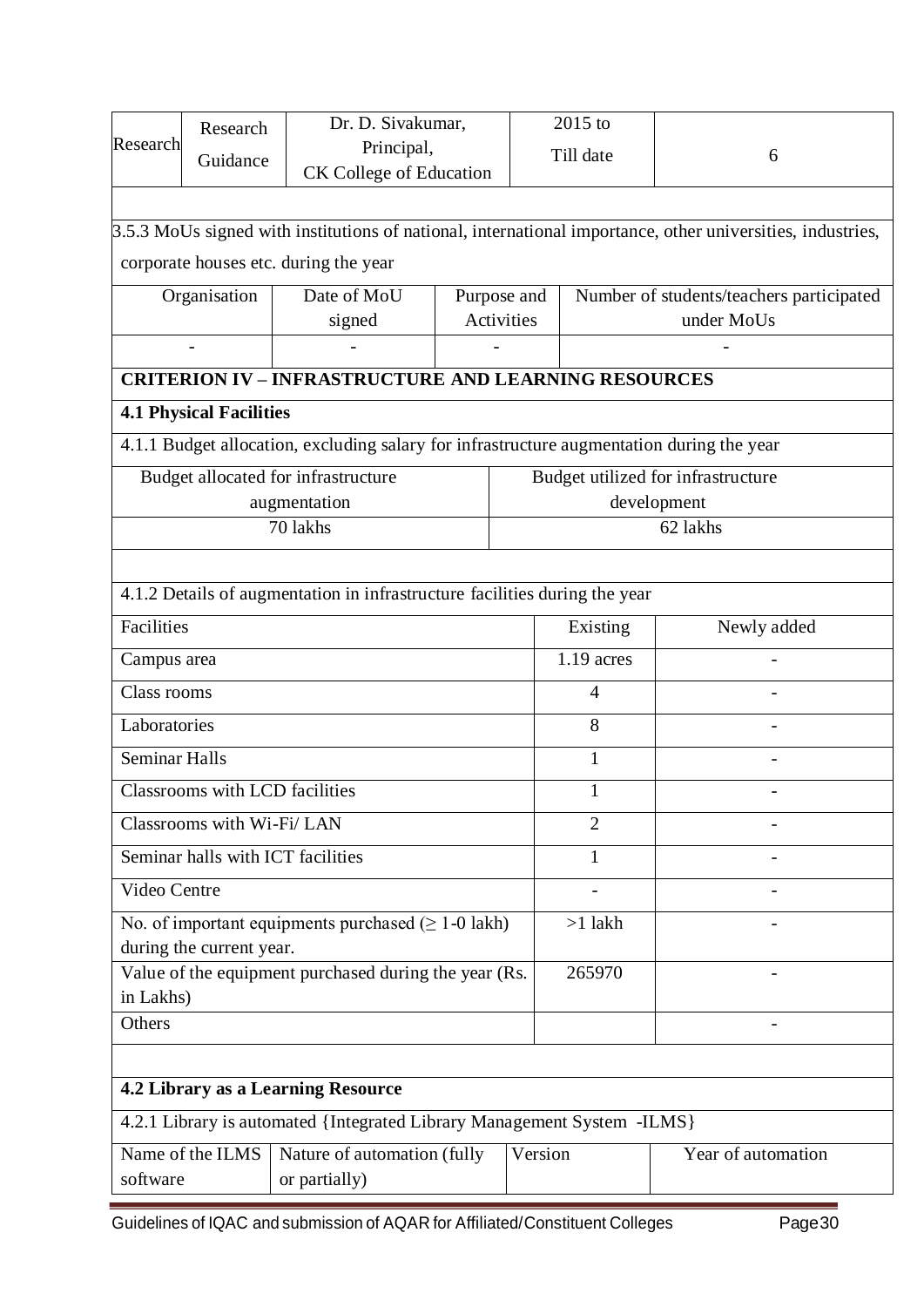|                                                                  | 4.2.1 Library Services:                 |                |                          |                                                |                          |                                                                                   |                          |                                                     |                          |
|------------------------------------------------------------------|-----------------------------------------|----------------|--------------------------|------------------------------------------------|--------------------------|-----------------------------------------------------------------------------------|--------------------------|-----------------------------------------------------|--------------------------|
|                                                                  |                                         |                | Existing                 |                                                |                          | Newly added                                                                       |                          | Total                                               |                          |
|                                                                  |                                         |                | No.                      | Value                                          | No.                      | Value                                                                             | No.                      | Value                                               |                          |
| <b>Text Books</b>                                                |                                         |                | 3704                     |                                                | 184                      | 21118                                                                             | 3888                     |                                                     |                          |
|                                                                  | <b>Reference Books</b>                  |                | 1246                     | $\overline{\phantom{a}}$                       | 13                       | $\blacksquare$                                                                    | 1253                     |                                                     |                          |
| e-Books                                                          |                                         |                |                          |                                                | $\overline{2}$           |                                                                                   |                          |                                                     |                          |
| Journals                                                         |                                         |                | 11                       | 12500                                          | $\mathbf{1}$             | 800                                                                               | 12                       |                                                     | 13300                    |
| e-Journals                                                       |                                         |                |                          | $\overline{a}$                                 | $\overline{a}$           |                                                                                   |                          |                                                     |                          |
|                                                                  | <b>Digital Database</b>                 |                | $\overline{\phantom{a}}$ | $\qquad \qquad -$                              | $\overline{a}$           | $\overline{a}$                                                                    | $\overline{\phantom{0}}$ |                                                     |                          |
| CD & Video                                                       |                                         |                | 95                       | $\overline{\phantom{0}}$                       | 10                       | 2300                                                                              | 105                      |                                                     |                          |
|                                                                  | Library automation                      |                | $\overline{\phantom{0}}$ | $\qquad \qquad -$                              | $\blacksquare$           | $\overline{\phantom{a}}$                                                          | $\blacksquare$           |                                                     | $\overline{\phantom{0}}$ |
| Weeding<br>Soft)                                                 | (Hard                                   | &              |                          |                                                |                          |                                                                                   |                          |                                                     |                          |
|                                                                  | Others (specify)                        |                | $\overline{\phantom{a}}$ | $\qquad \qquad -$                              | $\qquad \qquad -$        | $\overline{\phantom{a}}$                                                          | $\overline{\phantom{0}}$ |                                                     |                          |
|                                                                  |                                         |                |                          |                                                |                          |                                                                                   |                          |                                                     |                          |
|                                                                  | <b>4.3 IT Infrastructure</b>            |                |                          |                                                |                          |                                                                                   |                          |                                                     |                          |
|                                                                  | 4.3.1 Technology Up gradation (overall) |                |                          |                                                |                          |                                                                                   |                          |                                                     |                          |
|                                                                  | Total<br>Computers Labs                 |                |                          | Computer Internet Browsing Computer<br>Centres | Centres                  |                                                                                   | Office Departments       | Available<br>band width<br>(MGBPS)                  | Others                   |
| Existing                                                         | 25                                      | $\mathbf{1}$   | 12                       | 5                                              | $\overline{\phantom{a}}$ | 3                                                                                 | 8                        |                                                     | 25                       |
|                                                                  |                                         |                | <b>Mbps</b>              |                                                |                          |                                                                                   |                          |                                                     |                          |
| Added                                                            | $\overline{a}$                          | $\overline{a}$ | $\overline{\phantom{0}}$ | $\overline{\phantom{0}}$                       | $\overline{a}$           | $\overline{\phantom{a}}$                                                          |                          |                                                     |                          |
| Total                                                            | 25                                      | 1              | 12<br><b>Mbps</b>        | 5                                              |                          | 3                                                                                 | 8                        |                                                     | 25                       |
|                                                                  |                                         |                |                          |                                                |                          |                                                                                   |                          |                                                     |                          |
|                                                                  |                                         |                |                          |                                                |                          | 4.3.2 Bandwidth available of internet connection in the Institution (Leased line) |                          |                                                     |                          |
|                                                                  | 12 MBPS                                 |                |                          |                                                |                          |                                                                                   |                          |                                                     |                          |
|                                                                  | 4.3.3 Facility for e-content            |                |                          |                                                |                          |                                                                                   |                          |                                                     |                          |
| Name of the e-content development facility<br>recording facility |                                         |                |                          |                                                |                          |                                                                                   |                          | Provide the link of the videos and media centre and |                          |
|                                                                  |                                         |                |                          |                                                |                          |                                                                                   |                          |                                                     |                          |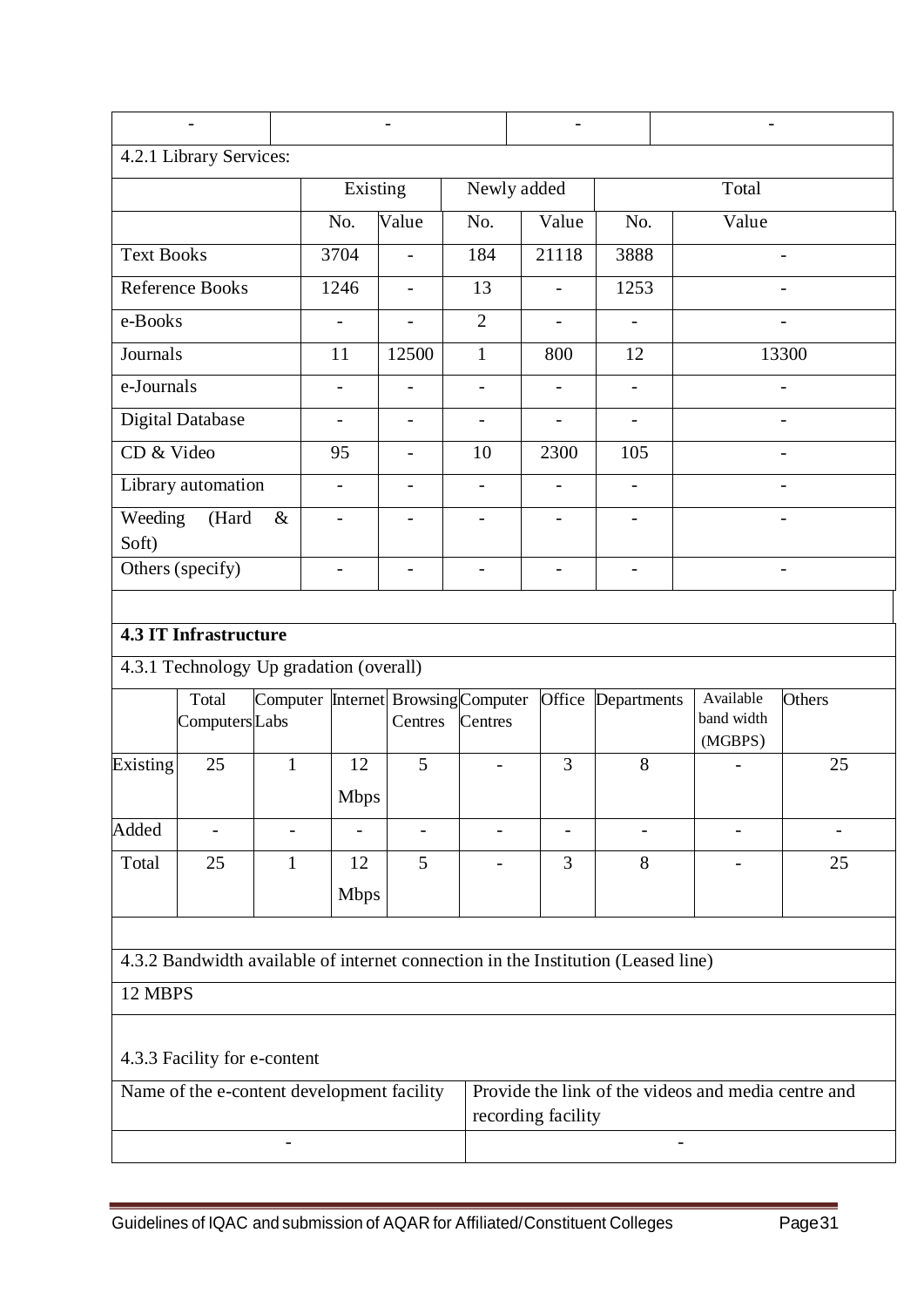4.3.4 E-content developed by teachers such as: e-PG-Pathshala, CEC (under e-PG-Pathshala CEC (Under Graduate) SWAYAM other MOOCs platform NPTEL/NMEICT/any other Government initiatives & institutional (Learning Management System (LMS) etc

| Name of the | Name of the module                       | Platform on which    | Date of launching |
|-------------|------------------------------------------|----------------------|-------------------|
| teacher     |                                          | module is developed  | e -content        |
|             | Dr. D. Sivakumar Assessment for Learning | Research guidance in | April 2020        |
|             |                                          | Ph.D                 |                   |

#### **4.4 Maintenance of Campus Infrastructure**

4.4.1 Expenditure incurred on maintenance of physical facilities and academic support facilities, excluding salary component, during the year

| Assigned budget | Expenditure         | Assigned budget | Expenditure incurred on            |
|-----------------|---------------------|-----------------|------------------------------------|
| on academic     | incurred on         | on physical     | maintenance of physical facilities |
| facilities      | maintenance of      | facilities      |                                    |
|                 | academic facilities |                 |                                    |
| 1 lakh          | 92316               | 75000           | 58625                              |

4.4.2 Procedures and policies for maintaining and utilizing physical, academic and support facilities laboratory, library, sports complex, computers, classrooms etc. *(maximum 500 words)* (information to be available in institutional Website, provide link)

 The college has well-established systems and procedures for maintaining and utilizing physical, academic and support facilities. The Maintenance officer takes care of all the assets of the college. He is the overall in-charge of all facilities and coordinates the same through Head of the institution. There are security personnel on duty round the clock in the campus who ensure the safety and security of all estate and infrastructure and the roads, entry points etc. are under CCTV surveillance for safeguarding the assets. They monitor the entry and exit of vehicles and regulate the parking inside the college. The maintenance manager is in charge of maintaining all electrical and electronic equipment. The classrooms/seminar halls are cleaned by support staff. Any furniture repairs needed are attended to immediately by the carpenter available on campus. The proper and optimal use of electric lights/fans/projectors etc. is ensured. The routine activities of the library are managed by the Librarian with the help of library assistants. The college has playgrounds which are utilised by staff and students to the maximum. The playgrounds and sports infrastructure are under the custody and monitoring of the faculty and coaches of the Physical Education Department and they strictly ensure that the same are properly maintained by students/staff. The staff and the lab assistant of the Computer Centre are in-charge of maintaining the IT facilities. The computer lab is available to staff and students and they are fully occupied. Repair/ up gradation/ purchase of hardware/software are also taken care of by the system administration team. The internet / intranet /LAN facilities are also fully functional and are properly maintained and monitored by the staff of the server room. In case of any requirement, the in charge staff could place an order /request through principal and the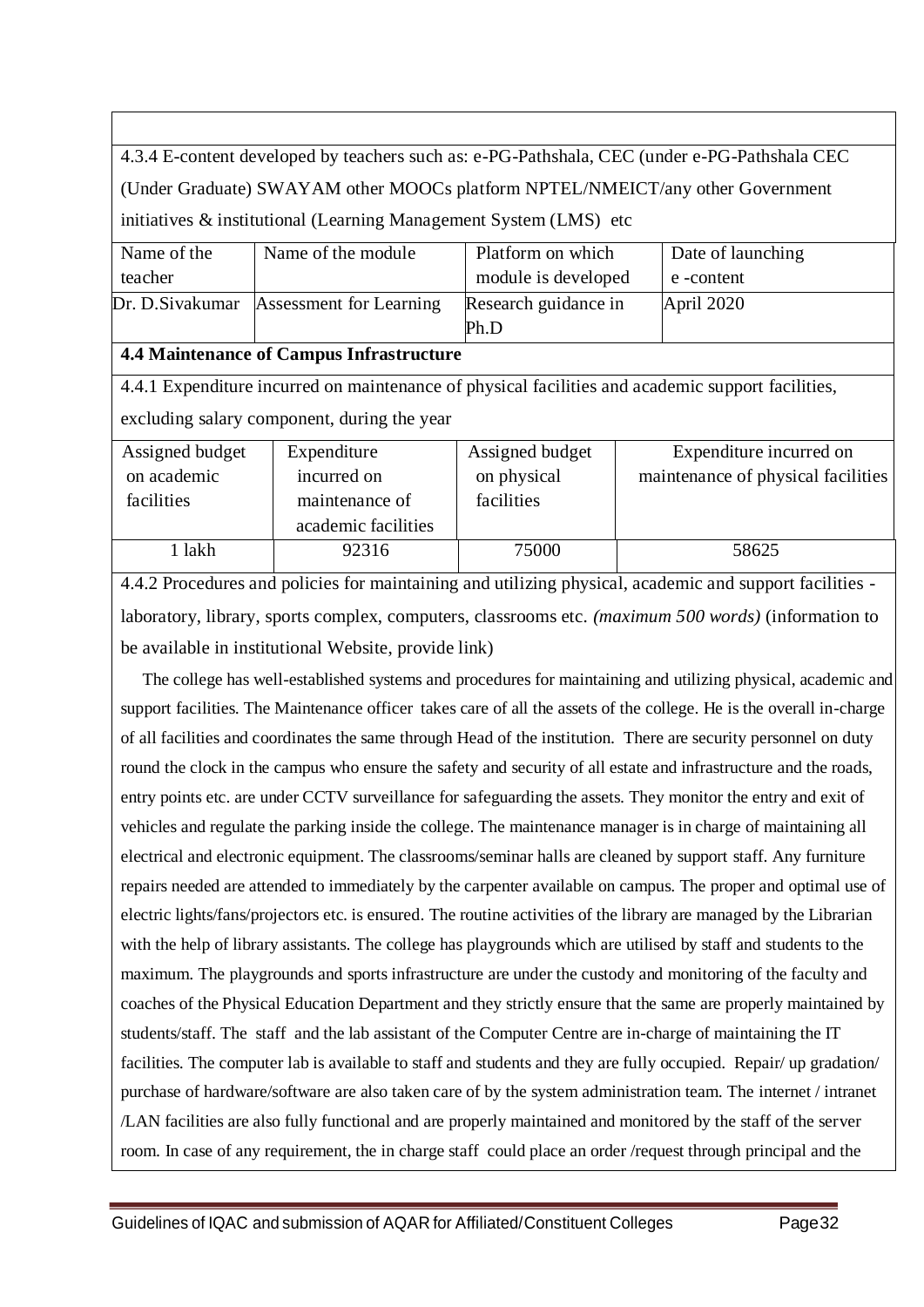requirements are procured promptly. It may include stationery items like sheets, chalk box, printers and books.

### **CRITERION V - STUDENT SUPPORT AND PROGRESSION**

#### **5.1 Student Support**

5.1.1 Scholarships and Financial Support

|                   | Name/Title of the                    | Number of | <b>Amount in Rupees</b> |  |  |  |  |  |  |
|-------------------|--------------------------------------|-----------|-------------------------|--|--|--|--|--|--|
|                   | scheme                               | students  |                         |  |  |  |  |  |  |
| Financial support | Concession of fees                   | 33        | 222000                  |  |  |  |  |  |  |
| from institution  |                                      |           |                         |  |  |  |  |  |  |
|                   | Financial support from other sources |           |                         |  |  |  |  |  |  |
| a) National       |                                      |           |                         |  |  |  |  |  |  |
| b) International  |                                      |           | -                       |  |  |  |  |  |  |

5.1.2 Number of capability enhancement and development schemes such as Soft skill development, Remedial coaching, Language lab, Bridge courses, Yoga, Meditation, Personal Counselling and

Mentoring etc.,

| Name of the capability       | Date of        | Number of students | Agencies involved              |  |
|------------------------------|----------------|--------------------|--------------------------------|--|
| enhancement scheme           | implementation | enrolled           |                                |  |
| Mentoring                    | 01.07.2019     | 68                 |                                |  |
|                              | (Second Year)  |                    |                                |  |
|                              | 06.10.2019     | 81                 | <b>CK College of Education</b> |  |
|                              | (First Year)   |                    |                                |  |
| Personal Counselling         | 03.09.2019     | 5                  | <b>CK College of Education</b> |  |
| <b>Bridge Course</b>         | 28.09.2019     | 81                 | <b>CK College of Education</b> |  |
| <b>Remedial Coaching</b>     | 02.01 2020     | 148                | <b>CK College of Education</b> |  |
| <b>Yoga and Meditation</b>   | 25.01.2020     | 81                 | <b>CK College of Education</b> |  |
| <b>Skill and Personality</b> | 09.03.2020     | 148                | <b>CK College of Education</b> |  |
| development                  |                |                    |                                |  |

5.1.3 Students benefited by guidance for competitive examinations and career counselling offered by the institution during the year

| Year | Name of    | Number of          | Number of benefited   Number of |                 | Number of |
|------|------------|--------------------|---------------------------------|-----------------|-----------|
|      | the scheme | benefited students | students by Career              | students who    | students  |
|      |            | by Guidance for    | Counselling activities          | have passed in  | placed    |
|      |            | Competitive        |                                 | the competitive |           |
|      |            | examination        |                                 | exam            |           |
| 2019 | TET        | 68                 | 33                              |                 | 22        |
|      |            |                    |                                 |                 |           |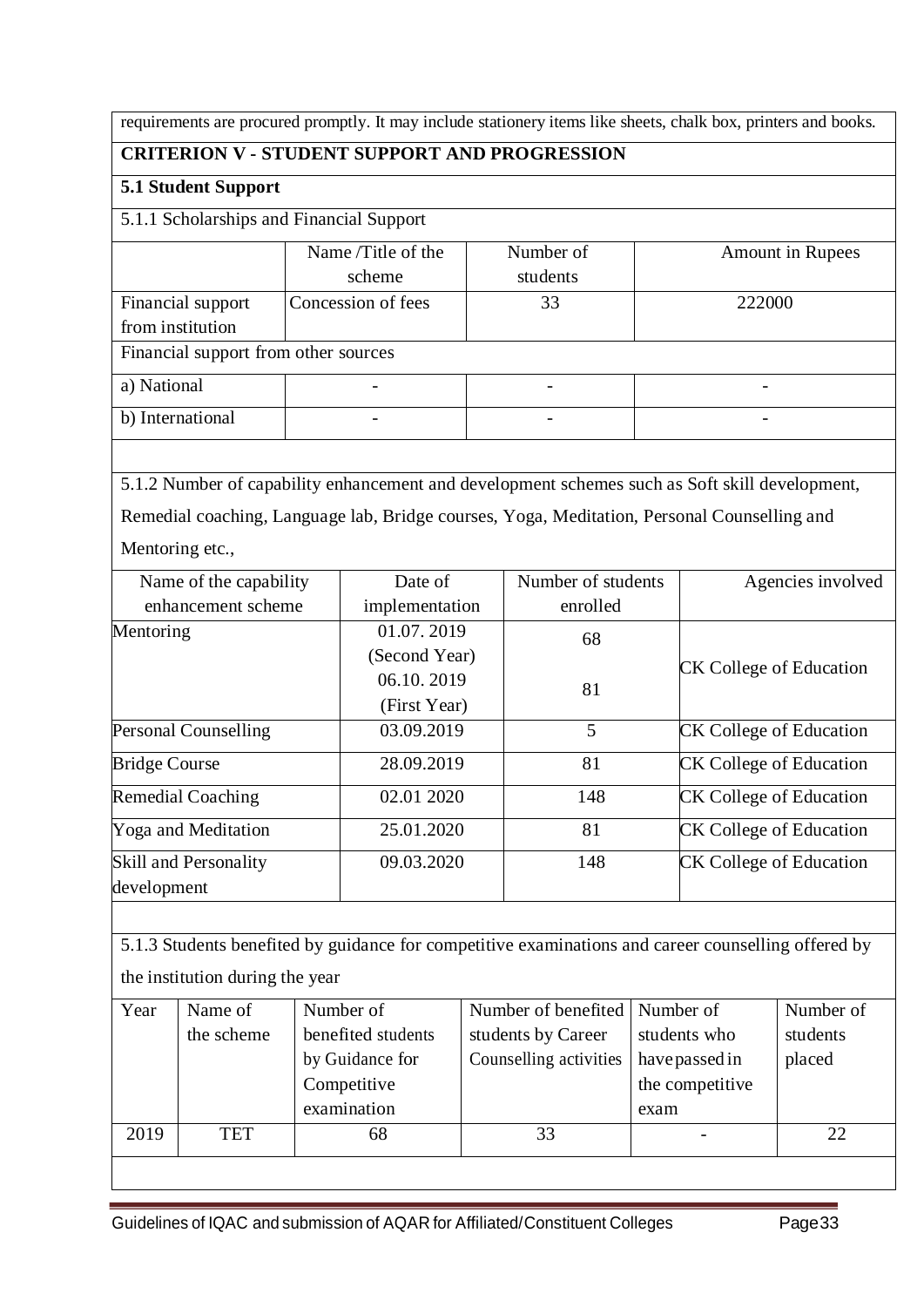5.1.4 Institutional mechanism for transparency, timely redressal of student grievances, Prevention of sexual harassment and ragging cases during the year

| Total grievances received | No. of grievances redressed   Average number of days for |                     |  |  |  |
|---------------------------|----------------------------------------------------------|---------------------|--|--|--|
|                           |                                                          | Grievance redressal |  |  |  |
|                           |                                                          | . Week              |  |  |  |

### **5.2 Student Progression**

5.2.1 Details of campus placement during the year

| On campus                     |                 |                 | <b>Off Campus</b>         |                 |                 |  |
|-------------------------------|-----------------|-----------------|---------------------------|-----------------|-----------------|--|
| Name of                       | Number of       | Number          | Name of                   | Number of       | Number of       |  |
| <b>Organizations Visited</b>  | <b>Students</b> | of              | Organizations             | <b>Students</b> | Students Placed |  |
|                               | Participated    | <b>Students</b> | Visited                   | Participated    |                 |  |
|                               |                 | Placed          |                           |                 |                 |  |
| <b>CK School of Practical</b> | 18              | 8               | Equitass Matic. Hr.       | 14              | 5               |  |
| Knowledge                     |                 |                 | Sec.School                |                 |                 |  |
| Aristo Public school          | 14              | 7               | Saraswathi                | 17              | 04              |  |
|                               |                 |                 | Vidhyalaya & Matric       |                 |                 |  |
|                               |                 |                 | Hr. Sec. School           |                 |                 |  |
| Lakshmi Matric.               | 18              | 10              | Jeeva velu                | 12              | 8               |  |
| School                        |                 |                 | <b>International CBSE</b> |                 |                 |  |
|                               |                 |                 | School                    |                 |                 |  |

| 5.2.2 Student progression to higher education in percentage during the year: 2019-20, 38% |  |
|-------------------------------------------------------------------------------------------|--|

| Year | Number of<br>students enrolling<br>into higher | Programme<br>graduated<br>from | Department<br>graduated<br>from | Name of<br>institution joined                          | Name of<br>Programme<br>admitted to |
|------|------------------------------------------------|--------------------------------|---------------------------------|--------------------------------------------------------|-------------------------------------|
| 2019 | education                                      | B.Ed                           |                                 | St. Joseph Arts and Post Graduation<br>Science college |                                     |
|      | 5<br>7                                         |                                |                                 | Annamali<br>Univesity<br>Periyar Govt. Arts.           |                                     |
|      | $\overline{4}$                                 |                                | Education                       | college                                                |                                     |
|      | 6                                              |                                |                                 | Immaculate<br>college of arts and<br>science for women |                                     |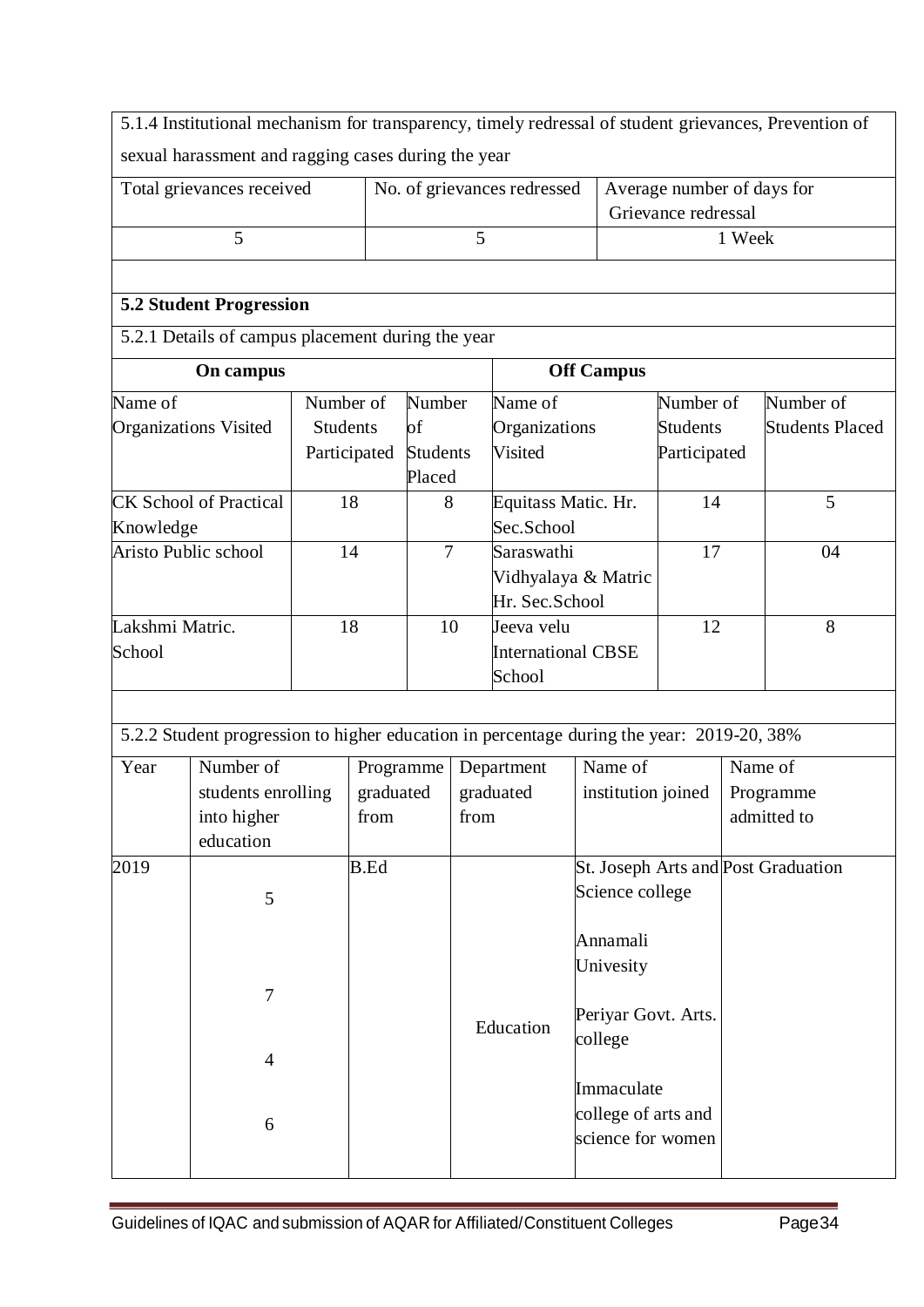|                                                                                                       |                                                                                                        |                           |                       |                               |          |                          | <b>KNC College of</b> |  |             |  |
|-------------------------------------------------------------------------------------------------------|--------------------------------------------------------------------------------------------------------|---------------------------|-----------------------|-------------------------------|----------|--------------------------|-----------------------|--|-------------|--|
|                                                                                                       | $\overline{4}$                                                                                         |                           |                       | arts and science for<br>women |          |                          |                       |  |             |  |
|                                                                                                       | 5.2.3Students qualifying in state/national/international level examinations during the year (eg:       |                           |                       |                               |          |                          |                       |  |             |  |
| NET/SET/SLET/GATE/GMAT/CAT/GRE/TOFEL/Civil Services/State Government Services)                        |                                                                                                        |                           |                       |                               |          |                          |                       |  |             |  |
|                                                                                                       | Items                                                                                                  | No. of Students selected/ |                       |                               |          | Registration number/roll |                       |  |             |  |
|                                                                                                       |                                                                                                        |                           | qualifying            |                               |          |                          | number for the exam   |  |             |  |
| <b>NET</b>                                                                                            |                                                                                                        |                           |                       |                               |          |                          |                       |  |             |  |
| <b>SET</b>                                                                                            |                                                                                                        |                           |                       |                               |          |                          |                       |  |             |  |
| <b>SLET</b>                                                                                           |                                                                                                        |                           |                       |                               |          |                          |                       |  |             |  |
| <b>GATE</b>                                                                                           |                                                                                                        |                           |                       |                               |          |                          |                       |  |             |  |
| <b>GMAT</b>                                                                                           |                                                                                                        |                           |                       |                               |          |                          |                       |  |             |  |
| <b>CAT</b>                                                                                            |                                                                                                        |                           |                       |                               |          |                          |                       |  |             |  |
| <b>GRE</b>                                                                                            |                                                                                                        |                           |                       |                               |          |                          |                       |  |             |  |
| <b>TOFEL</b>                                                                                          |                                                                                                        |                           |                       |                               |          |                          |                       |  |             |  |
| Civil Services                                                                                        |                                                                                                        |                           |                       |                               |          |                          |                       |  |             |  |
|                                                                                                       | <b>State Government Services</b>                                                                       |                           |                       |                               |          |                          |                       |  |             |  |
| Any Other                                                                                             |                                                                                                        |                           |                       |                               |          |                          |                       |  |             |  |
|                                                                                                       |                                                                                                        |                           |                       |                               |          |                          |                       |  |             |  |
|                                                                                                       | 5.2.4 Sports and cultural activities / competitions organised at the institution level during the year |                           |                       |                               |          |                          |                       |  |             |  |
| Activity                                                                                              |                                                                                                        |                           | Level                 |                               |          |                          | Participants          |  |             |  |
|                                                                                                       | Sports and Cultural Meet                                                                               |                           | Inter college level   |                               |          |                          | 14                    |  |             |  |
|                                                                                                       | <b>Sports and Cultural Meet</b>                                                                        |                           | <b>District Level</b> |                               |          |                          | 9                     |  |             |  |
|                                                                                                       | 5.3 Student Participation and Activities                                                               |                           |                       |                               |          |                          |                       |  |             |  |
|                                                                                                       | 5.3.1 Number of awards/ medals for outstanding performance in sports/ cultural activities at           |                           |                       |                               |          |                          |                       |  |             |  |
|                                                                                                       | national/international level (award for a team event should be counted as one)                         |                           |                       |                               |          |                          |                       |  |             |  |
| Year                                                                                                  | Name of the award/                                                                                     | National/                 | <b>Sports</b>         |                               | Cultural |                          | Student ID            |  | Name of the |  |
|                                                                                                       | medal                                                                                                  | International             |                       |                               |          |                          | Number                |  | student     |  |
|                                                                                                       |                                                                                                        |                           |                       |                               |          |                          |                       |  |             |  |
|                                                                                                       |                                                                                                        |                           |                       |                               |          |                          |                       |  |             |  |
| 5.3.2 Activity of Student Council & representation of students on academic & administrative           |                                                                                                        |                           |                       |                               |          |                          |                       |  |             |  |
| bodies/committees of the institution (maximum 500 words)                                              |                                                                                                        |                           |                       |                               |          |                          |                       |  |             |  |
|                                                                                                       | The student council provides support for smooth functioning of the college by taking active            |                           |                       |                               |          |                          |                       |  |             |  |
| participation in consultations and discussions along with the head of the institution for qualitative |                                                                                                        |                           |                       |                               |          |                          |                       |  |             |  |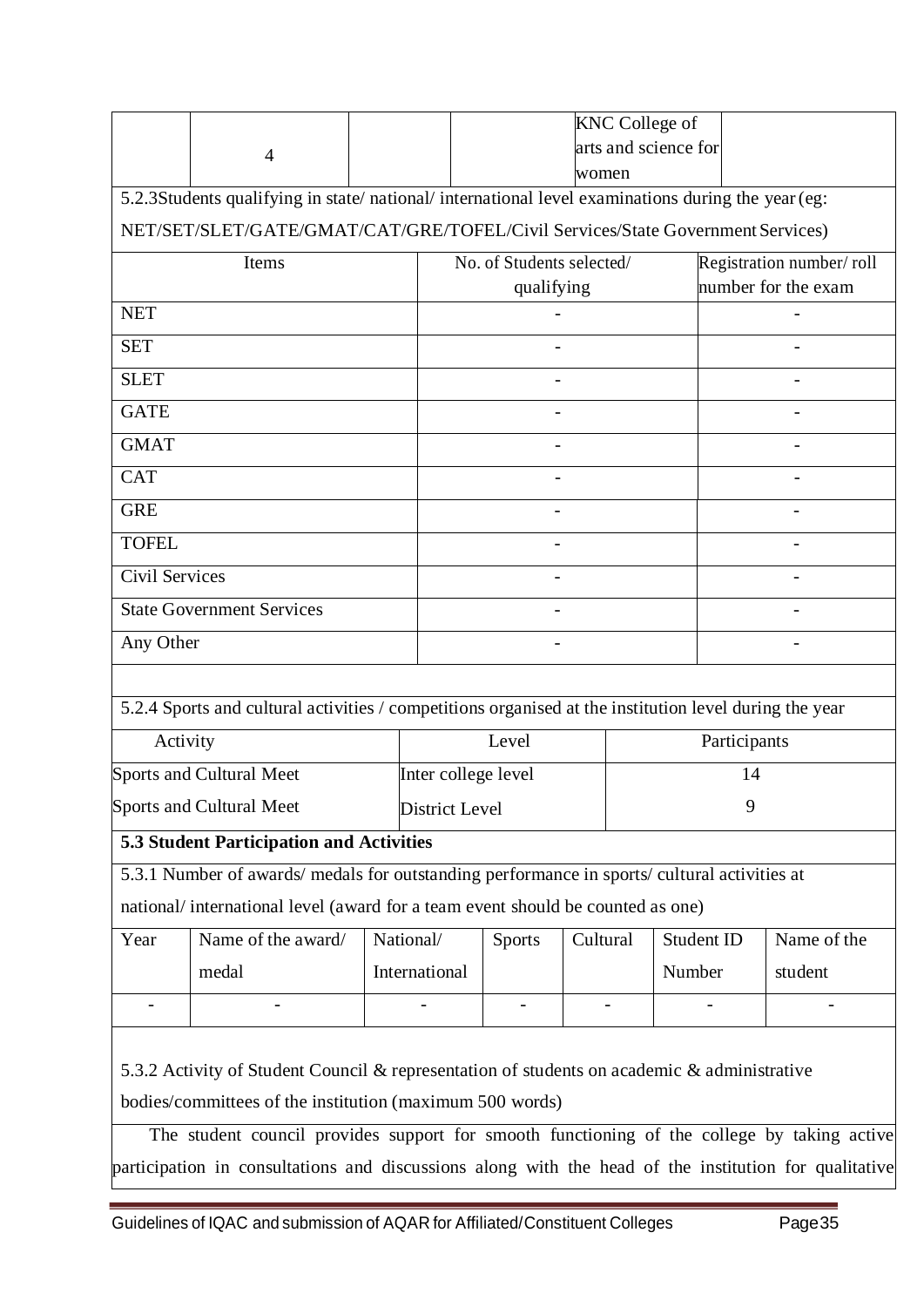improvement of academic and administrative services to the B.Ed students. Besides, the students council shares the responsibility of conducting various curricular and co-curricular activities such as celebration of festivals, functions, sports day, teachers day women's day, etc. Similarly the college students council takes active part in organising and conducting of sports and cultural activities.

### **Role of students association and students council:**

- 1. To officially represent all the students in the college.
- 2. To identify and help solve problems encountered by students in the college.
- 3. To promote and encourage the involvement of students in organizing college activities.

### **Responsibilities of students association and students council:**

- 1. To promote the interests of students among the college administration, staff and parents.
- 2. To consult students on any issue of importance.
- 3. To organise recreational and educational activities for students.
- 4. To maintain good relations, out of mutual respect with the college staffs and parents.

 From the above, it is consolidated that there is effective and dynamic participation of student council among various for in all decision-making process. The representation of students at all levels is assured and well-noted. The decisions are evolved with the consent and involvement of students

### **5.3 Alumni Engagement**

5.3.1 Whether the institution has registered Alumni Association? Yes/No, if yes give details (maximum 500 words): YES

 This institution has registered the Alumni Association under the Tamilnadu society's registration act 1975 in Cuddalore district. We provide a common platform for the alumni of the institute to reach out to other alumni across various years, batches, branches and interests. Its aim is to focus on building a vibrant ecosystem of key stakeholders (students of alumni and other students), who seek to support the institute's mission.

Activities / objectives :

- \* To enthuse each and every graduating students to register their Alumni membership
- To draw out a pool of outstanding Alumni in various areas.
- Engage with faculty and principal on a regular basis and focus on activities that could benefit all the stakeholders.
- $\bullet$  To evolve a system that would bring in transparency in all matters pertaining to finance, accounts and administration.

### **Vision :**

To be dynamic partner to Alumni and society at large for all round development.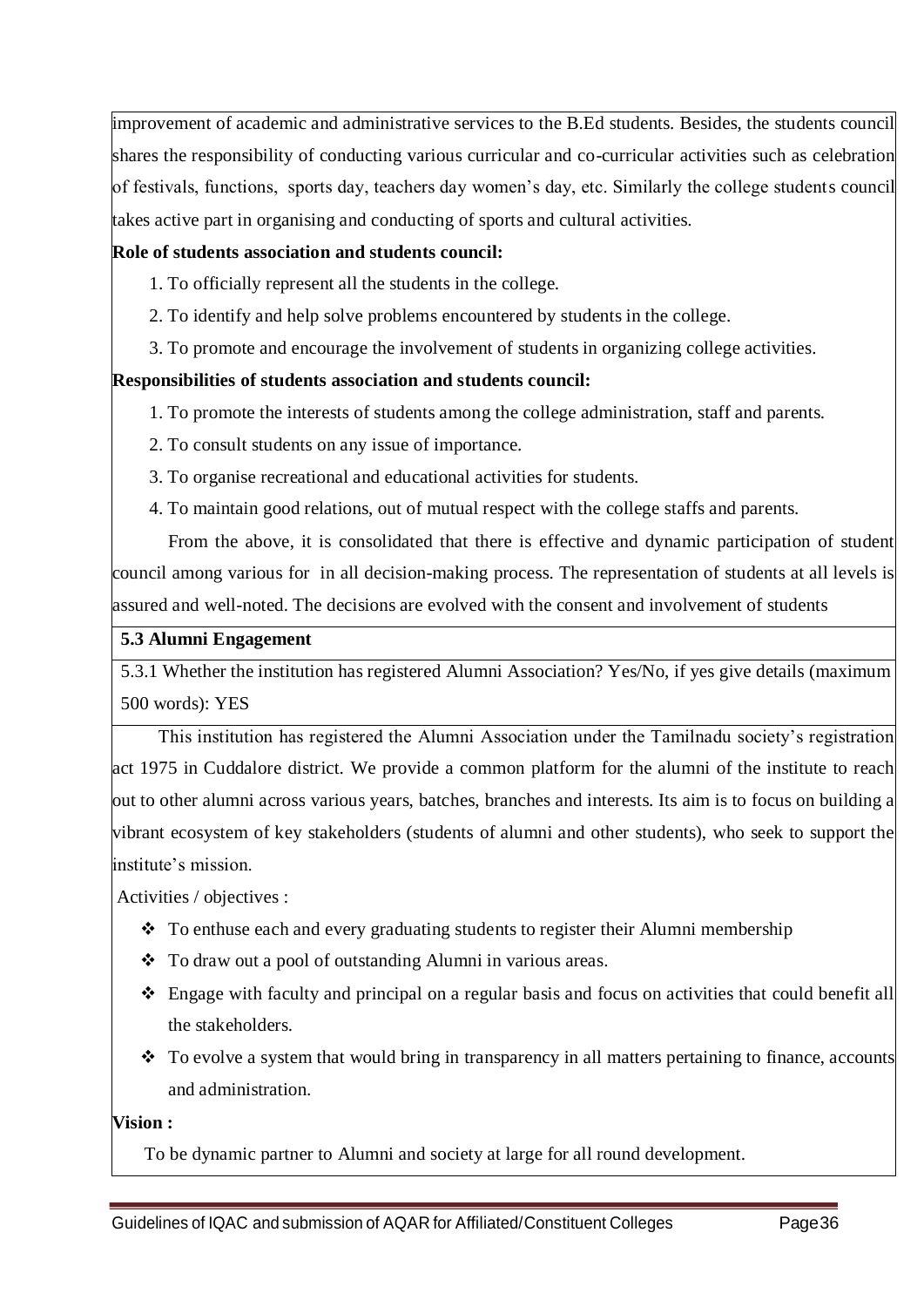### **Mission :**

 Build platforms and forums to bring about a strong bound between Alumni, Alumni with Alma mater and create programmes to spread scientific thinking and promote intelligent use of technology in society. Work towards becoming one of the best Alumni by reviewing and prioritising actions periodically and to go with the urgent needs of all stakeholders.

5.3.2 No. of enrolled Alumni:79

5.3.3 Alumni contribution during the year (in Rupees) **: 31839**

5.3.4 Meetings/activities organized by Alumni Association **: 02.10.2019**

### **CRITERION VI –GOVERNANCE, LEADERSHIP AND MANAGEMENT**

### **6.1 Institutional Vision and Leadership**

6.1.1 Mention two practices of decentralization and participative management during the last year (maximum 500 words)

 The college management decentralises all academic and administrative matters by constituting various committees consisting teachers and student representatives with specific objectives to achieve the vision of the college. In decision-making process every member of the committees are given complete freedom to express their views / opinions and those views / opinion are well taken for the improvement of the college functions.

a)**Principal level:** The governing body delegate all the academic and operational decisions based on policy to the academic monitoring committee headed by the principal in order to fulfill the vision and mission of the institute. Academic monitoring committee formulates common working procedures and entrust the implementation with the faculty members.

**b)Faculty level:** Faculty member are given representation in various committees / cells and allowed to conduct various programmes to showcase their abilities. They are encouraged to develop leadership skills by being in charge of various academic, co-curricular and extracurricular activities. They are given authority to conduct field trips and to have tie up with other institutions for campus and appointed as coordinator and convener for organizing seminars / workshops / conferences. For effective implementation and improvement of the institute the following committees are formed. Other units of the institute like sports, library etc has operational autonomy under guidance of the various committees / cells.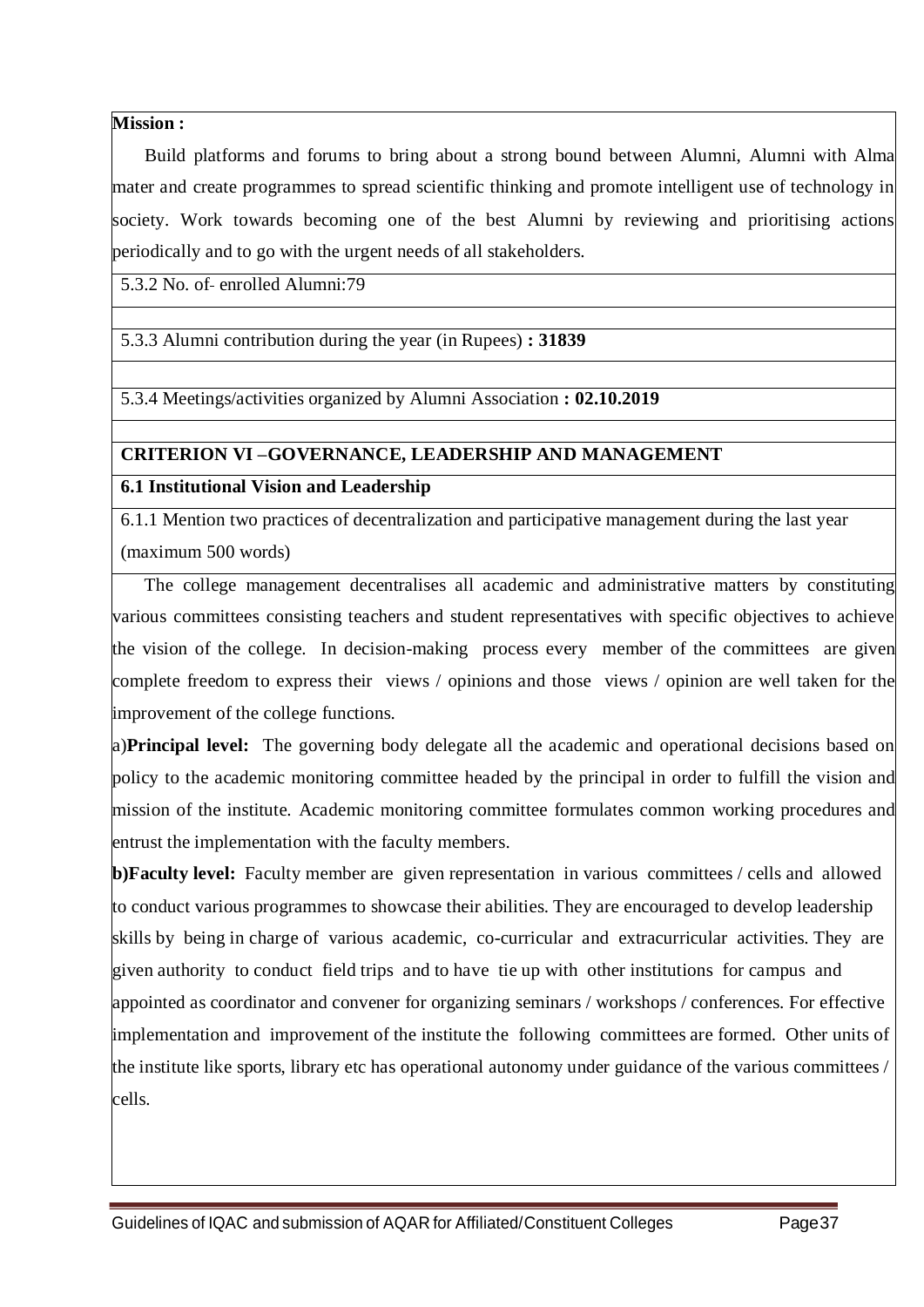| Committee / Cell / Coordinator G        | Roles and Responsibilities                      |
|-----------------------------------------|-------------------------------------------------|
| Principal                               | Implementation and monitoring of academic       |
|                                         | and administrative system to cater to vision    |
|                                         | and mission of the institute.                   |
| Exam Cell                               | Internal and University examination activities  |
| Placement cell                          | Training and placement activities               |
| Cultural and sports committee           | Planning, execution and supervision of cultural |
|                                         | and sports activities.                          |
| Students grievances redressel committee | Attending and redressel of students problems    |
| Accountant                              | Management of Finance and accountant            |
|                                         | activities                                      |
| Library committee                       | Management of learning resources                |

### **Participative management :**

 The institute promotes a culture of participative management by involving the staff and students in various activities. All decisions of the institution are governed by management of facts, information and objectives. Both students and faculties allowed to express themselves of any suggestions to improve the excellence in any aspect of the institute.

**Strategic level:** The principal, academic coordinator and staff members are involved in defining the policies and procedures, framing guidelines, rules and regulations pertaining to admission, placement, discipline, grievance, counseling, training , development and library services etc and effectively implementing the same to ensure smooth and systematic functioning of the institute.

**Functional level :**The faculty members participate in sharing the knowledge by discussing on the latest trends in technology during the faculty meeting. Faculty members also write joint research papers and share their knowledge.

**Operational level:** The principal is responsible for academic, non academic and administrative activities of the institution. The budget is earmarked for staff members and students to participate in various programmes organized by the institute. All the staff members actively participate in implementing the policies; procedures and framework designed by the management in order to maintain and achieve the quality standards.

**c) Student Level :** Students are empowered to play an active role as a coordinator of co-curricular and extra-curricular activities, social service group coordinator.

6.1.2 Does the institution have a Management Information System (MIS)?

Yes/No/Partial: Yes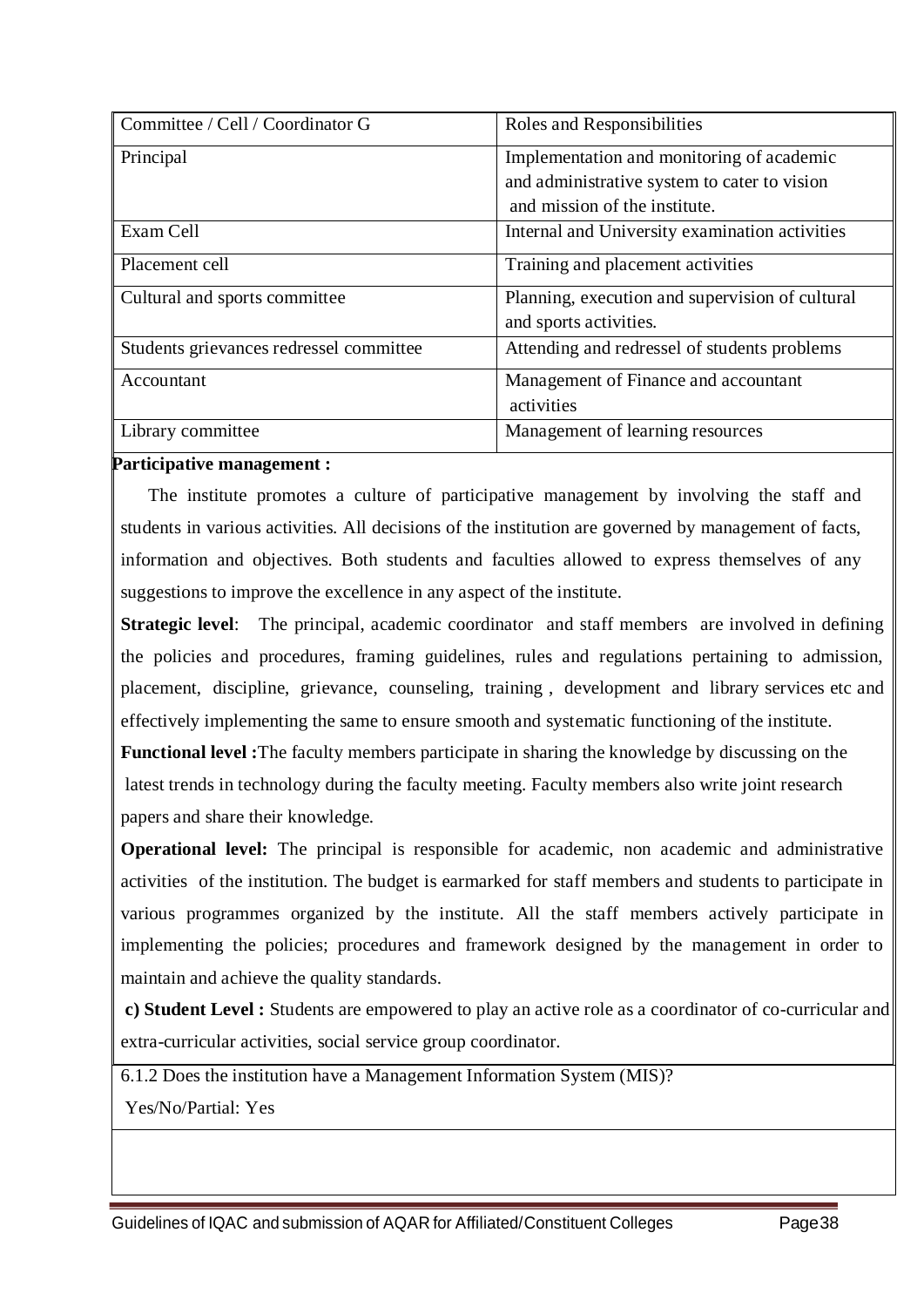### **6.2 Strategy Development and Deployment**

6.2.1 Quality improvement strategies adopted by the institution for each of the following (with in 100 words each**):**

### **Curriculum Development**

 The curriculum planning and development is done according to the pertaining rules and regulation of the TNTEU. According to the needs of the students and job aspect value added courses are conducted. The management has active and lead role for implementation of feedback as well as proper action is taken after feedback analysis.

### **Teaching and Learning**

 Teaching plans are prepared for the academic year. These get verified and checked in accordance with syllabus and scheme of examination given by TNTEU. The teaching learning process is facilitated through qualified, trained and experienced faculty. Apart from classroom teaching, students are encouraged to use library and internet facilities. The teaching plan is drawn up month wise by each faculty and it is strictly monitored by the principal. The effectiveness of teaching –learning process is revived on regular basis.

The inputs for such review may be from :

- $\triangleright$  Students feedback
- $\triangleright$  Results of internal tests
- $\triangleright$  Quality of assignments submitted
- $\triangleright$  Final results of the year.

### **Examination and Evaluation**

 Exam cell conducts interval exams prior to the university exam. Internal marks are allotted based on the assessment, test marks and the student's attendance percentage. Theory and practical examination consists of two components namely external evaluation for 70% of marks and internal examination for 30% marks. Remedial classes and counseling are provided for slow learners.

### **Research and Development**

 Though the institution is having only B.Ed programme, the students were encouraged to take Up small projects in their subjects. Teacher educators were encouraged to do higher level research leading to Ph.D and take up mini research projects in their basic pedagogic subjects / educational subjects. Teachers were encouraged to write quality thematic/research articles and publish them in reputed journals not only for their professional growth but also to disseminate their knowledge and experiences to other academia of teacher education.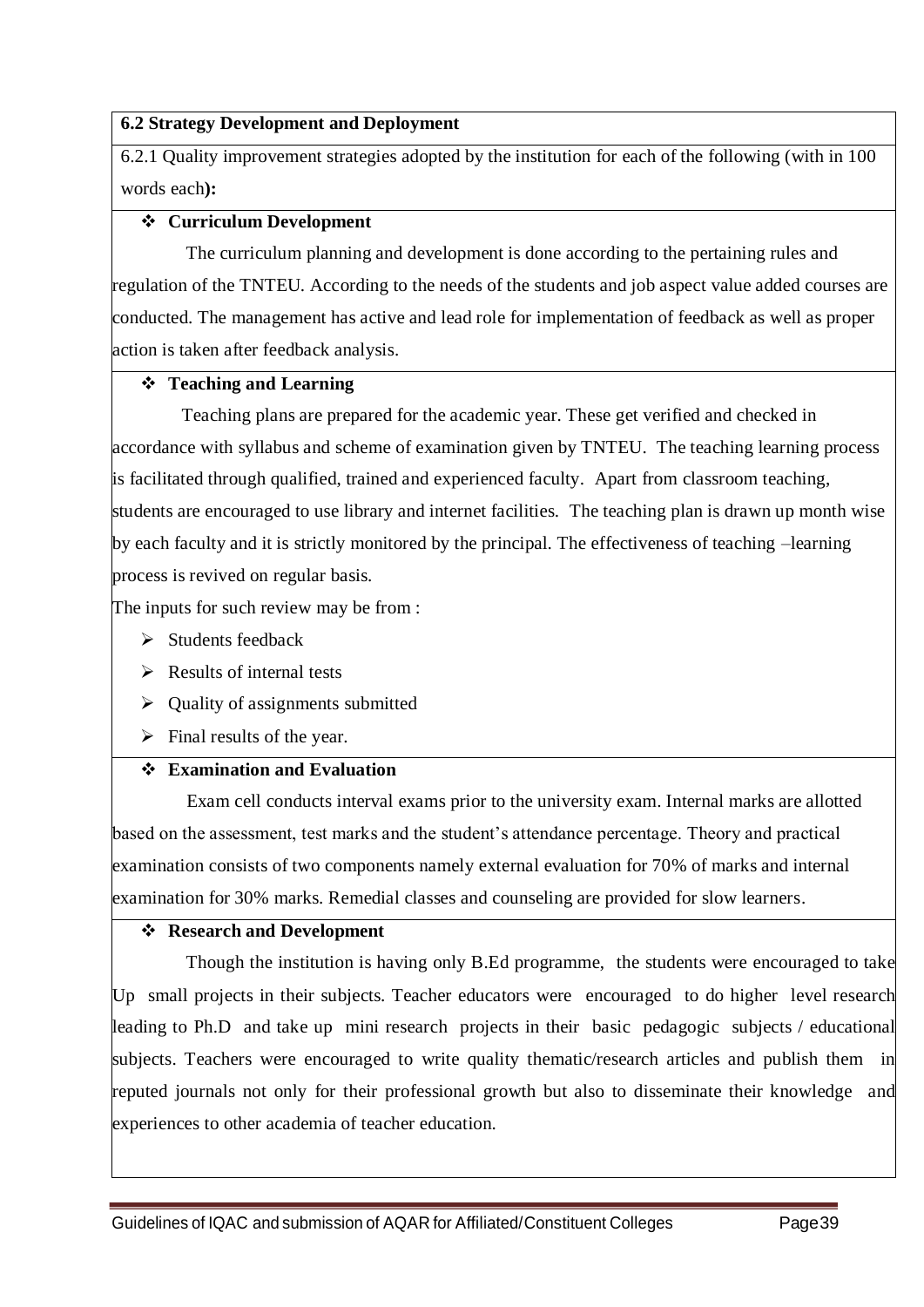### **Library, ICT and Physical Infrastructure / Instrumentation**

 Library is well equipped with reference books, textbooks, journals, periodicals and news papers etc. The library housekeeping operations are automated through Webzedu software's. The library has Internet and inflibnet.

### **Human Resource Management**

 The college appoints adequate member of qualified faculty through the procedure of open advertisement and interview by internal expert committee. Under the guidance of IQAC the institute organises programmes for teaching and non –teaching staff members for upgrading their skills in the latest technology. Medical leave provisions are given to the faculty and staff members based on the request. On duty is provided for pursuing higher studies, attending seminars / conferences / workshops and exam duties

### **Industry Interaction / Collaboration**

 The college establishes MoU's with resulted institutions to enhance activities like guest lecture, campus placement etc for professional development of students and faculty.

### **Admission of Students**

 Admission of students is done for eligible candidates as per the rules and regulations of TNTEU. Admission committee works under the guidance of IQAC and forms the frame work of admission process. This committee decides about admission process, fees structure, merits of students for admission, last date of admission etc

| 6.2.2 : Implementation of e-governance in areas of operations: |  |
|----------------------------------------------------------------|--|
|                                                                |  |

| ∗∡ |  | Planning and Development |
|----|--|--------------------------|
|----|--|--------------------------|

 $\triangle$  Administration

Finance and Accounts

- Student Admission and Support
- $\div$  Examination

### **6.3 Faculty Empowerment Strategies**

6.3.1 Teachers provided with financial support to attend conferences / workshops and towards membership fee of professional bodies during the year

| Year | Name of teacher                         | Name of conference/<br>workshop attended for<br>which financial support<br>Provided | Name of the<br>professional body for<br>which membership<br>fee is provided | Amount of<br>support |
|------|-----------------------------------------|-------------------------------------------------------------------------------------|-----------------------------------------------------------------------------|----------------------|
| 2019 | Mrs. S. Perundevi<br>Mr.A.Purushothaman |                                                                                     |                                                                             |                      |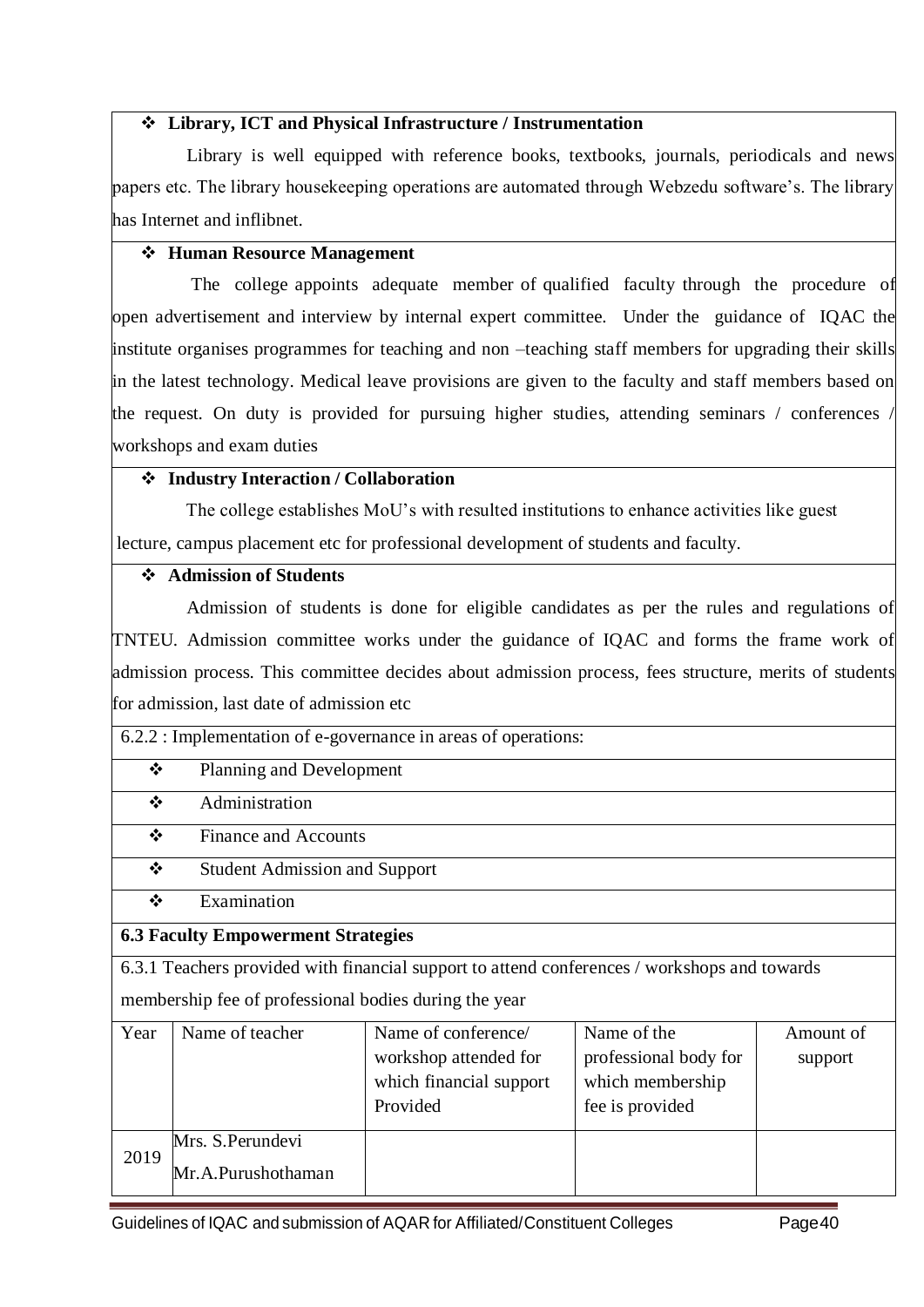|                                                                      | Mrs. P. Sheela                                                                                    |  | Workshop                   |            |           | CK College of            |  | 5000        |
|----------------------------------------------------------------------|---------------------------------------------------------------------------------------------------|--|----------------------------|------------|-----------|--------------------------|--|-------------|
|                                                                      | Mrs.V.Sundari                                                                                     |  |                            |            | Education |                          |  |             |
|                                                                      | Mrs. S.Lada                                                                                       |  |                            |            |           |                          |  |             |
|                                                                      | Mrs. S.Senthamarai                                                                                |  |                            |            |           |                          |  |             |
|                                                                      | Mr.R.Narayanan                                                                                    |  |                            |            |           |                          |  |             |
|                                                                      | 6.3.2 Number of professional development / administrative training programmes organized by the    |  |                            |            |           |                          |  |             |
|                                                                      | College for teaching and non teaching staff during the year                                       |  |                            |            |           |                          |  |             |
| Year                                                                 | Title of the                                                                                      |  | Title of the               | Dates      |           | No. of                   |  | No. of      |
|                                                                      | professional                                                                                      |  | administrative             | (from-to)  |           | participants             |  | participant |
|                                                                      | development                                                                                       |  | training                   |            |           | (Teaching                |  | $s(Non-$    |
|                                                                      | programme                                                                                         |  | programme                  |            |           | staff)                   |  | teaching    |
|                                                                      | organized for teaching                                                                            |  | organized for non-         |            |           |                          |  | staff)      |
|                                                                      | staff                                                                                             |  | teaching staff             |            |           |                          |  |             |
| 2019-20                                                              | Webinar Organized by                                                                              |  | Zoho software              | 07.02.2020 |           | 16                       |  | 6           |
|                                                                      | <b>CKCOE:</b>                                                                                     |  | (Create Apps in<br>Mobile) |            |           |                          |  |             |
|                                                                      | 1.E-Mail Etiquette                                                                                |  |                            | 23.04.2020 |           | 16                       |  | 6           |
|                                                                      | 2. Motivation                                                                                     |  | 27.04.2020                 |            |           | 16                       |  | 6           |
|                                                                      | 3. The four Disciplines                                                                           |  |                            | 29.04.2020 |           | 16                       |  | 6           |
|                                                                      | of Execution                                                                                      |  |                            |            |           |                          |  |             |
|                                                                      | 4. Time management                                                                                |  |                            | 07.05.2020 |           | 16                       |  | 6           |
|                                                                      | 5. Work Place Etiquette                                                                           |  |                            | 11.05.2020 |           | 16                       |  | 6           |
|                                                                      | 6. Leadership Training                                                                            |  |                            | 14.05.2020 |           | 16                       |  | 6           |
|                                                                      | Pragramme                                                                                         |  |                            |            |           |                          |  |             |
|                                                                      |                                                                                                   |  |                            |            |           |                          |  |             |
|                                                                      | 6.3.3 No. of teachers attending professional development programmes, viz., Orientation Programme, |  |                            |            |           |                          |  |             |
|                                                                      | Refresher Course, Short Term Course, Faculty Development Programmes during the year               |  |                            |            |           |                          |  |             |
|                                                                      | Title of the professional development                                                             |  | Number of                  |            |           | Date and Duration        |  |             |
|                                                                      | Programme                                                                                         |  | teachers who<br>attended   |            |           | $(from - to)$            |  |             |
|                                                                      |                                                                                                   |  | 16                         |            |           | 27.05.2020 to 06.06.2020 |  |             |
| Faculty development Programme through<br>webinar $(10 \text{ days})$ |                                                                                                   |  |                            |            |           |                          |  |             |
| Faculty development Programme through                                |                                                                                                   |  |                            |            |           |                          |  |             |
| webinar (5 days)                                                     |                                                                                                   |  | 16                         |            |           | 12.05.2020 to 16.05.2020 |  |             |
| Faculty development Programme through                                |                                                                                                   |  | 16                         |            |           | 18.06.2020 to 19.06.2020 |  |             |
| webinar (2 days)                                                     |                                                                                                   |  |                            |            |           |                          |  |             |
|                                                                      | Online Course through SWAYAM                                                                      |  | 16                         |            |           | 2019-2020                |  |             |
|                                                                      |                                                                                                   |  |                            |            |           |                          |  |             |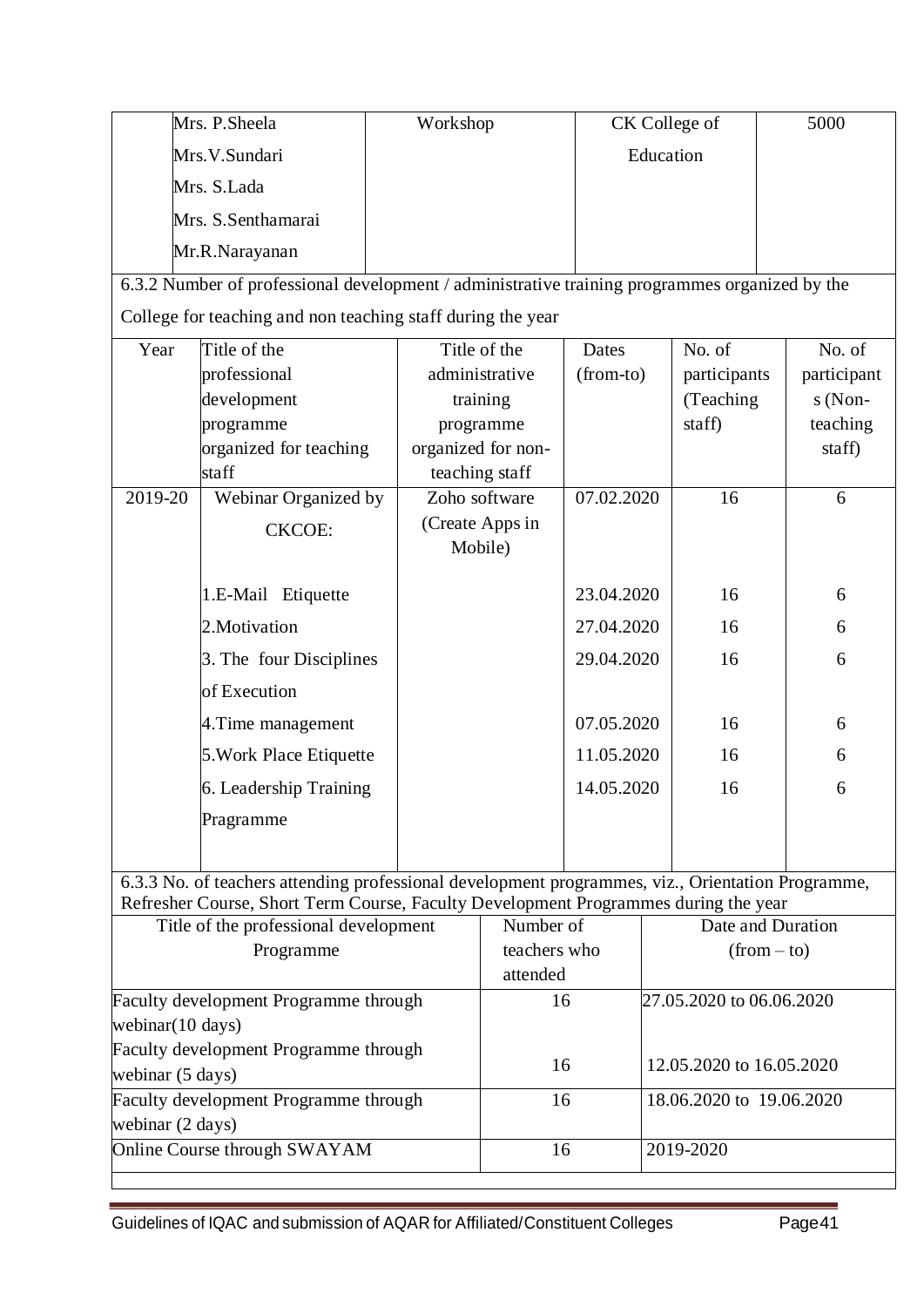| 6.3.4 Faculty and Staff recruitment (no. for permanent/fulltime recruitment): |          |                                                                                  |              |                                                                                             |  |
|-------------------------------------------------------------------------------|----------|----------------------------------------------------------------------------------|--------------|---------------------------------------------------------------------------------------------|--|
|                                                                               |          | Teaching                                                                         | Non-teaching |                                                                                             |  |
| Permanent                                                                     | Fulltime |                                                                                  | Permanent    | Fulltime/temporary                                                                          |  |
| $\mathbf{1}$                                                                  |          |                                                                                  |              |                                                                                             |  |
| 6.3.5 Welfare schemes for                                                     |          |                                                                                  |              |                                                                                             |  |
| Teaching                                                                      |          |                                                                                  |              | The management contributes an amount equal to the employee share for EPF with               |  |
| & Non Teaching                                                                |          | Pension scheme and ESI.                                                          |              |                                                                                             |  |
|                                                                               |          |                                                                                  |              | > Various allowances like conveyance allowance, professional development                    |  |
|                                                                               |          | allowance.                                                                       |              |                                                                                             |  |
|                                                                               |          |                                                                                  |              | $\triangleright$ Medical Leave Provision is given to the faculty and staff members based on |  |
|                                                                               |          | the request.                                                                     |              |                                                                                             |  |
|                                                                               |          | $\triangleright$ Faculty members are allowed to avail Winter and Summer vacation |              |                                                                                             |  |
|                                                                               |          |                                                                                  |              | $\triangleright$ On duty leave is provided to faculty members for attending various         |  |
|                                                                               |          | conferences, workshops, seminars and examination duties.                         |              |                                                                                             |  |
|                                                                               |          |                                                                                  |              | $\triangleright$ The management encourages the faculty members for pursuing Ph.D.           |  |
|                                                                               |          | program by providing adequate number of on duty leave.                           |              |                                                                                             |  |
|                                                                               |          |                                                                                  |              | $\triangleright$ The wards of the faculty and staff members are given priority for getting  |  |
|                                                                               |          |                                                                                  |              | admitted in the School run by the management and also offers 50% fee                        |  |
|                                                                               |          | waiver.                                                                          |              |                                                                                             |  |
|                                                                               |          |                                                                                  |              | $\triangleright$ The management provides daily refreshments for faculty and staff members   |  |
|                                                                               |          | at free of cost.                                                                 |              |                                                                                             |  |
| <b>Students</b>                                                               | ➤        | Medical assistance to students: health centre                                    |              |                                                                                             |  |
|                                                                               | ➤        | Skill development (Spoken English, Computer Literacy, etc.,)                     |              |                                                                                             |  |
|                                                                               |          | $\triangleright$ Practical Knowledge Training                                    |              |                                                                                             |  |
| 6.4 Financial Management and Resource Mobilization                            |          |                                                                                  |              |                                                                                             |  |

6.4.1 Institution conducts internal and external financial audits regularly (with in 100 words each**)**

 The institutional accounts are maintained on daily basis as current account. The details of income and expenditure are subject to internal auditing by a qualified Charted Accountant. The details of income and expenditure of the college is prepared by the accountant of the college for onward transmission to the internal auditing officer through proper channel and this process is taking place once in three months. If at all any clarification or objections from the auditing officer, then the accountant will give necessary clarifications through proper channel.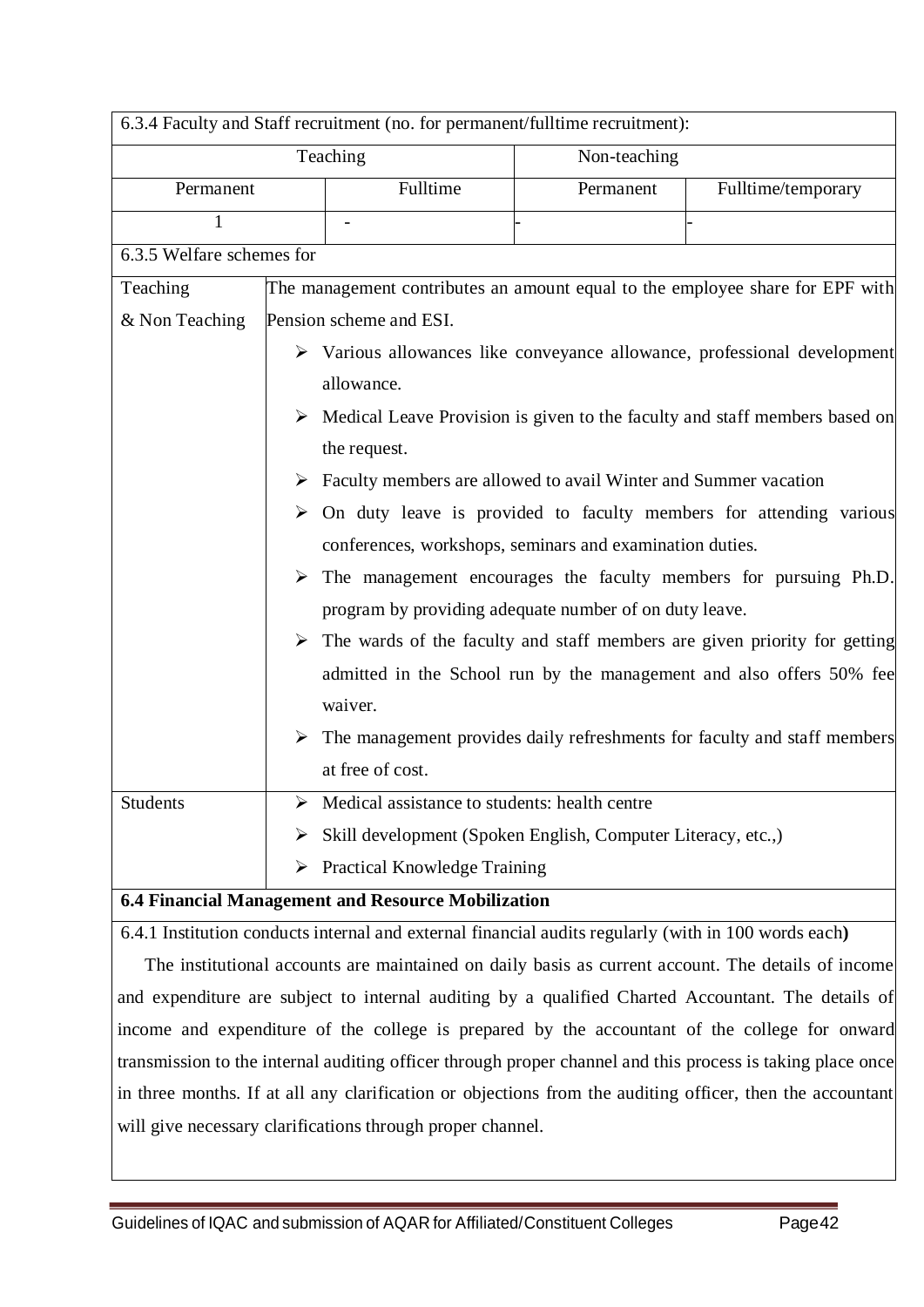| 6.4.2 Funds / Grants received from management, non-government bodies, individuals, philanthropies |        |                                                                      |                               |  |           |
|---------------------------------------------------------------------------------------------------|--------|----------------------------------------------------------------------|-------------------------------|--|-----------|
| during the year (not covered in Criterion III)                                                    |        |                                                                      |                               |  |           |
| Name of the non government funding agencies/                                                      |        |                                                                      | Funds/ Grants received in Rs. |  | Purpose   |
| individuals                                                                                       |        |                                                                      |                               |  |           |
|                                                                                                   |        |                                                                      |                               |  |           |
| 6.4.2 Total corpus fund generated                                                                 |        |                                                                      |                               |  |           |
| <b>6.5 Internal Quality Assurance System</b>                                                      |        |                                                                      |                               |  |           |
|                                                                                                   |        | 6.5.1 Whether Academic and Administrative Audit (AAA) has been done? |                               |  |           |
| External                                                                                          |        |                                                                      | Internal                      |  |           |
| Audit Type                                                                                        | Yes/No | Agency                                                               | Yes/No                        |  | Authority |
| Academic                                                                                          | Yes    |                                                                      |                               |  |           |
| Administrative                                                                                    | Yes    |                                                                      |                               |  |           |

6.5.2 Activities and support from the Parent – Teacher Association (at least three)

 The institute is fortunate to have an active and supportive community of parents / guardians, teachers, administrators, and student advocates. There is a role in the PTA for anyone who wants to share their time and talents to help advance the goals of the organization.

- PTA's encourage parent, teacher and community involvement by providing programs that facilitates activities which include dray awardees, energy conservation, health awareness, pedestrian safety etc.
- $\triangleright$  Teachers may become involved by helping to plan events that encourage the education of the students. These may include workshop, tutoring or special coaching.
- $\triangleright$  Involving students and parents in community based projects where the teacher and parents go on hand in hand with the students to motivate them

6.5.3 Development programmes for support staff (at least three)

 Soft development is the process directed towards the personal and professional growth of the faculty. It refers to all training and education provided by an employee to improve the occupational and personal knowledge, skills and attitudes of vested employees.

- $\triangleright$  Soft skill training program
- Workshop
- $\triangleright$  Seminar

6.5.4 Post Accreditation initiative(s) (mention at least three)

 $\triangleright$  The Management has provided on impetus to research activities of faculty members by extending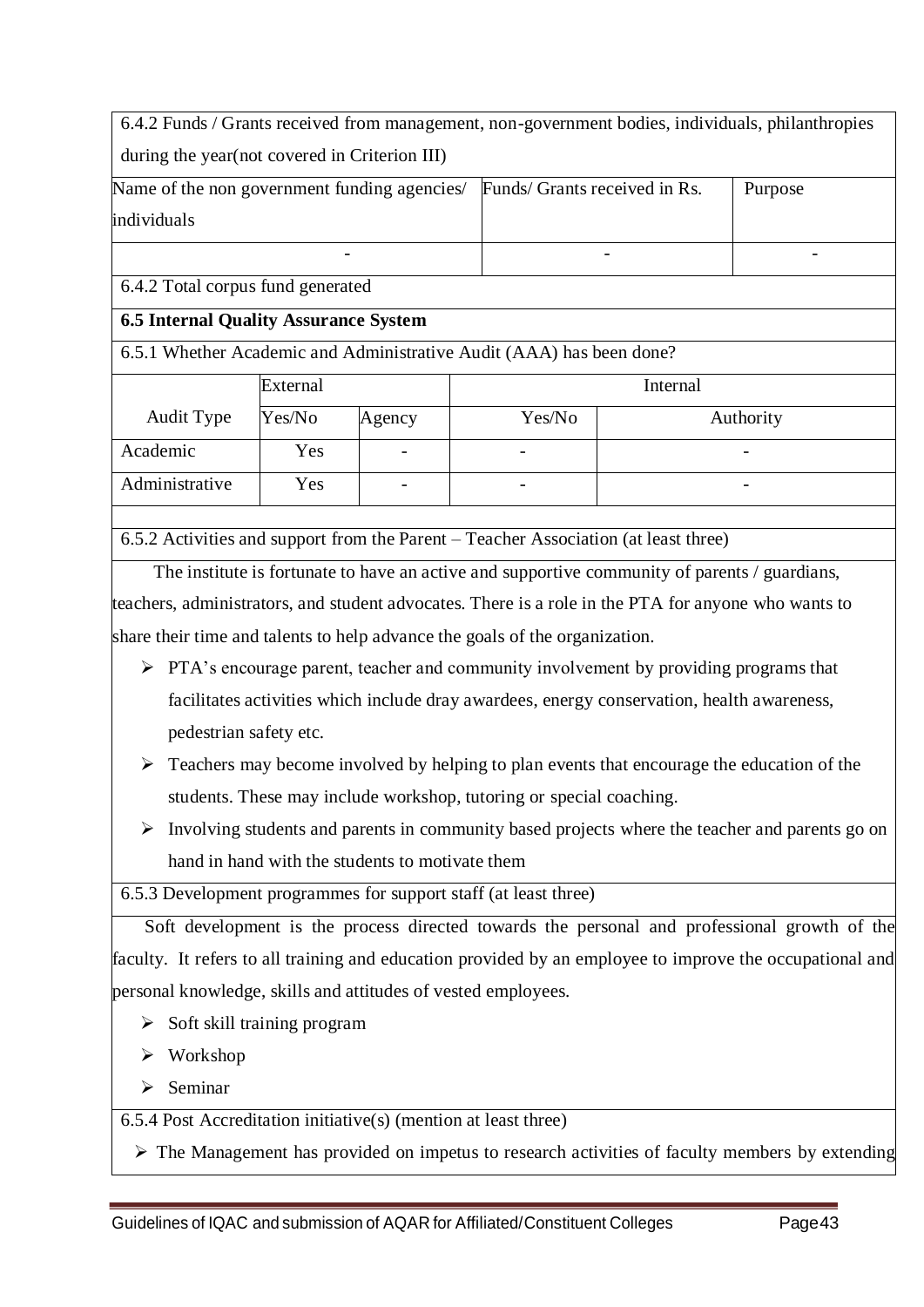financial assistance for research projects, paper presentations at International / National conferences and book publications

- $\triangleright$  To facilitate better teaching learning process the classrooms are equipped with smart boards and LCD projectors. The campus is WIFI enabled so that teachers can use online resources for teaching. Many of faculty members show / exhibit films and other related materials in the class through this facility. Our teaching methods have become more varied and interesting with the use of these.
- $\triangleright$  Career guidance and placement cell of the college has been strengthened by forming a centralized facility with members from each faculty. It organizes career guidance and employability skill development programmes for all students.

### **6.5.5**

a. Submission of Data for AISHE portal : Yes

- b. Participation in NIRF : No
- c. ISO Certification : No
- d. NBA or any other quality audit : No

6.5.6 Number of Quality Initiatives undertaken during the year

| Year | Name of quality initiative by                    | Date of conducting | Duration (from ---- | Number of    |
|------|--------------------------------------------------|--------------------|---------------------|--------------|
|      | <b>IOAC</b>                                      | Activity           | $\{0----- \}$       | participants |
| 2020 | <b>Placement Training</b>                        | 26.02.2020         | 2 days              | 68           |
| 2020 | Workshop on Power Point Skill                    | 02.02.2020         | $1$ Day             | 148          |
| 2020 | Performance based appraisal of<br>teaching staff | 14.03.2020         | 1 Day               | 16           |

# **CRITERION VII – INSTITUTIONAL VALUES AND BEST PRACTICES**

**7.1 - Institutional Values and Social Responsibilities**

7.1.1 Gender Equity (Number of gender equity promotion programmes organized by the institution during theyear)

| Title of the programme       | Period (from-to)         | Participants |      |
|------------------------------|--------------------------|--------------|------|
|                              |                          | Female       | Male |
| Celebrating women Protection | 19.12.2019 to 20.12.2019 | 143          |      |

7.1.2 Environmental Consciousness and Sustainability/Alternate Energy initiatives such as: Percentage

of power requirement of the College met by the renewable energy sources

Solar energy plant is installed in our college to get electrical energy as an alternate source.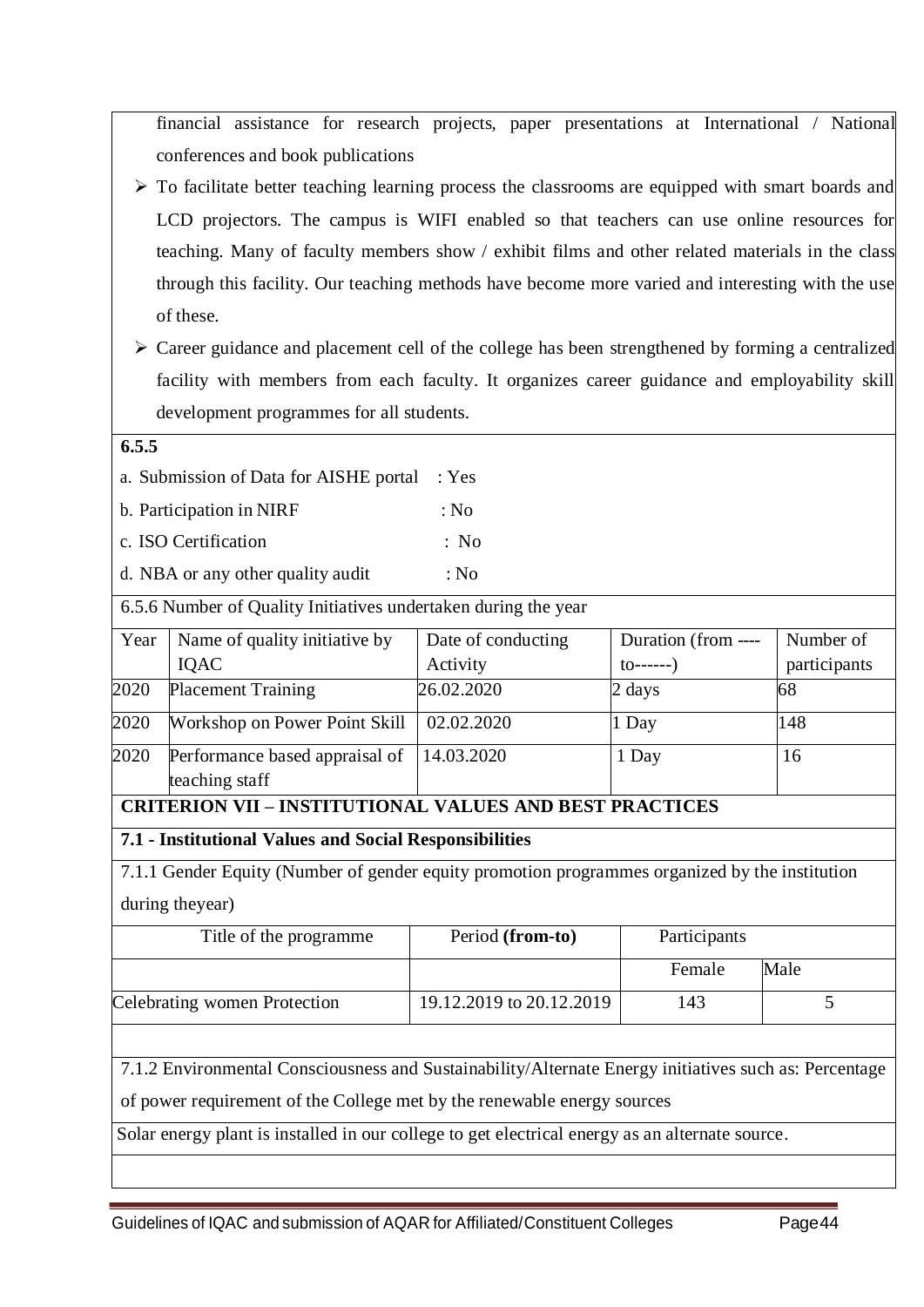|                         | 7.1.3 Differently abled (Divyangjan) friendliness                                                     |                                  |  |                                   |                                 |                   |       |               |              |                              |
|-------------------------|-------------------------------------------------------------------------------------------------------|----------------------------------|--|-----------------------------------|---------------------------------|-------------------|-------|---------------|--------------|------------------------------|
| <b>Items Facilities</b> |                                                                                                       |                                  |  |                                   |                                 | Yes/No            |       |               | No. of       |                              |
|                         |                                                                                                       |                                  |  |                                   |                                 |                   |       |               |              | Beneficiaries                |
|                         | Physical facilities                                                                                   |                                  |  |                                   |                                 |                   |       |               |              |                              |
| Provision for lift      |                                                                                                       |                                  |  |                                   |                                 |                   |       |               |              |                              |
| Ramp/Rails              |                                                                                                       |                                  |  |                                   |                                 |                   |       |               |              |                              |
|                         | <b>Braille Software/facilities</b>                                                                    |                                  |  |                                   |                                 |                   |       |               |              |                              |
| <b>Rest Rooms</b>       |                                                                                                       |                                  |  |                                   |                                 |                   |       |               |              |                              |
|                         | Scribes for examination                                                                               |                                  |  |                                   |                                 |                   |       |               |              |                              |
|                         | Special skill development for differently abled                                                       |                                  |  |                                   |                                 |                   |       |               |              |                              |
| students                |                                                                                                       |                                  |  |                                   |                                 |                   |       |               |              |                              |
|                         | Any other similar facility                                                                            |                                  |  |                                   |                                 |                   |       |               |              | $\overline{\phantom{a}}$     |
|                         |                                                                                                       |                                  |  |                                   |                                 |                   |       |               |              |                              |
|                         | 7.1.4 Inclusion and Situatedness                                                                      |                                  |  |                                   |                                 |                   |       |               |              |                              |
|                         | Enlist most important initiatives taken to address locational advantages and disadvantages during the |                                  |  |                                   |                                 |                   |       |               |              |                              |
| year                    |                                                                                                       |                                  |  |                                   |                                 |                   |       |               |              |                              |
| Year                    | Number of                                                                                             | Number of                        |  | Date and                          |                                 | Name of           |       | <b>Issues</b> |              | Number                       |
|                         | initiatives to<br>address                                                                             | initiatives taken                |  | duration of the<br>initiative     |                                 | the<br>initiative |       | addressed     |              | of                           |
|                         | locational                                                                                            | to engage with<br>and contribute |  |                                   |                                 |                   |       |               |              | participat<br>ing            |
|                         | advantages and                                                                                        | to local                         |  |                                   |                                 |                   |       |               |              | students                     |
|                         | disadvantages                                                                                         | community                        |  |                                   |                                 |                   |       |               |              | and staff                    |
|                         |                                                                                                       |                                  |  |                                   |                                 |                   |       |               |              |                              |
|                         |                                                                                                       |                                  |  |                                   |                                 |                   |       |               |              |                              |
|                         | 7.1.5 Human Values and Professional Ethics                                                            |                                  |  |                                   |                                 |                   |       |               |              |                              |
|                         | Code of conduct (handbooks) for various stakeholders                                                  |                                  |  |                                   |                                 |                   |       |               |              |                              |
| Title                   |                                                                                                       |                                  |  | Date of Publication               |                                 |                   | each) |               |              | Follow up (maximum 100 words |
|                         | Nil<br><b>Nil</b>                                                                                     |                                  |  |                                   |                                 |                   |       | <b>Nil</b>    |              |                              |
|                         |                                                                                                       |                                  |  |                                   |                                 |                   |       |               |              |                              |
|                         | 7.1.6 Activities conducted for promotion of universal Values and Ethics                               |                                  |  |                                   |                                 |                   |       |               |              |                              |
|                         | Activity                                                                                              |                                  |  | Duration (from--------to--------) |                                 |                   |       |               | Number of    |                              |
|                         |                                                                                                       |                                  |  |                                   |                                 |                   |       |               | participants |                              |
|                         | International Yoga day - "Climate                                                                     |                                  |  |                                   | 20.06.2019 to 22.06.2019<br>150 |                   |       |               |              |                              |
|                         | Action"                                                                                               |                                  |  |                                   |                                 |                   |       |               |              |                              |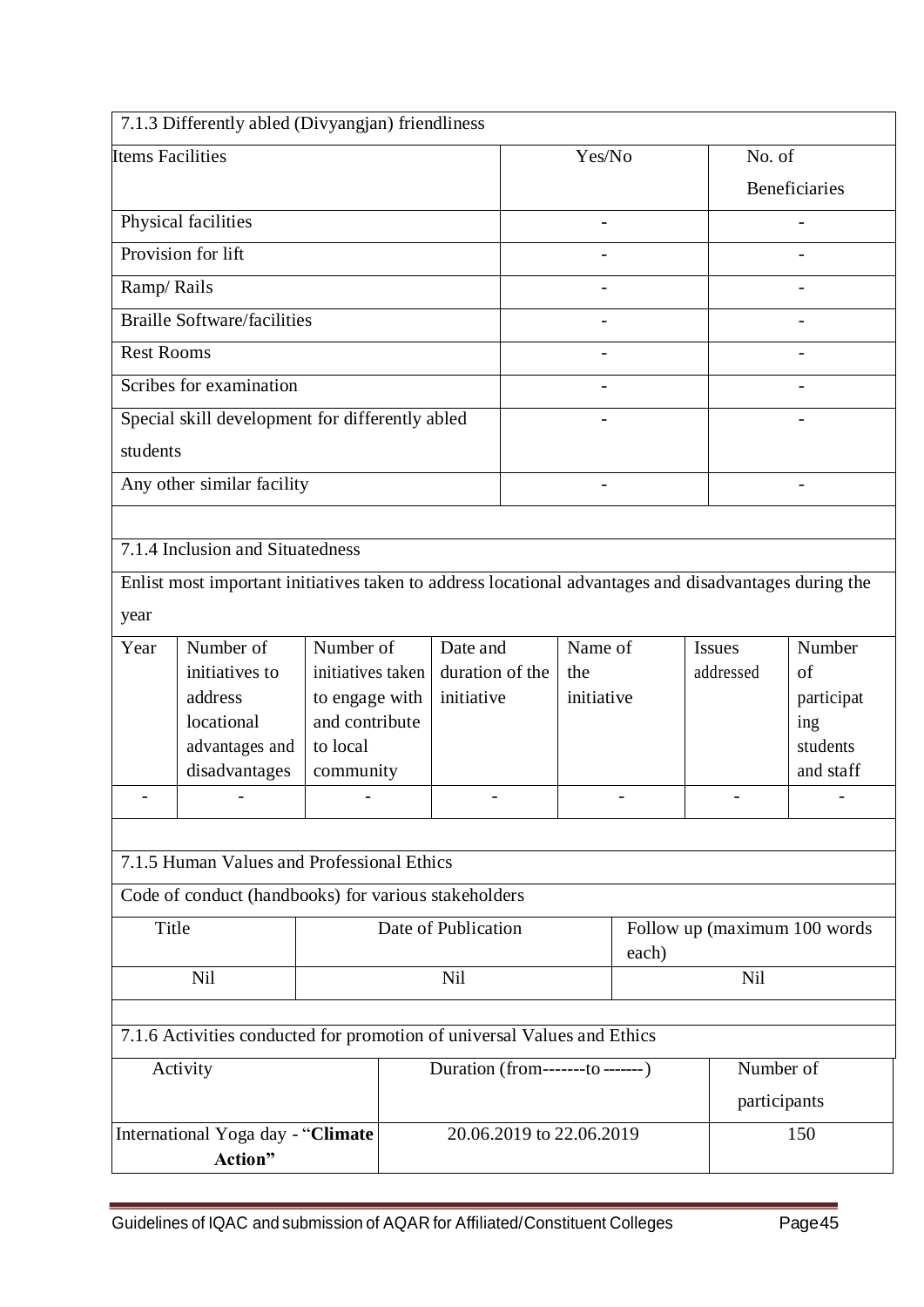| World Environment Day - "Time    | 09.07.2019 to 11.07.2019 | 150 |
|----------------------------------|--------------------------|-----|
| for Nature"                      |                          |     |
| International Women's day-       |                          | 150 |
| "Empowerment of Women's          | 09.03.2020 to 11.03.2020 |     |
| <b>Education in Rural area</b> " |                          |     |

7.1.7 Initiatives taken by the institution to make the campus eco-friendly (at least five)

1. Take notes electronically

Thankfully the world in now digitally focused and your studies can be too. You'll save money and shop wasting paper on purchasing note books and flashcards if you begin to electronically take down what you need to remember in class.

2. Adopt Reusable By practices

Take reusable bags to the store with you to grocery shop instead of opting for paper or plastic.

It's wasteful and unnecessary –and several bags with every grocery trip can add up to a whole

lot of garbage over a life time.

3. Nix Bottled water:

Reuse old water bottles or purchase water bottles that you can refill instead of tossing out a new bottle every time you need to quench you thirst. So getting a BPA free water bottle shows the earth and your wallet love.

4. Power Down :

When you're not using appliances or you're not in a room turn off lights and other electronics. An easy way to implement this by connecting your electronics to a surge protector and flipping the switch when you leave the room.

5. Walk or Bike More :

In addition to helping you live a healthier life style, trying to cut down on driving can help the environment and save you a lot of gas, Money as well.

### **7.2 Best Practices**

Describe at least two institutional best practices Upload details of two best practices successfully implemented by the institution as per NAAC format in your institution website, provide the link

### **Best Practice**

**Title :**Admission process

**Goal :**Meet and exceed institutional goals in admission (Enrolment and Retention)

**The context:** Due to presence of many competitive institutions in the neighbourhood, attracting quality students is a challenge. The admission process must be started in time, the meritorious students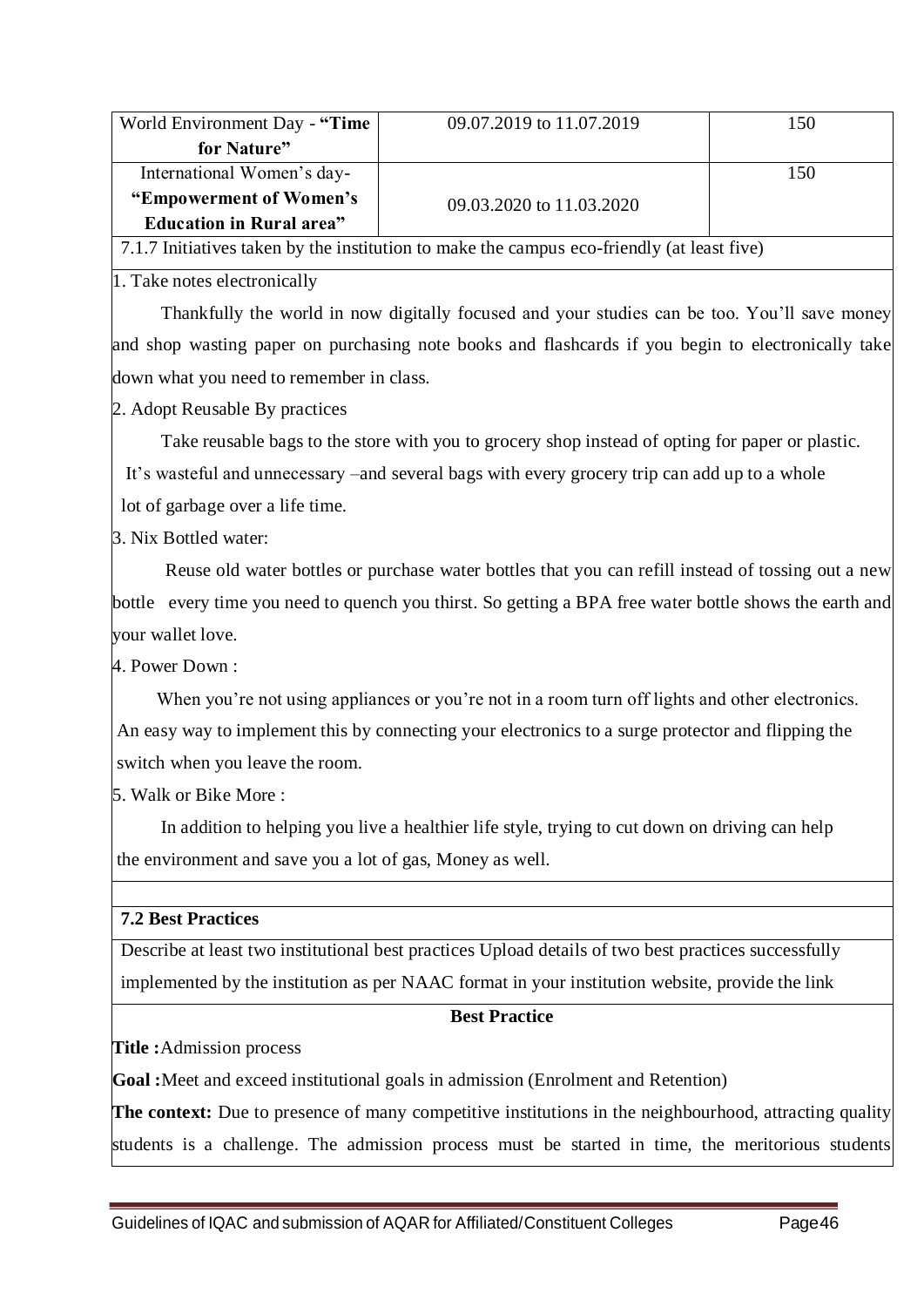identified at the earliest and the admission list is to be notified.

**The practice:** The admission process starts by publicity in the leading newspaper and the admission application forms are issued on the day of announcement of the UG/PG results of various universities.

**Evident of success:** The reduction of drop –out rate in admissions to the science and commerce courses is another proof of evidence.

**Problems encountered and resources required:** To case the admission process and hasten the process, dedicated computers with good printers and high speed internet are essential. A robust admission software in required to be generated and custom made due to various constraints in generating the admission register, day book entries, receipt generation etc.

### **Reaching out: Strengthening ties with the community**

It helps to cultivate a sense of social responsibility in the students and inspire community work that would also help in bridging the theory praxis divide. This entails taking teaching beyond book and text and bringing it closer to context. Staff council of our college created social outreach and community development committee which launched project HUM with an objective to foster "Reaching Out" initiative of the college.

### **Developing Win@Life Programme in our students**:

Every day after prayer we are conducting half an hour class about win@life. To develop values, attitudes to achieve success in students life.

- a. Keep studies as the first priority
- b. Set smart goals
- c. Time management
- d. Take part in classroom and college activities
- e. Pay attention
- f. Study in group
- g. Stay committed to studies
- h. Avoid distractions
- i. Learn from their own mistakes

# **7.3 Institutional Distinctiveness**

Provide the details of the performance of the institution in one area distinctive to its vision, priority and thrust Provide the web link of the institution in not more than 500 words

 The vision of the institute focuses on the best education and takes responsibility to create best teachers for the next generation. Vision building is a challenging exercise as with the futures. It is true that without vision, cultures, communities and civilisations perish.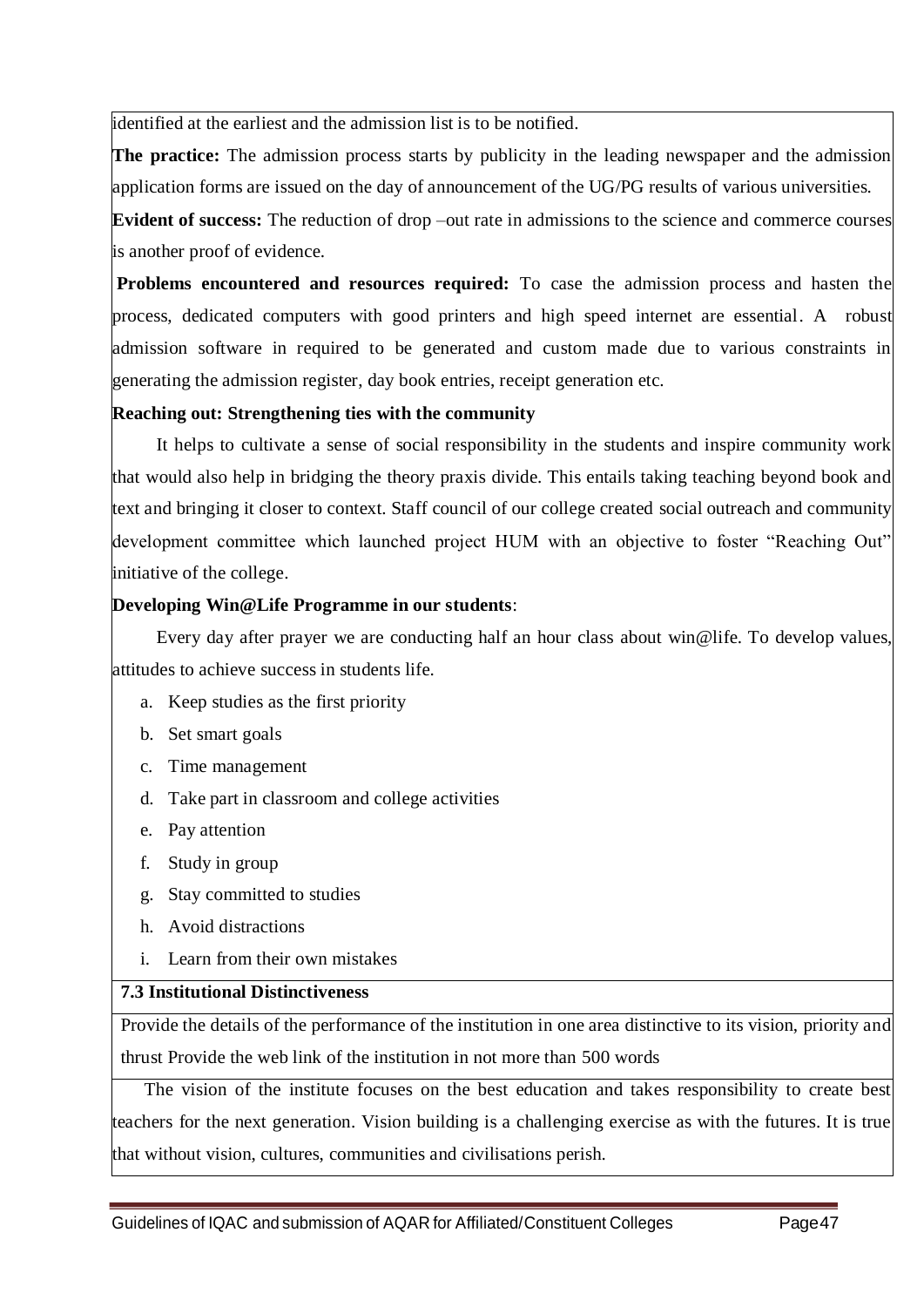- Changes in the society are coming thick and fast. The changes are explicit in the Sectors Company and technology. More attention has to be given now to excellences, quality and efficiency. The future a gender for education will be to empower individuals, assure high quality of life and spike way to learning society.
- $\triangleright$  The teachers take responsibility to plan, schedule and organize and monitor the students by completing the syllabus in the prescribed time through various course materials. Conduct many internal test in the various subjects. Encourage students to participate in co-curricular and extra – curricular activities plan, delivers and evaluate spherical/ practical instruction. Guide the students in the performance of practical tasks and skill exercises and evaluate their performance and also advise and assist the students.
- $\triangleright$  The work plan of teacher shall ensure, in the most productive manner, the utilisation of stipulated working hour per week, with regard to the roles assigned by the institution.
- The aim of a course in providing a student with a through grounding in the basics of a subject. The learning outcomes of the course for students are to acquire in depth knowledge of a specialised topic.

### **8. Future Plans of action for next academic year (500 words)**

- $\geq 100\%$  Placement
- $\triangleright$  Placement with Higher package
- $\triangleright$  Strengthening the ties with alumni through social media to seek placement help
- $\triangleright$  Separate faculty to develop communication skill & Spoken English
- $\triangleright$  Internal academic audit at campus level is introduced.
- $\triangleright$  Wi-Fi campus
- $\triangleright$  Permission to participate in national and Internal conferences, seminars, workshops as per institute norms
- $\triangleright$  To organize seminar conference workshops by various department
- $\triangleright$  Psychological counselling cell for inattentive students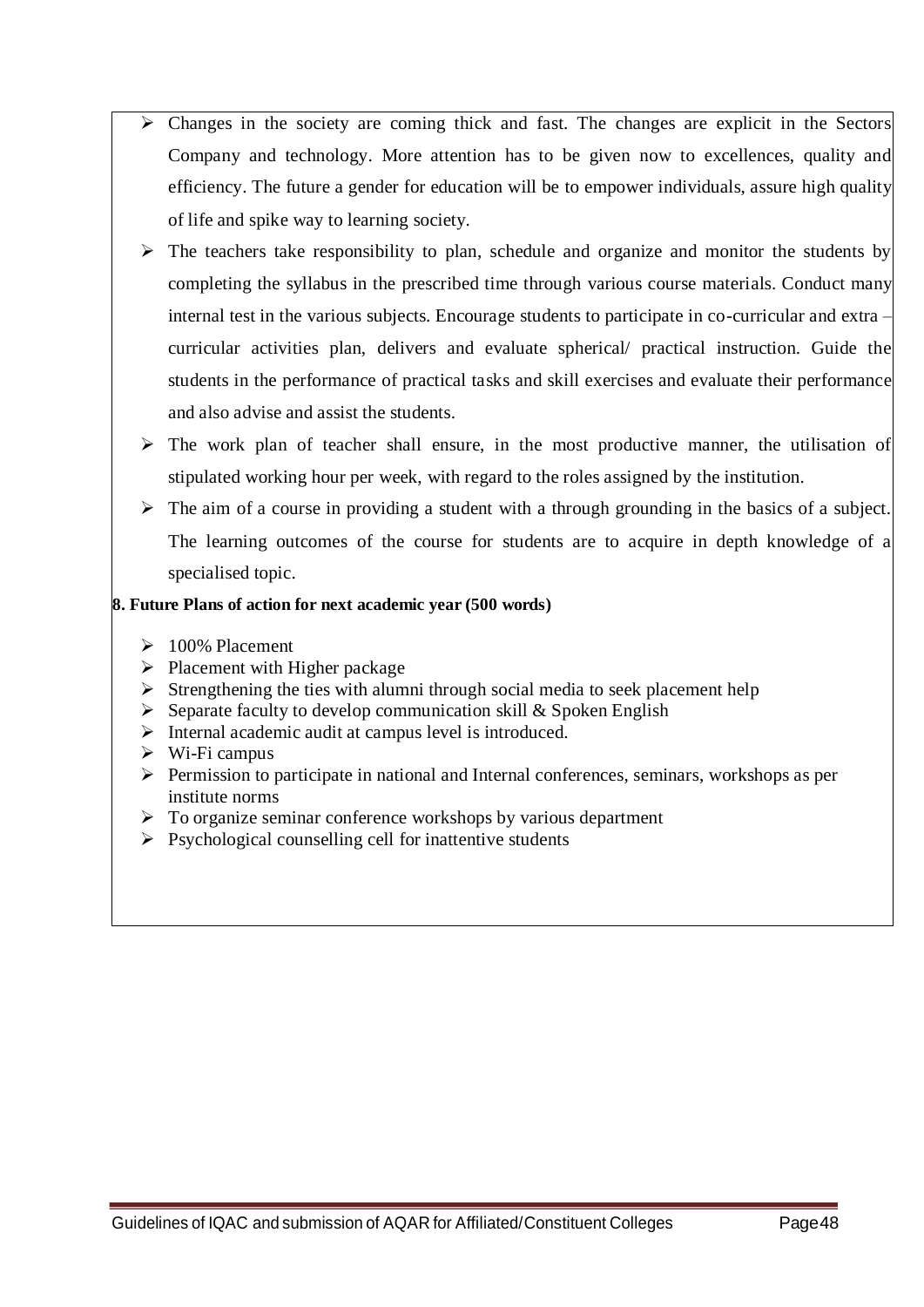*Name Name Name Name Name <i>Name Name Name Name Name Name Name Name Name Name Name Name Name Name <i>Name <i>Name <i>Name <i>Me <i><i>A <i><i>A*

 *Signature of the Coordinator, IQAC Signature of the Chairperson, IQAC*

*\*\*\**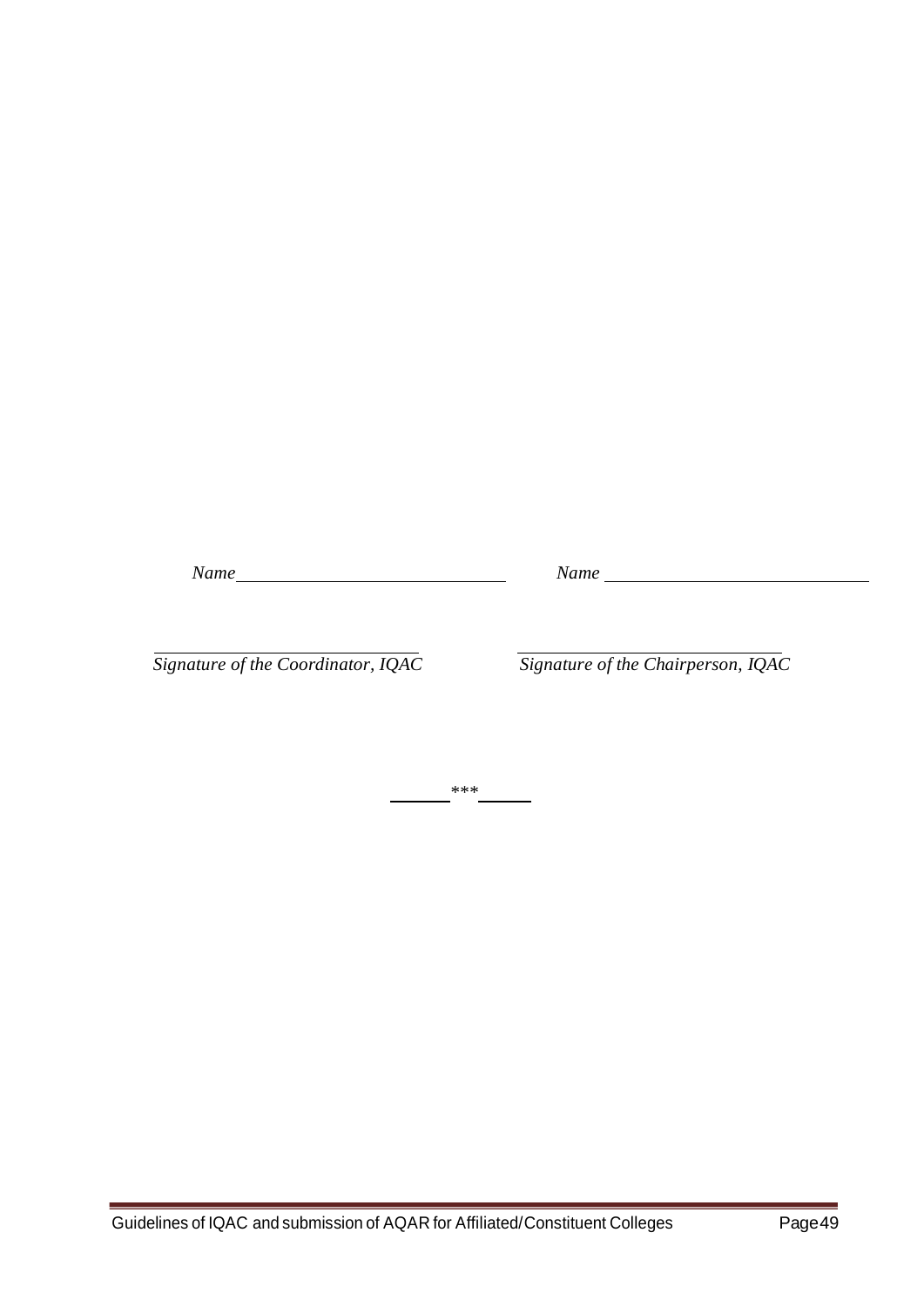### **Annexure I**

# **Abbreviations:**

| CAS         | - Career Advancement Scheme                |
|-------------|--------------------------------------------|
| <b>CAT</b>  | - Common Admission Test                    |
| <b>CBCS</b> | - Choice Based Credit System               |
| СE          | - Centre for Excellence                    |
| COP         | - Career Oriented Programme                |
| <b>CPE</b>  | - College with Potential for Excellence    |
| <b>DPE</b>  | - Department with Potential for Excellence |
| <b>GATE</b> | - Graduate Aptitude Test                   |
| <b>NET</b>  | - National Eligibility Test                |
| PEI         | - Physical Education Institution           |
| SAP         | - Special Assistance Programme             |
| SF          | - Self Financing                           |
| <b>SLET</b> | - State Level Eligibility Test             |
| TEI         | - Teacher Education Institution            |

\*\*\*\*\*\*\*\*\*\*\*\*\*\*\*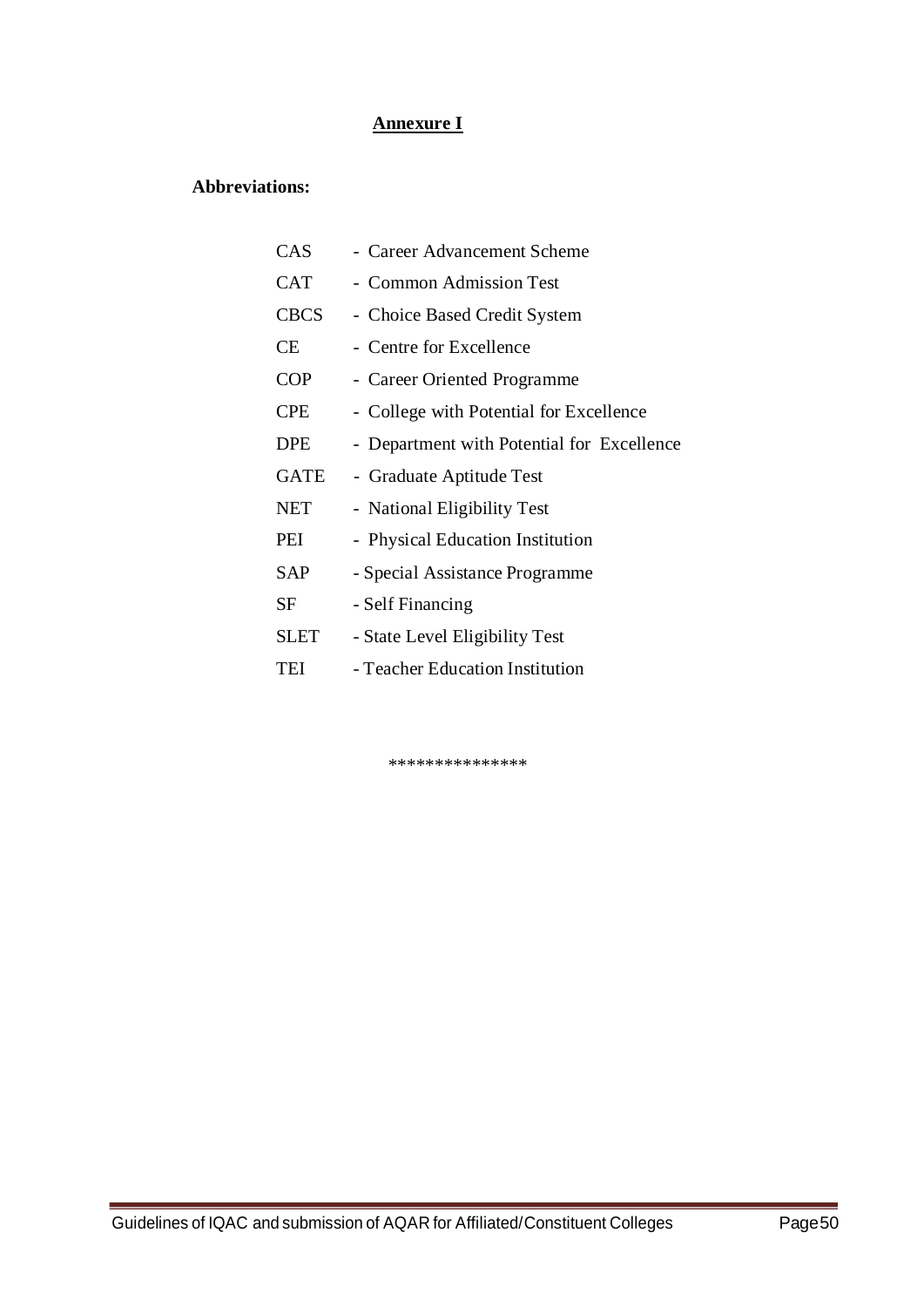For Communication with NAAC

**The Director National Assessment and Accreditation Council (NAAC)** *(An Autonomous Institution of the University Grants Commission)* P. O. Box. No. 1075, Nagarbhavi Bengaluru - 560 072 Phone: +91-80-2321 0261/62/63/64/65 Fax: +91-80-2321 0268, 2321 0270 E-mail: [director.naac@gmail.com](mailto:director.naac@gmail.com) Website: [www.naac.gov.in](http://www.naac.gov.in/)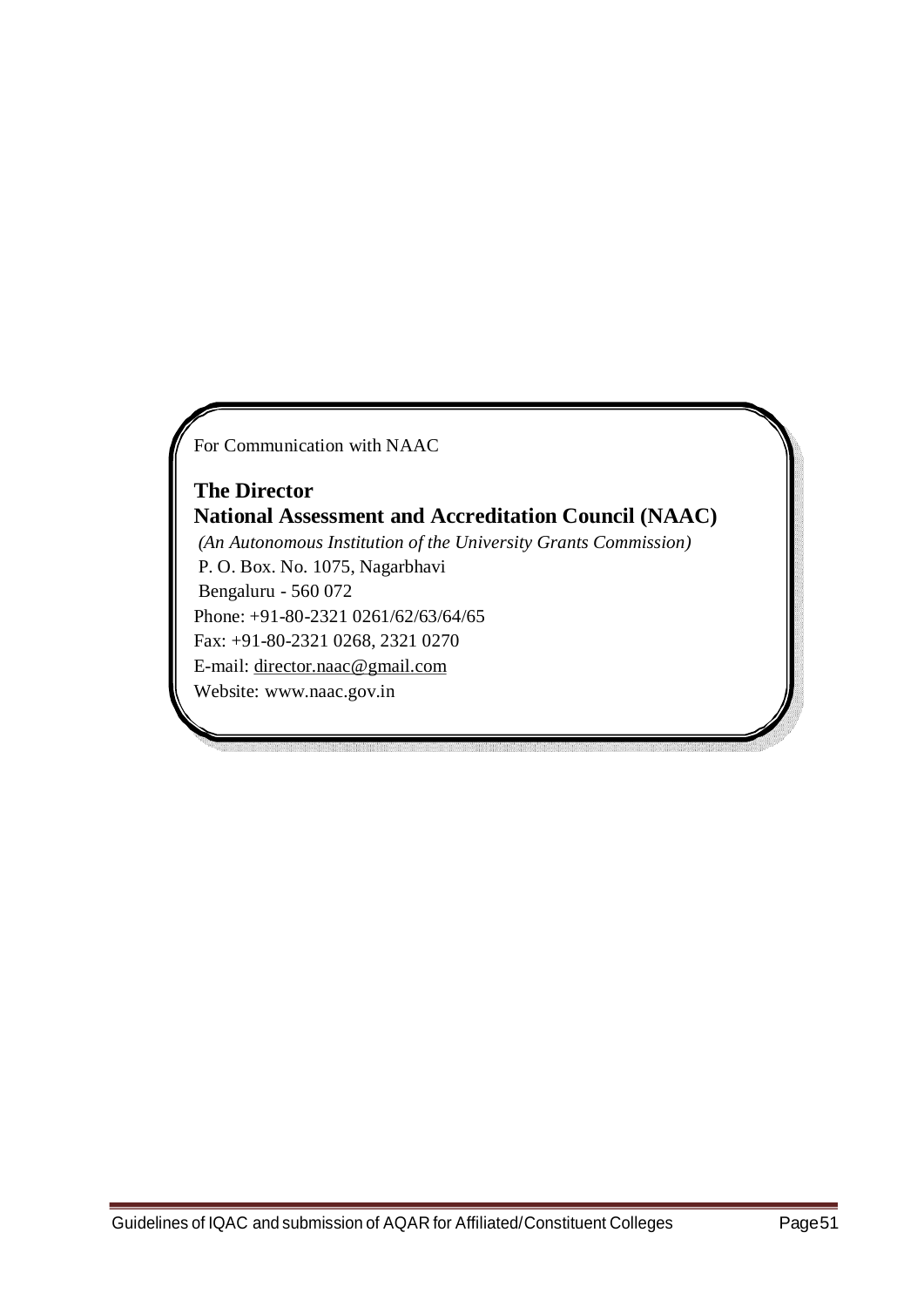

# **CK COLLEGE OF EDUCATION**

(Accredited with 'B+' Grade by NAAC) (Approved by NCTE and Affiliated to TNTEU) Jayaram Nagar, Chellankuppam, Cuddalore - 607 003.



# **ACADEMIC CALENDAR** 2019 - 2020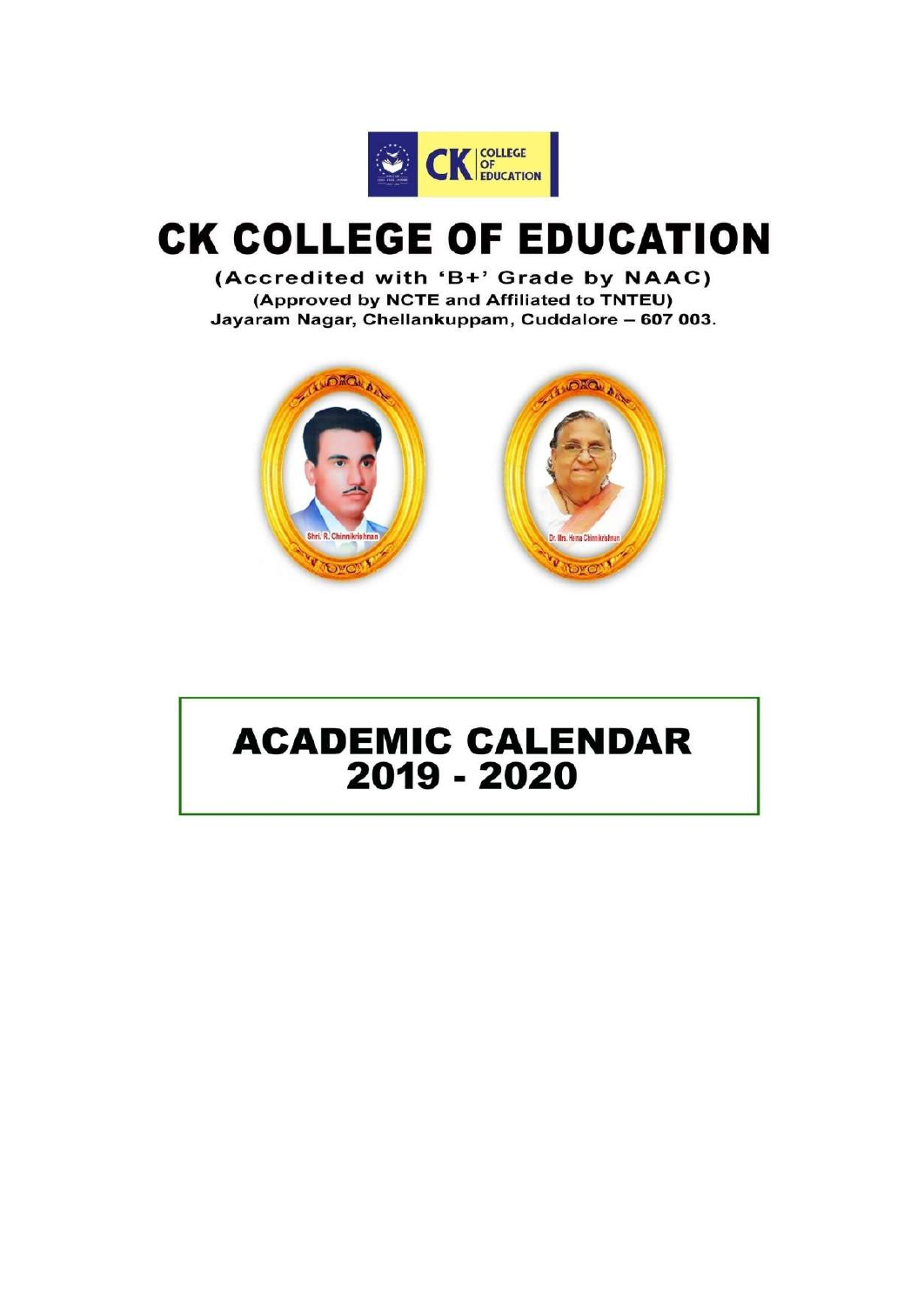# **CK COLLEGE OF EDUCATION**

**(Accredited with 'B+' Grade by NAAC) Approved by NCTE & Affiliated to TamilNadu Teachers Education University, Chennai.**

### **VISSION**

Educating all and ensuring that student-teachers have the necessary knowledge and skills to carry out their work and take responsibility for seeing, that they reach high levels of learning and act accordingly.

#### **MISSION**

Understanding the way of learning, the possible ways of creating conducive conditions for learning, differences among students in respect of the kind, pace and styles of learning, provides knowledge, to take responsibility towards society and work to build a better world.

# **ACADEMIC CALENDAR 2019-2020**

**Jayaram Nagar, Chellankuppam, Cuddalore – 607 003. Tel. No.:04142 – 227885 Fax: 04142-227455 E-mail: [ckcedcud@gmail.com](mailto:ckcedcud@gmail.com) Visit us at: [www.ckcoe.or](http://www.ckcet.com/)**g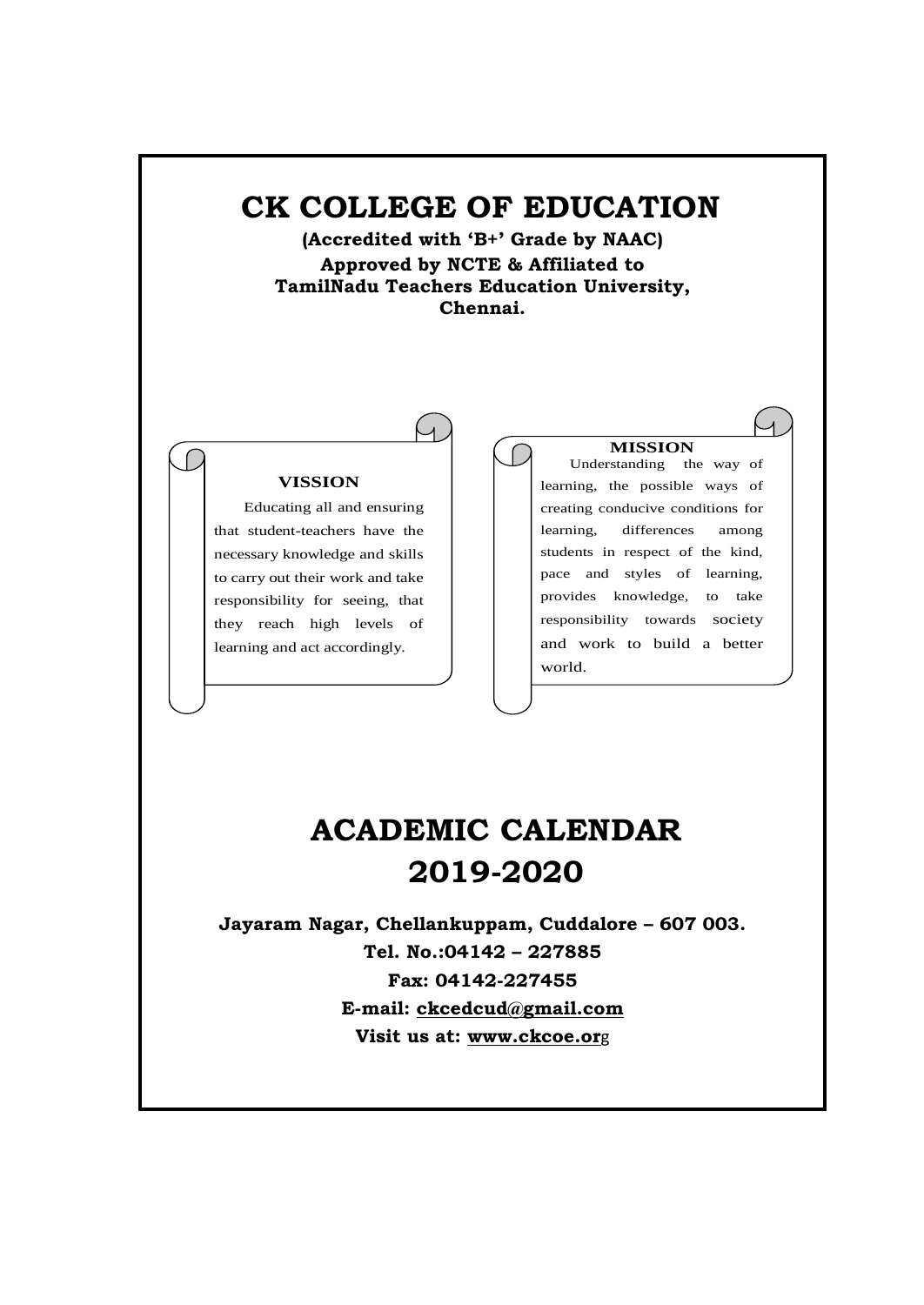### **PERSONAL MEMORANDA**

| 1. Name                                                                   |  |
|---------------------------------------------------------------------------|--|
| 2. Class & Roll No.                                                       |  |
| 3. Residential Address                                                    |  |
| 4. Contact Telephone No.                                                  |  |
| 5. If Hosteller, Room No.                                                 |  |
| 6. If Day scholar,<br><b>Contact Address</b>                              |  |
| 7. Driving License No.                                                    |  |
| 8. Insurance policy No. :                                                 |  |
| 9. Bank Name & A/c. No.                                                   |  |
| 10. Blood Group                                                           |  |
| 11. In case of emergency,<br>Inform (Address, Phone<br>No. with STD code) |  |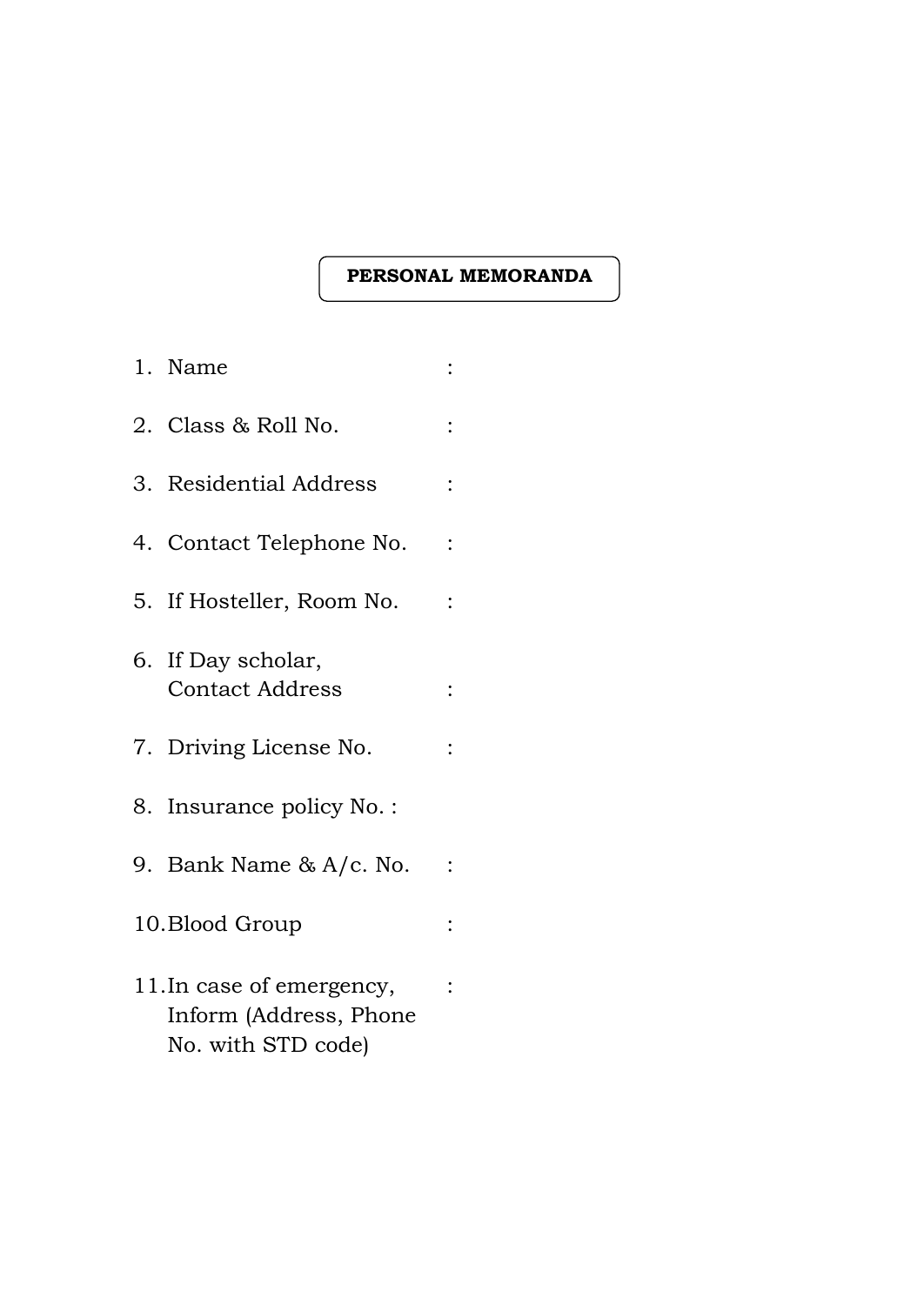### **OUR MOTTO**

Observe, engage, communicate, relate and provide opportunities for self-learning, reflection, assimilation and articulation of new ideas, developing capacities for self directed learning and the ability to think, be self-critical and to work in groups. Provide opportunities for understanding self and others (including one's beliefs, assumptions and emotions); developing the ability for self analysis, self-evaluation, adaptability, flexibility, creativity and innovation. Provide opportunities to enhance understanding, knowledge and examine disciplinary knowledge and social realities, relate subject matter with the social milieu and develop critical thinking.

### **CHAIRMAN MESSAGE**

CK College of Education began with a man's dream to create an institution where students would be educated to actualize their potentials and succeed as humans. It is an institution striving not only for academic excellence but producing seasoned human beings who shall take the reigns of nation and become valuable assets in the great progeny of teachers.

Keeping in time with the developments in the educational strategies around the globe, CK College of Education has been envisioned to develop into a strong centre for providing total quality in teacher education. Signing of with a quotation-"If you want to go fast, walk alone, if you want to go far, walk together".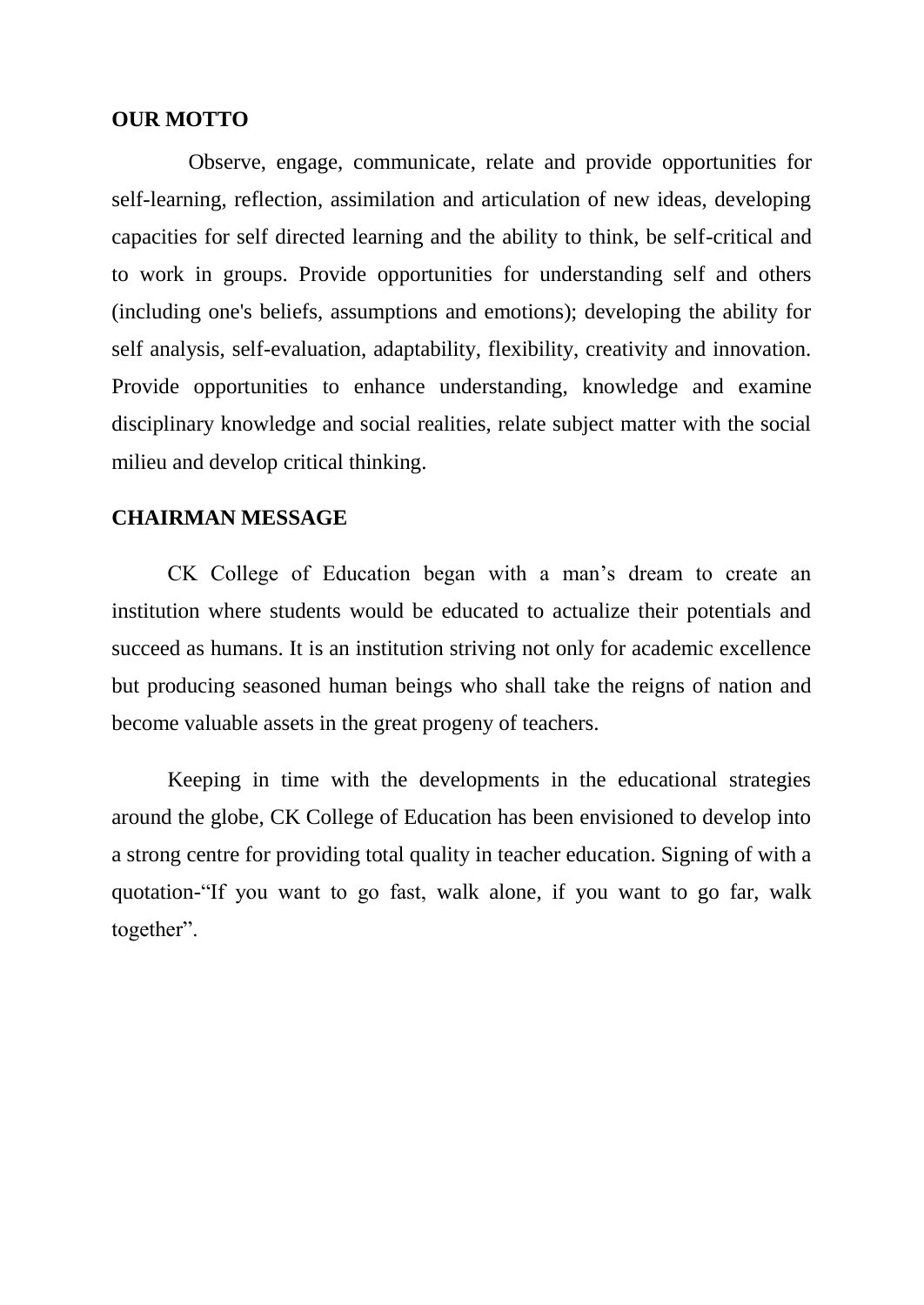# தமிழ்தாய் வாழ்த்து

நீராருங் கடலுடுத்த நிலமடந்தைக் கெழிலொழுகும் சீராரும் வதனமெனத் திகழ்பரதக் கண்டமிதில் தெக்கணமும் அதிற்சிறந்த திராவிடநல் திருநாடும் தக்கசிறு பிறைநுதலும் தரித்தநறுந் திலகமுமே! அத்திலக வாசனைபோல் அனைத்துலகும் இன்புமுற எத்திசையும் புகழ்மணக்க இருந்தபெருந் தமிழணங்கே ! தமிழணங்கே!

உன் சீரிளமைத் திறம்வியந்து செயல்மறந்து வாழ்த்துதுமே! வாழ்த்துதுமே! வாழ்த்துதுமே!

– 'மனோன்மணீயம்' பெ.சுந்தரம்பிள்ளை

# **NATIONAL ANTHEM**

Jana-Gana-Mana-Adhinayaka jaya he Bharata-Bhagya-Vidhata Punjab-Sindhu-Gujarata-Maratha Dravida-Utkala-Banga Vindhya-Himachala-Yamuna-Ganga Uchchhala-JaladthaTaranga Tava Subha Name Jage, Tava Subha Ashisa Mage Gahe Tava Jaya Gatha. Jana-Gana-Mangala Dayaka, Jaya He Bharata-Bhagya-Vidhata, Jaya He, Jaya He, Jaya He, Jaya, Jaya, Jaya, Jaya He -Rabindranath Tagore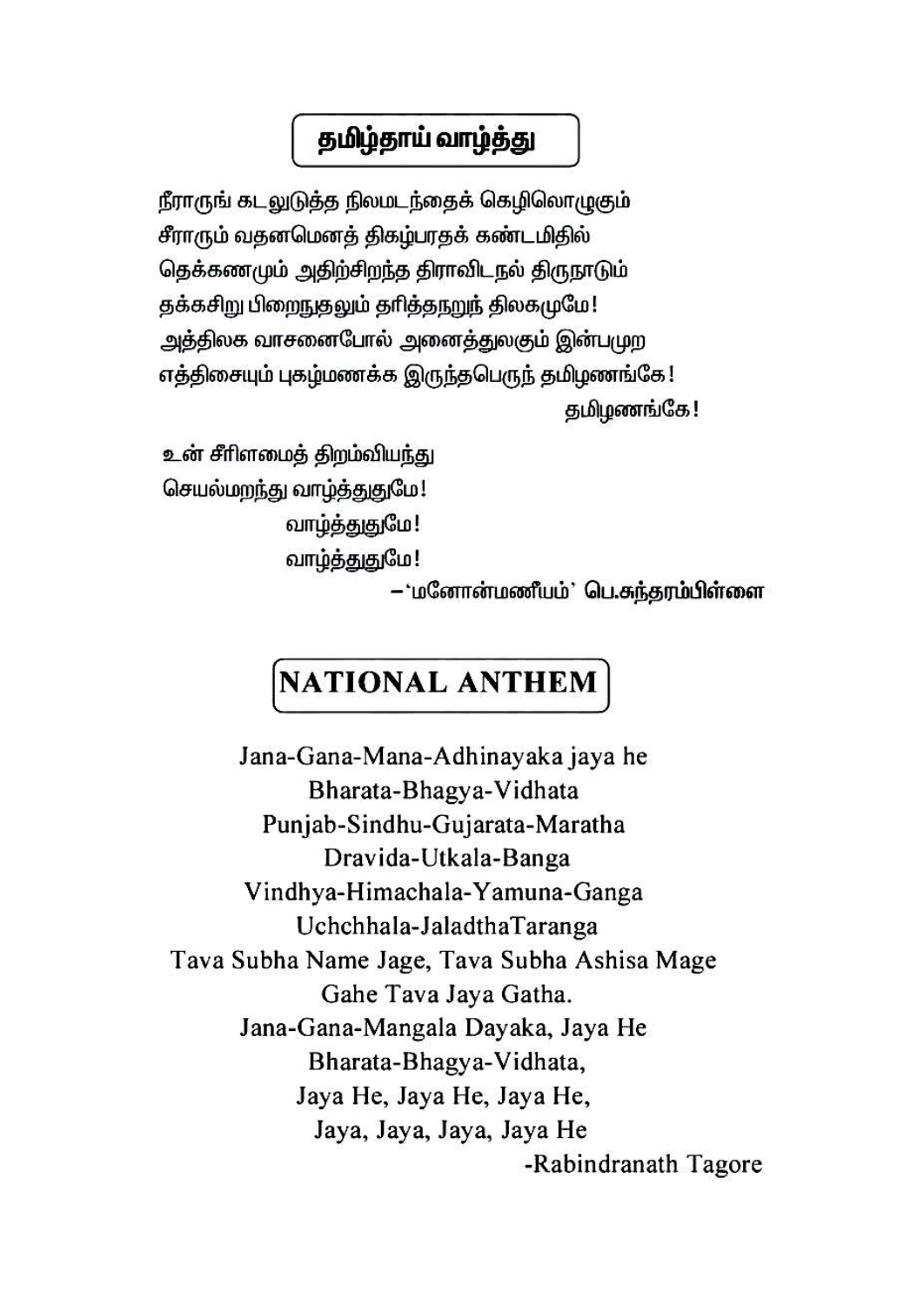### கொடி வணக்கம்

பல்லவி

காயின் மணிக்கொடி பாரீர் - அகைக் தாழ்ந்து பணிந்து புகழ்ந்திடவாரீர்

சாணம்

- 1. ஓங்கி வளர்ந்ததோர் கம்பம் அதன் உச்சியின்மேல் "வந்தே மாகரம்" என்றே பாங்கின் எழுதித் திகழும் செய்ய பட்டொளி வீசிப் பறந்தது பாரீர் ! (காமின்)
- 2. கம்பத்தின் கீழ் நிற்றல் காணீர் எங்கும். காணரும் வீரர் பெருந்திரள் கூட்டம் நம்பற்குரியா் அவ்வீரா் தங்கள் நல்லுமிர் ஈந்துக் கொடியினைக் காப்பர் (காமின்)

### உறுதி மொழி

இந்தியா எனது நாடு. இந்தியர் அனைவரும் / என்னுடன் பிறந்தவர்கள்.

என் நாட்டை / நான் பெரிதும் நேசிக்கிறேன், ெந்நாட்டின் / பழம்பெருமைக்காகவும் / பன்முக மரபுச் சிறப்பிற்காகவும் / நான் பெருமிதம் அடைகிறேன். இந்நாட்டின் / பெருமைக்குத் தகுந்து விளங்கிட / என்றும் பாடுபடுவேன்.

என்னுடைய பெற்றோர் /ஆசிரியர்கள் / எனக்கு வயதில் மூத்தோர் / அனைவரையும் மதிப்பேன், எல்லோரிடமும் / அன்பும் மரியாதையும் காட்டுவேன், என் நாட்டிற்கும் / என் மக்கஞுக்கும் /உழைத்திட / முனைந்து நிற்பேன். அவர்கள் / நலமும் வளமும் பெறுவதிலேதான் /என்றும் மகிழ்ச்சி காண்பேன்.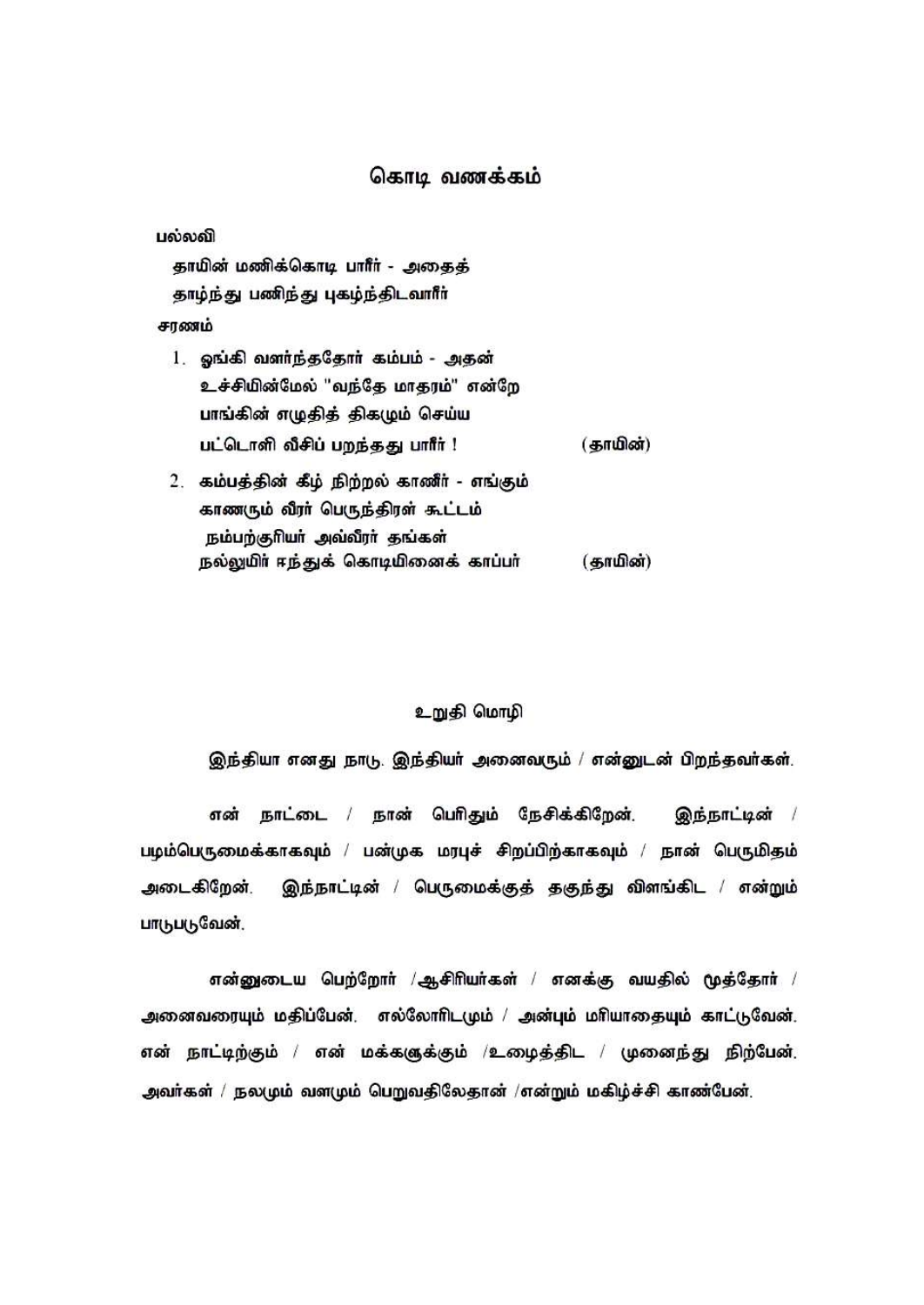# **GENERAL INFORMATION**

➢ Recognised by NCTE, Bangalore.

No.F.SRO/NCTE/APSO8652/B.Ed/TN/2014-15/63820

Date:01.05.2015.

- ➢ Annual intake 100 students. (2 Units)
- ➢ Affiliated to Tamilnadu Teacher Education University, Chennai-97 No.TNTEU/R/Affln./Syn-Feb 2016-Item.No.07/2016/118,

Dated:02.02.2016.

- ➢ Accredited with 'B+' Grade by NAAC, CGPA of 2.59, Dt:28.03.2017
- ➢ Director : Mr. D. Chandrasekaran Mobile No: 9443210687
- ➢ Principal : Dr. D. Sivakumar Mobile No: 9524308011
- $\triangleright$  College Contact No : 04142 227885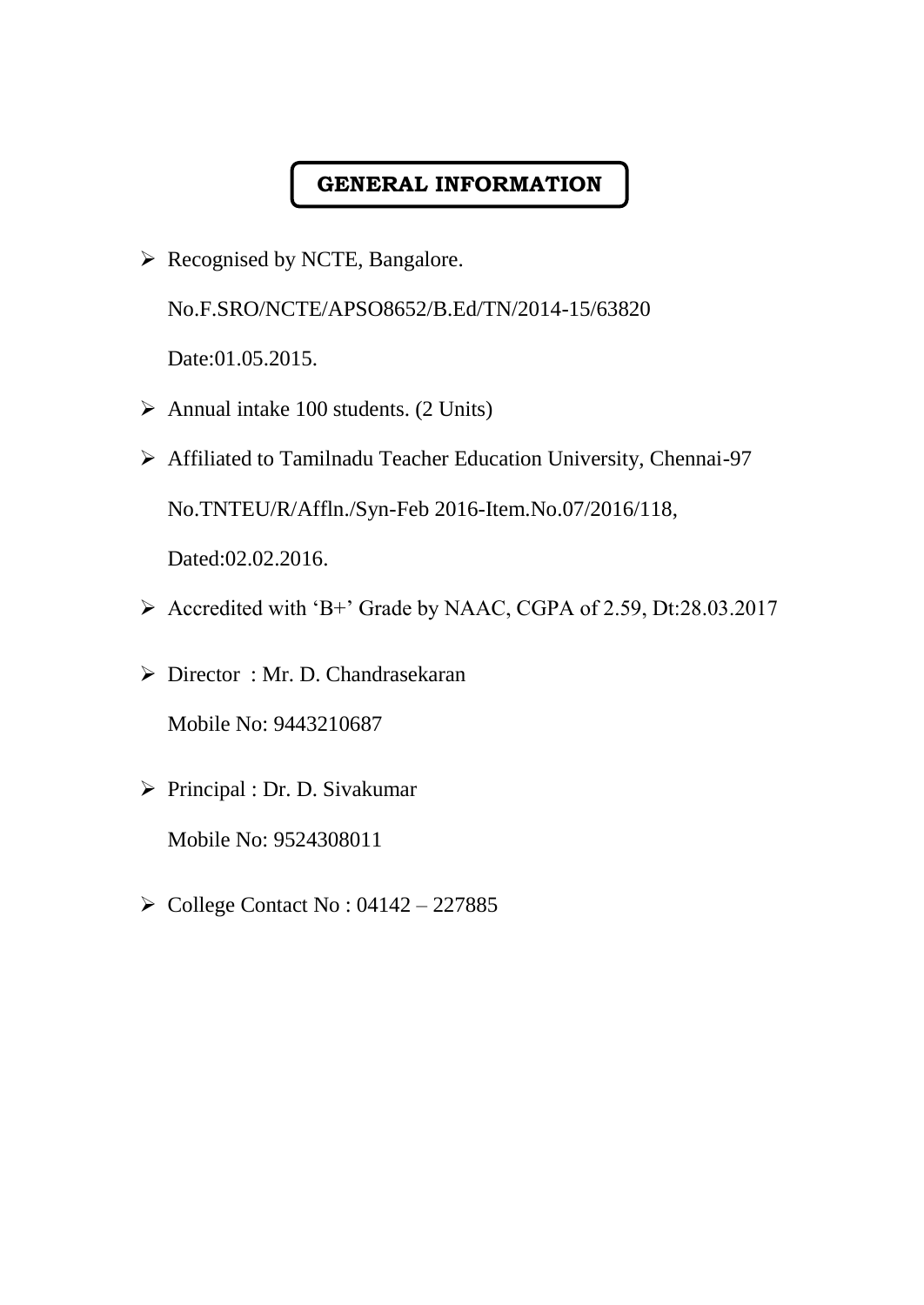# **BOARD OF TRUSTEES**

**Mr. CK.RANGANATHAN Chairman & Managing Trustee**

# **Mrs. L. VIJAYALAKSHMI Trustee**

**Mr. A. RAMALINGAM Trustee**

**Ms. C. DHARANEESWARI Trustee**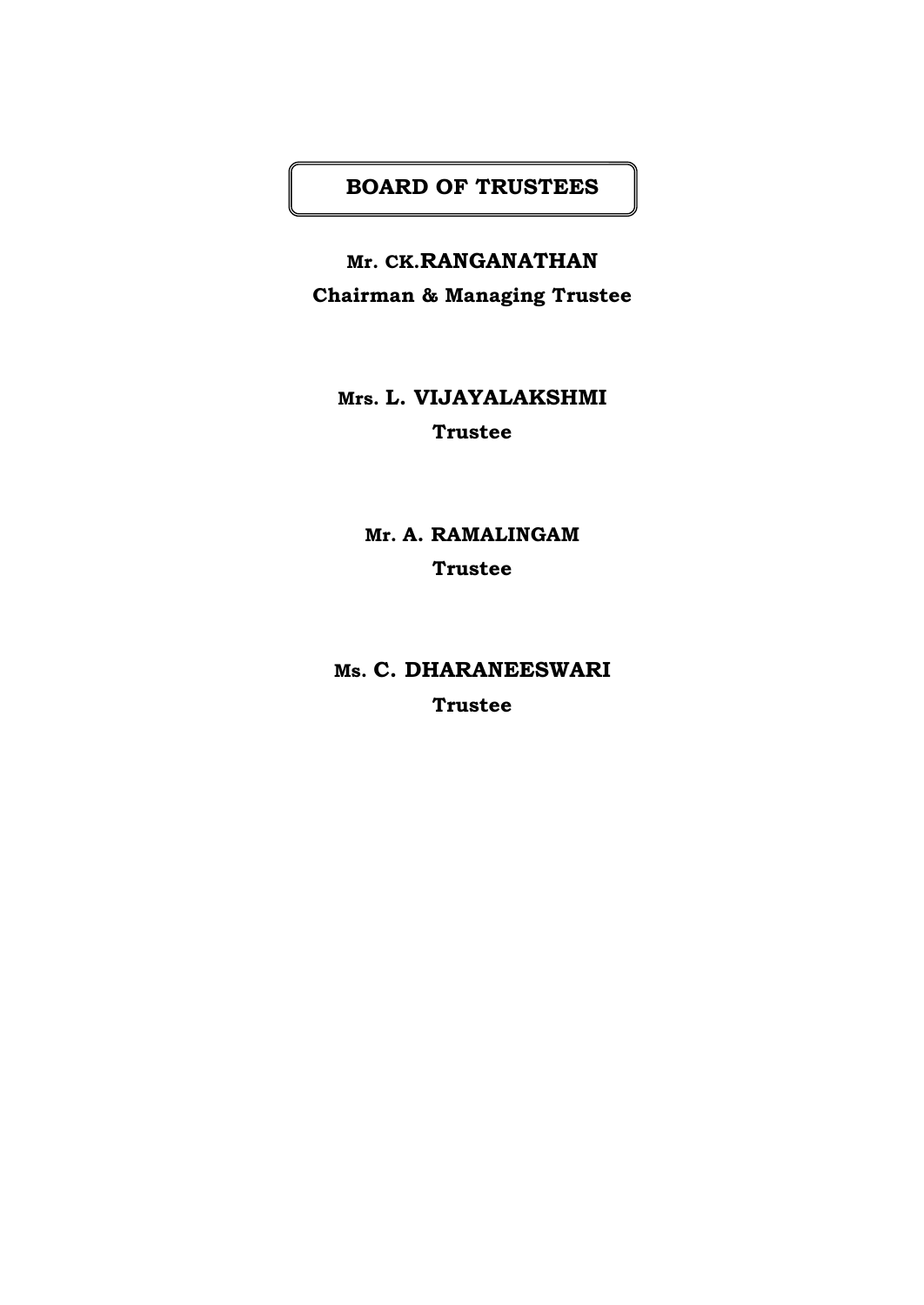# **ABOUT THE COLLEGE**

Our College of Education is Patronized by Cavin kare Private Limited, founded by the munificence of the farsighted and noble hearted philanthropist and patron of letters Mr. C.K Ranganathan in the year 2008-2009. It is affiliated to Tamilnadu Teachers Education University, having vision, "to strain on for excellences in Education and inculcate the students for becoming ideal teachers preparing competence based commitment, technology based pedagogy and to create a better progressive social order, profession of research, experimentation and development of productive efficiency educed.

Our college students have been getting excellent results every year, being District First Rank for the past six consecutive years. The college has been molding ideal teachers for further India.

J.S.J.V Colleges of Education started functioning with one undergraduate course from 05.08.2008. The college has completed 11 years of valuable educational service. The college was renamed as CK College of Education through NCTE F.No.APSO8652/B.Ed/TN/2011- 12/41373 on 18.05.2012. The college aims to mould the student community hailing mostly from the marginalized and weaker sections of the society into better individuals, guide them to contribute constructively towards national goals by upholding the values of secularism, national integration and social commitment. The primary objective of the institution is to enable the students to cope with the demands of the contemporary global scenario through effective transaction of the curricular and co-curricular aspects. Academic excellence, personality development and social orientation are our guiding principles. We strive to develop a strong foundation of ethical principles in our students and make them academically excellent to acquire global competencies with the help of technology, so that they can substantially contribute to national development.

Our CK College of Education is situated in Jayaram Nagar, Chellankuppam, Cuddalore. The campus is on the state Highway to Chidambaram. It is 2 Kms from Cuddalore bus stand. Our college campus would be enthralled by the beautiful lawns. The natural atmosphere maintained in the campus is calm serene pleasant, healthy and stimulating in every sense. Comfortable classrooms, well established laboratories are equipped with modern instruments, experienced faculty members as per NCTE and

Tamil Nadu Teachers Education University, Chennai.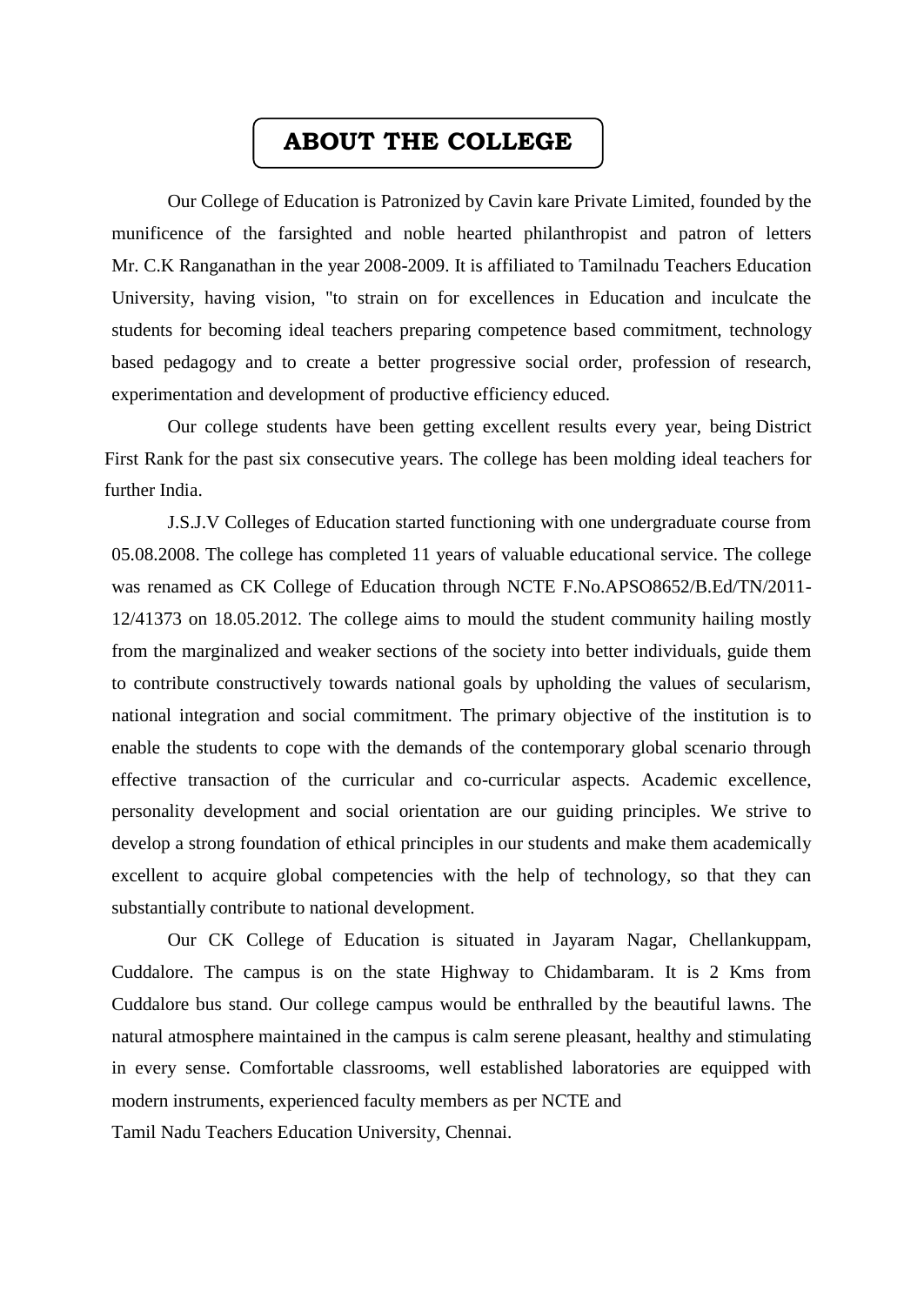# **COURSES OFFERED**

- Tamil
- English
- Mathematics
- Physical science
- Biological science
- History
- Computer science
- Commerce and
- Economics

# **TEACHING STAFF**

| 1              | Dr. D. SIVAKUMAR          | Principal                              |
|----------------|---------------------------|----------------------------------------|
| $\overline{2}$ | <b>IC.SEENIVASAN</b>      | Asst. Prof. in Education               |
| 3              | V. MUTHUKANI              | Asst. Prof. in Sociology               |
| $\overline{4}$ | <b>S. PERUNDEVI</b>       | Asst. Prof. in Psychology              |
| 5              | $\vert$ S. LADA           | Asst. Prof. in Tamil                   |
| 6              | S. RAMYA RADHI PRADA      | Asst. Prof. in English                 |
| $\overline{7}$ | A. PURUSHOTHAMAN          | <b>Asst. Prof. in Mathematics</b>      |
| 8              | R. KAVITHA                | <b>Asst. Prof. in Mathematics</b>      |
| 9              | V. SUNDARI                | <b>Asst. Prof. in Physical Science</b> |
| 10             | S. SENTHAMARAI            | Asst. Prof. in Biological Science      |
| 11             | <b>P. SHEELA</b>          | <b>Asst. Prof. in Computer Science</b> |
| 12             | <b>R.NARAYANAN</b>        | Asst. Prof. in History                 |
| 13             | <b>G. SELVI FRANCISCA</b> | Asst. Prof. in Economics               |
|                | 14 $\mathbb{M}$ . SIVA    | Director of Physical Education         |
|                | 15 S. VIJAYALAKSHMI       | Asst. Prof. in Music                   |
|                | 16 D. DHAMODHARAN         | Asst. Prof. in Fine Arts               |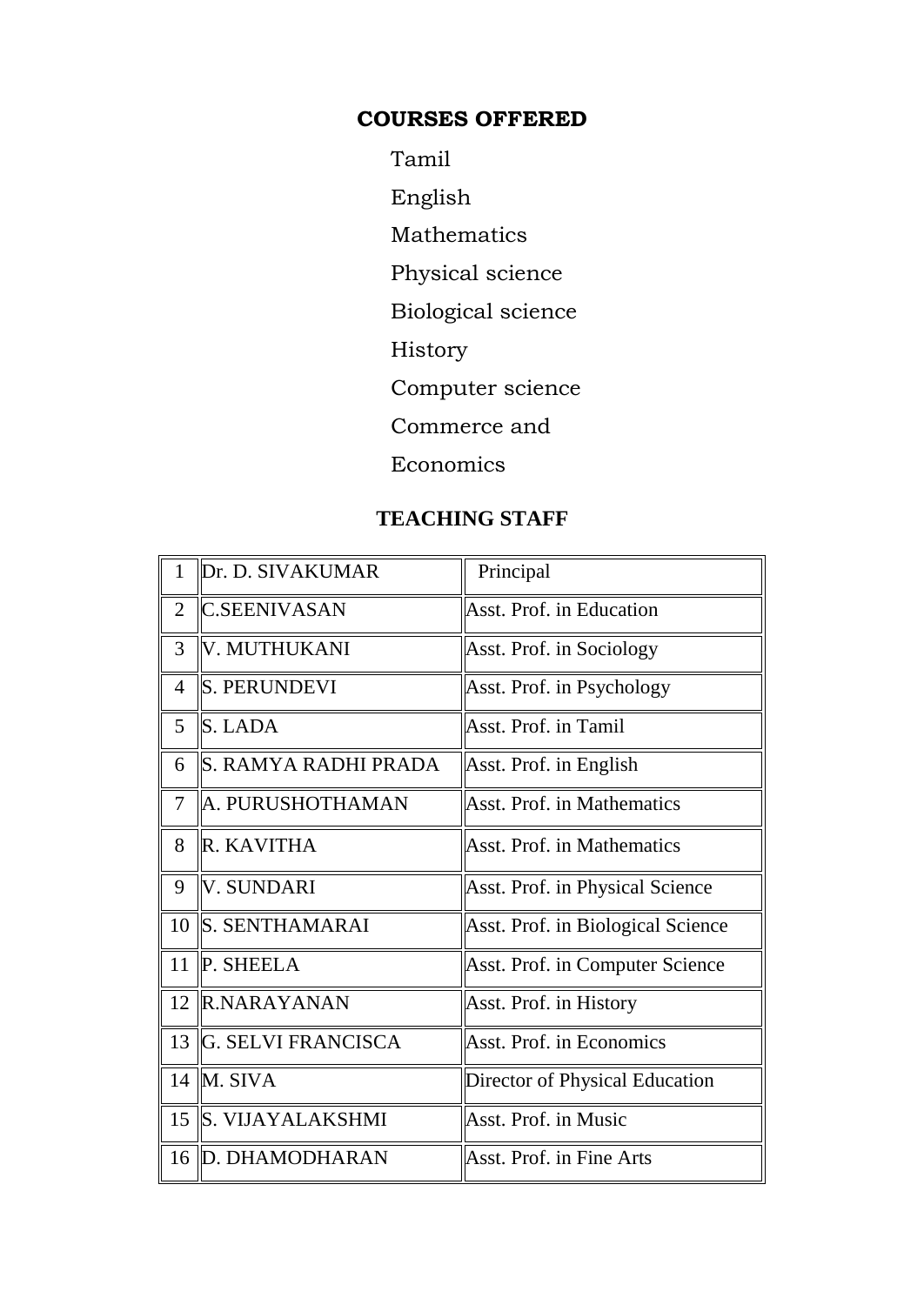# **NON TEACHING STAFF**

|                         | Mrs. K. THANGA ESWARI | Admin & Accounts Officer |
|-------------------------|-----------------------|--------------------------|
| 2                       | Mr. J. SURESHKUMAR    | Lab. Assistant           |
| 3                       | Ms.G.MONIKA           | <b>Computer Operator</b> |
|                         | Mr. M. KAMALBASHA     | Technician               |
| 5                       | Mr. T. HARIKRISHNAN   | Librarian                |
| $\overline{\mathbf{5}}$ | Ms. D. KARTHIGA       | <b>Store Keeper</b>      |
| 6                       | Mr. R. BALAMURUGAN    | Helper & Driver          |
|                         | Mrs. A. LALITHA       | Support Staff & Sweeper  |

# **ANTI – RAGGING COMMITTEE**

## **Co-ordinator:**

Mrs. V.Sundari, Assistant Professor

Mobile No: 9486422277

# **Members:**

- 1. R.Arunkumar
- 2. V.Johnson
- 3. R.Aishwarya
- 4. G.Anupriya

# **STUDENT GRIEVANCE CELL**

# **Co-ordinator :**

Mrs. S. Lada, Assistant Professor

Mobile No: 8015620328

# **Members:**

- 1. T. Malini
- 2. R. Naveena
- 3. G.Sugola devi
- 4. R.Valli

# **INTERNAL COMPLAINTS COMMITTEE**

### **Co-ordinator :**

Mrs. S. Perundevi, Assistant Professor

Mobile No:9626684928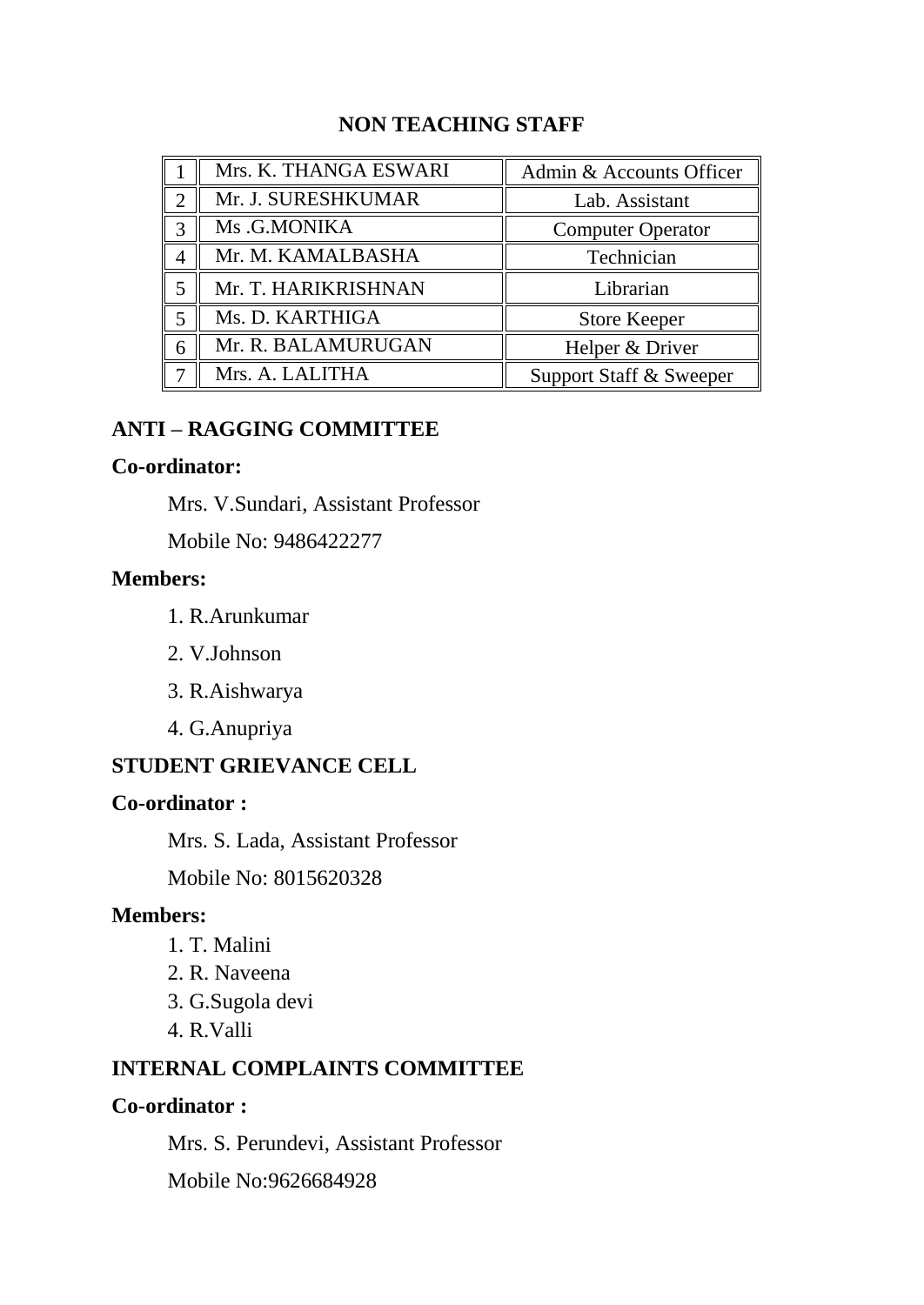## **Members:**

- 1. M.Shakina
- 2. P.Saranya
- 3. D. Sathiya
- 4. M.Tamil selvi

# **PLACEMENT CELL**

# **Co-ordinator :**

Mrs. S. Ramya Radhi Prada, Assistant Professor

Mobile No:8428611241

# **ENVIRONMENT CLUB**

# **Co-ordinator :**

Mrs. S. Senthamarai, Assistant Professor

Mobile No:9787045575

# **RED RIBBON CLUB**

# **Co-ordinator :**

Ms. P. Sheela, Assistant Professor

Mobile No:9344418178

# **YOUTH RED CROSS SOCIETY**

# **Co-ordinator :**

Mr. A.Purushothaman, Assistant Professor Mobile No:7667446449

# **PATHWAY TO PERFECTION**

# **The College Timings:**

1. All the students should be within the College campus in complete prescribed uniform before 9.30 a.m. The classes end at 4.00 p.m

# **Late Coming:**

1. Late comers will not be allowed without the permission of the principal.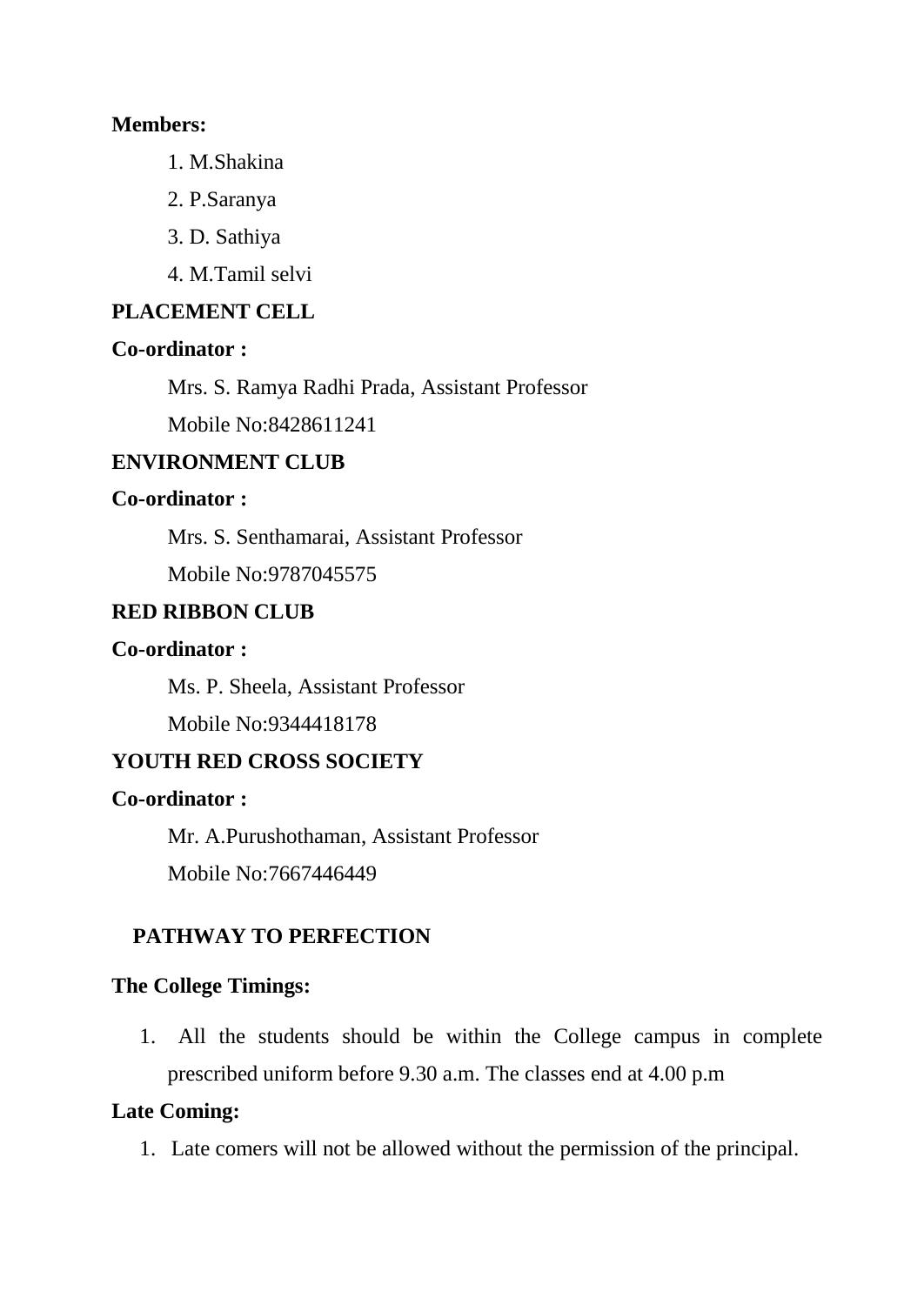2. The students can enter the classroom only after entry in the late attendance record maintained by the in-charge teachers.

# **Dress Code**

Students are instructed to attend the college with proper dress code.

- ➢ College provides 2 sets of uniform material for the students. Uniform is compulsory in all working days except on Friday.
- ➢ Casual wears like jeans, T-shirts, tight fit short shirts, multi- pocket shirts, multi-coloured shirts and pants are strictly prohibited.
- $\triangleright$  Girls should wear sarees neatly pinned. Cut- shoe is compulsory for girls and shoe for boys.

# **Identity Card**

- ➢ Identity Cards will be issued to all the students soon after the commencement of classes.
- $\triangleright$  Students should wear their Identity Card (ID) inside the college premises.

## **Attendance**

- ➢ A student will be permitted to appear for the TNTEU examination at the end of the academic year, only if he/she secures 85% of attendance, failing which they will not be permitted to appear for the B.Ed. degree examination**.**
- ➢ Attendance and Internal Assessment marks will be submitted to TNTEU,Chennai by the end of every year.
- ➢ Internal Marks will be awarded based on the academic performance of the students.

# **Availing Leave**

 $\triangleright$  As per the Institution regulation, the students should get prior permission from the Principal and Class Incharge to avail leave Otherwise, the student(s) should come with their parents the following day.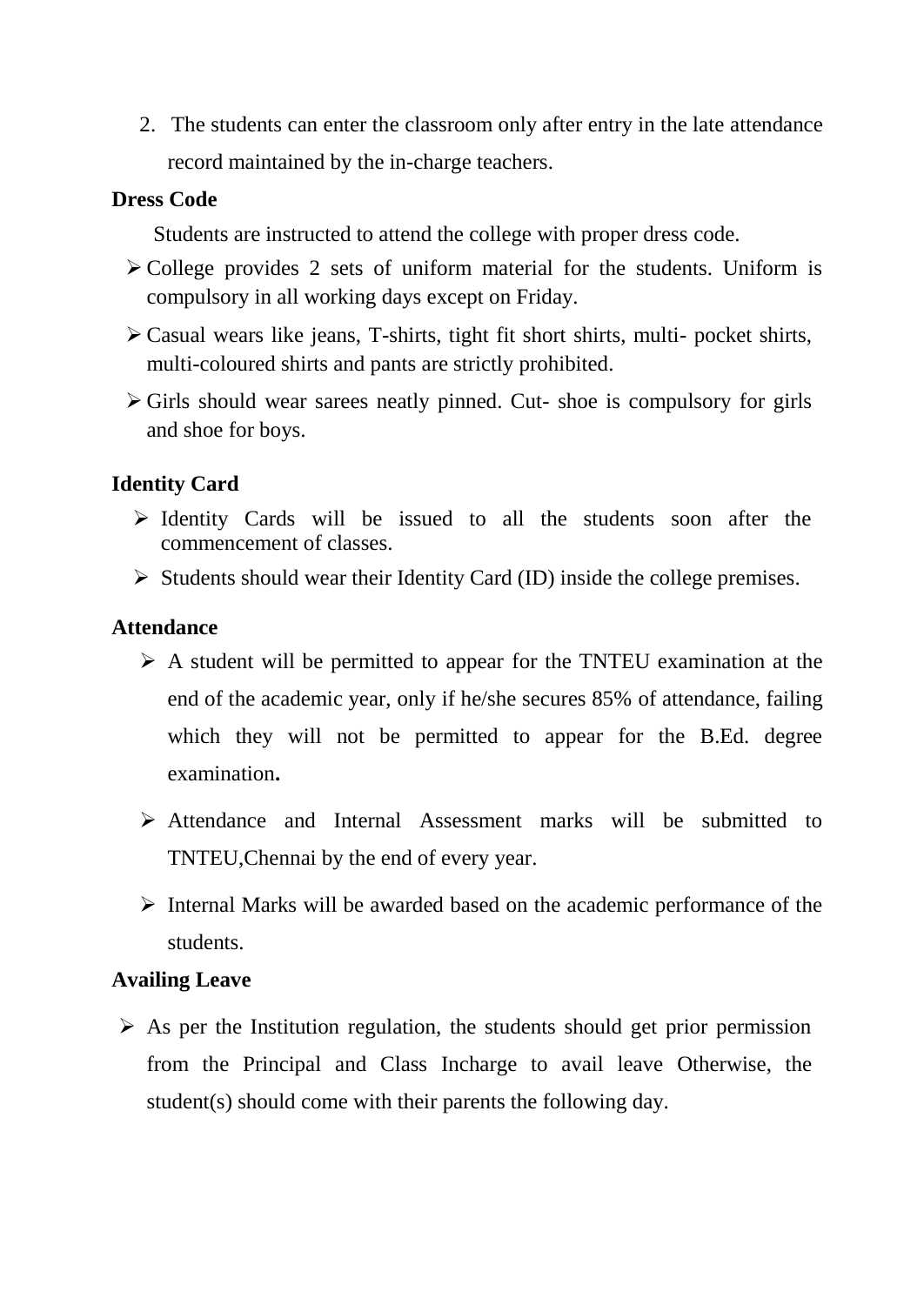- ➢ The leave application must be produced to the Principal, forwarded by Class Incharge, with the signature of the parents. In case of sickness, leave application, along with medical certificate, should be produced.
- ➢ Students are not allowed to leave the campus during the working hours.

# **Tentative Schedule for Examinations**

➢ Every Month we conduct Unit Test in order to help the students to prepare well for the University Exam. Hence the students are instructed to take the External tests seriously.

# **Maintenance of Discipline**

- ➢ CK College strictly adheres to discipline, which plays a vital role in grooming the students. Hence the students are instructed to maintain punctuality and discipline.
- ➢ Rude behavior, violent attitude, ragging and teasing fellow students will lead to disciplinary action. Meeting of any kind held inside the college premises without the permission of the Principal is strictly banned.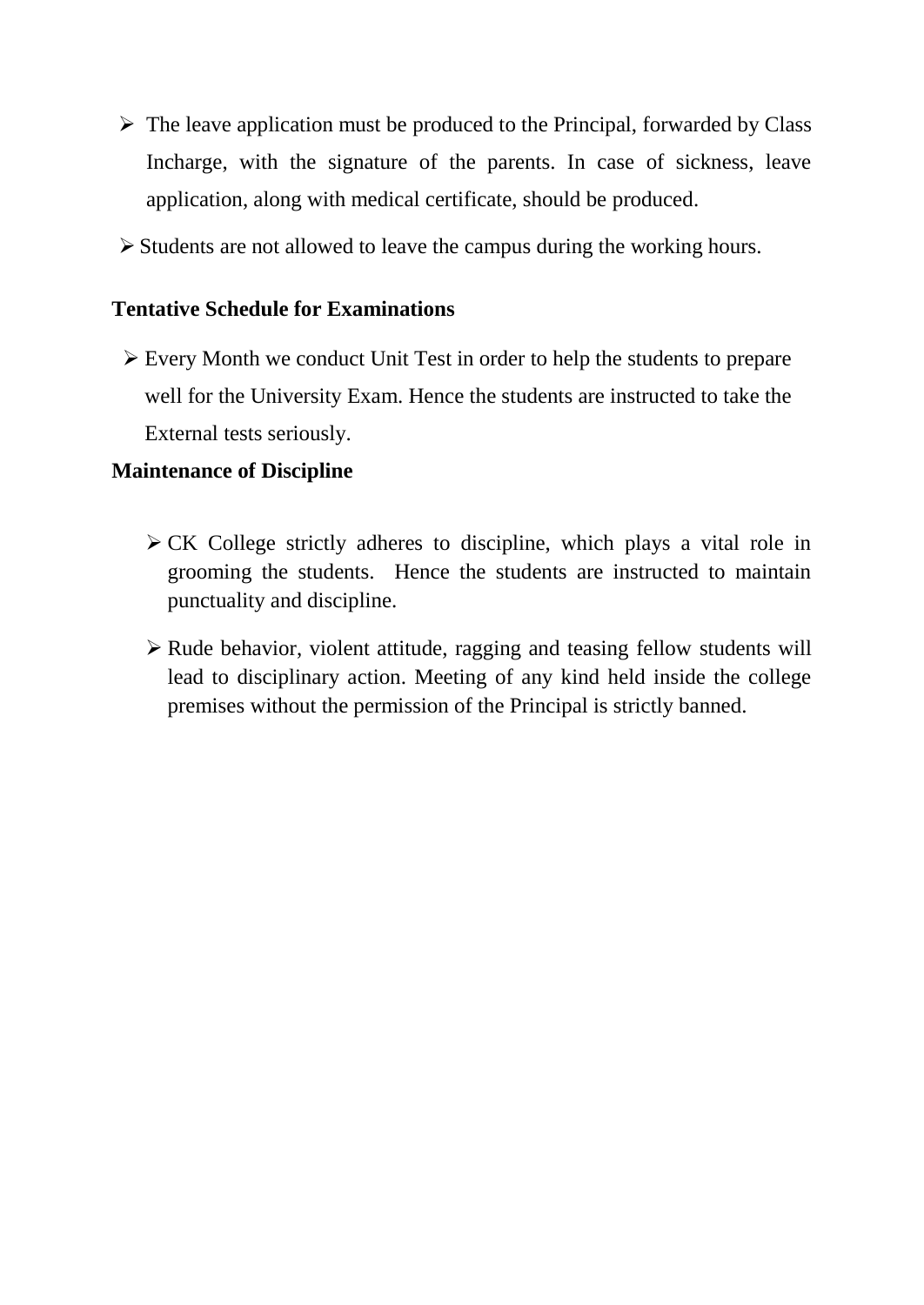|  |  | <b>JULY-2019</b> |
|--|--|------------------|
|  |  |                  |

| <b>Date</b>    |                                          | <b>Particular</b>                           | <b>B.Ed</b>    |        |  |
|----------------|------------------------------------------|---------------------------------------------|----------------|--------|--|
|                | Day                                      |                                             | <b>II</b> Year | I Year |  |
| 1              | <b>MON</b>                               |                                             |                |        |  |
| $\overline{2}$ | TUE                                      |                                             |                |        |  |
| 3              | <b>WED</b>                               | College re-opens for $2nd$<br>year          | $\mathbf{1}$   |        |  |
| $\overline{4}$ | <b>THU</b>                               |                                             | $\overline{2}$ |        |  |
| 5              | <b>FRI</b>                               |                                             | 3              |        |  |
| 6              | <b>SAT</b>                               |                                             | $\overline{4}$ |        |  |
| 7              | <b>SUN</b>                               |                                             | Holiday        |        |  |
| 8              | <b>MON</b>                               |                                             | 5              |        |  |
| 9              | TUE                                      |                                             | 6              |        |  |
| 10             | <b>WED</b>                               |                                             | 7              |        |  |
| 11             | <b>THU</b>                               |                                             | 8              |        |  |
| 12             | <b>FRI</b>                               |                                             | 9              |        |  |
| 13             | <b>SAT</b>                               |                                             | Holiday        |        |  |
| 14             | <b>SUN</b>                               |                                             | Holiday        |        |  |
| 15             | <b>MON</b>                               |                                             | 10             |        |  |
| 16             | <b>TUE</b>                               |                                             | 11             |        |  |
| 17             | <b>WED</b>                               |                                             | 12             |        |  |
| 18             | <b>THU</b>                               |                                             | 13             |        |  |
| 19             | <b>FRI</b>                               |                                             | 14             |        |  |
| 20             | <b>SAT</b>                               |                                             | 15             |        |  |
| 21             | <b>SUN</b>                               |                                             | Holiday        |        |  |
| 22             | <b>MON</b>                               | Monthly Test begins 2 <sup>nd</sup><br>year | 16             |        |  |
| 23             | <b>TUE</b>                               |                                             | 17             |        |  |
| 24             | WED                                      |                                             | 18             |        |  |
| 25             | <b>THU</b>                               |                                             | 29             |        |  |
| 26             | <b>FRI</b>                               | Monthly Test End                            | 20             |        |  |
| 27             | <b>SAT</b>                               |                                             | Holiday        |        |  |
| 28             | <b>SUN</b>                               |                                             | Holiday        |        |  |
| 29             | <b>MON</b>                               |                                             | 21             |        |  |
| 30             | TUE                                      |                                             | 22             |        |  |
| 31             | <b>WED</b>                               |                                             | 23             |        |  |
|                |                                          | <b>Total No.of Working Days</b>             | 23             |        |  |
|                | No. of working days in this month $= 23$ |                                             |                |        |  |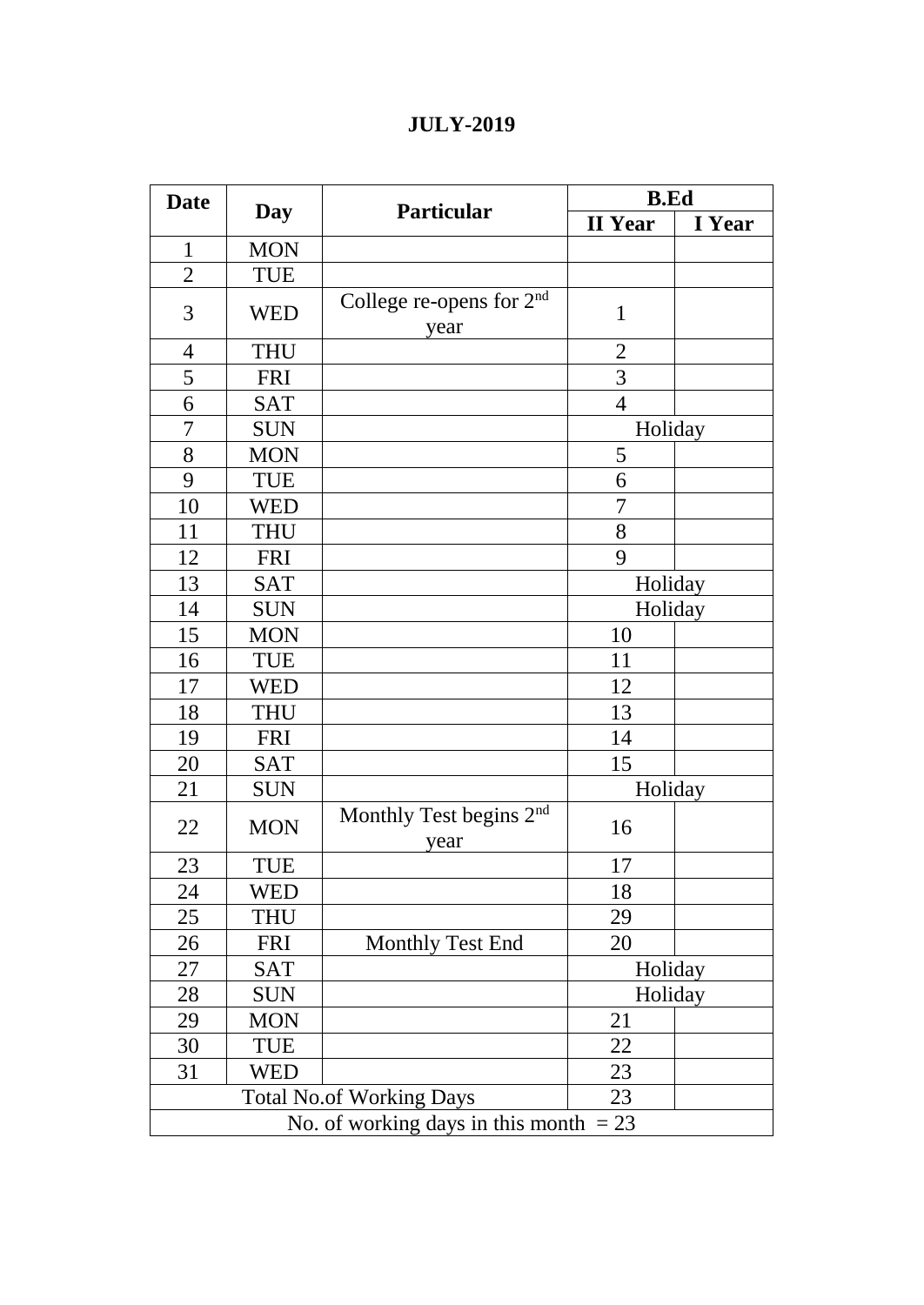# **AUGUST-2019**

|                                          |            |                                                  | <b>B.Ed</b>    |                |
|------------------------------------------|------------|--------------------------------------------------|----------------|----------------|
| <b>DATE</b>                              | <b>DAY</b> | <b>PARTICULARS</b>                               | <b>II</b> Year | I Year         |
| $\mathbf{1}$                             | <b>THU</b> | Commencement of school<br>Internship for II-year | 24             |                |
| $\overline{2}$                           | <b>FRI</b> |                                                  | 25             |                |
| $\overline{3}$                           | <b>SAT</b> |                                                  | 26             |                |
| $\overline{4}$                           | <b>SUN</b> |                                                  | Holiday        |                |
| $\overline{5}$                           | <b>MON</b> |                                                  | 27             |                |
| 6                                        | TUE        |                                                  | 28             |                |
| 7                                        | <b>WED</b> |                                                  | 29             |                |
| 8                                        | <b>THU</b> |                                                  | 30             |                |
| 9                                        | <b>FRI</b> |                                                  | 31             |                |
| 10                                       | <b>SAT</b> | II-Saturday                                      | Holiday        |                |
| 11                                       | <b>SUN</b> |                                                  | Holiday        |                |
| 12                                       | <b>MON</b> | <b>Bakrid</b>                                    | Holiday        |                |
| 13                                       | <b>TUE</b> |                                                  | 32             |                |
| 14                                       | <b>WED</b> |                                                  | 33             |                |
| 15                                       | <b>THU</b> | Independence day                                 |                |                |
| 16                                       | <b>FRI</b> |                                                  | 34             |                |
| 17                                       | <b>SAT</b> |                                                  | 35             |                |
| 18                                       | <b>SUN</b> |                                                  | Holiday        |                |
| 19                                       | <b>MON</b> | Commencement of Class I-<br>year                 | 36             | $\mathbf{1}$   |
| 20                                       | <b>TUE</b> |                                                  | 37             | $\overline{2}$ |
| 21                                       | <b>WED</b> |                                                  | 38             | $\overline{3}$ |
| 22                                       | <b>THU</b> |                                                  | 39             | $\overline{4}$ |
| 23                                       | <b>FRI</b> | Krishna Jayanthi                                 | Holiday        |                |
| 24                                       | <b>SAT</b> |                                                  | Holiday        |                |
| 25                                       | <b>SUN</b> |                                                  | Holiday        |                |
| 26                                       | <b>MON</b> |                                                  | 40             | 5              |
| 27                                       | TUE        |                                                  | 41             | 6              |
| 28                                       | <b>WED</b> |                                                  | 42             | 7              |
| 29                                       | <b>THU</b> |                                                  | 43             | 8              |
| 30                                       | <b>FRI</b> |                                                  | 44             | 9              |
| 31                                       | <b>SAT</b> |                                                  | 45             | 10             |
|                                          |            | <b>Total No.of Working Days</b>                  | $23 + 22 = 45$ | 10             |
| No. of working days in this month $= 22$ |            |                                                  |                |                |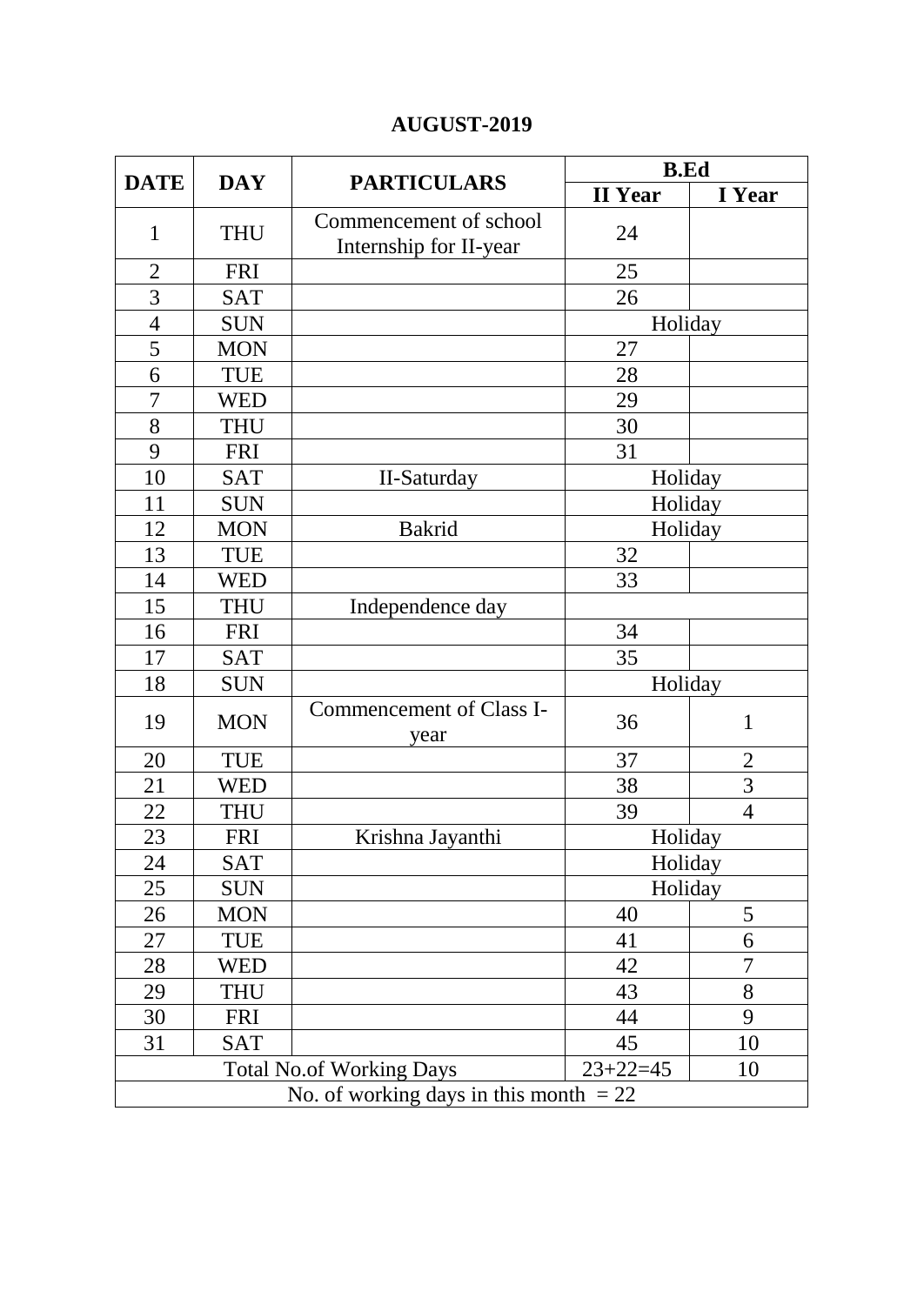# **SEPTEMBER-2019**

|                                          |            |                                                 |                | <b>B.Ed</b> |  |
|------------------------------------------|------------|-------------------------------------------------|----------------|-------------|--|
| <b>DATE</b>                              | <b>DAY</b> | <b>PARTICULARS</b>                              | <b>II</b> Year | I Year      |  |
| 1                                        | <b>SUN</b> |                                                 |                | Holiday     |  |
| $\overline{2}$                           | <b>MON</b> | Vinayagar Charthurthi                           |                | Holiday     |  |
| 3                                        | <b>TUE</b> |                                                 | 46             | 11          |  |
| $\overline{4}$                           | <b>WED</b> |                                                 | 47             | 12          |  |
| 5                                        | <b>THU</b> | <b>Teachers Day celebration</b>                 | 48             | 13          |  |
| 6                                        | <b>FRI</b> |                                                 | 49             | 14          |  |
| $\overline{7}$                           | <b>SAT</b> |                                                 | 50             | 15          |  |
| 8                                        | <b>SUN</b> |                                                 |                | Holiday     |  |
| 9                                        | <b>MON</b> | Moharrum                                        |                | Holiday     |  |
| 10                                       | <b>TUE</b> |                                                 | 51             | 16          |  |
| 11                                       | <b>WED</b> |                                                 | 52             | 17          |  |
| 12                                       | <b>THU</b> |                                                 | 53             | 18          |  |
| 13                                       | <b>FRI</b> |                                                 | 54             | 19          |  |
| 14                                       | <b>SAT</b> | $2nd$ Saturday                                  | Holiday        |             |  |
| 15                                       | <b>SUN</b> |                                                 | Holiday        |             |  |
| 16                                       | <b>MON</b> |                                                 | 55             | 20          |  |
| 17                                       | <b>TUE</b> |                                                 | 56             | 21          |  |
| 18                                       | <b>WED</b> |                                                 | 57             | 22          |  |
| 19                                       | <b>THU</b> |                                                 | 58             | 23          |  |
| 20                                       | <b>FRI</b> |                                                 | 59             | 24          |  |
| 21                                       | <b>SAT</b> | Language Club Activity                          | 60             | 25          |  |
| 22                                       | <b>SUN</b> |                                                 |                | Holiday     |  |
| 23                                       | <b>MON</b> | Monthly Test begins for<br>1 <sup>st</sup> Year | 61             | 26          |  |
| 24                                       | <b>TUE</b> |                                                 | 62             | 27          |  |
| 25                                       | WED        |                                                 | 63             | 28          |  |
| 26                                       | <b>THU</b> |                                                 | 64             | 29          |  |
| 27                                       | <b>FRI</b> |                                                 | 65             | 30          |  |
| 28                                       | <b>SAT</b> |                                                 | 66             | 31          |  |
| 29                                       | <b>SUN</b> |                                                 | Holiday        |             |  |
| 30                                       | <b>MON</b> | Monthly Test End                                | 67             | 32          |  |
|                                          |            | <b>Total No.of Working Days</b>                 | $45 + 22 = 67$ | $10+22=32$  |  |
| No. of working days in this month $= 22$ |            |                                                 |                |             |  |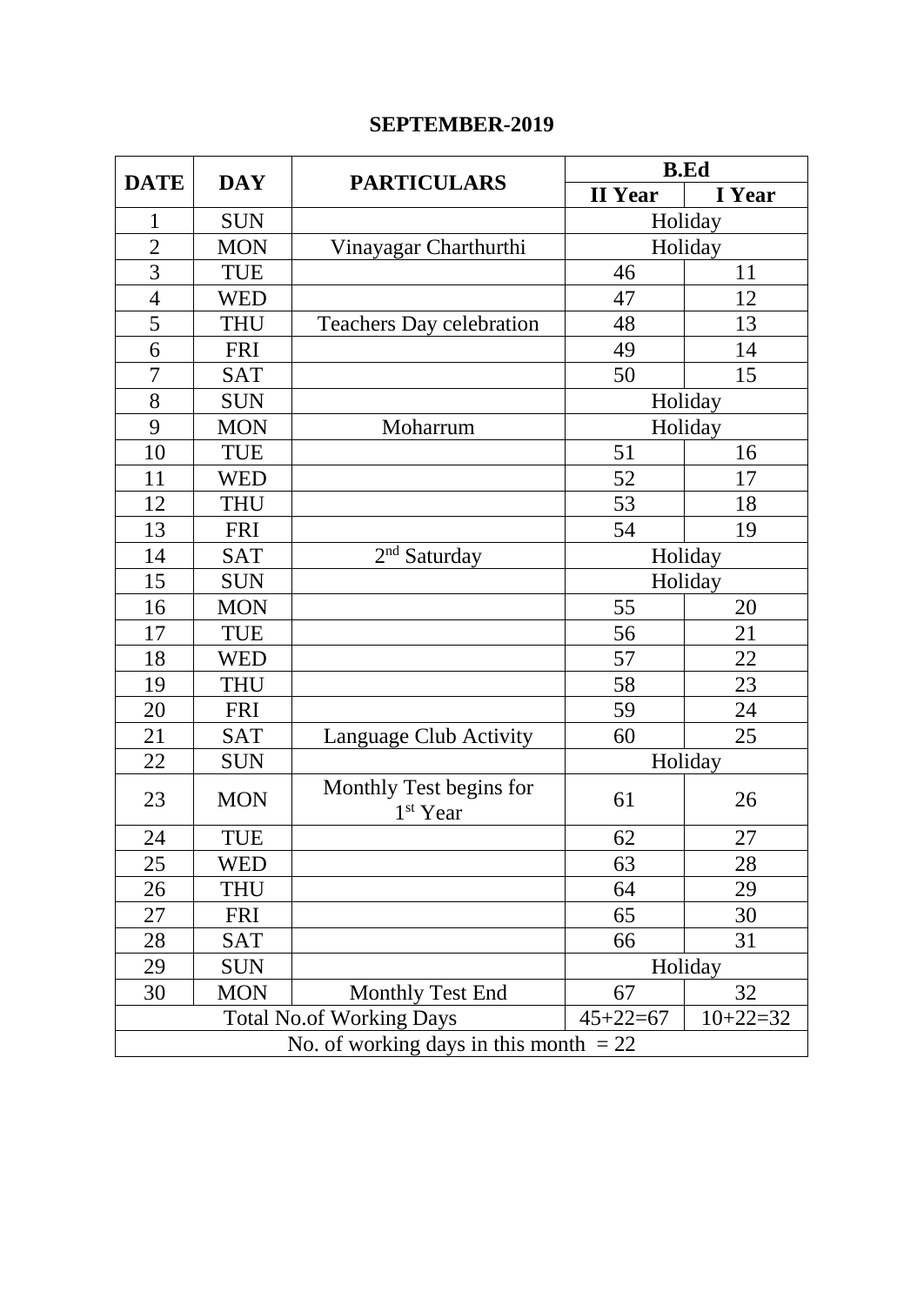# **OCTOBER -2019**

|                |                                          |                                 |                | <b>B.Ed</b>    |  |
|----------------|------------------------------------------|---------------------------------|----------------|----------------|--|
| <b>DATE</b>    | <b>DAY</b>                               | <b>PARTICULARS</b>              | <b>II</b> Year | I Year         |  |
| $\mathbf{1}$   | <b>TUE</b>                               |                                 | 68             | 33             |  |
| $\overline{2}$ | <b>WED</b>                               | Gandhi Jayanthi                 | Holiday        |                |  |
| 3              | <b>THU</b>                               |                                 | 69             | 34             |  |
| $\overline{4}$ | <b>FRI</b>                               |                                 | 70             | 35             |  |
| 5              | <b>SAT</b>                               |                                 | 71             | 36             |  |
| 6              | <b>SUN</b>                               |                                 |                | Holiday        |  |
| $\overline{7}$ | <b>MON</b>                               | Ayudha Pooja                    |                | Holiday        |  |
| 8              | <b>TUE</b>                               | Vijaya Dasami                   |                | Holiday        |  |
| 9              | <b>WED</b>                               |                                 | 72             | 37             |  |
| 10             | <b>THU</b>                               |                                 | 73             | 38             |  |
| 11             | <b>FRI</b>                               |                                 | 74             | 39             |  |
| 12             | <b>SAT</b>                               |                                 | 75             | 40             |  |
| 13             | <b>SUN</b>                               |                                 | Holiday        |                |  |
| 14             | <b>MON</b>                               |                                 | 76             | 41             |  |
| 15             | <b>TUE</b>                               |                                 | 77             | 42             |  |
| 16             | <b>WED</b>                               |                                 | 78             | 43             |  |
| 17             | <b>THU</b>                               |                                 | 79             | 44             |  |
| 18             | <b>FRI</b>                               |                                 | 80             | 45             |  |
| 19             | <b>SAT</b>                               |                                 | 81             | 46             |  |
| 20             | <b>SUN</b>                               |                                 |                | Holiday        |  |
| 21             | <b>MON</b>                               |                                 | 82             | 47             |  |
| 22             | <b>TUE</b>                               |                                 | 83             | 48             |  |
| 23             | <b>WED</b>                               |                                 | 84             | 49             |  |
| 24             | <b>THU</b>                               |                                 | 85             | 50             |  |
| 25             | <b>FRI</b>                               |                                 | 86             | 51             |  |
| 26             | <b>SAT</b>                               |                                 |                | Holiday        |  |
| 27             | <b>SUN</b>                               | Diwali                          |                | Holiday        |  |
| 28             | <b>MON</b>                               |                                 | 87             | 52             |  |
| 29             | TUE                                      |                                 | 88             | 53             |  |
| 30             | <b>WED</b>                               |                                 | 89             | 54             |  |
| 31             | <b>THU</b>                               |                                 | 90             | 55             |  |
|                |                                          | <b>Total No.of Working Days</b> | $67 + 23 = 90$ | $32 + 23 = 55$ |  |
|                | No. of working days in this month $= 23$ |                                 |                |                |  |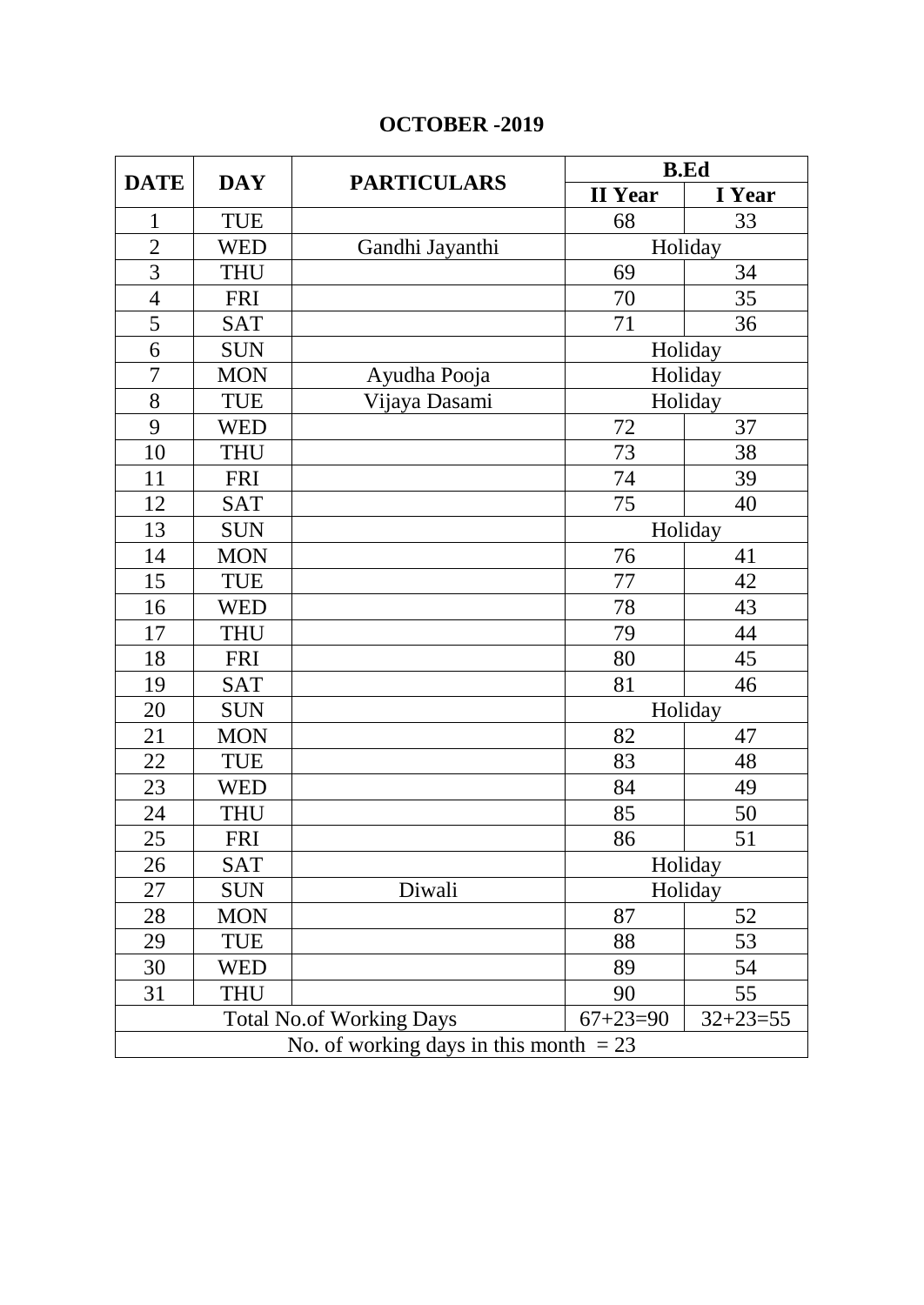# **NOVEMBER -2019**

|                |                                          | <b>PARTICULARS</b>                    | <b>B.Ed</b>    |            |  |
|----------------|------------------------------------------|---------------------------------------|----------------|------------|--|
| <b>DATE</b>    | <b>DAY</b>                               |                                       | <b>II</b> Year | I Year     |  |
| 1              | <b>FRI</b>                               |                                       | 91             | 56         |  |
| $\overline{2}$ | <b>SAT</b>                               |                                       | 92             | 57         |  |
| $\overline{3}$ | <b>SUN</b>                               |                                       |                | Holiday    |  |
| $\overline{4}$ | <b>MON</b>                               |                                       | 93             | 58         |  |
| $\overline{5}$ | <b>TUE</b>                               |                                       | 94             | 59         |  |
| 6              | <b>WED</b>                               |                                       | 95             | 60         |  |
| $\overline{7}$ | <b>THU</b>                               |                                       | 96             | 61         |  |
| 8              | <b>FRI</b>                               |                                       | 97             | 62         |  |
| 9              | <b>SAT</b>                               |                                       |                | Holiday    |  |
| 10             | <b>SUN</b>                               |                                       |                | Holiday    |  |
| 11             | <b>MON</b>                               |                                       | 98             | 63         |  |
| 12             | <b>TUE</b>                               |                                       | 99             | 64         |  |
| 13             | WED                                      |                                       | 100            | 65         |  |
| 14             | <b>THU</b>                               |                                       | 101            | 66         |  |
| 15             | <b>FRI</b>                               |                                       | 102            | 67         |  |
| 16             | <b>SAT</b>                               | <b>Maths club Activity</b>            | 103            | 68         |  |
| 17             | <b>SUN</b>                               |                                       |                | Holiday    |  |
| 18             | <b>MON</b>                               | Monthly Test begins for<br>$1st$ year | 104            | 69         |  |
| 19             | <b>TUE</b>                               |                                       | 105            | 70         |  |
| 20             | <b>WED</b>                               |                                       | 106            | 71         |  |
| 21             | <b>THU</b>                               |                                       | 107            | 72         |  |
| 22             | <b>FRI</b>                               |                                       | 108            | 73         |  |
| 23             | <b>SAT</b>                               |                                       | 109            | 74         |  |
| 24             | <b>SUN</b>                               |                                       |                | Holiday    |  |
| 25             | <b>MON</b>                               | Monthly Test end                      | 110            | 75         |  |
| 26             | TUE                                      |                                       | 111            | 76         |  |
| 27             | WED                                      |                                       | 112            | 77         |  |
| 28             | <b>THU</b>                               |                                       | 113            | 78         |  |
| 29             | <b>FRI</b>                               |                                       | 114            | 79         |  |
| 30             | <b>SAT</b>                               |                                       | 115            | 80         |  |
|                |                                          | <b>Total No. of Working Days</b>      | $90+25=115$    | $55+25=80$ |  |
|                | No. of working days in this month $= 25$ |                                       |                |            |  |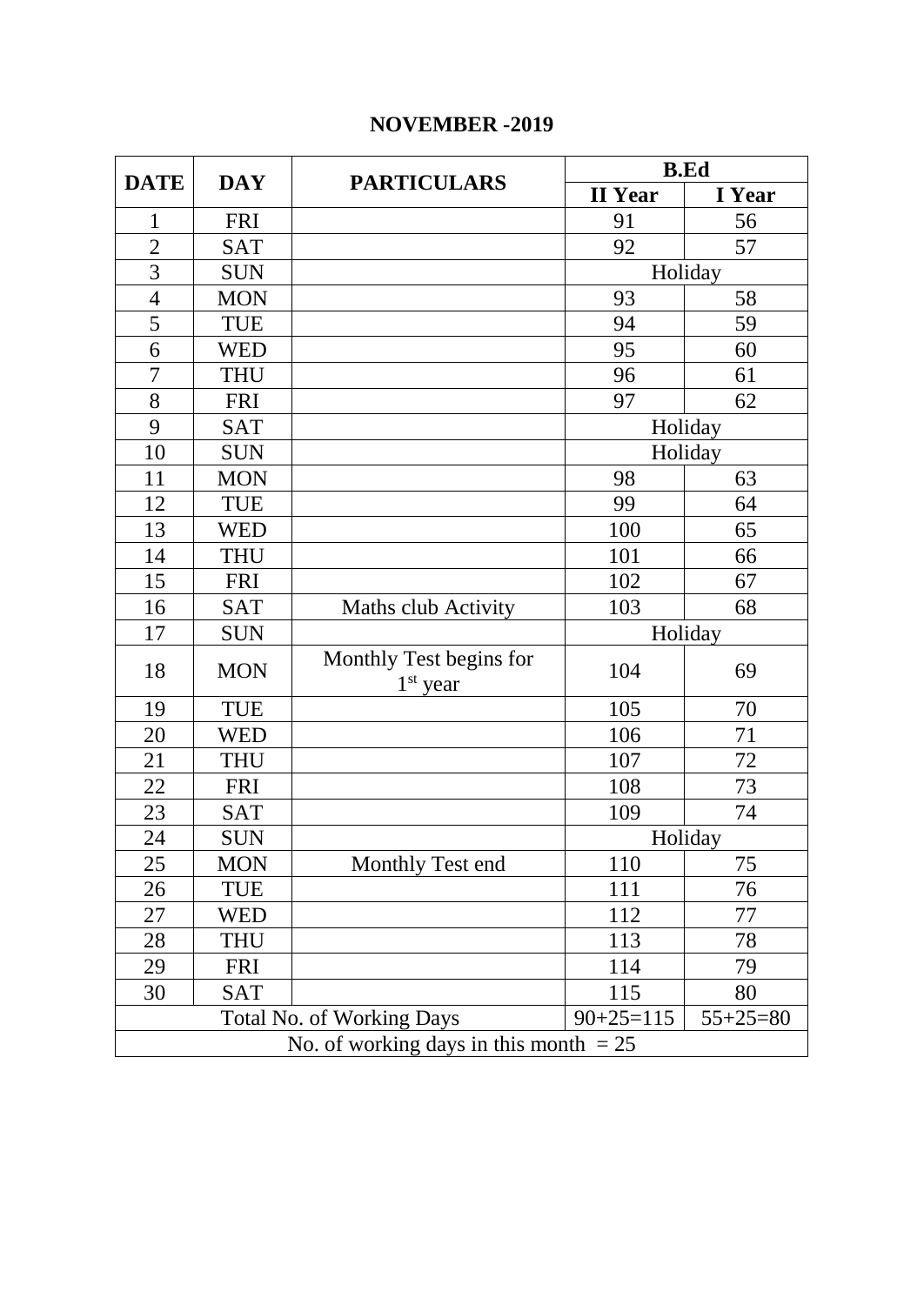# **DECEMBER -2019**

|                                          |            | <b>PARTICULARS</b>                         | <b>B.Ed</b>    |                 |
|------------------------------------------|------------|--------------------------------------------|----------------|-----------------|
| <b>DATE</b>                              | <b>DAY</b> |                                            | <b>II</b> Year | I Year          |
| $\mathbf{1}$                             | <b>SUN</b> |                                            | Holiday        |                 |
| $\overline{2}$                           | <b>MON</b> |                                            | 116            | 81              |
| 3                                        | <b>TUE</b> |                                            | 117            | 82              |
| $\overline{4}$                           | <b>WED</b> |                                            | 118            | 83              |
| 5                                        | <b>THU</b> |                                            | 119            | 84              |
| 6                                        | <b>FRI</b> |                                            | 120            | 85              |
| $\overline{7}$                           | <b>SAT</b> |                                            | 121            | 86              |
| 8                                        | <b>SUN</b> |                                            | Holiday        |                 |
| 9                                        | <b>MON</b> |                                            | 122            | 87              |
| 10                                       | <b>TUE</b> | Closing of school internship<br>$2nd$ year | 123            | 88              |
| 11                                       | <b>WED</b> |                                            | 124            | 89              |
| 12                                       | <b>THU</b> |                                            | 125            | 90              |
| 13                                       | <b>FRI</b> |                                            | 126            | 91              |
| 14                                       | <b>SAT</b> |                                            | Holiday        |                 |
| 15                                       | <b>SUN</b> |                                            | Holiday        |                 |
| 16                                       | <b>MON</b> | Half-Yearly examination                    | 127            | 92              |
|                                          |            | begins for 1 <sup>st</sup> year            |                |                 |
| 17                                       | <b>TUE</b> |                                            | 128            | 93              |
| 18                                       | <b>WED</b> |                                            | 129            | 94              |
| 19                                       | <b>THU</b> |                                            | 130            | 95              |
| 20                                       | <b>FRI</b> |                                            | 131            | 96              |
| 21                                       | <b>SAT</b> |                                            | 132            | 97              |
| 22                                       | <b>SUN</b> |                                            | Holiday        |                 |
| 23                                       | <b>MON</b> | Half-Yearly examination end                | 133            | 98              |
| 24                                       | <b>TUE</b> |                                            | 134            | 99              |
| 25                                       | <b>WED</b> | Chirstmas                                  | Holiday        |                 |
| 26                                       | THU        |                                            | 135            | 100             |
| 27                                       | <b>FRI</b> | <b>Science Club activity</b>               | 136            | 101             |
| 28                                       | <b>SAT</b> |                                            |                |                 |
| 29                                       | <b>SUN</b> | <b>Short Term Vacation</b>                 |                |                 |
| 30                                       | <b>MON</b> |                                            | Holiday        |                 |
| 31                                       | <b>TUE</b> |                                            |                |                 |
|                                          |            | <b>Total No. of Working Days</b>           | $115+21=136$   | $80 + 21 = 101$ |
| No. of working days in this month $= 21$ |            |                                            |                |                 |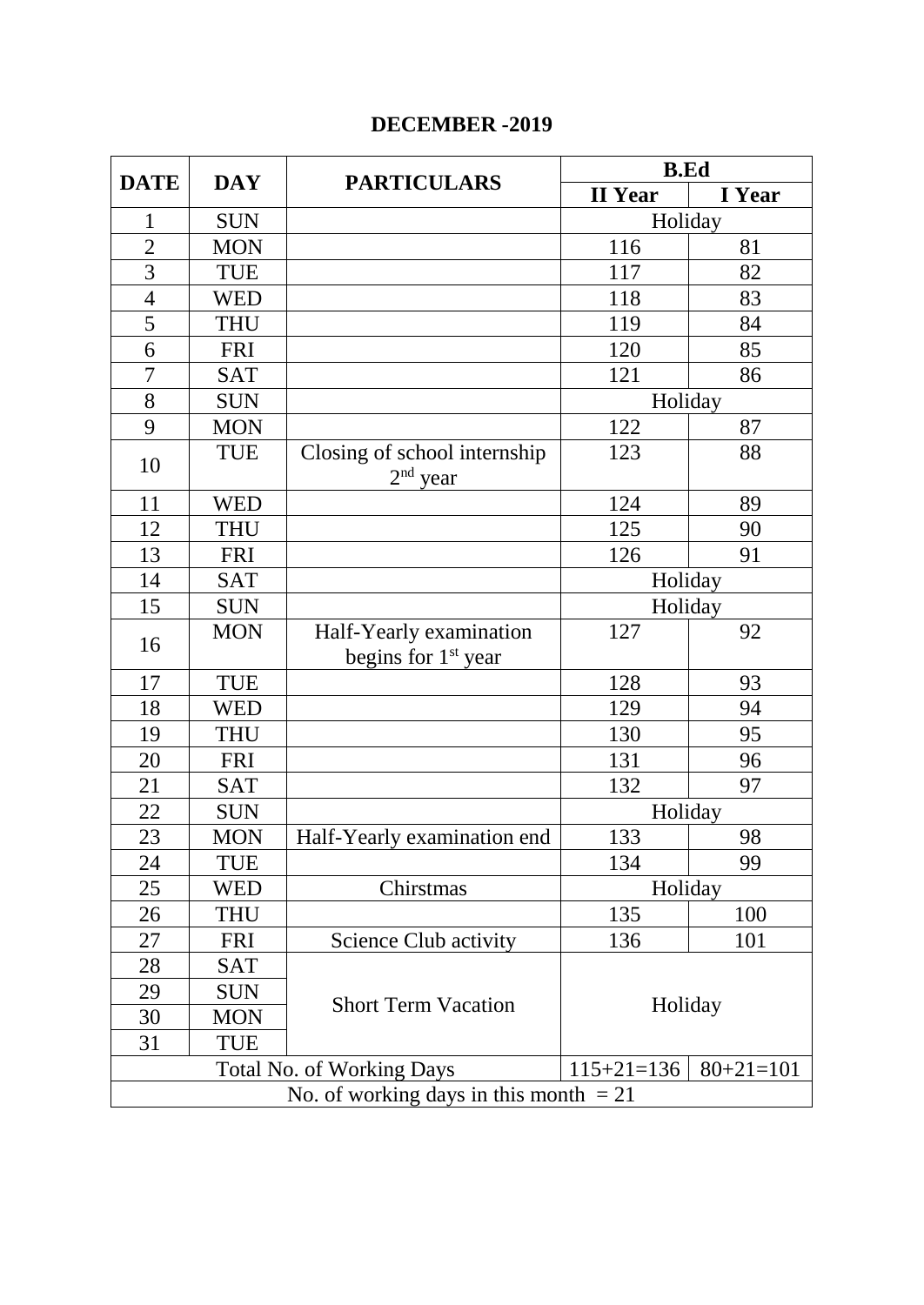## **JANUARY -2020**

| <b>DATE</b>                              | <b>DAY</b> | <b>PARTICULARS</b>                    | <b>B.Ed</b>    |              |
|------------------------------------------|------------|---------------------------------------|----------------|--------------|
|                                          |            |                                       | <b>II</b> Year | I Year       |
| 1                                        | <b>WED</b> | New Year                              |                | Holiday      |
| $\overline{c}$                           | <b>THU</b> |                                       | 137            | 102          |
| $\overline{3}$                           | <b>FRI</b> |                                       | 138            | 103          |
| $\overline{4}$                           | <b>SAT</b> |                                       | 139            | 104          |
| 5                                        | <b>SUN</b> |                                       | Holiday        |              |
| 6                                        | <b>MON</b> |                                       | 140            | 105          |
| 7                                        | TUE        |                                       | 141            | 106          |
| 8                                        | <b>WED</b> |                                       | 142            | 107          |
| 9                                        | <b>THU</b> |                                       | 143            | 108          |
| 10                                       | <b>FRI</b> |                                       | 144            | 109          |
| 11                                       | <b>SAT</b> |                                       | 145            | 110          |
| 12                                       | <b>SUN</b> |                                       | Holiday        |              |
| 13                                       | <b>MON</b> |                                       | 146            | 111          |
| 14                                       | <b>TUE</b> | Bogi                                  | 147            | 112          |
| 15                                       | <b>WED</b> | Pongal                                | Holiday        |              |
| 16                                       | <b>THU</b> | Thiruvalluvar day                     | Holiday        |              |
| 17                                       | <b>FRI</b> | <b>Uzhavar Thirunal</b>               | Holiday        |              |
| 18                                       | <b>SAT</b> |                                       | Holiday        |              |
| 19                                       | <b>SUN</b> |                                       | Holiday        |              |
| 20                                       | <b>MON</b> | Monthly test begin for<br>$1st$ year  | 148            | 113          |
| 21                                       | <b>TUE</b> |                                       | 149            | 114          |
| 22                                       | <b>WED</b> | Monthly test begins for<br>$2nd$ year | 150            | 115          |
| 23                                       | <b>THU</b> |                                       | 151            | 116          |
| 24                                       | <b>FRI</b> |                                       | 152            | 117          |
| 25                                       | <b>SAT</b> |                                       | 153            | 118          |
| 26                                       | <b>SUN</b> | Republic day                          | Holiday        |              |
| 27                                       | <b>MON</b> | Monthly test end                      | 154            | 119          |
| 28                                       | TUE        |                                       | 155            | 120          |
| 29                                       | <b>WED</b> |                                       | 156            | 121          |
| 30                                       | <b>THU</b> |                                       | 157            | 122          |
| 31                                       | <b>FRI</b> | Art club Activity                     | 158            | 123          |
|                                          |            | <b>Total No. of Working Days</b>      | $136+22=158$   | $101+22=123$ |
| No. of working days in this month $= 22$ |            |                                       |                |              |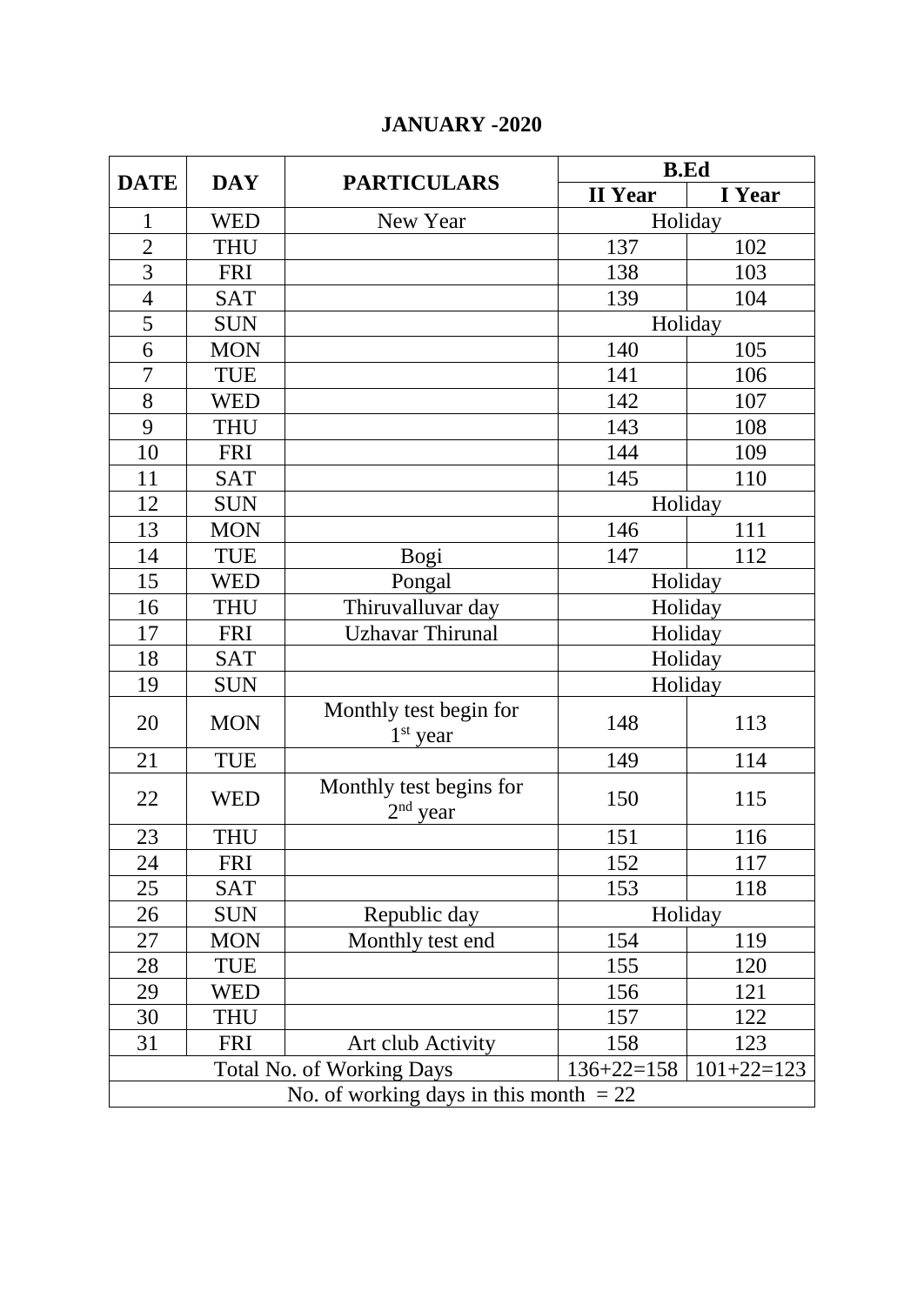### **FEBRUARY -2020**

| <b>DATE</b>                              | <b>DAY</b> | <b>PARTICULARS</b>                          | <b>B.Ed</b>      |                  |
|------------------------------------------|------------|---------------------------------------------|------------------|------------------|
|                                          |            |                                             | <b>II</b> Year   | I Year           |
| $\mathbf{1}$                             | <b>SAT</b> |                                             | 159              | 124              |
| $\overline{2}$                           | <b>SUN</b> |                                             | Holiday          |                  |
|                                          |            | Commencement of $4$ week $-$                |                  |                  |
| 3                                        | <b>MON</b> | practical components                        | 160              | 125              |
|                                          |            | internship                                  |                  |                  |
| $\overline{4}$                           | <b>TUE</b> |                                             | 161              | 126              |
| 5                                        | <b>WED</b> |                                             | 162              | 127              |
| $\overline{6}$                           | <b>THU</b> |                                             | 163              | 128              |
| $\overline{7}$                           | <b>FRI</b> |                                             | 164              | 129              |
| 8                                        | <b>SAT</b> |                                             | Holiday          |                  |
| 9                                        | <b>SUN</b> |                                             | Holiday          |                  |
| 10                                       | <b>MON</b> | Half-yearly examination for<br>$2nd$ year   | 165              | 130              |
| 11                                       | <b>TUE</b> |                                             | 166              | 131              |
| 12                                       | <b>WED</b> |                                             | 167              | 132              |
| 13                                       | <b>THU</b> |                                             | 168              | 133              |
| 14                                       | <b>FRI</b> | Half-Yearly examination<br>End              | 169              | 134              |
| 15                                       | <b>SAT</b> |                                             | 170              | 135              |
| 16                                       | <b>SUN</b> |                                             | Holiday          |                  |
| 17                                       | <b>MON</b> |                                             | 171              | 136              |
| 18                                       | <b>TUE</b> |                                             | 172              | 137              |
| 19                                       | <b>WED</b> |                                             | 173              | 138              |
| 20                                       | <b>THU</b> |                                             | 174              | 139              |
| 21                                       | <b>FRI</b> |                                             | 175              | 140              |
| 22                                       | <b>SAT</b> |                                             | 176              | 141              |
| 23                                       | <b>SUN</b> |                                             | Holiday          |                  |
| 24                                       | <b>MON</b> |                                             | 177              | 142              |
| 25                                       | TUE        |                                             | 178              | 143              |
| 26                                       | WED        |                                             | 179              | 144              |
| 27                                       | <b>THU</b> |                                             | 180              | 145              |
| 28                                       | <b>FRI</b> | Internship training ends with<br>$1st$ year | 181              | 146              |
| 29                                       | <b>SAT</b> |                                             | 182              | 147              |
|                                          |            | <b>Total No. of Working Days</b>            | $158 + 24 = 182$ | $123 + 24 = 147$ |
| No. of working days in this month $= 24$ |            |                                             |                  |                  |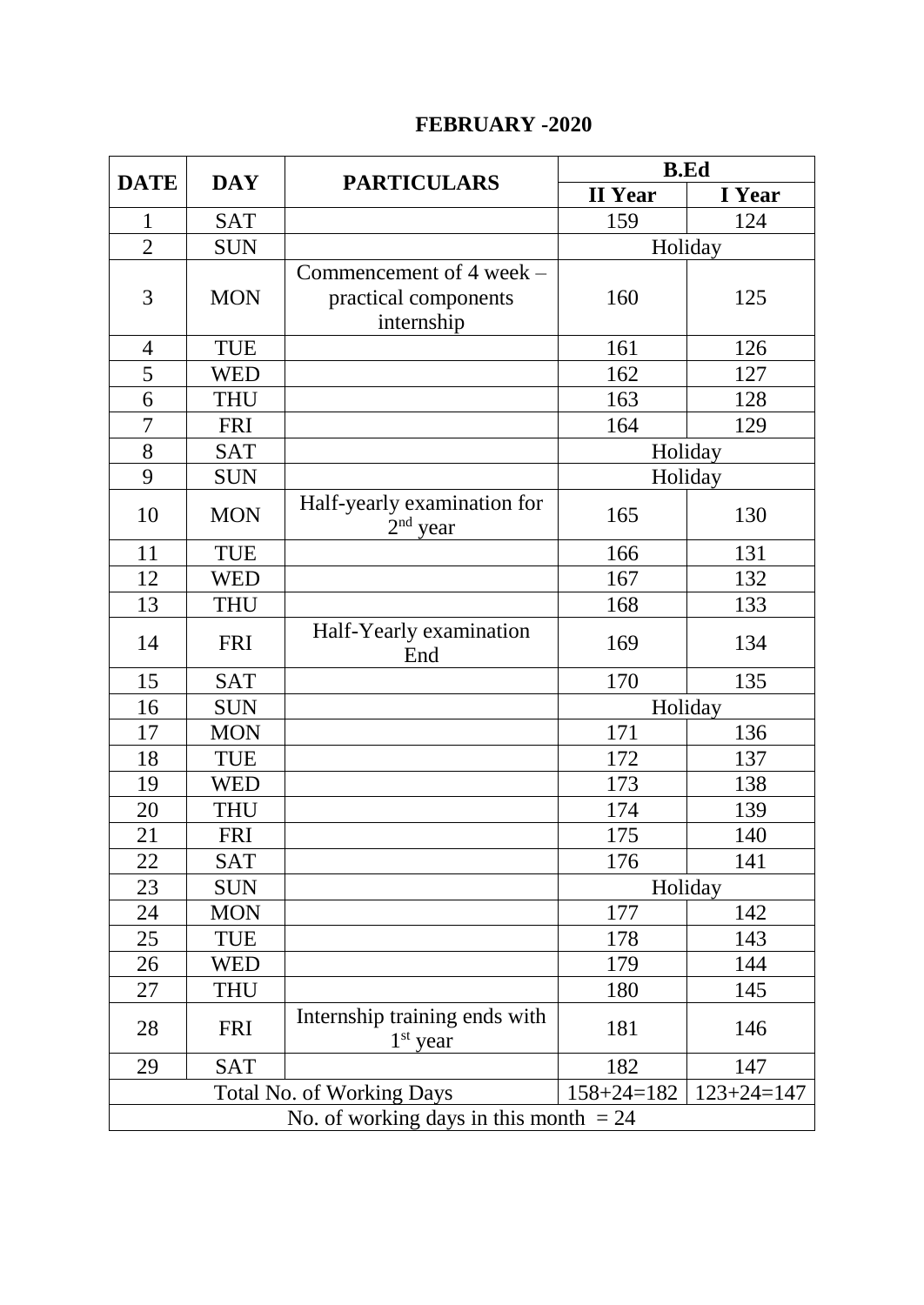## **MARCH -2020**

|                                                                          |            |                                             | <b>B.Ed</b>    |        |
|--------------------------------------------------------------------------|------------|---------------------------------------------|----------------|--------|
| <b>DATE</b>                                                              | <b>DAY</b> | <b>PARTICULARS</b>                          | <b>II</b> Year | I Year |
| 1                                                                        | <b>SUN</b> |                                             | Holiday        |        |
| $\overline{c}$                                                           | <b>MON</b> |                                             | 183            | 148    |
| $\overline{3}$                                                           | <b>TUE</b> |                                             | 184            | 149    |
| $\overline{4}$                                                           | WED        |                                             | 185            | 150    |
| 5                                                                        | <b>THU</b> |                                             | 186            | 151    |
| 6                                                                        | <b>FRI</b> |                                             | 187            | 152    |
| $\overline{7}$                                                           | <b>SAT</b> |                                             | 188            | 153    |
| 8                                                                        | <b>SUN</b> |                                             | Holiday        |        |
| 9                                                                        | <b>MON</b> |                                             | 189            | 154    |
| 10                                                                       | <b>TUE</b> |                                             | 190            | 155    |
| 11                                                                       | <b>WED</b> |                                             | 191            | 156    |
| 12                                                                       | <b>THU</b> |                                             | 192            | 157    |
| 13                                                                       | <b>FRI</b> |                                             | 193            | 158    |
| 14                                                                       | <b>SAT</b> |                                             | Holiday        |        |
| 15                                                                       | <b>SUN</b> |                                             | Holiday        |        |
| 16                                                                       | <b>MON</b> | 1 <sup>st</sup> Model Examination<br>begins | 194            | 159    |
| 17                                                                       | <b>TUE</b> |                                             | 195            | 160    |
| 18                                                                       | <b>WED</b> |                                             | 196            | 161    |
| 19                                                                       | <b>THU</b> |                                             | 197            | 162    |
| 20                                                                       | <b>FRI</b> |                                             | 198            | 163    |
| 21                                                                       | <b>SAT</b> |                                             | 199            | 164    |
| 22                                                                       | <b>SUN</b> |                                             | Holiday        |        |
| 23                                                                       | <b>MON</b> | 1 <sup>st</sup> Model Examination End       | 200            | 165    |
| 24                                                                       | TUE        |                                             | 201            | 166    |
| 25                                                                       | WED        | Telungu New year                            | Holiday        |        |
| 26                                                                       | THU        |                                             | 202            | 167    |
| 27                                                                       | <b>FRI</b> |                                             | 203            | 168    |
| 28                                                                       | <b>SAT</b> |                                             | 204            | 169    |
| 29                                                                       | <b>SUN</b> |                                             | Holiday        |        |
| 30                                                                       | <b>MON</b> |                                             | 205            | 170    |
| 31                                                                       | <b>TUE</b> |                                             | 206            | 171    |
| $147 + 24 = 171$<br><b>Total No. of Working Days</b><br>$182 + 24 = 206$ |            |                                             |                |        |
| No. of working days in this month $= 24$                                 |            |                                             |                |        |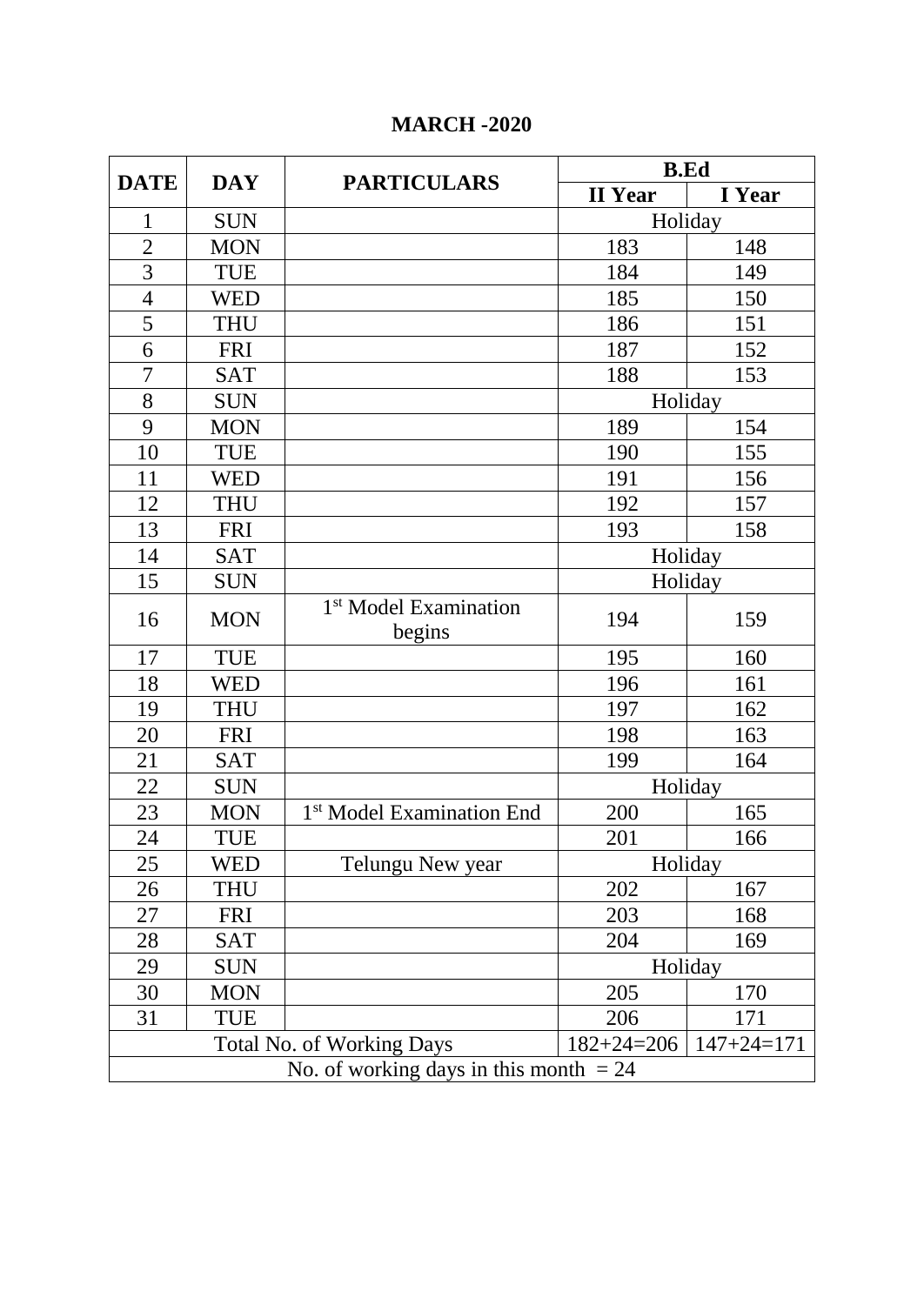# **APRIL -2020**

| <b>DATE</b>                                                         | <b>DAY</b> | <b>PARTICULARS</b>                                 | <b>B.Ed</b>    |        |
|---------------------------------------------------------------------|------------|----------------------------------------------------|----------------|--------|
|                                                                     |            |                                                    | <b>II</b> Year | I Year |
| 1                                                                   | <b>WED</b> |                                                    | 207            | 172    |
| $\overline{c}$                                                      | <b>THU</b> |                                                    | 208            | 173    |
| $\overline{3}$                                                      | <b>FRI</b> | Last working day for 2 <sup>nd</sup> year          | 209            | 174    |
| $\overline{4}$                                                      | <b>SAT</b> |                                                    |                | 175    |
| 5                                                                   | <b>SUN</b> |                                                    |                | 176    |
| 6                                                                   | <b>MON</b> |                                                    | Holiday        |        |
| $\overline{7}$                                                      | <b>TUE</b> | Mahaveer Jayanthi                                  | Holiday        |        |
| 8                                                                   | <b>WED</b> |                                                    |                | 177    |
| 9                                                                   | <b>THU</b> |                                                    |                | 178    |
| 10                                                                  | <b>FRI</b> | Good Friday                                        | Holiday        |        |
| 11                                                                  | <b>SAT</b> |                                                    | Holiday        |        |
| 12                                                                  | <b>SUN</b> |                                                    | Holiday        |        |
| 13                                                                  | <b>MON</b> |                                                    |                | 179    |
| 14                                                                  | <b>TUE</b> | <b>Tamil New Year</b>                              | Holiday        |        |
| 15                                                                  | <b>WED</b> |                                                    |                | 180    |
| 16                                                                  | <b>THU</b> |                                                    |                | 181    |
| 17                                                                  | <b>FRI</b> |                                                    |                | 182    |
| 18                                                                  | <b>SAT</b> |                                                    |                | 183    |
| 19                                                                  | <b>SUN</b> |                                                    | Holiday        |        |
| 20                                                                  | <b>MON</b> | 2 <sup>nd</sup> Model Examination<br><b>Begins</b> |                | 184    |
| 21                                                                  | <b>TUE</b> |                                                    |                | 185    |
| 22                                                                  | <b>WED</b> |                                                    |                | 186    |
| 23                                                                  | <b>THU</b> |                                                    |                | 187    |
| 24                                                                  | <b>FRI</b> |                                                    |                | 188    |
| 25                                                                  | <b>SAT</b> |                                                    |                | 189    |
| 26                                                                  | <b>SUN</b> |                                                    | Holiday        |        |
| 27                                                                  | <b>MON</b> | 2 <sup>nd</sup> Model Examination End              |                | 190    |
| 28                                                                  | TUE        |                                                    |                | 191    |
| 29                                                                  | WED        |                                                    |                | 192    |
| 30                                                                  | THU        |                                                    |                | 193    |
| $171+22=193$<br>$206 + 3 = 209$<br><b>Total No. of Working Days</b> |            |                                                    |                |        |
| No. of working days in this month $= 22$                            |            |                                                    |                |        |